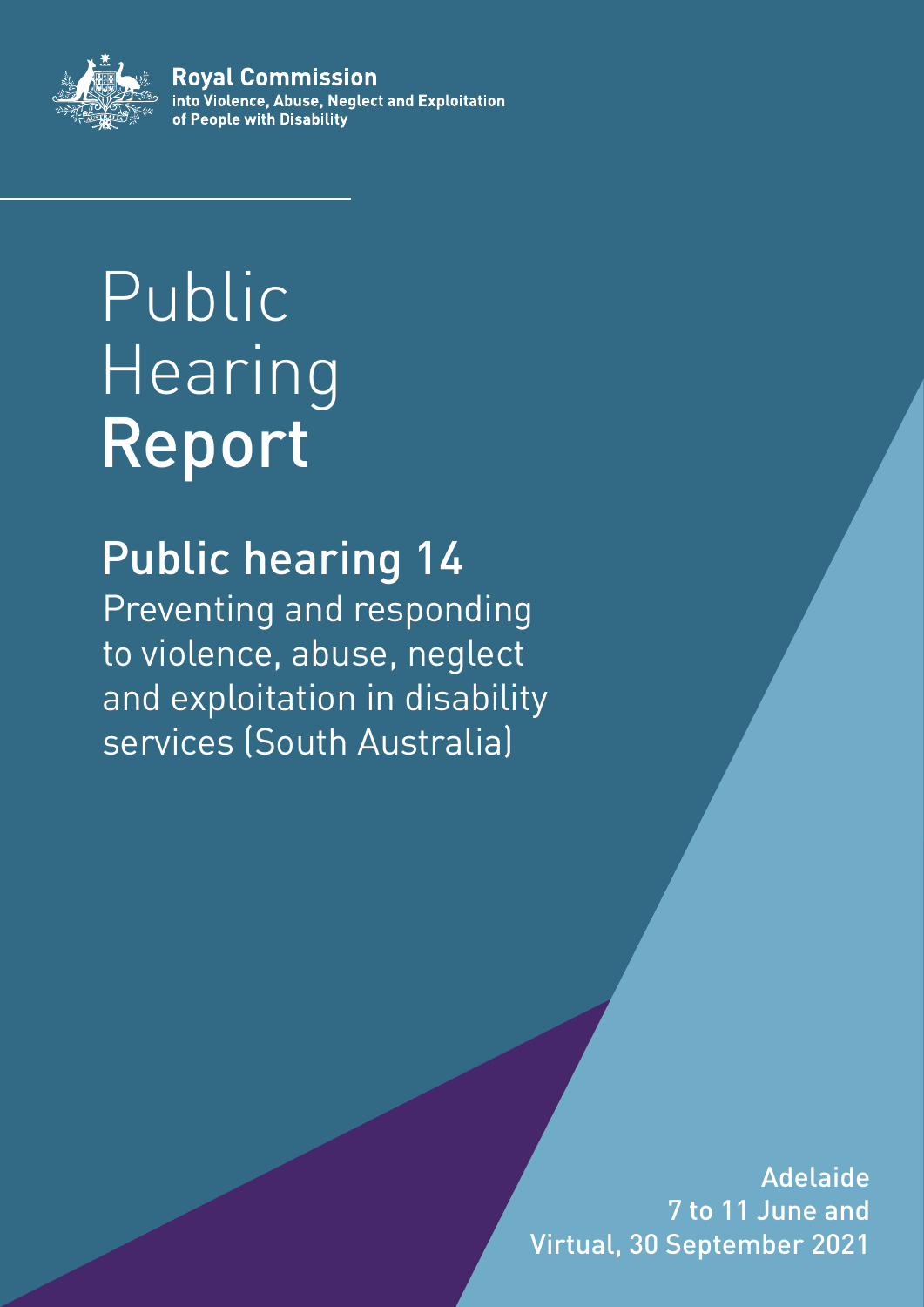#### **Commissioners**

The Honourable Ronald Sackville AO QC

Ms Barbara Bennet PSM

Mr Alastair McEwin AM

**Published 15 June 2022**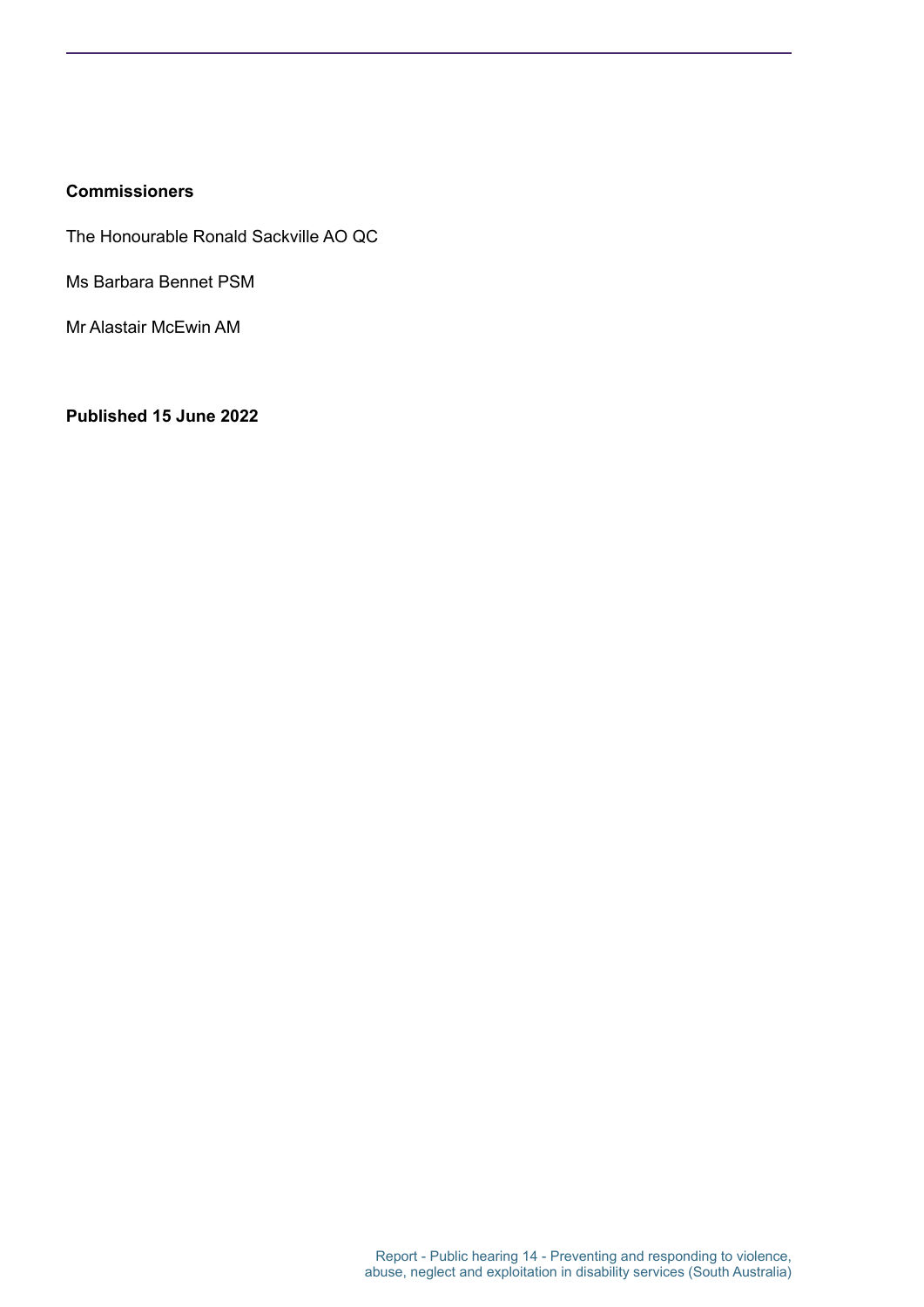## **Contents**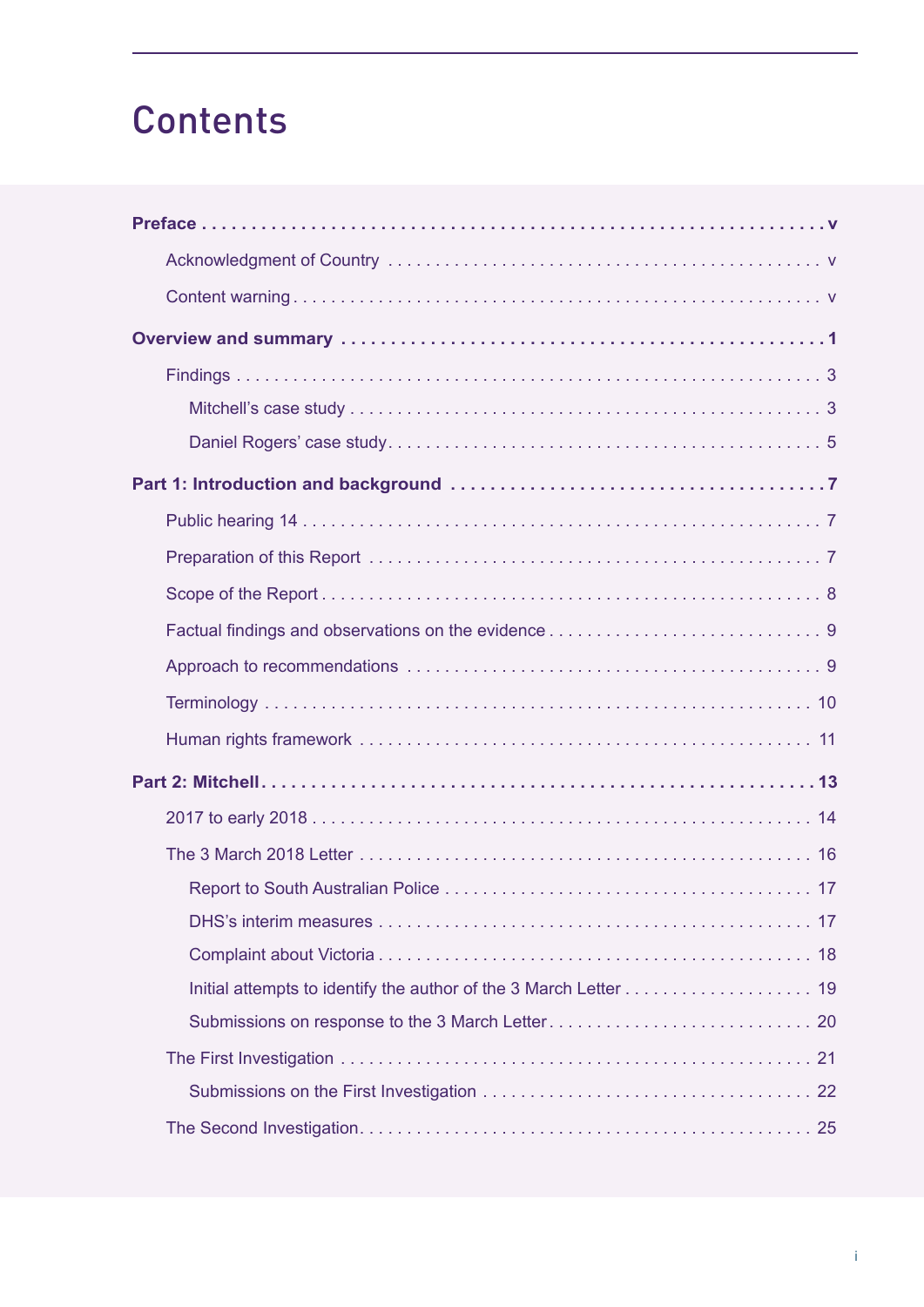| Submissions on DHS's response to Daniel's bruising 42                          |  |
|--------------------------------------------------------------------------------|--|
|                                                                                |  |
|                                                                                |  |
|                                                                                |  |
|                                                                                |  |
|                                                                                |  |
|                                                                                |  |
|                                                                                |  |
|                                                                                |  |
|                                                                                |  |
|                                                                                |  |
|                                                                                |  |
|                                                                                |  |
|                                                                                |  |
|                                                                                |  |
|                                                                                |  |
| Designating responsibility for NDIS participants at heightened risk of harm 63 |  |
|                                                                                |  |
|                                                                                |  |
|                                                                                |  |
|                                                                                |  |
|                                                                                |  |
|                                                                                |  |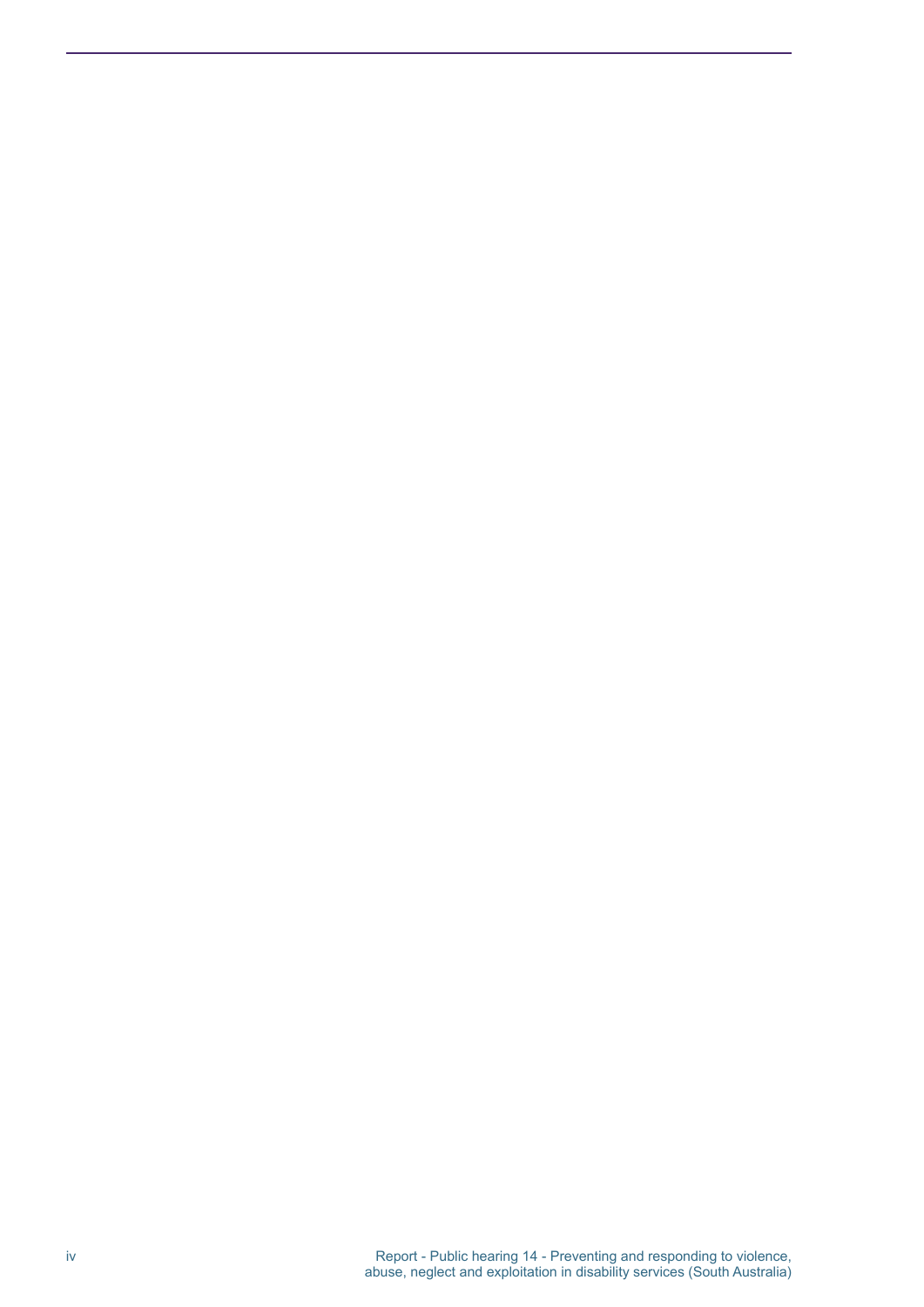## <span id="page-6-0"></span>Preface

### Acknowledgment of Country

The Royal Commission into Violence, Abuse, Neglect and Exploitation of People with Disability acknowledges Australia's First Nations peoples as the Traditional Custodians of the lands, seas and waters of Australia, and pay respect to First Nations Elders past, present and emerging. We recognise First Nations peoples' care for people and country, including First Nations men and women whose words and voices led to the establishing of this Royal Commission. We also acknowledge the Traditional Custodians of the lands on which the Royal Commission's offices are based in Brisbane, Canberra and Sydney.

### Content warning

This report contains information that may be distressing to readers.

It includes accounts of violence against, and abuse, neglect and exploitation of, people with disability. If you need support to deal with difficult feelings after reading this report, there are free services available to help you.

Blue Knot Foundation offers specialist counselling support and a referral service for anyone affected by the Disability Royal Commission.

For support please call their national hotline on 1800 421 468 (they are open every day).

In addition to the Blue Knot Foundation, the Australian Government provides support to assist people to engage with the Royal Commission.

Further information about these supports, including how to access them, is available on the [counselling and support](https://disability.royalcommission.gov.au/counselling-and-support) section of our website.

Contact details for further resources are as follows:

- Lifeline: 13 11 14
- Beyond Blue: 1300 224 636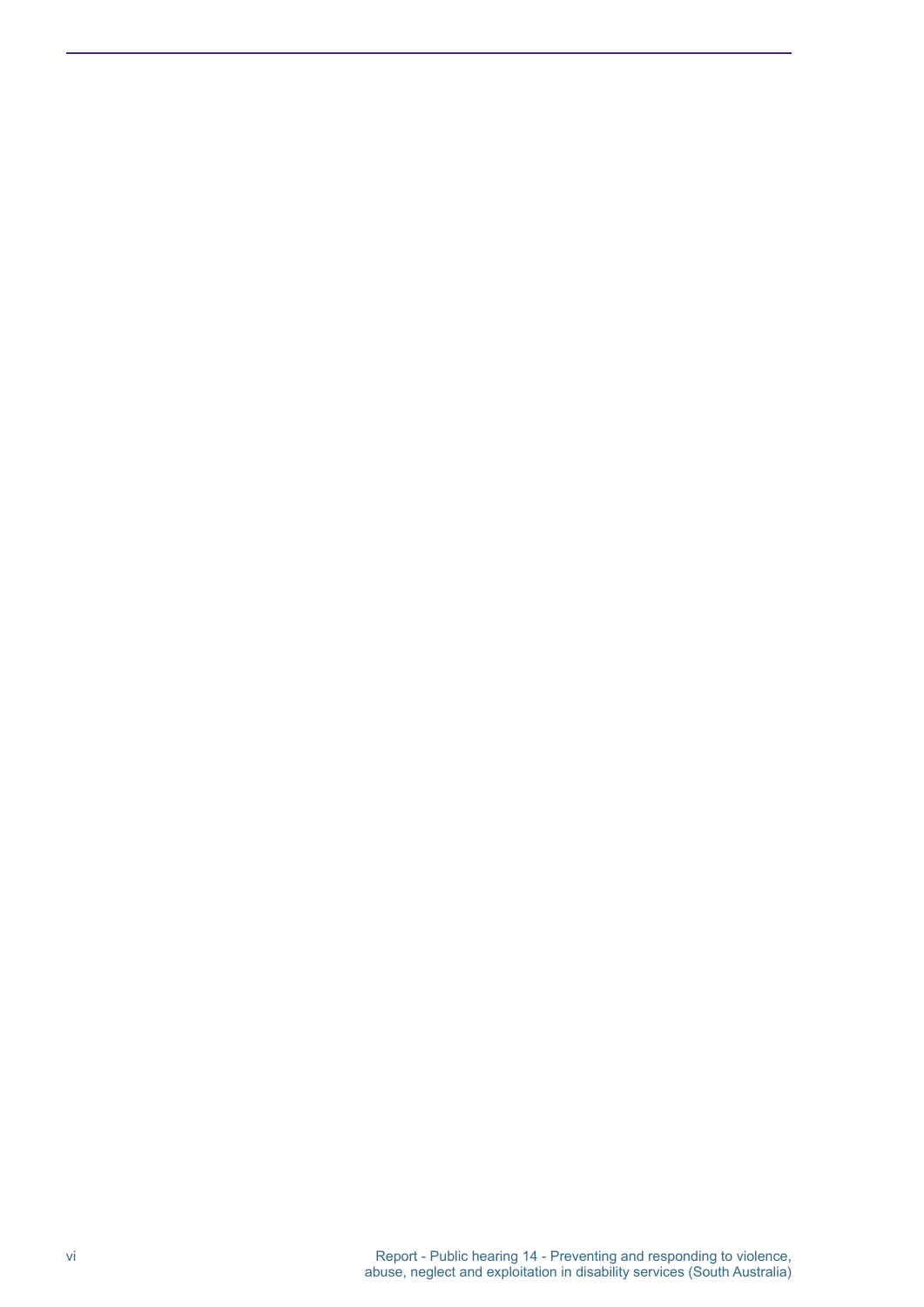## <span id="page-8-0"></span>Overview and summary

- 1. The Honourable Ronald Sackville AO QC (Chair), Ms Barbara Bennett PSM and Mr Alastair McEwin AM conducted Public hearing 14 in Adelaide from 7 to 11 June 2021, with an additional hearing day held virtually on 30 September 2021 for oral submissions (Public hearing 14 or the hearing). Public hearing 14 is one of a series of public hearings examining systemic issues concerning the manner in which disability service providers can or should prevent and respond to violence towards and abuse, neglect and exploitation of people with disability.
- 2. As observed in previous reports, the significance of this hearing and other similar hearings goes beyond investigations of the actions of specific service providers or regulatory bodies in particular situations. The Royal Commission intends its case studies to explore the practices and policies of government and non-government service providers, particularly as the practices and policies affect the health, wellbeing and human rights of participants in the National Disability Insurance Scheme (NDIS) and other clients of service providers.
- 3. Public hearing 14 was held in two parts. During the first part, the Royal Commission examined the experiences of 'Mitchell'**<sup>1</sup>** and Mr Daniel Rogers, who received disability accommodation services provided by the South Australian Department of Human Services (DHS) over about five years. The issues examined included:
	- the nature and quality of the services provided to Mitchell and Daniel Rogers
	- the responses of DHS when incidents occurred or complaints were made
	- how DHS communicated with and provided information to Mitchell and Daniel Rogers' families
	- the process of transitioning to different accommodation.
- 4. We have used 'Victoria' and 'James' as pseudonyms for Mitchell's guardians. The pseudonym 'N-Street' has been used to describe the location and name of Daniel Rogers' place of residence. We refer to Mitchell's home as the 'Residence'.
- 5. A number of themes concerning the provision of accommodation services emerged during this part of the hearing, including the need for:
	- a person-centred approach to the delivery of services, reflected in the culture of the residence
	- effective communication between service providers and people with disability and their families
	- adequate training, supervision and monitoring of staff
	- effective risk management policies and procedures.

<sup>1</sup> A pseudonym.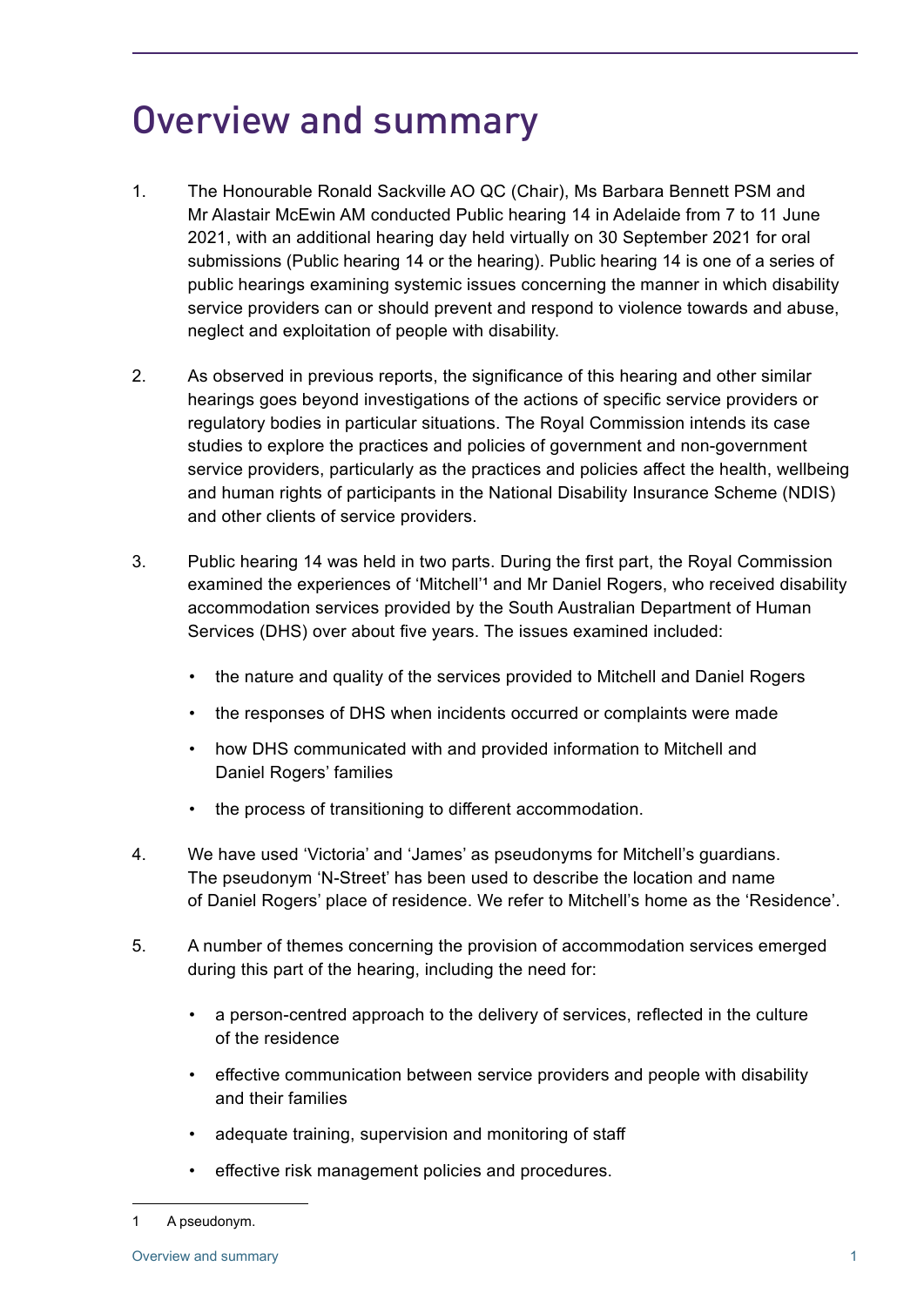- 6. The second part of Public hearing 14 focused on the South Australian and Australian governments' responses to the reports of two independent inquiries held following the death of Ms Ann-Marie Smith on 6 April 2020. Ms Smith was a South Australian resident and NDIS participant. She died in what have been described as 'appalling' circumstances after a substantial period of neglect. **2** Ms Smith's death shocked the community, and prompted reviews into safeguarding of people with a disability.
- 7. In the years leading up to Ms Smith's death, she lived by herself in her own home, and had a sole carer employed by a registered NDIS service provider.<sup>3</sup> A friend of Ms Smith, to whom we have given the pseudonym 'Brooke', gave evidence about Ms Smith's life before her death.
- 8. In addition to examining the key issues revealed by the two inquiries, the hearing addressed the responses of the DHS, NDIS Quality and Safeguards Commission (NDIS Commission) and National Disability Insurance Agency (NDIA) to the recommendations made by the inquiries.

<sup>2</sup> Exhibit 14-216, DRC.2000.0008.0673, pp 4, 79.

<sup>3</sup> Exhibit 14-216, DRC.2000.0008.0673, p 4.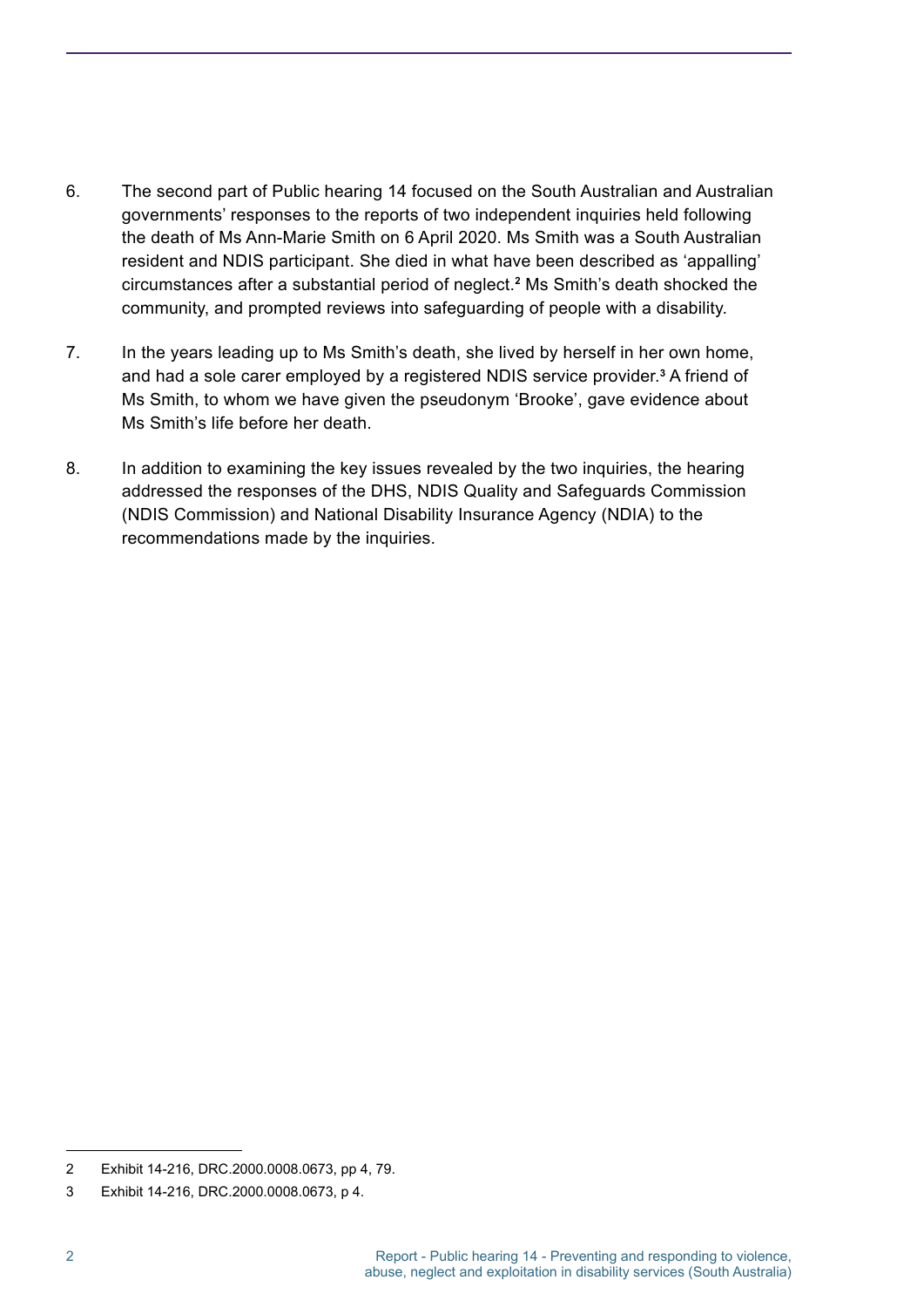### <span id="page-10-0"></span>Findings

- 9. In this Report, the Commissioners make findings based on the evidence given during the first part of Public hearing 14. That evidence concerned, among other things:
	- The responses of DHS to an anonymous letter received on 3 March 2018 (3 March Letter) threatening harm to Mitchell when he lived at the Residence. These included two investigations:
		- the investigation by DHS commencing in April 2018 (First Investigation)
		- the investigation by DHS commencing in January 2021 (Second Investigation). This followed criticism by the South Australian Ombudsman of the adequacy of the First Investigation. **4**
	- DHS's responses to injuries sustained by Daniel on or about 18 February 2019 while he was a resident at N-Street.
- 10. We make a series of observations about the responses of agencies to the two reports considered in the second part of Public hearing 14, but we do not make findings based on the evidence concerning the responses. However, we record the key themes emerging from the evidence and identify matters for further investigation by the Royal Commission.
- 11. The findings are as follows:

#### Mitchell's case study

#### **Finding 1**

- The South Australian Department of Human Services (DHS) did not take the 3 March Letter seriously enough. It failed to instigate a formal investigation into the identity of the author as soon as possible after becoming aware of the Letter. DHS failed to discharge its responsibility to take appropriate measures to find out the source of an apparently serious threat to the safety and wellbeing of a person with disability in its care.
- The failure to instigate a formal investigation in a timely fashion had significant consequences for the manner in which DHS handled the matter afterwards.

<sup>4</sup> Exhibit 14-219, SOM.9999.0001.0001, pp 29-30.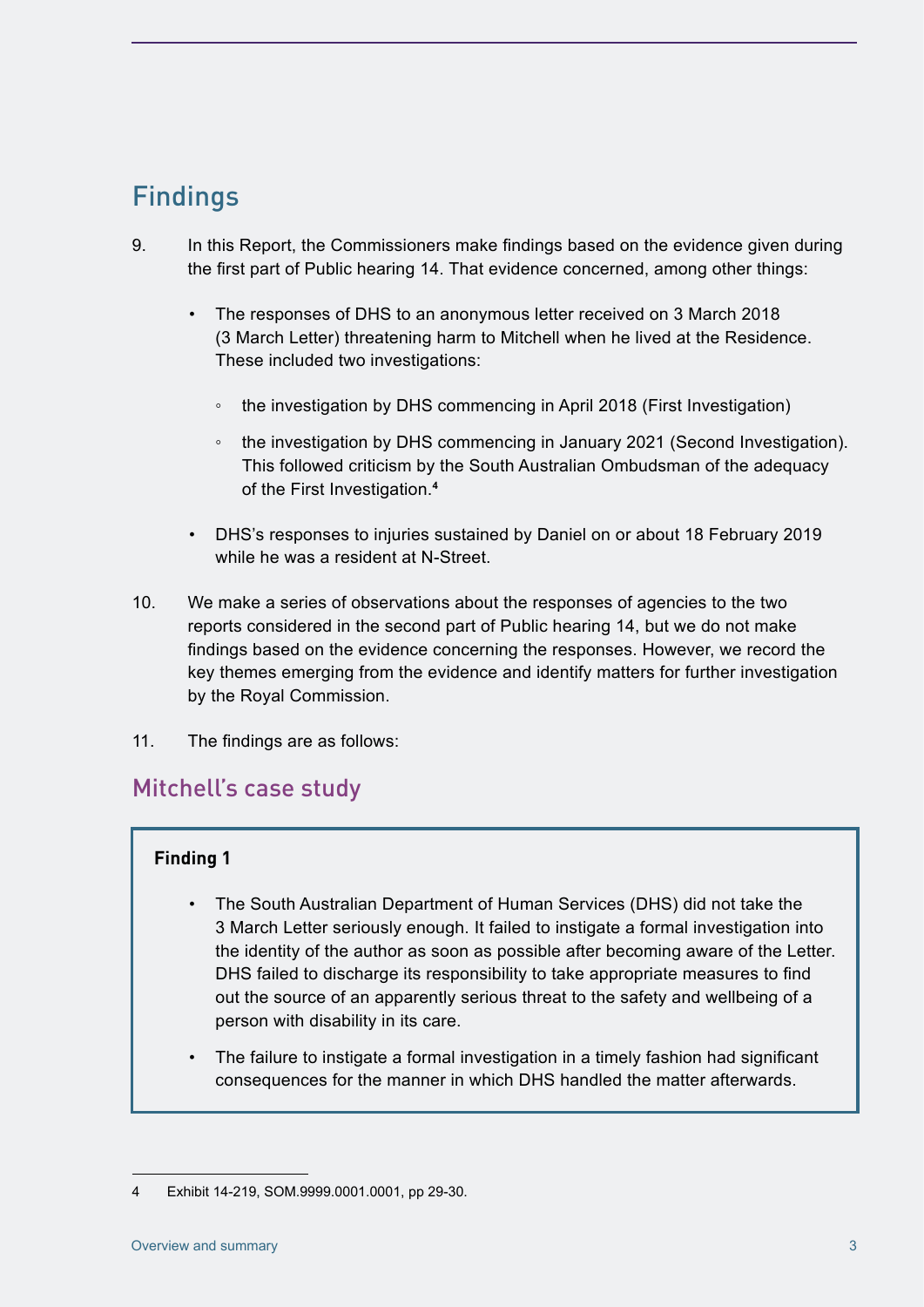#### **Finding 2**

The First Investigation conducted by DHS was seriously deficient in that:

- it was delayed unjustifiably
- the delay made it less likely that the author of the 3 March Letter would ever be identified
- it did not constitute a thorough investigation focused on identifying the author of the 3 March Letter.

#### **Finding 3**

The Second Investigation conducted by DHS was deficient in the methodology employed and the scope of the investigation. The investigation was not carried out in a thorough or satisfactory manner.

#### **Finding 4**

- DHS's failure to undertake thorough and competently conducted inquiries into the identity of the author of the 3 March Letter and the seriousness of the threat to Mitchell's safety and wellbeing caused Victoria and James significant distress and led to them losing trust and confidence in DHS.
- The breakdown of communication between DHS and Victoria and James over a lengthy period demonstrates the importance of open and effective communication in maintaining trust and confidence between the service provider and the family or supporters of the person with disability in the care of a service provider.

#### **Finding 5**

DHS's inadequate response to the 3 March Letter reflected a failure to adopt a person-centred approach focussing on Mitchell's safety and wellbeing in the Residence.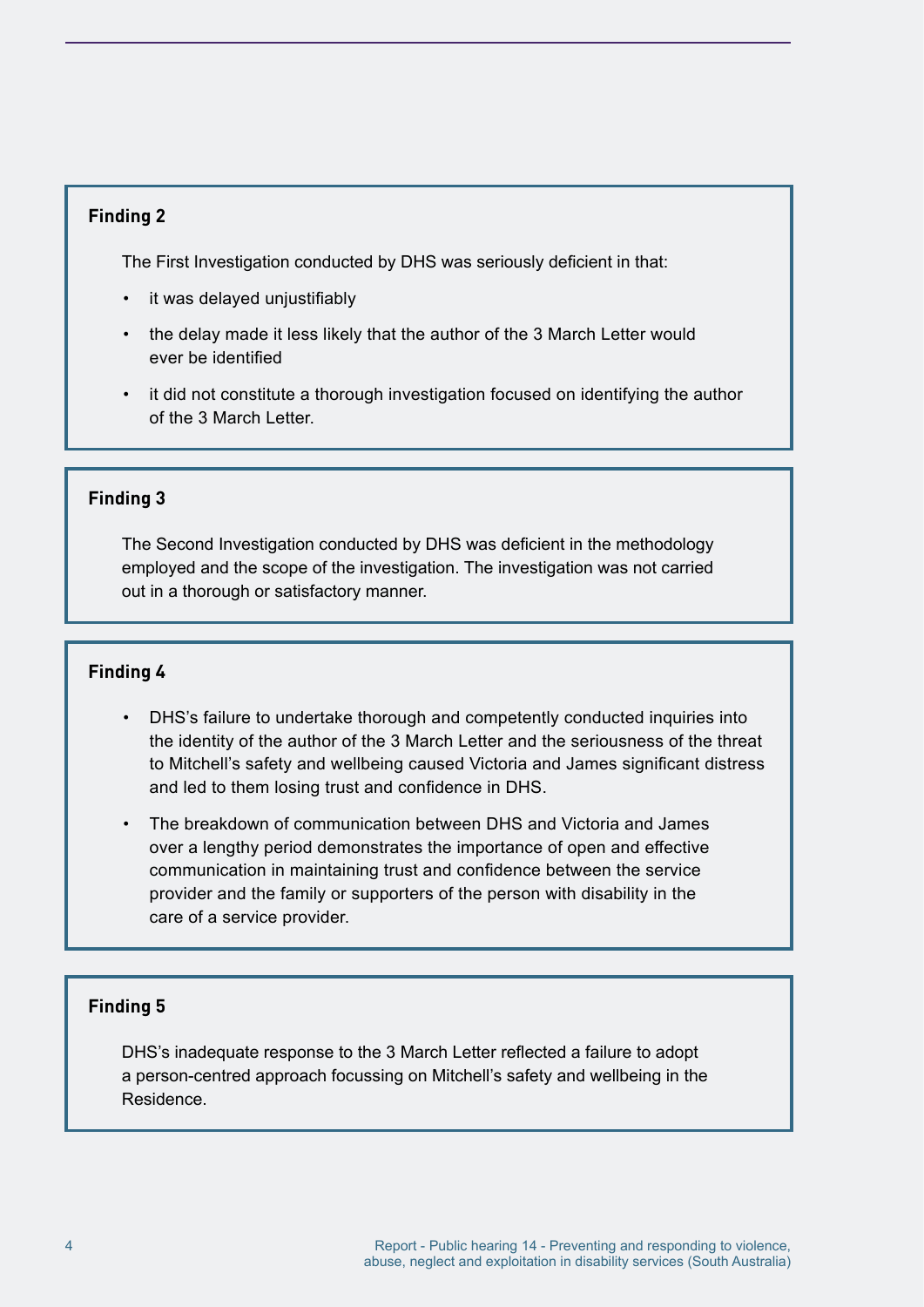#### <span id="page-12-0"></span>Daniel Rogers' case study

#### **Finding 6**

DHS's response to the injuries sustained by Daniel Rogers and recorded in DHS's electronic incident database (known as Riskman) on 22 February 2019 was deficient in that:

- the information recorded in Riskman was inaccurate and contributed to a delay in DHS appreciating the seriousness of the injuries
- an official investigation into the circumstances in which Daniel Rogers sustained the injuries was not commenced in a timely manner
- DHS failed to seek an urgent medical opinion about the nature and likely cause of Daniel Rogers' injuries
- the investigation conducted by DHS's Incident Management Unit (IMU) was at best cursory and did not constitute a serious attempt to determine the cause of the injuries or the person or persons responsible.

#### **Finding 7**

Daniel Rogers experienced neglect when he resided at N-Street. His poor personal hygiene and grooming; the lack of care about his clothing and his choices about his purchases; and the unsatisfactory state of cleanliness and maintenance of the home reflected the absence of a person-centred approach by DHS at N-Street.

#### **Finding 8**

DHS failed to create an environment in the Residence and N-Street in which Mitchell and Daniel Rogers were kept as safe and well-supported as they should have been and as their families were entitled to expect. Too often DHS failed to adopt a personcentred approach at the Residence and N-Street.

#### **Finding 9**

There has been inadequate institutional accountability on the part of DHS for the failures experienced by Mitchell, Daniel Rogers and their families. This has prevented them from feeling that their concerns have been properly addressed, and that DHS has taken appropriate measures to acknowledge the impact on them of DHS's failures.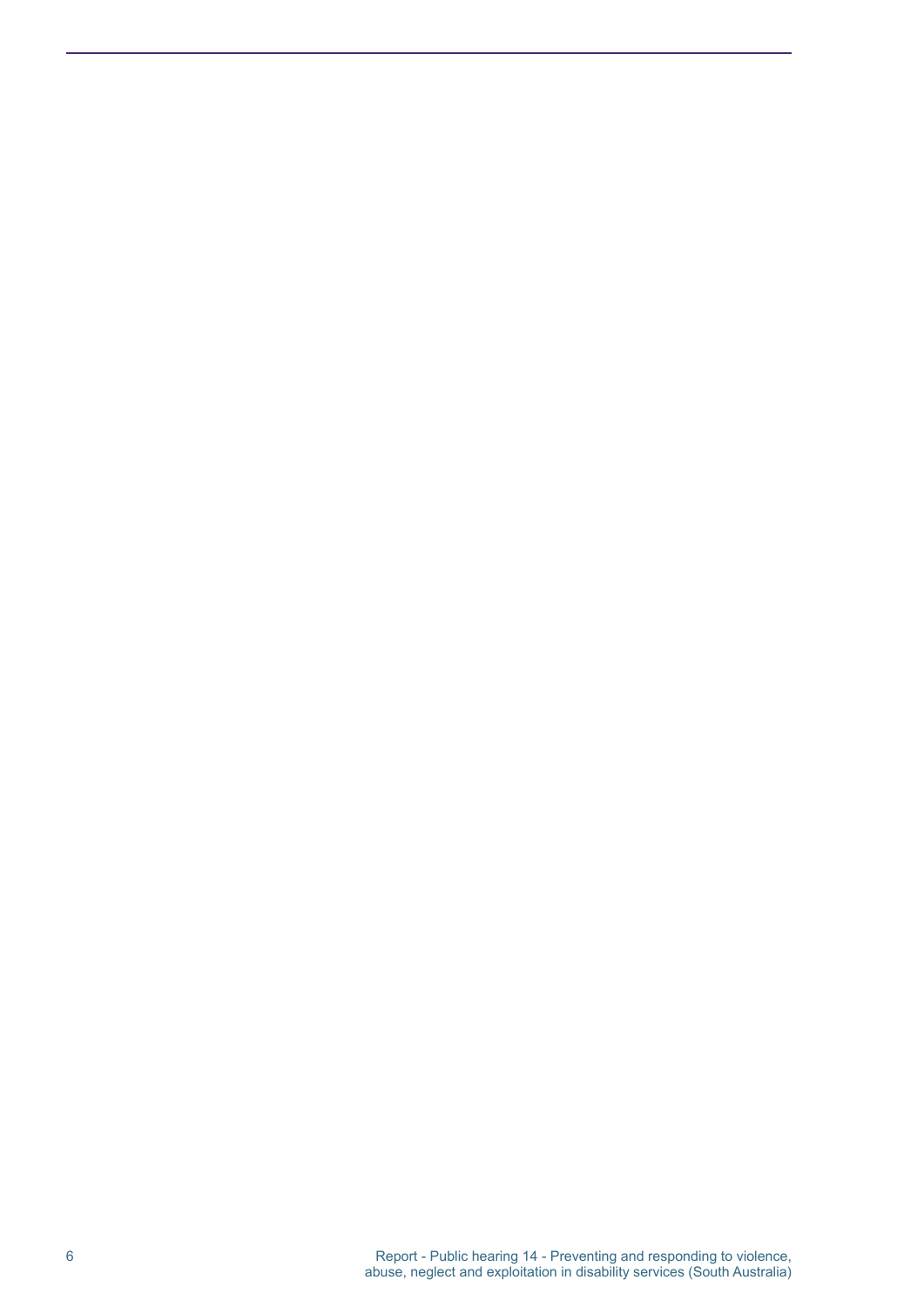## <span id="page-14-0"></span>Part 1: Introduction and background

### Public hearing 14

- 12. Public hearing 14 took place in Adelaide from 7 to 11 June 2021 with an additional hearing day held virtually on 30 September 2021 for oral submissions. Commissioner the Honourable Ronald Sackville AO QC (Chair) and Commissioners Barbara Bennett PSM and Alastair McEwin AM participated in the hearing.
- 13. Ms Kate Eastman AM SC was the Senior Counsel Assisting the Royal Commission. She appeared with Ms Elizabeth Bennett and Dr Hayley Bennett, instructed by the Office of the Solicitor Assisting the Royal Commission. The parties given leave to appear at Public hearing 14 and their legal representatives are set out at **Appendix A.**
- 14. Thirteen witnesses provided statements to the Royal Commission for Public hearing 14. Eleven of those witnesses also gave oral evidence. **Appendix B** contains a list of witnesses and the dates on which they gave evidence.
- 15. At the conclusion of the hearing, the Chair directed Counsel Assisting the Royal Commission to prepare written submissions. These submissions were provided to the parties given leave to appear on 6 August 2021.
- 16. Submissions in response were received on 10 September 2021 from the South Australian government, the Australian government, the South Australian Public Advocate and Principal Community Visitor, and Victoria and James (Mitchell's guardians). These submissions are available on the [Royal Commission's website](https://disability.royalcommission.gov.au/publications/public-hearing-14-adelaide-responses-counsel-assisting-submissions). **5**
- 17. On 30 September 2021, the Royal Commission heard oral submissions from Counsel Assisting the Royal Commission and the legal representatives of Victoria and James, the Australian government and the South Australian government. Mrs Karen Rogers, Daniel Rogers' mother, also addressed the Commissioners.
- 18. The Commissioners have considered the oral and written submissions in making the findings in this Report.

### Preparation of this Report

19. The three Commissioners who participated in Public hearing 14 have prepared this Report. Commissioners Rhonda Galbally AC, Andrea Mason OAM and John Ryan AM have read and commented on a draft of the Report. Their comments have been considered by the Commissioners responsible for the contents of the Report.

<sup>5</sup> 'Public hearing 14, Adelaide – Responses to Counsel Assisting submissions', *Royal Commission into Violence, Abuse, Neglect and Exploitation of People with Disability*, web page. [<https://disability.royalcommission.gov.au/](https://disability.royalcommission.gov.au/publications/public-hearing-14-adelaide-responses-counsel-assisting-submissions) [publications/public-hearing-14-adelaide-responses-counsel-assisting-submissions](https://disability.royalcommission.gov.au/publications/public-hearing-14-adelaide-responses-counsel-assisting-submissions)>.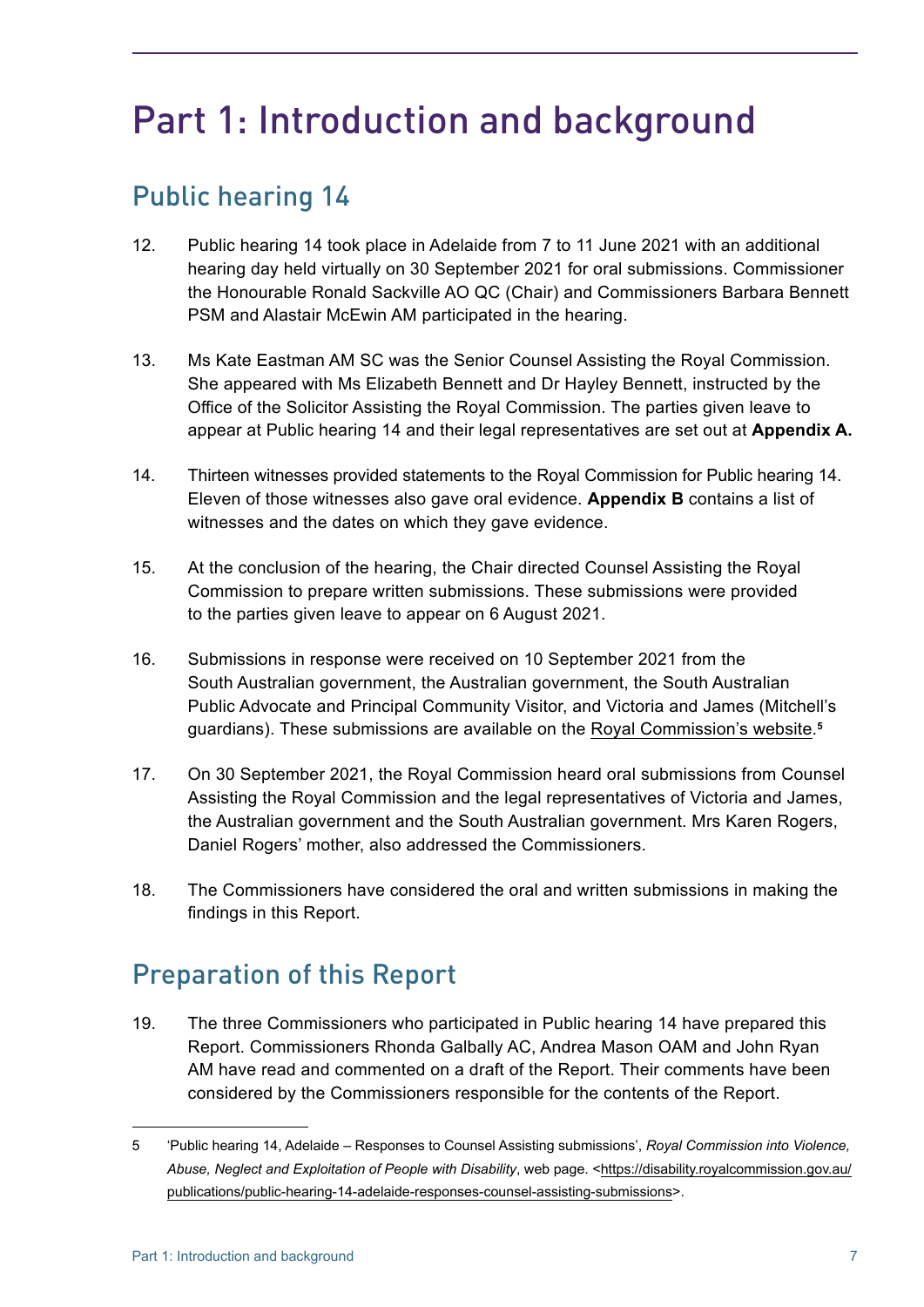### <span id="page-15-0"></span>Scope of the Report

- 20. This Report is organised into five Parts:
	- Part 1 provides introductory comments.
	- Part 2 addresses Mitchell's case study.
	- Part 3 addresses Daniel's case study.
	- Part 4 examines the investigative reports produced following the tragic death of Ms Ann-Marie Smith.
	- Part 5 identifies key themes that emerged from the investigative reports and the responses of the NDIS Commission, NDIA and DHS to the recommendations in those reports. These themes relate to:
		- the identification of NDIS participants who are at heightened risk of violence, abuse, neglect and exploitation
		- the appropriate response once any NDIS participant is identified as being in a situation of heightened risk of abuse or neglect
		- information sharing arrangements between the state of South Australia, the NDIA, and the NDIS Commission.
	- Part 6 identifies a number of areas for further investigation which emerged during Public hearing 14. These relate to:
		- factors used to identify people with disability who are at-risk of violence, abuse, neglect and exploitation
		- the central importance of a person-centred approach to delivery of services and supports for people with disability
		- whether a conflict of interest arises when a person receives support coordination and other support services from the same service provider, and the appropriate response to such a conflict
		- the significance of effective communication between service providers and people with disability in supported disability accommodation and their families
		- the mechanisms that should be used to ensure the provision of high quality services to people living in supported disability accommodation
		- the significance and continued operation of community visitor schemes following transition to the NDIS
		- the significance and continued operation of providers of last resort following transition to the NDIS.
- 21. A list of the acronyms and abbreviations used at the public hearing and in the submissions is set out in **Appendix C.**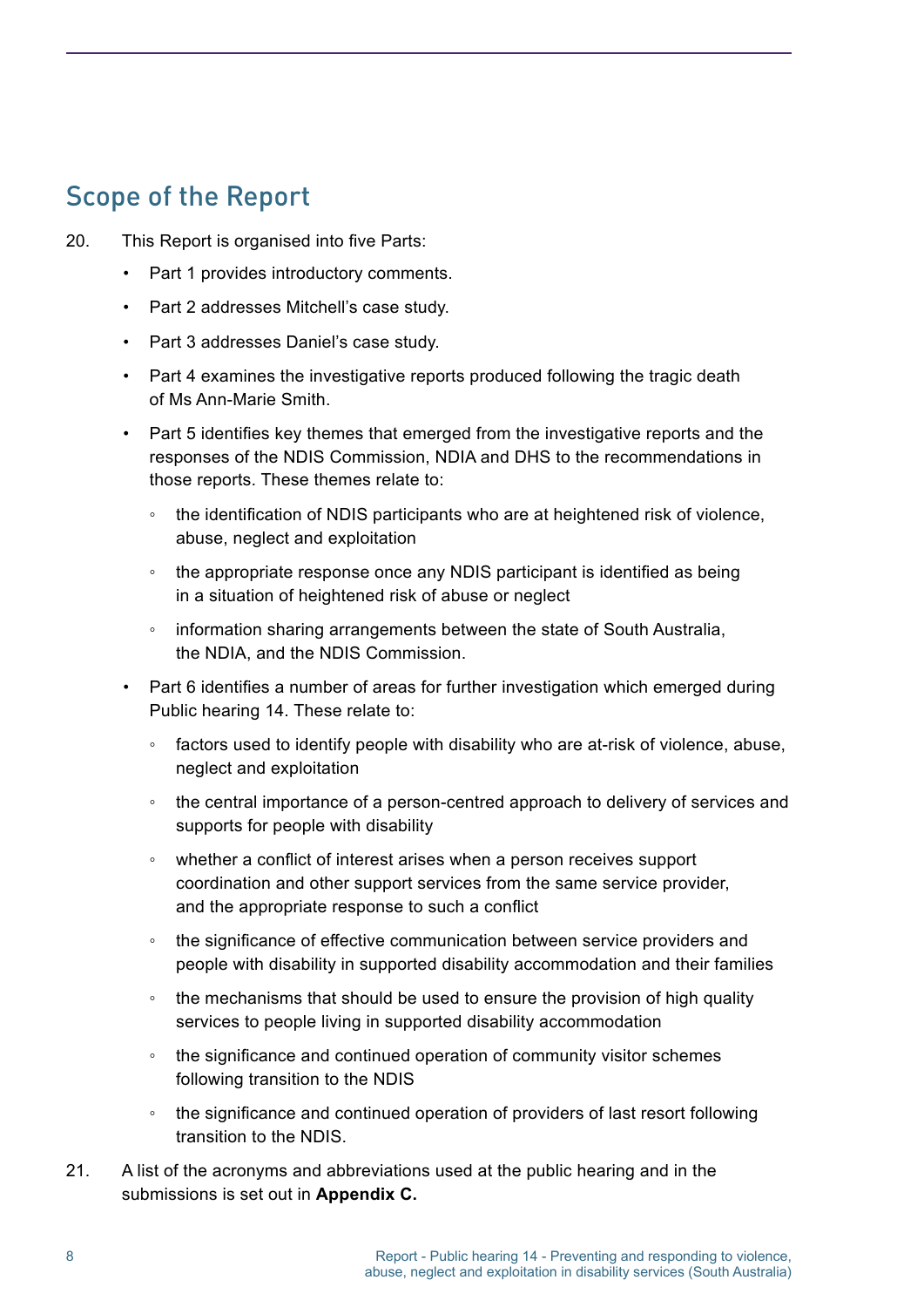### <span id="page-16-0"></span>Factual findings and observations on the evidence

- 22. Although much of the evidence concerning the case studies of Mitchell and Daniel Rogers was not in dispute, there were certain disagreements or differences of perception among witnesses. We have not attempted to resolve all the conflicts, but we have made findings on some disputed matters. These include certain findings adverse to the interests of parties given leave to appear at the hearing.
- 23. None of the parties with leave to appear directly challenged the evidence given by Victoria, James or Karen Rogers. No submission was made that their evidence should not be accepted. We accept the evidence given by Victoria, James and Karen Rogers as reliable and credible.

### Approach to recommendations

- 24. Counsel Assisting submitted that it is premature for this Report to make recommendations about the provision of services for people with disability or about the role and functions of the NDIS Commission and the NDIA. Counsel Assisting pointed out that the Royal Commission proposes to conduct a number of hearings to examine the practices and policies of service providers and the role of the Australian government, state and territory bodies and regulators in monitoring the quality, safety and standards for the delivery of services. **6** We accept the submission.
- 25. Counsel Assisting identified a number of matters that the Royal Commission should investigate further, all of which are considered in this Report. These include:
	- the role of the NDIS Commission and other regulators overseeing disability service providers
	- the extent to which the NDIS Commission can or should rely on information from and investigations by those service providers when responding to complaints and/ or reportable incidents
	- the introduction of a national Community Visitor Scheme
	- complaints systems that are more person-centred and trauma informed
	- the extent to which people with disability who have high support needs have choice and control over where and with whom they live
	- whether there is a conflict of interest where a participant receives support coordination and core NDIS supports from the same NDIS provider. **7**

<sup>6</sup> Submissions of Counsel Assisting, Public hearing 14, 6 August 2021, SUBM.0018.0001.0001, [320].

<sup>7</sup> Submissions of Counsel Assisting, Public hearing 14, 6 August 2021, SUBM.0018.0001.0001, [321].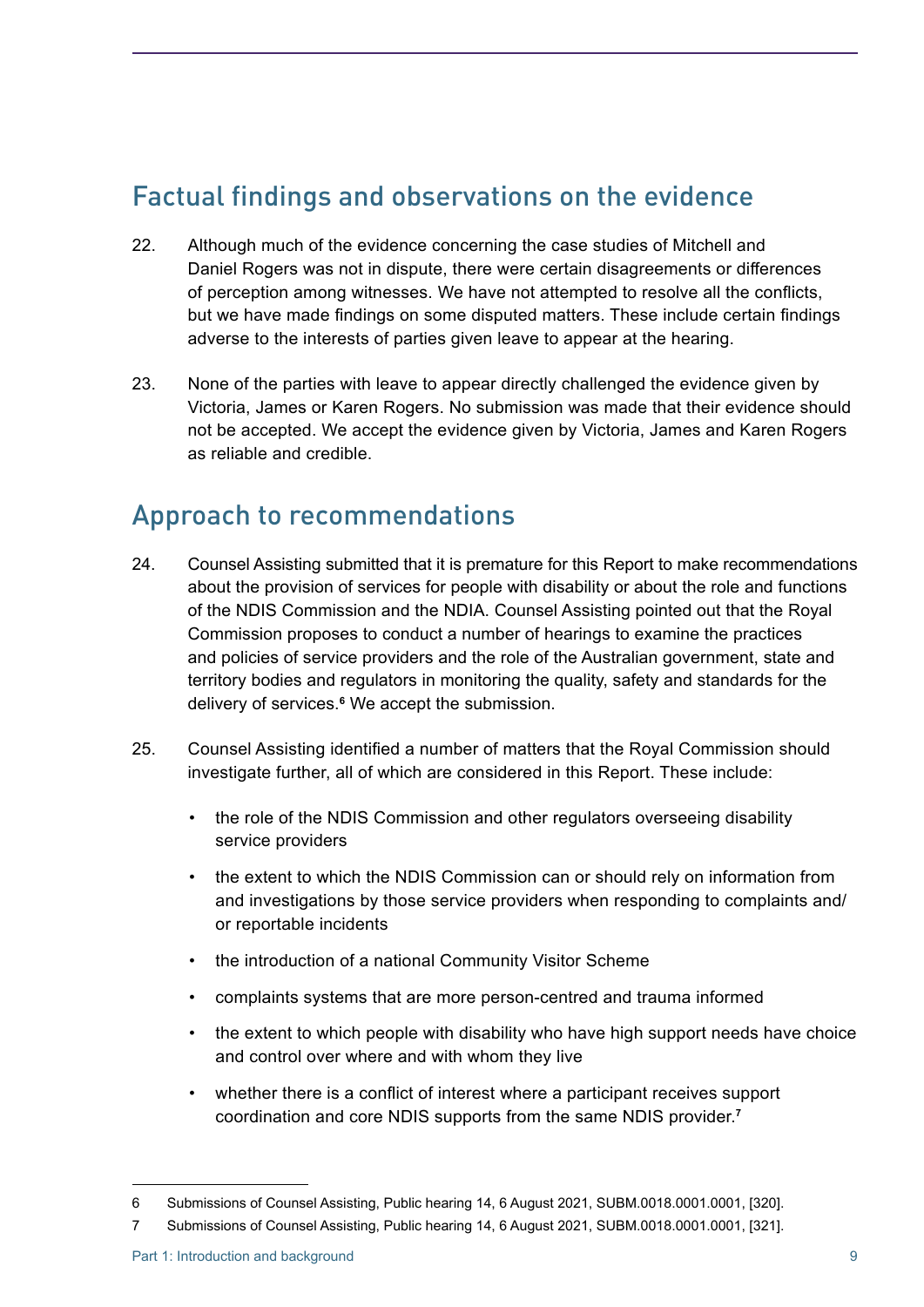<span id="page-17-0"></span>26. Counsel Assisting submitted that the Royal Commission should made six recommendations in relation to two of the case studies examined in Public hearing 14 involving people with disability who received accommodation and support services from DHS. **8** In response to Counsel Assisting's proposed recommendations, South Australia outlined actions it had taken to implement the proposed recommendations. **9** In those circumstances we consider it is neither necessary nor appropriate to make the proposed recommendations in this Report.

### Terminology

- 27. Several witnesses at Public hearing 14 used the term 'vulnerable' when describing people with disability at heightened risk of neglect or abuse. The term was used in the two reports considered in Parts 4 and 5 of this Report.
- 28. Many disability advocates prefer not to use the word 'vulnerable' to describe people with disability because it implies a deficit on the part of people with disability. Advocates argue that people with disability are not inherently 'vulnerable', but may experience circumstances placing them at a greater risk of harm. **<sup>10</sup>** At Public hearing 14, then NDIS Commissioner Graeme Head agreed that the expression 'vulnerable' can imply an inherent deficit on the part of the person with disability. He stated that the NDIS Commission views vulnerability in the context of systems that identify and respond to risk, including risks arising from the nature of supports a person with disability receives. **<sup>11</sup>** We accept that language characterising a person with disability as vulnerable can wrongly imply that the disability is the cause of the heightened risk, rather than systemic failures or the attitudes or conduct of other people.
- 29. Accordingly, we use 'at risk' when describing people with disability whose circumstances make them more likely than other people with disability to experience violence, abuse, neglect or exploitation. We use the term 'vulnerable' only when quoting directly from other sources.

<sup>8</sup> Submissions of Counsel Assisting, Public hearing 14, 6 August 2021, SUBM.0018.0001.0001, [322].

<sup>9</sup> Submissions of South Australia, Public hearing 14, 10 September 2021, SUBM.0014.0001.0023, Annexure A.

<sup>10</sup> Transcript, Nicole Lee, Public hearing 5, 18 August 2020, P-13 [16–45]; Transcript, Rosemary Kayess, Public hearing 5, 18 August 2020, P-32 [44–47] – P-33 [2–33]; see also, Exhibit 14-216, DRC.2000.0008.0673, p 38.

<sup>11</sup> Transcript, Graeme Head, Public hearing 14, 10 June 2021, P-300 [3–44].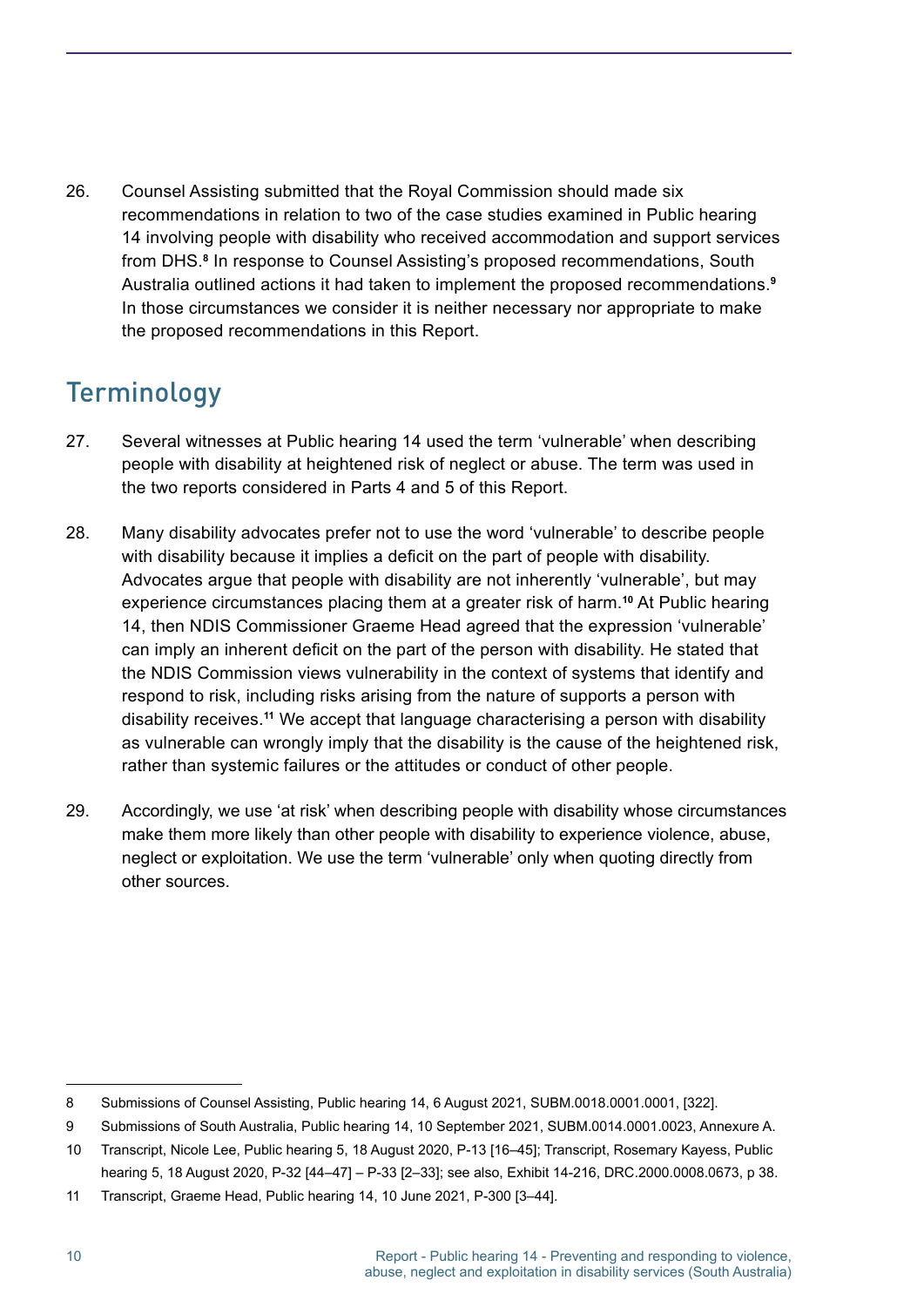### <span id="page-18-0"></span>Human rights framework

- 30. As with all of the Royal Commission's work,**<sup>12</sup>** Public hearing 14 was informed by the human rights framework and Australia's obligations under the *Convention on the Rights of Persons with Disabilities* (*CRPD*). 13 We have referred at length to articles of the *CRPD* in other reports of Public hearings. **14**
- 31. While we are mindful of all the articles of the *CRPD*, including the General principles**<sup>15</sup>** and the General obligations,**<sup>16</sup>** two articles of the *CRPD* are of particular significance to the subject matter of Public hearing 14.
- 32. Article 19 of the *CRPD* provides:

States Parties to the present Convention recognize the equal right of all persons with disabilities to live in the community, with choices equal to others, and shall take effective and appropriate measures to facilitate full enjoyment by persons with disabilities of this right and their full inclusion and participation in the community, including by ensuring that:

a) Persons with disabilities have the opportunity to choose their place of residence and where and with whom they live on an equal basis with others and are not obliged to live in a particular living arrangement;

- 14 See, Royal Commission into Violence, Abuse, Neglect and Exploitation of People with Disability, *Report of Public hearing 2: Inclusive education in Queensland – preliminary inquiry*, October 2020, [21–29]; Royal Commission into Violence, Abuse, Neglect and Exploitation of People with Disability, *Report of Public hearing 3: The experience of living in a group home for people with disability*, September 2020, [248–259]; Royal Commission into Violence, Abuse, Neglect and Exploitation of People with Disability, *Report of Public hearing 4: Healthcare for people with cognitive disability*, October 2020, [181–182]; Royal Commission into Violence, Abuse, Neglect and Exploitation of People with Disability, *Report of Public hearing 5: Experiences of people with disability during the ongoing COVID-19 pandemic*, November 2020, [32–40]; Royal Commission into Violence, Abuse, Neglect and Exploitation of People with Disability, *Report of Public hearing 6: Psychotropic medication, behaviour support and behaviour of concerns*, June 2021, [14–16]; Royal Commission into Violence, Abuse, Neglect and Exploitation of People with Disability, *Report of Public hearing 7: Barriers to accessing a safe, quality and inclusive school education and life course impacts*, November 2021, [47–71]; Royal Commission into Violence, Abuse, Neglect and Exploitation of People with Disability, *Report of Public hearing 12: The experiences of people with disability, in the context of the Australia Government's approach to the COVID-19 vaccine rollout*, October 2021, [36–47].
- 15 *Convention on the Rights of Persons with Disabilities*, opened for signature 30 March 2007, 999 UNTS 3 (entered into force 3 May 2008), art 3.
- 16 *Convention on the Rights of Persons with Disabilities*, opened for signature 30 March 2007, 999 UNTS 3 (entered into force 3 May 2008), art 4.

<sup>12</sup> *Letters Patent* (Cth), 4 April 2019 amended 13 September 2019, 13 May 2021, 24 June 2021, preamble.

<sup>13</sup> *Convention on the Rights of Persons with Disabilities*, opened for signature 30 March 2007, 999 UNTS 3 (entered into force 3 May 2008).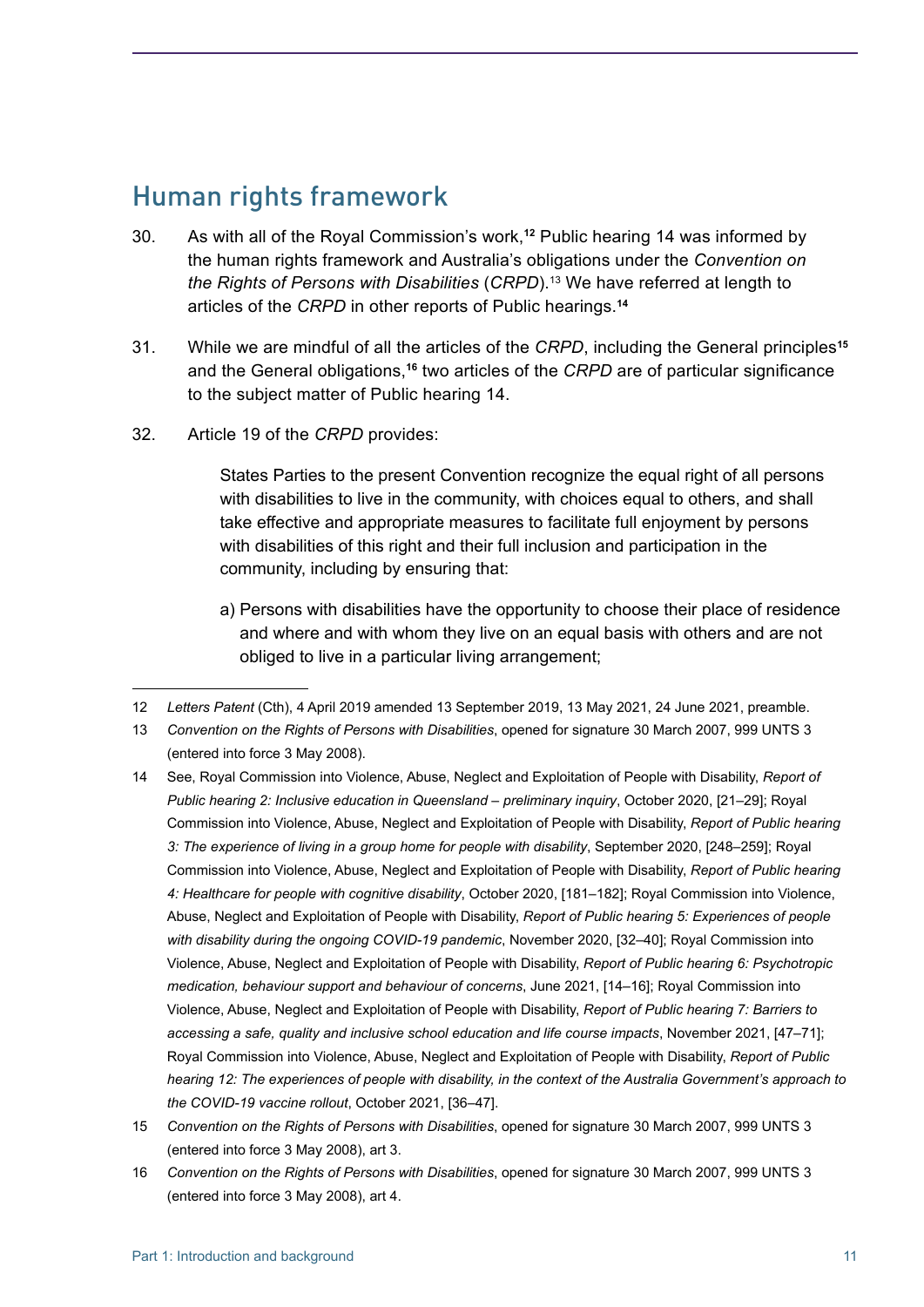- b) Persons with disabilities have access to a range of in-home, residential and other community support services, including personal assistance necessary to support living and inclusion in the community, and to prevent isolation or segregation from the community;
- c) Community services and facilities for the general population are available on an equal basis to persons with disabilities and are responsive to their needs.
- 33. Article 28(1) of the *CRPD* provides:

States Parties recognize the right of persons with disabilities to an adequate standard of living for themselves and their families, including adequate food, clothing and housing, and to the continuous improvement of living conditions, and shall take appropriate steps to safeguard and promote the realization of this right without discrimination on the basis of disability.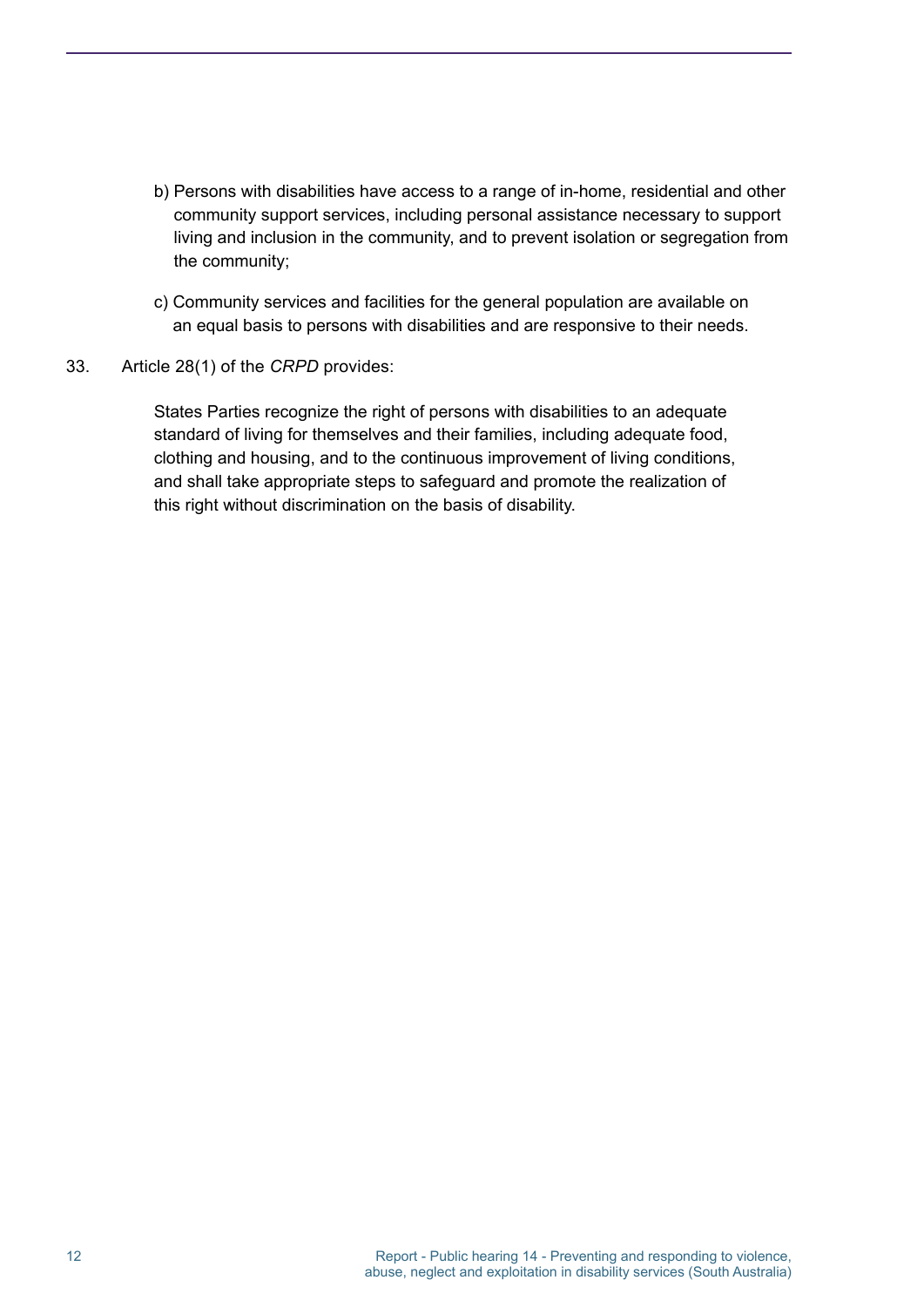## <span id="page-20-0"></span>Part 2: Mitchell

… so we're the family who have received the most appalling of letters, death threats to one of our loved ones, and nothing has been said by anybody, which I --- in any context, I consider that the ... strangest of circumstances.<sup>17</sup>

- 34. Mitchell has Autism Spectrum Disorder and lives with an intellectual disability. **18** He has also been diagnosed with anxiety and bipolar disorder. **<sup>19</sup>** At the time of the hearing, Mitchell was 38 years old.
- 35. James and Victoria are Mitchell's maternal aunt and uncle. They have been involved in Mitchell's accommodation and support arrangements for many years and were appointed his guardians in June 2018. **<sup>20</sup>** Victoria grew up in the same family home with Mitchell and has enjoyed a close relationship with Mitchell for all of his life. **21**
- 36. Mitchell has complex support needs and began to live in supported accommodation as a teenager. By the time he was 18 years old, Mitchell had lived in three different supported accommodation settings. **<sup>22</sup>** When Mitchell was 21 years old he moved to the Strathmont Centre,**<sup>23</sup>** a large institution operated by the South Australian government which at one time housed up to 600 people with disability. **<sup>24</sup>** He lived at the Strathmont Centre until it was decommissioned in 2016. **25**
- 37. When Mitchell left the Strathmont Centre, James and Victoria had to assemble a new core support team for Mitchell, which was supposed to consist of six to eight workers. Victoria and James were involved in the selection of the support workers and kept in mind Mitchell's preference for female support workers due to his past experiences with male support workers. **<sup>26</sup>** Victoria, James and the Strathmont Centre's Accommodation Manager concluded that the transition to the new accommodation was not successful and that new supported accommodation should be found for Mitchell. **27**

<sup>17</sup> Transcript, 'Victoria', Public hearing 14, 7 June 2021, P-35 [8–11].

<sup>18</sup> Exhibit 14-27, 'Statement of Victoria', 25 May 2021, at [13].

<sup>19</sup> Exhibit 14-27, 'Statement of Victoria', 25 May 2021, at [14].

<sup>20</sup> Exhibit 14-27, 'Statement of Victoria', 25 May 2021, at [6]; Exhibit 14-28, 'Statement of James', 25 May 2021, at [5].

<sup>21</sup> Exhibit 14-27, 'Statement of Victoria', 25 May 2021, at [7].

<sup>22</sup> Exhibit 14-27, 'Statement of Victoria', 25 May 2021, at [18].

<sup>23</sup> Exhibit 14-27, 'Statement of Victoria', 25 May 2021, at [19].

<sup>24</sup> For an overview of the history of state-operated disability services in South Australia including the Strathmont Centre, see Exhibit 14-53, 'Statement of Richard Bruggemann', 24 May 2021, [16]; Transcript, Richard Bruggemann, Public hearing 14, 7 June 2021, P-60 [2–7].

<sup>25</sup> Exhibit 14-27, 'Statement of Victoria', 25 May 2021, at [19].

<sup>26</sup> Exhibit 14-27, 'Statement of Victoria', 25 May 2021, at [22].

<sup>27</sup> Exhibit 14-27, 'Statement of Victoria', 25 May 2021, at [23]; Exhibit 14-28, 'Statement of James', 25 May 2021, at [14].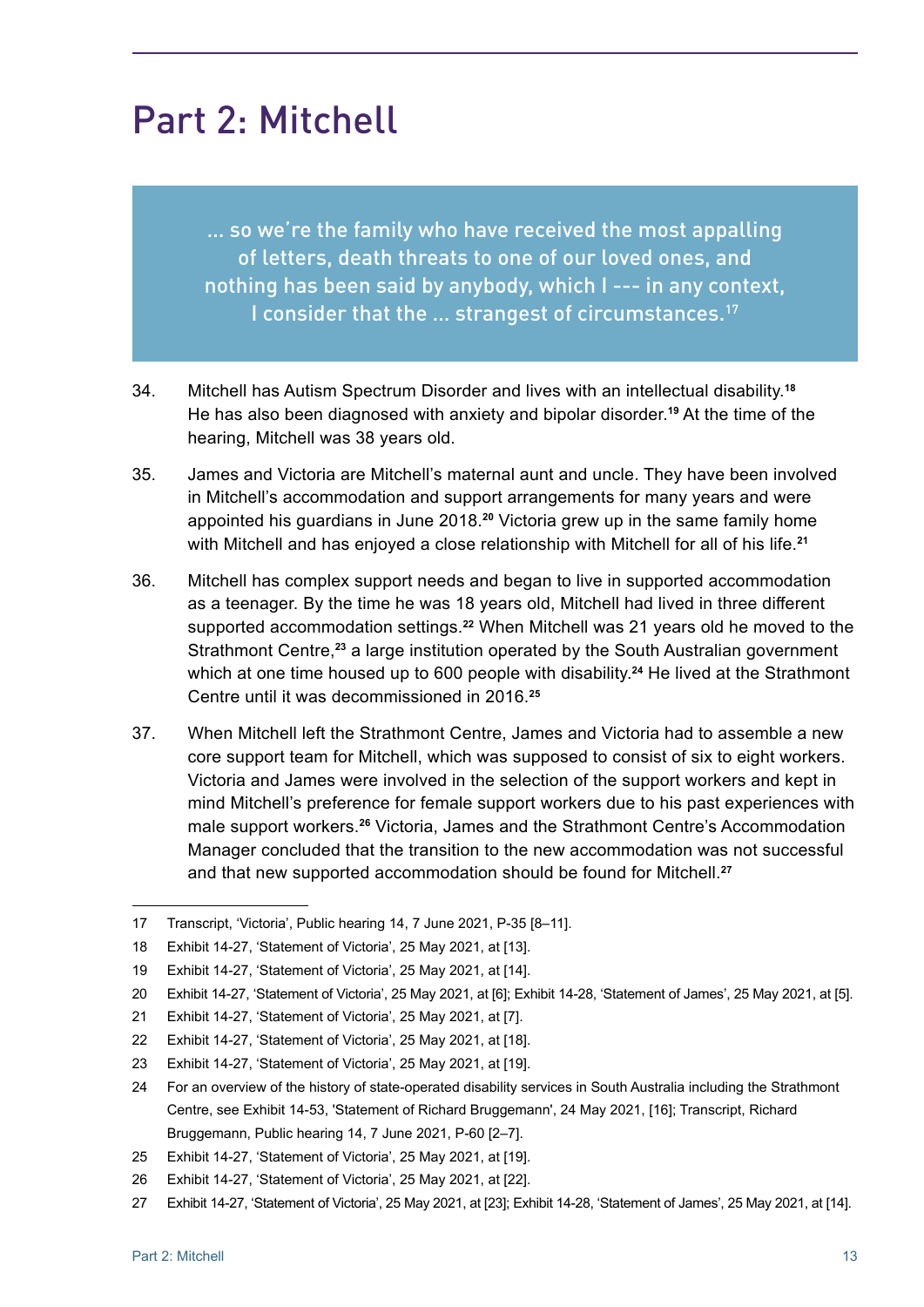- <span id="page-21-0"></span>38. In late 2016, Mitchell moved into a one bedroom unit within a newly built cluster of units operated by DHS under 'in-kind' funding arrangements between the South Australian government and the Australian government (Residence). **<sup>28</sup>** The Residence is bounded by a strip of concrete and there is no garden other than a row of hedges by the fence line. **29**
- 39. DHS told Victoria and James that it only intended Mitchell to stay at the Residence for six months. During this period, he would participate in up-skilling therapy to allow him to transition to living in the community. Victoria and James supported this as a shortterm care model at the time.<sup>30</sup> However, at the time of the hearing, Mitchell was still living at the Residence.

### 2017 to early 2018

- 40. During Mitchell's first year at the Residence, James and Victoria developed concerns about the quality of supports and services Mitchell was receiving. Victoria was particularly concerned about the way information was communicated by the Residence management to James and her. **31**
- 41. Victoria and James do not recall being made aware of any DHS policies or procedures setting out how to raise concerns or complaints, except to direct complaints to DHS managers rather than to staff at the Residence.**<sup>32</sup>** James and Victoria established good relationships with key personnel at DHS who they contacted regularly to raise any concerns or complaints about Mitchell's care. **33**
- 42. Between January and August 2017, Victoria and James raised a number of concerns with DHS, including:
	- not being told about an injury to Mitchell's foot which resulted in him being treated at hospital
	- a staff member taking Mitchell to a topless waitress restaurant without consulting them
	- being told by an Area Manager that Mitchell had been 'out of control' for months and required urgent intervention. **34**

<sup>28</sup> Exhibit 14-27, 'Statement of Victoria', 25 May 2021, at [23].

<sup>29</sup> Exhibit 14-27, 'Statement of Victoria', 25 May 2021, at [26].

<sup>30</sup> Exhibit 14-27, 'Statement of Victoria', 25 May 2021, at [25].

<sup>31</sup> Exhibit 14-27, 'Statement of Victoria', 25 May 2021, at [32].

<sup>32</sup> Exhibit 14-27, 'Statement of Victoria', 25 May 2021, at [33]; Transcript, James, Public hearing 14, 7 June 2021, P-23 [18–25].

<sup>33</sup> Exhibit 14-27, 'Statement of Victoria', 25 May 2021, at [33]; Transcript, Victoria, Public hearing 14, 7June 2021, P-22 [17–19].

<sup>34</sup> Exhibit 14-27, 'Statement of Victoria', 25 May 2021, at [35(a)–(c)].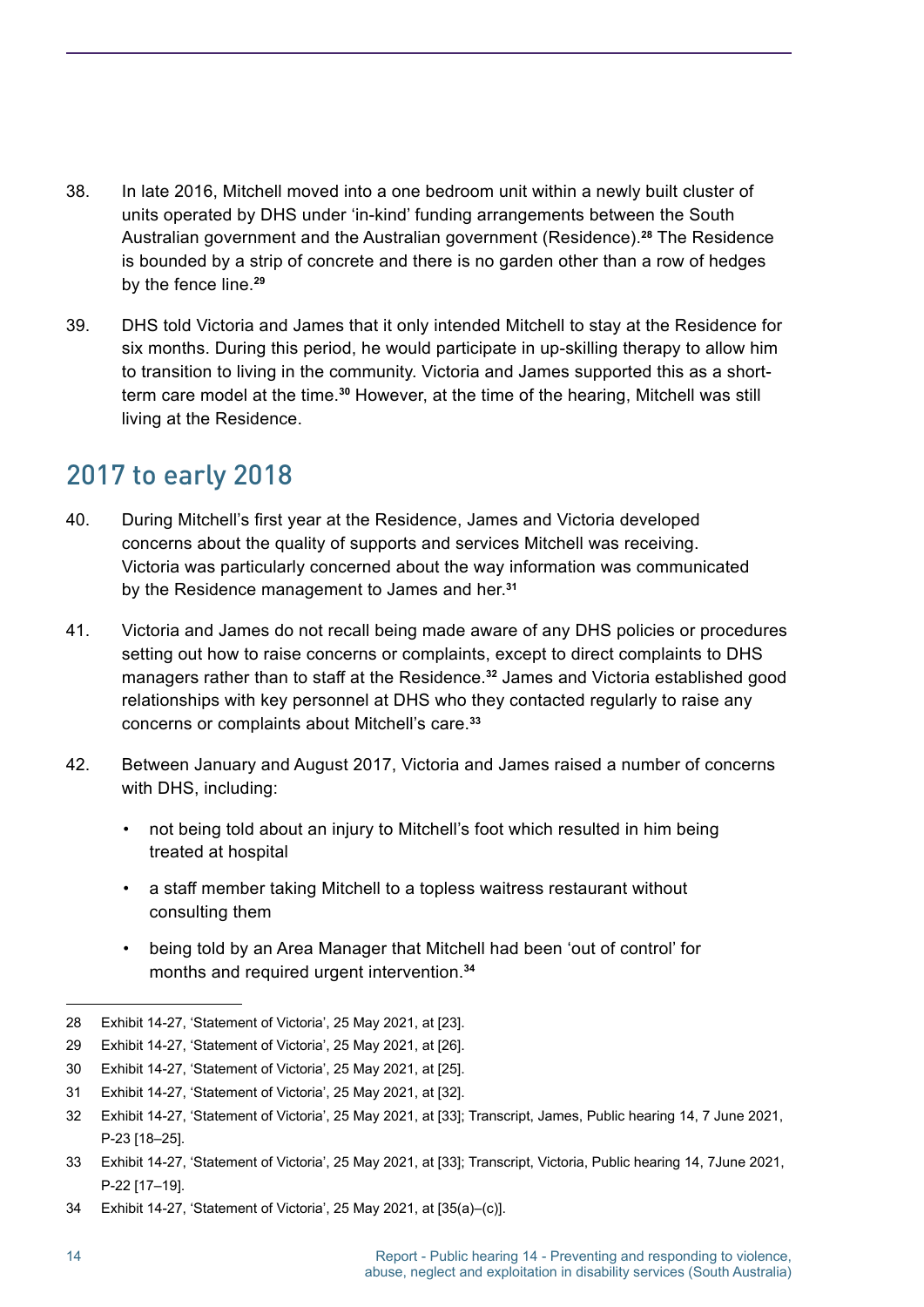- 43. After communicating these concerns to DHS, Victoria became aware that a DHS employee had alleged that she, Victoria, regularly telephoned the Residence up to 15 times a day. The allegation was untrue. James and Victoria were appalled and believed the allegation was made to discredit Victoria in her interactions with DHS. **35** On 14 September 2017, Victoria received a written apology from the then Director of Accommodation Services, who acknowledged that the allegation was untrue. **36**
- 44. From August 2017 to June 2018, the Director of Accommodation Services was Victoria and James' point of contact at DHS. **<sup>37</sup>** From September 2017, James regularly attended meetings with the Residence's management, chaired by the Director of Accommodation Services. **<sup>38</sup>** Victoria attended some but not all of the meetings. **<sup>39</sup>** James recalled the following matters were discussed at the meetings:
	- clarity on roles and responsibilities to ensure consistency in information provided to the family
	- staffing updates, rosters and training for staff
	- communication with the family
	- responses and actions to particular incidents. **40**
- 45. James said that at the time he and Victoria hoped to receive a timeframe in which Mitchell would be moved to a more stable and permanent environment, as the Residence was only regarded as 'temporary' accommodation. **41**
- 46. James said the meetings did not assist in developing the kind of open communication that he and Victoria needed with DHS. **<sup>42</sup>** He explained this by reference to an incident in December 2017, when they became aware that an intercom installed in Mitchell's unit eleven months earlier had video capacity and was being used to observe Mitchell in his home. **<sup>43</sup>** Victoria and James felt the video had been used without proper consideration for Mitchell's privacy or dignity and without their consent being sought.

<sup>35</sup> Exhibit 14-27, 'Statement of Victoria', 25 May 2021, at [36].

<sup>36</sup> Exhibit 14-27, 'Statement of Victoria', 25 May 2021, at [37]; Exhibit 14-33, IND.0083.0002.0032.

<sup>37</sup> Exhibit 14-27, 'Statement of Victoria', 25 May 2021, at [34].

<sup>38</sup> Exhibit 14-28, 'Statement of James', 25 May 2021, at [19].

<sup>39</sup> Exhibit 14-27, 'Statement of Victoria', 25 May 2021, at [39]; Exhibit 14-28, 'Statement of James', 25 May 2021, at [20].

<sup>40</sup> Exhibit 14-28, 'Statement of James', 25 May 2021, at [22].

<sup>41</sup> Exhibit 14-28, 'Statement of James', 25 May 2021, at [23]. See also Report, [38].

<sup>42</sup> Exhibit 14-28, 'Statement of James', 25 May 2021, at [25].

<sup>43</sup> Exhibit 14-28, 'Statement of James', 25 May 2021, at [26].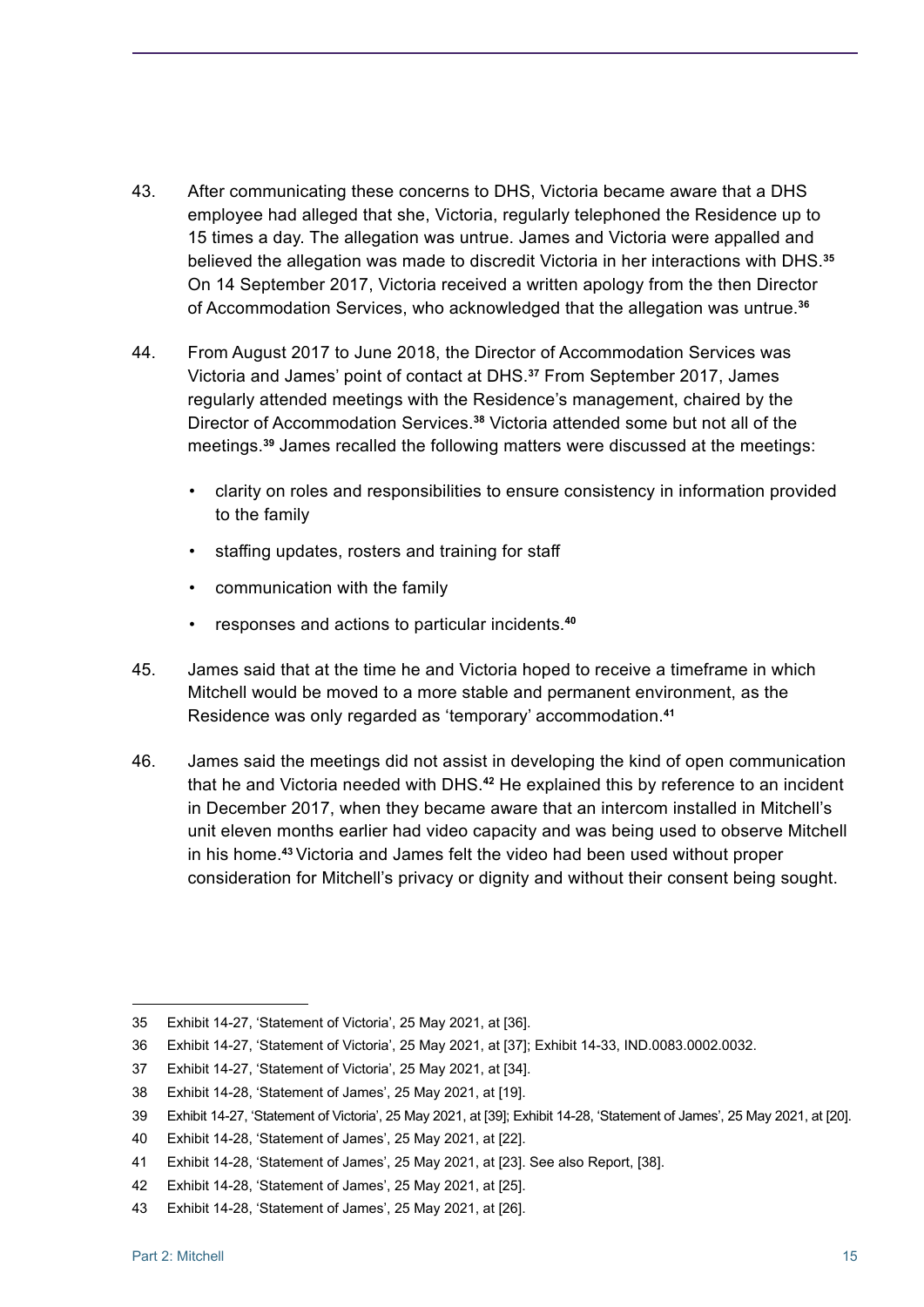- <span id="page-23-0"></span>47. In an email, the Director of Accommodation Services acknowledged the inappropriateness of installing a device capable of videoing Mitchell in his unit without informing James and Victoria or seeking their consent. The Director described the failure as a 'breakdown in communication' and apologised that appropriate approvals and safeguards had not been negotiated and documented before the intercom had been installed. **44**
- 48. As a consequence of the intercom issue and other matters, the site manager was moved from the Residence. It appears that at least one staff member felt aggrieved by this change.

### The 3 March 2018 Letter

49. On 3 March 2018, Victoria and James received a letter at their home address (3 March Letter). The letter read as follows:

Dear Victoria and James

Thought you needed to know that senior management has seen fit to remove the site manager [redacted] from the [redacted] site. Her coleauges [sic] think this is unfair as she has been a great employee and advocate for DCSI and your nephew (AKA) the piglet for many years.

I would like to point out that due to her professional work ethic and approachable manner, many staff (60) I believe felt the need to support her and have signed a partition [sic], to keep her in the role, not all of them from [redacted]. Management [names redacted] have been active in putting a stop to this partition [sic] bullying and threatening staff with threats of job loss if they don't stop what they are doing. As you would imagine the staff involved are angry and pissed off which now puts your nephew at risk.

\*food …poison

\*medication…wrong

\*shampoo…what's in the bottle acid?

\*bruises…how did that happen

\*other clients with violent behaviour.. eg dumb bells

<sup>44</sup> Exhibit 14-40, IND.0083.0003.0001.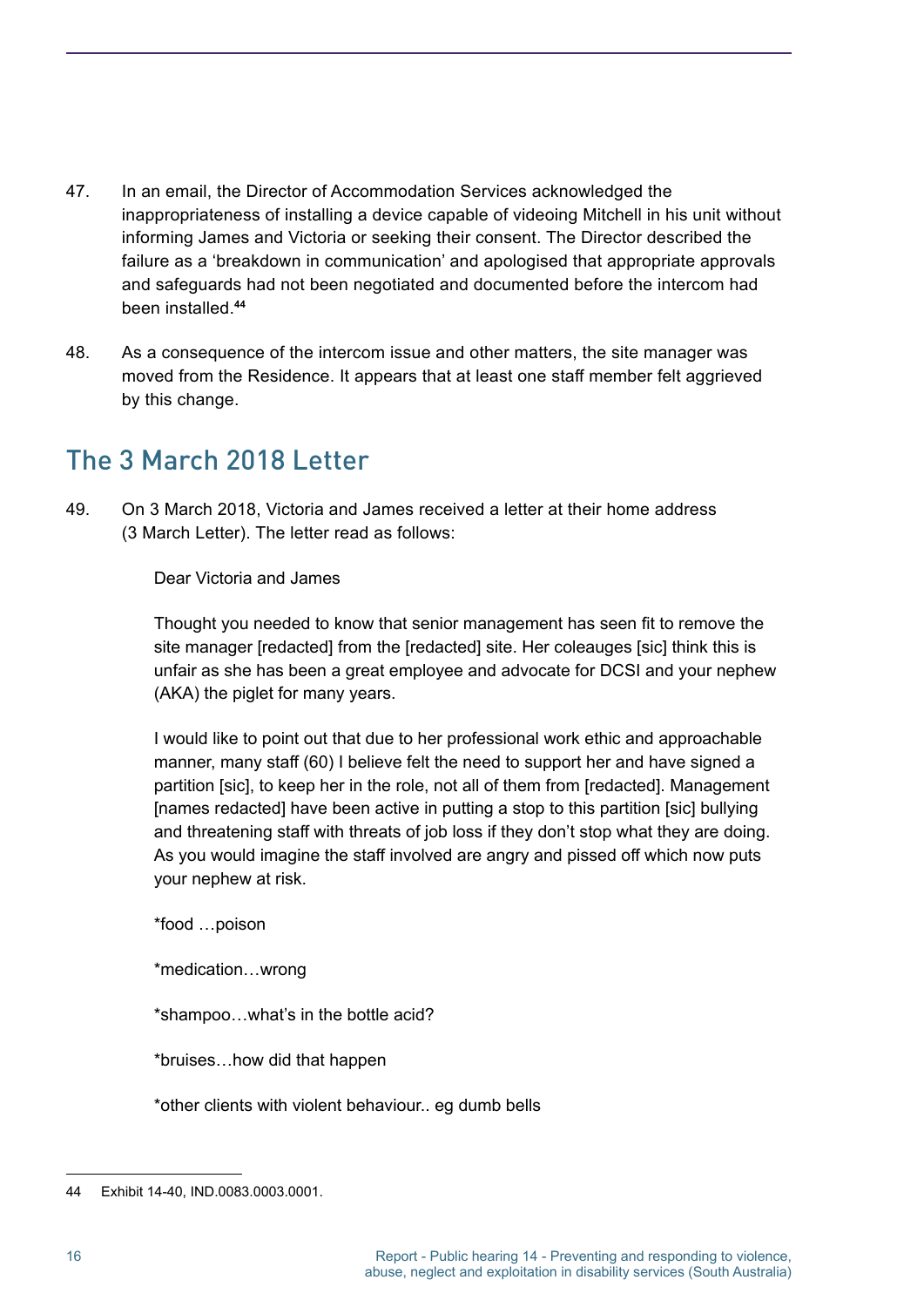<span id="page-24-0"></span>\*going out…falling down stairs \*how well does he swim \*locked up \*food withheld \*going through the wind screen …seatbelt unclipped

This little piglet is going to be abused with cruelty violence… regularly and repeatedly. **45**

50. Victoria and James considered that the letter represented a significant threat to Mitchell. They notified the Director of Accommodation Services**<sup>46</sup>** and the South Australian Principal Community Visitor on the same day they received the letter. **47** The Director of Accommodation Services provided the 3 March Letter to the Executive Director and to the Area Manager responsible for Mitchell. **48**

#### Report to South Australian Police

- 51. On 5 March 2018, James and the Director of Accommodation Services jointly reported the 3 March Letter to the South Australian Police (SA Police). **<sup>49</sup>** There was no evidence about SA Police's handling of the complaint. It is sufficient for the purpose of this Report to record that DHS understood that SA Police declined to investigate the matter.
- 52. James recalled that, notwithstanding SA Police's decision not to investigate, he was 'left in no doubt that [DHS] would conduct their own internal investigation'. **50**

#### DHS's interim measures

53. Between 3 and 5 March 2018, DHS implemented regular safety checks and overnight supervision of Mitchell, ensured that a shift supervisor was present at the Residence overnight and created a list of support workers approved by Victoria and James to work with Mitchell (interim measures). The interim measures were designed to ensure Mitchell's safety while the 3 March Letter was being investigated. **51**

<sup>45</sup> Exhibit 14.1, IND.0083.0001.0050.

<sup>46</sup> Exhibit 14-27, 'Statement of Victoria', 25 May 2021, at [53].

<sup>47</sup> Exhibit 14-219, SOM.9999.0001.0001, [113].

<sup>48</sup> Exhibit 14-105, SAG.9999.0007.0001, p 3.

<sup>49</sup> Exhibit 14-105, SAG.9999.0007.0001, p 3.

<sup>50</sup> Transcript, James, Public hearing 14, 7 June 2021, P-29 [19–20], P-32 [3–18].

<sup>51</sup> Exhibit 14-27, 'Statement of Victoria', 25 May 2021, [54–56]; Exhibit 14-28, 'Statement of James', 25 May 2021, at [35–36].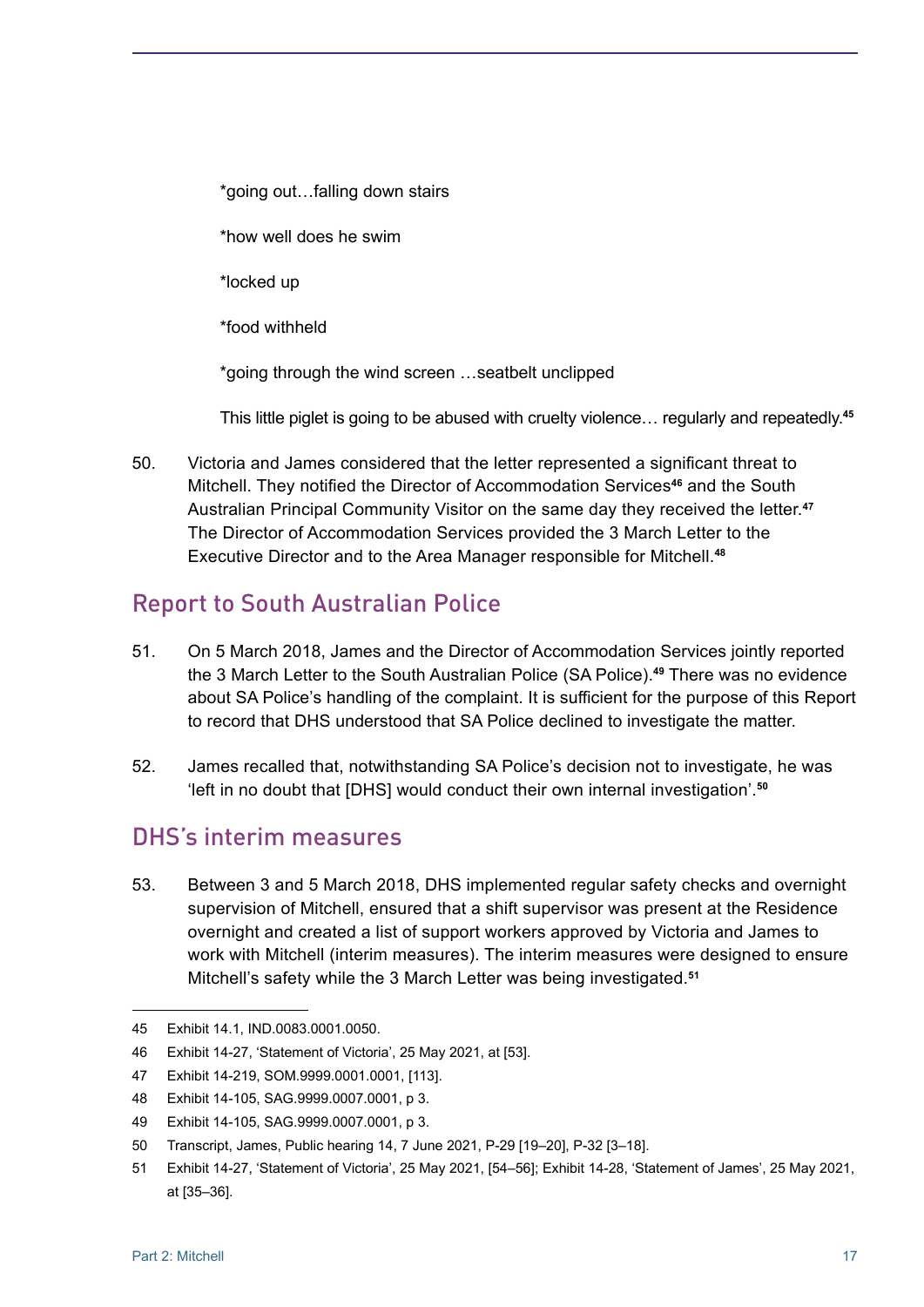- <span id="page-25-0"></span>54. On 7 March 2018, James and Victoria became aware that a member of staff who they did not know well had been rostered to support Mitchell that day. **<sup>52</sup>** They emailed the Director of Accommodation Services to seek reassurances that DHS was taking precautions to ensure Mitchell's safety. The Director replied on the same day confirming the interim measures provided for staff outside the approved list to be rostered to work at the Residence only as a last resort. He also stated that as the 3 March Letter was anonymous and police had declined to investigate, it would be hard to identify the source of the letter. Nonetheless, the Director concluded that the author was most likely a member of staff.**<sup>53</sup>**
- 55. In response to this email, James stated that his and Victoria's 'paramount concern' was ensuring Mitchell's safety, rather than identifying the author of the 3 March Letter. **<sup>54</sup>** The Director of Accommodation Services replied that he believed identifying the author of the letter would allow DHS to 'neutralise the threats made to Mitchell'. **<sup>55</sup>** Victoria believed as a result of this email that an investigation of the incident would take place. **56**
- 56. Despite this exchange, James and Victoria felt DHS was not taking the 3 March Letter seriously enough. It appeared to them that the issue was being left to the Director of Accommodation Services to deal with at a local level when they considered the issue serious enough to warrant immediate involvement by DHS's senior executives. **57**

#### Complaint about Victoria

- 57. On 11 March 2018, Victoria attended the Residence and discussed the 3 March Letter with two of the support workers. Victoria made a recording of the conversation. Mitchell was present during the conversation and when he heard the word 'piglet' mentioned, he named another support worker who had called him by that name. When Victoria asked if that person had hurt him, he responded 'yes'. **58**
- 58. While Victoria was at the Residence, the Director of Accommodation Services contacted James to advise that the support workers alleged that Victoria had forced them to read the 3 March Letter aloud to Mitchell. The support workers felt Victoria had accused them of being party to the 3 March Letter. **<sup>59</sup>** Victoria denied this allegation. She considered the support workers should be investigated for making false allegations about her. She believed that an investigation was underway, but she did not expect that her own actions would become the subject of investigation. **60**

<sup>52</sup> Exhibit 14-27, 'Statement of James', 25 May 2021, at [40].

<sup>53</sup> Exhibit 14-42, IND.0083.0003.0009, p 3.

<sup>54</sup> Exhibit 14-28, 'Statement of James', 25 May 2021, at [42]; Exhibit 14-42, IND.0083.0003.0009, p 2.

<sup>55</sup> Exhibit 14-42, IND.0083.0003.0009, p 1.

<sup>56</sup> Exhibit 14-27, 'Statement of Victoria', 25 May 2021, at [64].

<sup>57</sup> Exhibit 14-27, 'Statement of Victoria', 25 May 2021, at [59]; see also Exhibit 14-42, IND.0083.0003.0009.

<sup>58</sup> Exhibit 14-27, 'Statement of Victoria', 25 May 2021, at [66–67].

<sup>59</sup> Exhibit 14-28, 'Statement of James', 25 May 2021, at [45].

<sup>60</sup> Exhibit 14-27, 'Statement of Victoria', 25 May 2021, at [68].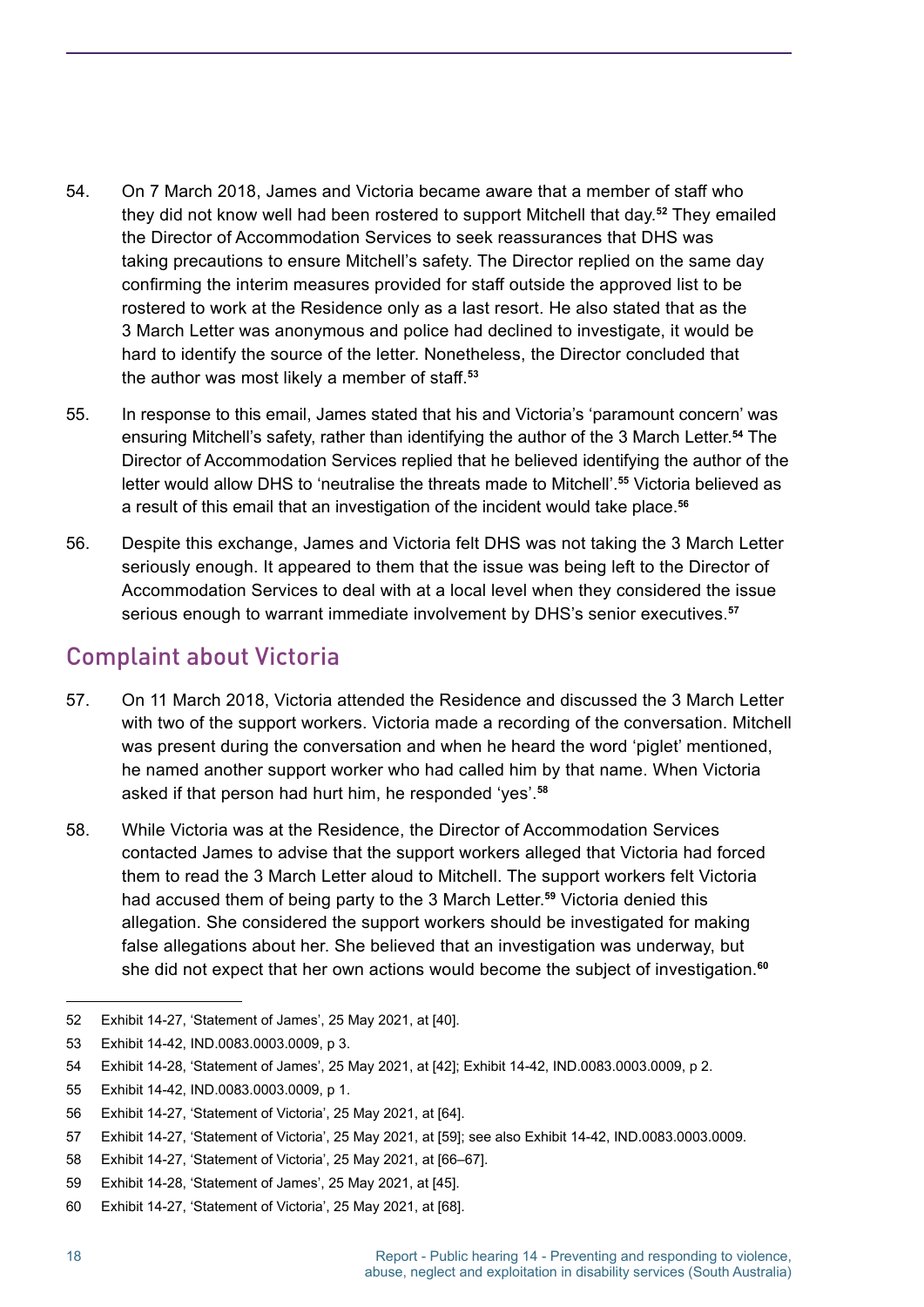### <span id="page-26-0"></span>Initial attempts to identify the author of the 3 March Letter

- 59. It appears that DHS considered it likely the author of the 3 March Letter was a DHS employee who had worked with Mitchell at some stage. **<sup>61</sup>** This appears to have been a plausible hypothesis, given that the author of the letter had access to Victoria and James' home address, which was kept on DHS's system. Moreover, the letter referred to discontent among staff and used the epithet 'piglet' to refer to Mitchell. Victoria and James said that one of Mitchell's support workers had used the epithet for Mitchell many years previously. Not surprisingly, they considered it derogatory and inappropriate. **62**
- 60. Although DHS believed that the author of the 3 March Letter may have been a member of staff who worked with Mitchell, little was done to find out the author's identity. This is despite the 3 March Letter being referred to DHS's Incident Management Unit (IMU) for investigation on the same day it was received. **63**
- 61. On about 10 March 2018, the Director of Accommodation Services discussed the 3 March Letter with some of the managers and shift supervisors responsible for the Residence. No records of these discussions were kept and no investigation report was produced as result of these conversations. **64**
- 62. On 12 March 2018, the day after Victoria's interaction with the two support workers, James emailed the Director of Accommodation Services requesting that:
	- DHS remove the support worker identified by Mitchell from the Residence
	- the IMU investigate the allegations by the support workers against Victoria
	- DHS progress the transfer of Mitchell from the Residence. **65**
- 63. On 16 March 2018, the Director of the IMU emailed James to seek clarification about his concerns relating to the allegations made by the two support workers against Victoria, to which James responded on 20 March 2018. **<sup>66</sup>** On 4 April 2018, James met with the then IMU Director to discuss the 3 March Letter and the allegations about Victoria. **67**

<sup>61</sup> Exhibit 14-42, IND.0083.0003.0009, p 3.

<sup>62</sup> Transcript, James, Public hearing 14, 7 June 2021, P-54 [47] – P-55 [1–4]; Transcript, James, Public hearing 14, 7 June 2021, P-50 [15–19].

<sup>63</sup> Exhibit 14-105, SAG.9999.0007.0001, p 3.

<sup>64</sup> Exhibit 14-105, SAG.9999.0007.0001, p 4; Transcript, Antony Allwood, Public hearing 14, 9 June 2021, P-190  $[46-47] - P-191$   $[1-8]$ .

<sup>65</sup> Exhibit 14-28, 'Statement of James', 25 May 2021, at [47]; Exhibit 14-43, IND.0083.0003.0006.

<sup>66</sup> Exhibit 14-28, 'Statement of James', 25 May 2021, at [49]; Exhibit 14-44, IND.0083.0003.0014.

<sup>67</sup> Exhibit 14-28, 'Statement of James', 25 May 2021, at [50–51].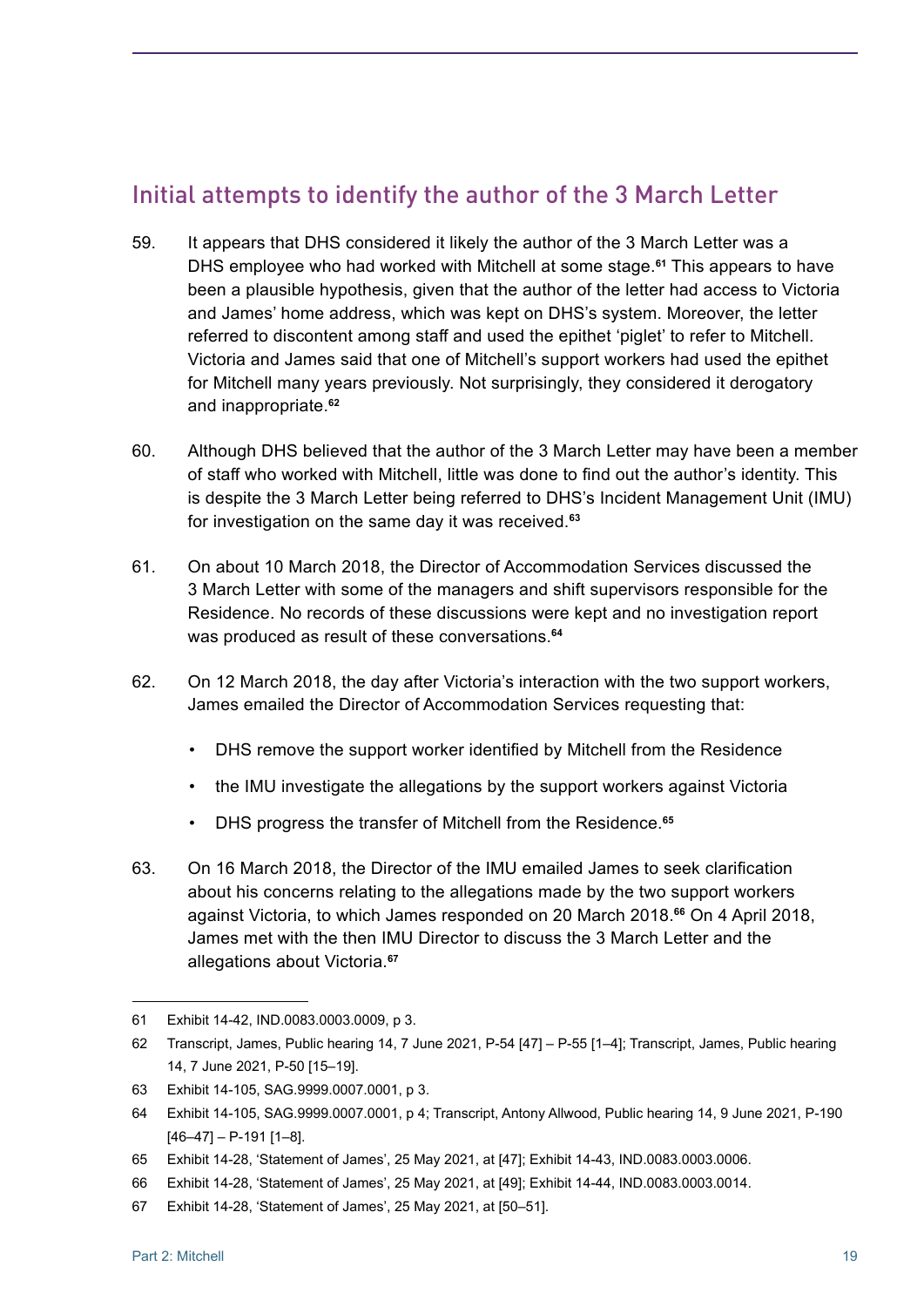<span id="page-27-0"></span>64. Between 4 April and 8 May, the IMU Director, James and Victoria exchanged correspondence about the investigation into the allegations about Victoria's interaction with the support workers. **<sup>68</sup>** There was no mention of the investigation into the 3 March Letter. Following this correspondence, James and Victoria received no further updates about the investigation into the allegations against Victoria or the 3 March Letter. **69**

#### Submissions on response to the 3 March Letter

- 65. Counsel Assisting's written submissions contend that it is open to the Commissioners to accept James and Victoria's assessment that DHS 'did not take the 3 March Letter seriously enough on 3 March 2018 and in the immediate days that followed'. **<sup>70</sup>** The submissions note that around 10 March 2018, the Director of Accommodation Services spoke with staff at the Residence to find out whether they suspected anyone of writing the letter. However, no formal, methodical investigation was instituted and no records were kept of these inquiries. **<sup>71</sup>** Counsel Assisting also submits that 'the failure to treat the 3 March Letter seriously at this point in time had significant consequences for the manner in which the matter was handled by DHS throughout 2018 and 2019'. **72**
- 66. James and Victoria support the proposed findings.**<sup>73</sup>**
- 67. South Australia's written reply submits that in the days following the receipt of the 3 March Letter, it took a number of steps that demonstrated that it took the letter seriously. These included deploying a new supervisor to the Residence, implementing hourly checks from outside Mitchell's accommodation and placing an additional supervisor onsite overnight. **<sup>74</sup>** DHS submits that these steps demonstrate a genuine concern for Mitchell's welfare and a commitment to taking 'all reasonable steps to ensure Mitchell's safety and reassure his family'. **<sup>75</sup>** With the exception of the hourly checks, which were discontinued because they were unsettling to Mitchell, the interim measures continued after 7 March 2018. **<sup>76</sup>** The reply also notes that DHS escalated the matter to the Executive Director and Area Manager responsible for Mitchell and the IMU Director, and jointly reported the letter to SA Police with James. **77**

<sup>68</sup> Exhibit 14-28, 'Statement of James', 25 May 2021, at [52]; Exhibit 14-45, IND.0083.0003.0007.

<sup>69</sup> Exhibit 14-28, 'Statement of James', 25 May 2021, at [52].

<sup>70</sup> Submissions of Counsel Assisting, Public hearing 14, 6 August 2021, SUBM.0018.0001.0001, [69].

<sup>71</sup> Submissions of Counsel Assisting, Public hearing 14, 6 August 2021, SUBM.0018.0001.0001, [68].

<sup>72</sup> Submissions of Counsel Assisting, Public hearing 14, 6 August 2021, SUBM.0018.0001.0001, [69], [323(1(a)-(b))].

<sup>73</sup> Submissions of 'Victoria' and 'James', Public hearing 14, 17 September 2021, SUBM.0014.0001.0040, [11].

<sup>74</sup> Submissions of South Australia, Public hearing 14, 10 September 2021, SUBM.0014.0001.0023, [5–6].

<sup>75</sup> Submissions of South Australia, Public hearing 14, 10 September 2021, SUBM.0014.0001.0023, [5], [10].

<sup>76</sup> Submissions of South Australia, Public hearing 14, 10 September 2021, SUBM.0014.0001.0023, [7]; Exhibit 14-105, SAG.9999.0007.0001, p 3.

<sup>77</sup> Submissions of South Australia, Public hearing 14, 10 September 2021, SUBM.0014.0001.0023, [8–9].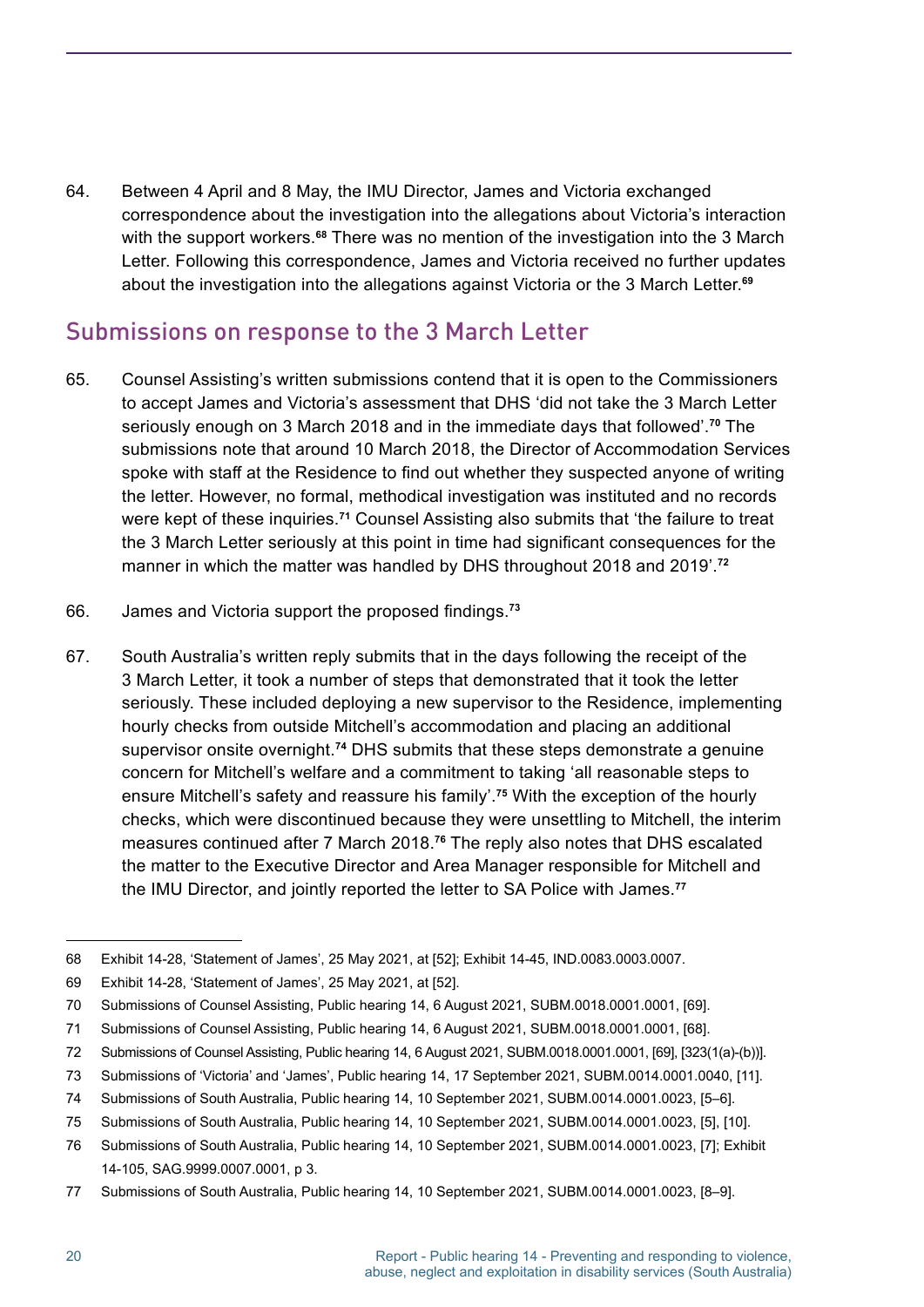- <span id="page-28-0"></span>68. South Australia expressly accepts, however, that following the initial disclosure of the 3 March Letter, DHS 'did not undertake a discrete and targeted investigation to determine the author of the anonymous letter'. **<sup>78</sup>** The State also accepts that, although James made it clear at that stage that he was not concerned about identifying the author, DHS had an obligation to attempt to find out the author's identity regardless of the family's wishes. **<sup>79</sup>** Counsel Assisting clarified in oral submissions that the proposed finding was 'centred around the primary contention that there was no appropriate investigation at that point in time or in the days immediately after'. **80**
- 69. We make the following finding:

#### **Finding 1**

- The South Australian Department of Human Services (DHS) did not take the 3 March Letter seriously enough. It failed to instigate a formal investigation into the identity of the author as soon as possible after becoming aware of the Letter. DHS failed to discharge its responsibility to take appropriate measures to find out the source of an apparently serious threat to the safety and wellbeing of a person with disability in its care.
- The failure to instigate a formal investigation in a timely fashion had significant consequences for the manner in which DHS handled the matter afterwards.

#### The First Investigation

70. The IMU did not commence its investigation until 20 April 2018 (First Investigation), some seven weeks after the 3 March Letter was received. **<sup>81</sup>** The IMU interviewed a total of nine staff between 25 May 2018 and 21 November 2018, mostly by telephone. There are no records indicating that the IMU attempted to locate other staff members identified during the interviews even though several were identified by name and the remaining staff members presumably could have been identified by accessing DHS's incident reporting system. **<sup>82</sup>** The investigation also did not systematically review or check rosters, incident report registers or other available electronic records for evidence of who might have been involved in the 3 March Letter. **83**

<sup>78</sup> Submissions of South Australia, Public hearing 14, 10 September 2021, SUBM.0014.0001.0023, [11].

<sup>79</sup> Submissions of South Australia, Public hearing 14, 10 September 2021, SUBM.0014.0001.0023, [11].

<sup>80</sup> Transcript, Ms Kate Eastman SC (Counsel Assisting), Public hearing 14, 30 September 2021, P-437 [13–15].

<sup>81</sup> Exhibit 14-105, SAG.9999.0007.0001, p 5.

<sup>82</sup> Exhibit 14-105, SAG.9999.0007.0001, p 5.

<sup>83</sup> Exhibit 14-105, SAG.9999.0007.0001, p 7.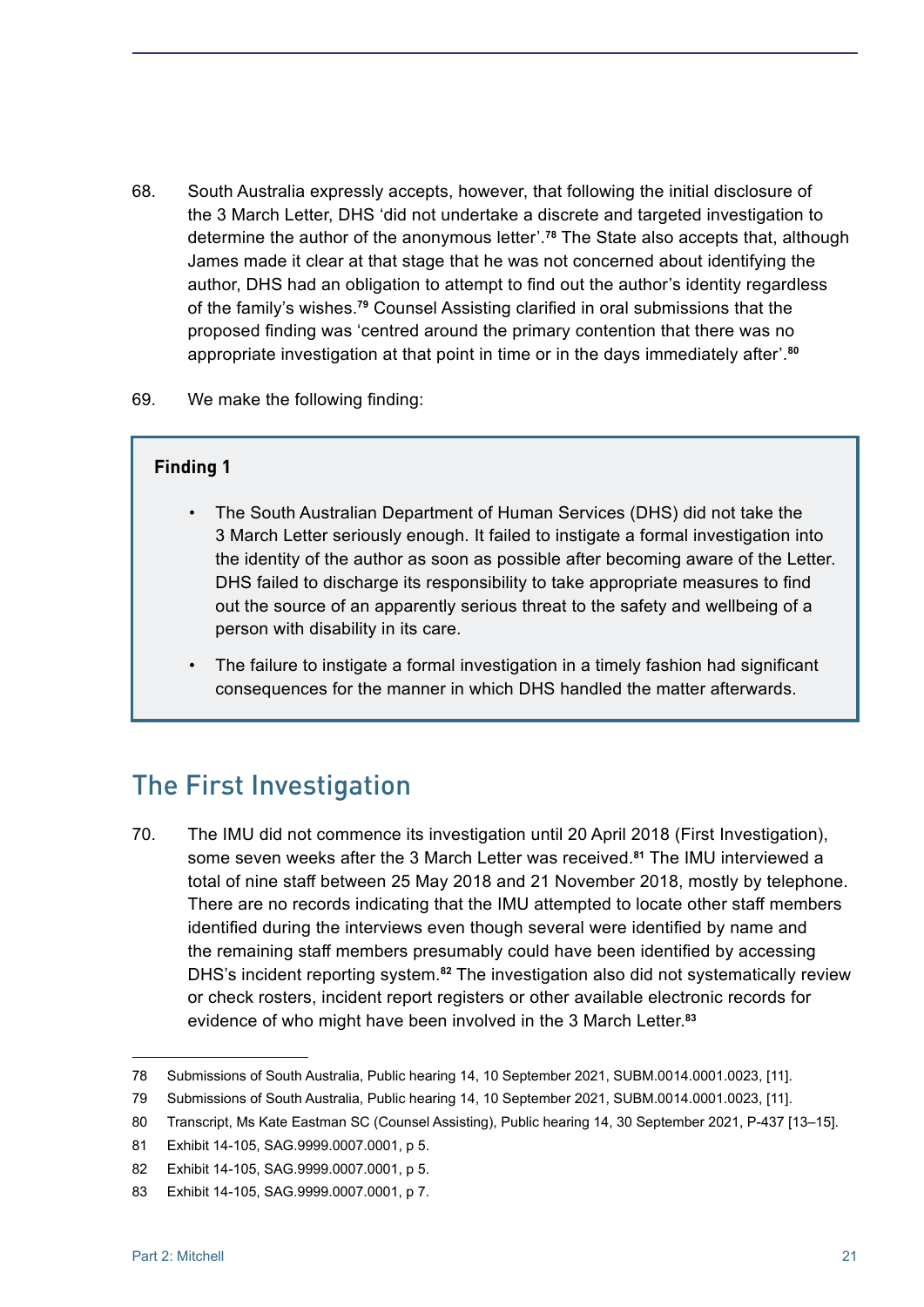<span id="page-29-0"></span>71. A report of the investigation was produced in late November 2018 (First Investigation Report). **<sup>84</sup>** It included a 'summary' of the following conclusions:

Police declined to investigate the anonymous letter

All staff interviewed denied having any knowledge of who authored the letter

To date, there have been no known incidents of harm that reflect the threats outlined within the anonymous letter. **85**

72. The First Investigation Report also examined the allegations made by two support workers that Victoria 'made them' read the 3 March Letter aloud in Mitchell's presence. **<sup>86</sup>** The First Investigation Report stated that the support workers maintained their allegations during their interviews. **<sup>87</sup>** According to the First Investigation Report, Victoria gave Mitchell a bank statement while the support workers read the 3 March Letter and told him to read it. The First Investigation Report recorded that 'upon reviewing the transcript of the conversation, [the support workers] concluded that they had misunderstood [Victoria] when she was speaking to [Mitchell]'. **<sup>88</sup>** Accordingly, the allegation against Victoria was not upheld.

#### Submissions on the First Investigation

- 73. Counsel Assisting submits that the First Investigation and First Investigation Report were deficient in a number of respects:
	- The First Investigation did not clearly focus on identifying the author of the 3 March Letter. This issue was only one of four addressed in the 20 page report. Much of the First Investigation concentrated on determining whether Victoria had forced staff to read the 3 March Letter aloud in front of Mitchell.**<sup>89</sup>**
	- Despite the length of time required to complete the First Investigation Report, its analysis of the evidence relating to the author of the letter was superficial. The question of authorship of the 3 March Letter was addressed in two and a half pages. The information provided by staff members was summarised in a single paragraph, while no serious attempt was made to determine who might have been aggrieved by the staff changes in February 2018 or who might have gained access to Victoria and James' home address. The superficiality of the report was in part a consequence of the delay in instigating the investigation, as evidenced by the gaps in recollections of some witnesses. **90**

<sup>84</sup> Exhibit 14-110, SAG.0002.0020.0013.

<sup>85</sup> Exhibit 14-110, SAG.0002.0020.0013, p 7.

<sup>86</sup> Exhibit 14-110, SAG.0002.0020.0013, p 8.

<sup>87</sup> Exhibit 14-110, SAG.0002.0020.0013, pp 8-9.

<sup>88</sup> Exhibit 14-110, SAG.0002.0020.0013, p 11.

<sup>89</sup> Submissions of Counsel Assisting, Public hearing 14, 6 August 2021, SUBM.0018.0001.0001, [74–76], [79–81].

<sup>90</sup> Submissions of Counsel Assisting, Public hearing 14, 6 August 2021, SUBM.0018.0001.0001, [77–78], [83–84].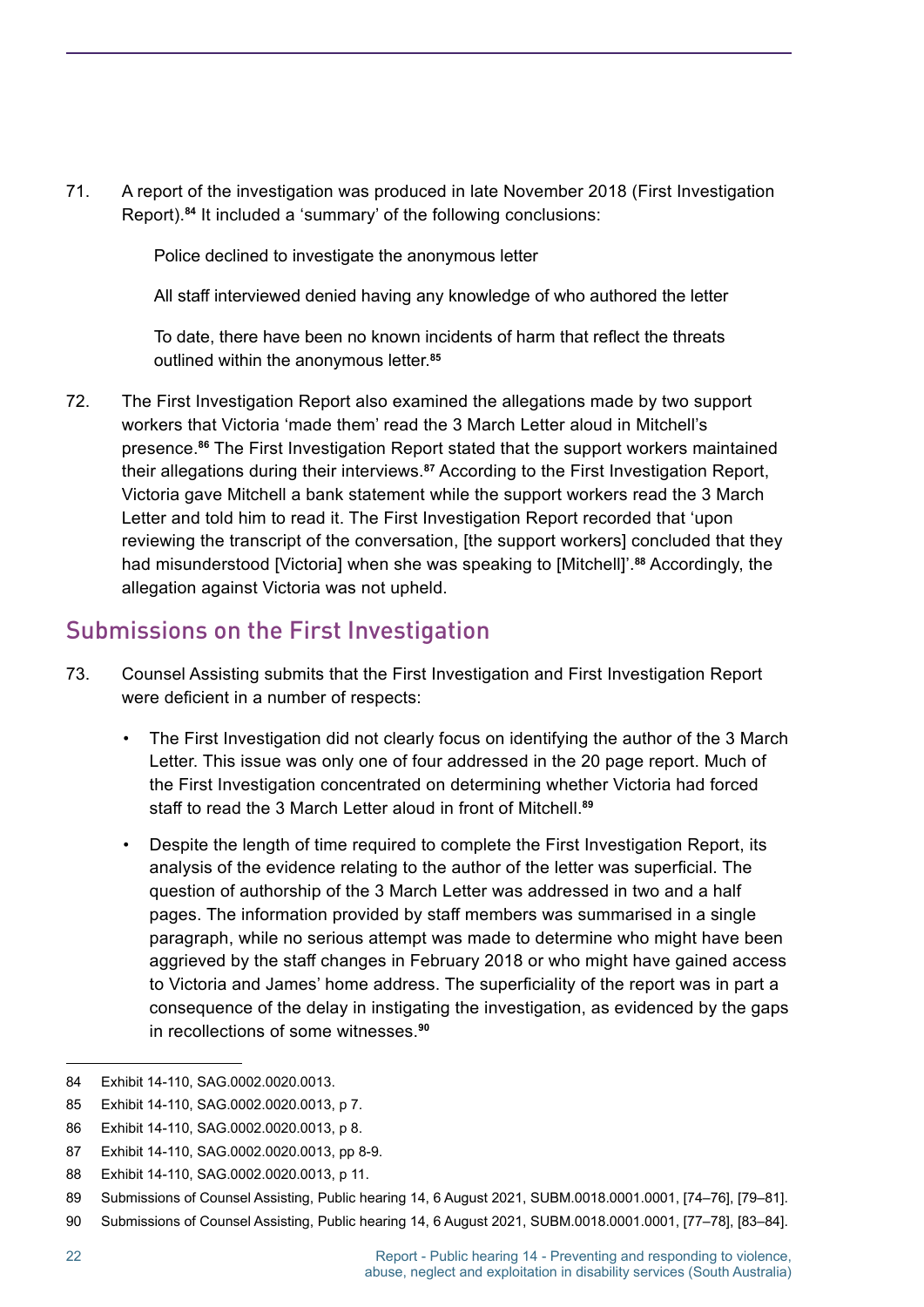- DHS conducted the First Investigation without interviewing James, Victoria or Mitchell, and without communicating the conclusions in a clear and transparent way. **91**
- Of the three conclusions in the First Investigation Report:
	- the first was known as at 5 March 2018
	- the second recorded the bare denial of staff of any knowledge of the authorship of the 3 March Letter
	- the third simply reported that no incidents of harm reflecting the threats in the 3 March Letter had occurred. **92**
- 74. Counsel Assisting submits that the following findings should be made:

The First Investigation was seriously deficient in that:

- a. it was delayed unjustifiably;
- b. the delay made it less likely that the author of the 3 March Letter would ever be identified;
- c. the First Investigation did not constitute a full or thorough investigation aimed at identifying the author of the 3 March Letter. **93**
- 75. South Australia's written submissions contend no finding should be made about 'perceived omissions' in the First Investigation because the IMU considered making inquiries to find out who might have had access to Victoria and James' home address, but concluded that DHS's records did not contain the relevant information. **94**
- 76. The fact that DHS considered finding out whether its records would show who might have had access to the address does not answer the other deficiencies of the First Investigation identified by Counsel Assisting. Moreover, South Australia concedes that the First Investigation was deficient in seeking to identify the author of the 3 March Letter. **<sup>95</sup>** The evidence amply justifies a finding that the First Investigation was neither thorough nor focussed on identifying the author of the 3 March Letter.

<sup>91</sup> Submissions of Counsel Assisting, Public hearing 14, 6 August 2021, SUBM.0018.0001.0001, [89].

<sup>92</sup> Submissions of Counsel Assisting, Public hearing 14, 6 August 2021, SUBM.0018.0001.0001, [86].

<sup>93</sup> Submissions of Counsel Assisting, Public hearing 14, 6 August 2021, SUBM.0018.0001.0001, [90].

<sup>94</sup> Submissions of South Australia, Public hearing 14, 10 September 2021, SUBM.0014.0001.0023, [13].

<sup>95</sup> Submissions of South Australia, Public hearing 14, 10 September 2021, SUBM.0014.0001.0023, [19].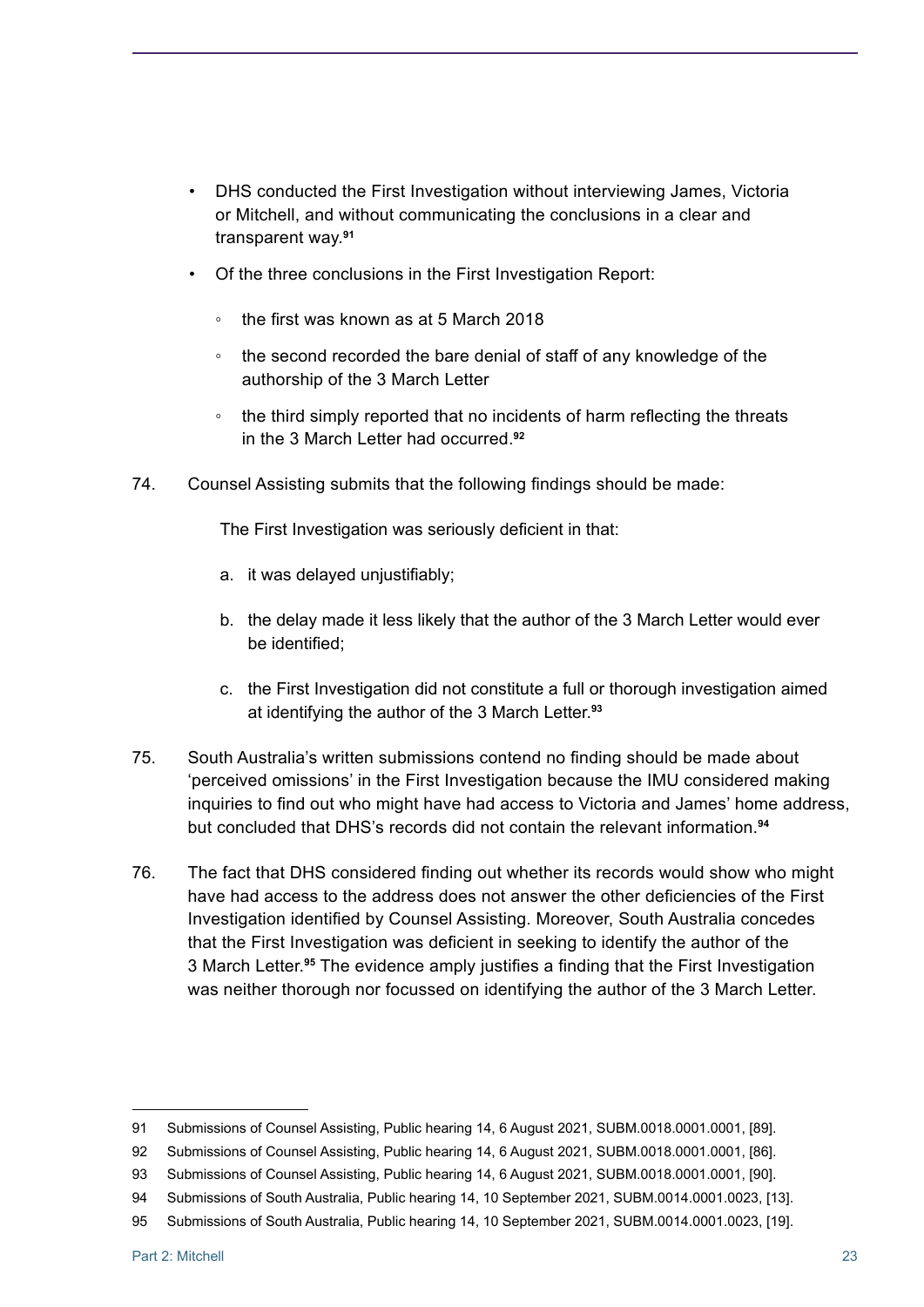- 77. South Australia also contests the proposed finding that the delay in conducting the First Investigation made it less likely that the author of the 3 March Letter would be identified. It argues that there can be no certainty that the author would have been identified had the investigation commenced earlier.**<sup>96</sup>**
- 78. It may well be true that an earlier investigation still may not have identified the author of the 3 March Letter. But it can readily be inferred that the unwarranted delay adversely affected the thoroughness of the investigation, thereby reducing the chances of a successful outcome.
- 79. We make the following finding:

#### **Finding 2**

The First Investigation conducted by DHS was seriously deficient in that:

- it was delaved uniustifiably
- the delay made it less likely that the author of the 3 March Letter would ever be identified
- it did not constitute a thorough investigation focussed on identifying the author of the 3 March Letter.
- 80. Victoria and James' written submissions support Finding 2, but contend that two additional findings should be made:
	- The direction by the DHS Director to the IMU Investigator not to follow up on the identity of the author of the 3 March Letter represented a grave departure from what should have been the primary focus of the First Investigation. **97**
	- DHS was wrong to blame statements made by James about his interest in finding out the identity of the author of the 3 March Letter for its failure to undertake a proper investigation. **98**
- 81. The first finding proposed by Victoria and James rests on a diary note made by the IMU investigator for the Second Investigation as recorded in DHS's internal audit report. The diary note was to the effect that the Director gave clear instructions to an investigator in the First Investigation not to follow up on the identity of the author of the 3 March Letter. **99**

<sup>96</sup> Submissions of South Australia, Public hearing 14, 10 September 2021, SUBM.0014.0001.0023, [18].

<sup>97</sup> Submissions of 'Victoria' and 'James', Public hearing 14, 17 September 2021, SUBM.0014.0001.0040, [13–17].

<sup>98</sup> Submissions of 'Victoria' and 'James', Public hearing 14, 17 September 2021, SUBM.0014.0001.0040, [18–23].

<sup>99</sup> Exhibit 14-105, SAG.9999.0007.0001, p 4.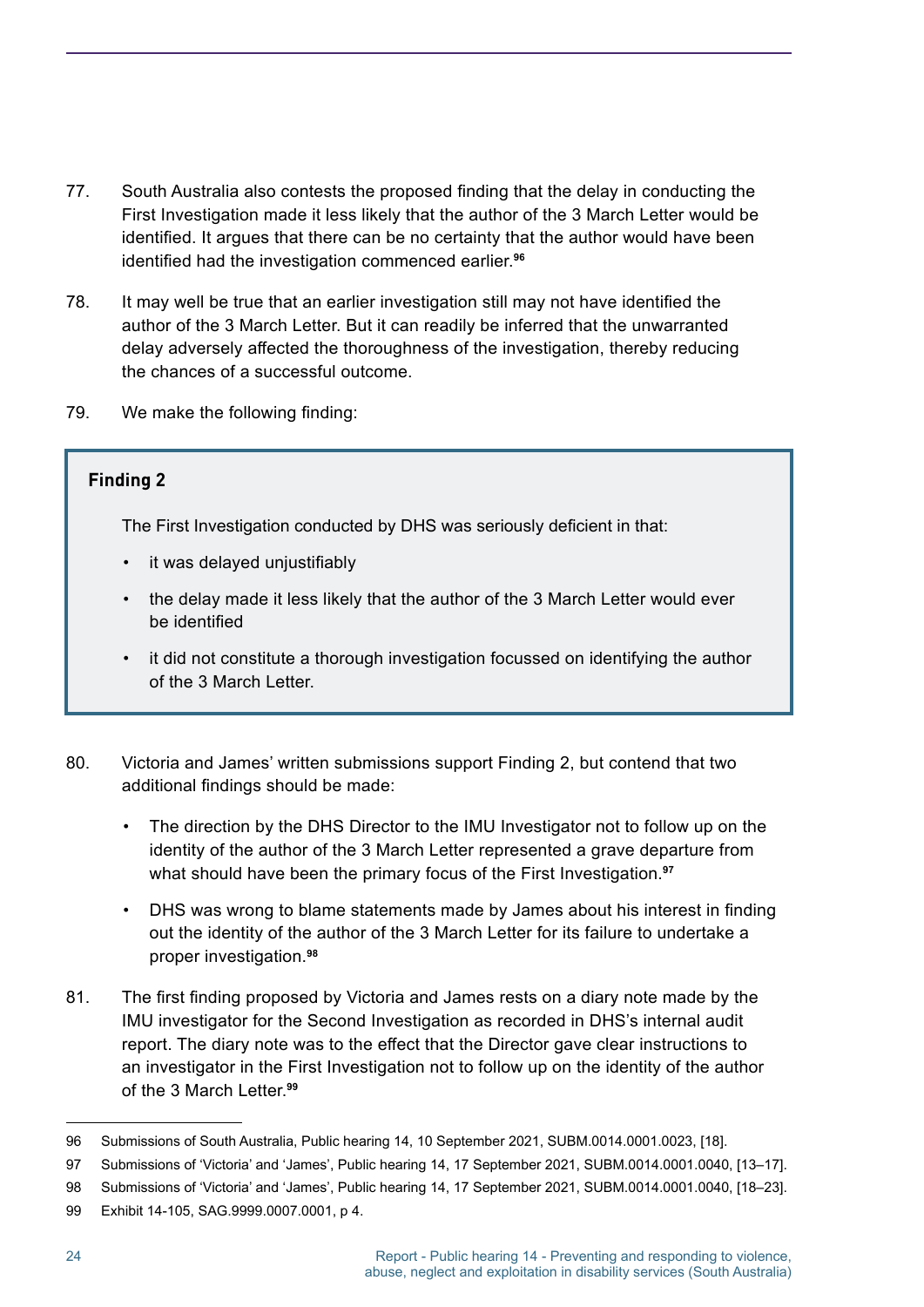- <span id="page-32-0"></span>82. If the diary note recorded a direction that was in fact given and followed, that would be a matter of significant concern, as Mr Allwood of DHS conceded in his evidence. **<sup>100</sup>** However, the evidence does not identify the author of the diary note or the circumstances in which it was made. For that reason, the evidence is insufficient to make the finding proposed by Victoria and James.
- 83. The second finding proposed by Victoria and James rests on a statement in the First Investigation Report to the effect that James had indicated that he was not concerned to learn the identity of the author of the 3 March Letter. We have considerable sympathy with James' disappointment about his views being used to justify the narrow focus of the First Investigation. However, Mr Allwood accepted that James' views expressed shortly after the 3 March Letter was received did not detract from DHS's duty to identify the person making threats against Mitchell. **<sup>101</sup>** In these circumstances we do not consider it necessary or appropriate to make the second finding sought by Victoria and James.

### The Second Investigation

- 84. The Principal Community Visitor reported on DHS's First Investigation in the 2017- 2018 Annual Report on the South Australian Community Visitor Scheme (CVS). **102** This report, along with correspondence from the Principal Community Visitor, came to the attention of the South Australian Ombudsman. **<sup>103</sup>** On 2 April 2019, the Ombudsman advised the Principal Community Visitor he had decided to undertake an 'own initiative' investigation**<sup>104</sup>** into DHS's response to the 3 March Letter and related matters. **105**
- 85. In his provisional report, the Ombudsman expressed a preliminary opinion that the First Investigation had not been adequate. **<sup>106</sup>** The Ombudsman's final report records that Ms Lois Boswell, the Chief Executive Officer of DHS, responded to the preliminary opinion by asserting that the Director of Accommodation Services and the IMU Director did properly investigate the letter. **<sup>107</sup>** Ms Boswell appeared to adopt the view of the current and former IMU Directors that 'nothing more could have been done at the time, or now' to investigate the 3 March Letter. **108**

<sup>100</sup> Transcript, Antony Allwood, Public hearing 14, 9 June 2021, P-198 [44–47] – P-199 [2–4].

<sup>101</sup> Transcript, Antony Allwood, Public hearing 14, 9 June 2021, P-200 [7–10].

<sup>102</sup> Exhibit 14-28, 'Statement of James', 25 May 2021, at [55]; Exhibit 14-219, SOM.9999.0001.0001.

<sup>103</sup> Exhibit 14-219, SOM.9999.0001.0001, p 2.

<sup>104</sup> *Ombudsman Act 1972* (SA) s 13(2).

<sup>105</sup> Exhibit 14-46, IND.0083.0001.0043.

<sup>106</sup> Exhibit 14-219, SOM.9999.0001.0001, p 4.

<sup>107</sup> Exhibit 14-219, SOM.9999.0001.0001, p 4.

<sup>108</sup> Exhibit 14-219, SOM.9999.0001.0001, p 4.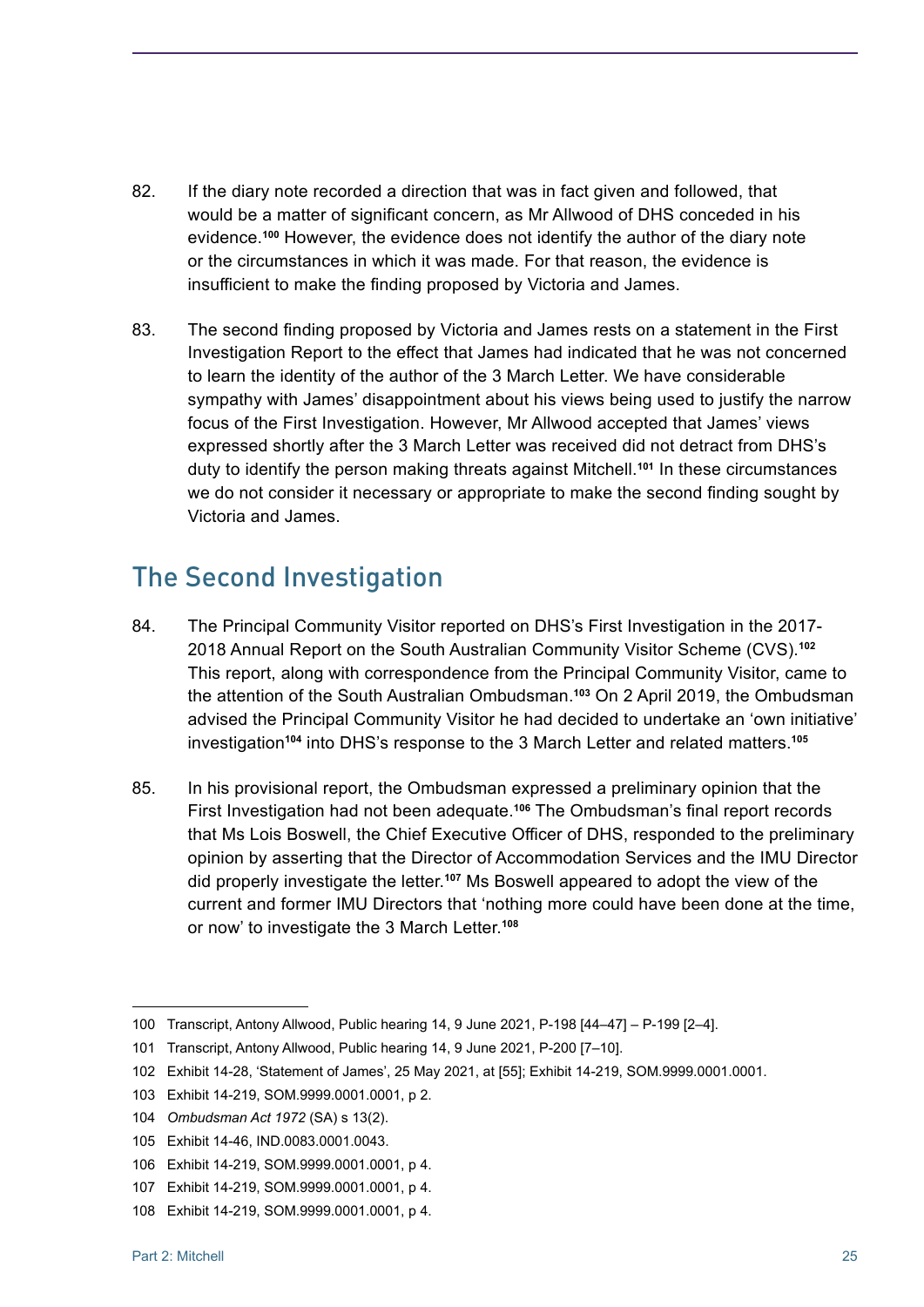86. DHS resisted conducting a further investigation on the basis that:

It is now over two years since the original letter was sent and the ability to undertake any further meaningful enquiries is unrealistic. There have been significant staff changes within Accommodation Services and in the department's opinion further enquiries would not identify the author, which would be the only real basis for conducting further enquiries. **109**

- 87. The Ombudsman's final report concluded that DHS's response had not properly addressed the Ombudsman's preliminary view that the First Investigation was defective. In his final report, the Ombudsman concluded that DHS 'failed to properly investigate the letter, and that this was unreasonable within the meaning of section 25(1)(b) of the Ombudsman Act'.<sup>110</sup> The Ombudsman recommended that further investigations be carried out to identify the author of the 3 March Letter. **111**
- 88. The Ombudsman's final report also recommended that DHS apologise to James and Victoria for the failure to properly investigate the 3 March Letter. **<sup>112</sup>** DHS sent a letter of apology but it was not received by James and Victoria. Ms Boswell gave evidence that she 'felt terrible about that'. **<sup>113</sup>** Victoria and James accepted that the letter of apology had gone astray in error. **114**
- 89. DHS commenced a second investigation in January 2021 (Second Investigation), resulting in a report dated 12 February 2021 (Second Investigation Report). **115**
- 90. The Second Investigation Report was not provided to Victoria and James or to Ms Boswell. **<sup>116</sup>** A letter dated 1 March 2021 was sent to Victoria and James that said:

I refer to the investigation undertaken by the Department of Human Services into an anonymous letter you received on 3 March 2018 threatening the safety of your nephew [Mitchell].

In December 2018 the department concluded the investigation which did not identify the author of the letter.

<sup>109</sup> Exhibit 14-219, SOM.9999.0001.0001, p 4.

<sup>110</sup> Exhibit 14-219, SOM.9999.0001.0001, pp 29-30.

<sup>111</sup> Exhibit 14-219, SOM.9999.0001.0001, p 31.

<sup>112</sup> Exhibit 14-219, SOM.9999.0001.0001, p 30.

<sup>113</sup> Transcript, Lois Boswell, Public hearing 14, 11 June 2001, P-409 [43].

<sup>114</sup> Transcript, Victoria, Public hearing 14, 7 June 2021, P-18 [42–44].

<sup>115</sup> Exhibit 14-115, SAG.0002.0020.0034.

<sup>116</sup> Transcript, Lois Boswell, Public hearing 14, 11 June 2001, P-407 [14–27].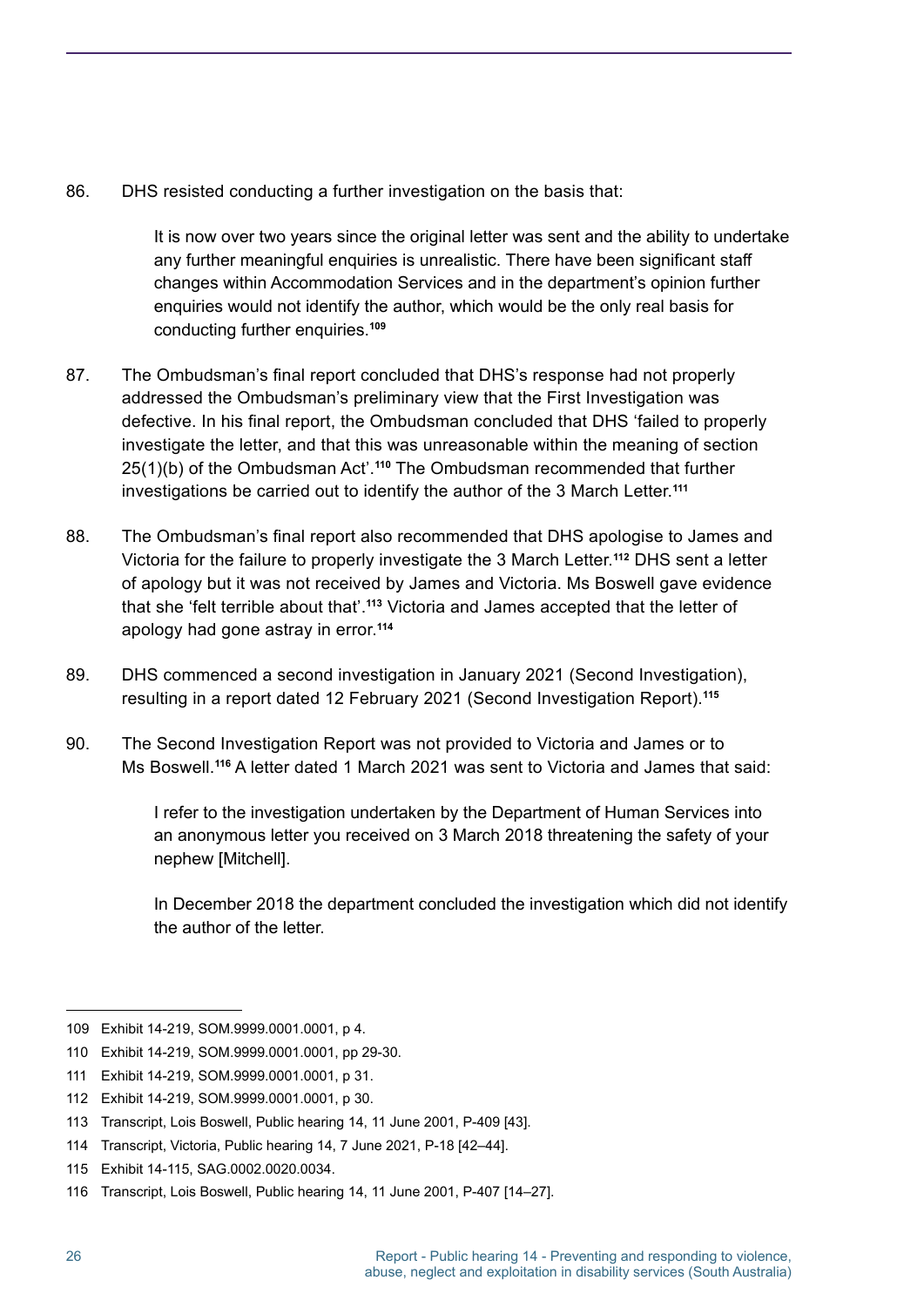<span id="page-34-0"></span>As you would be aware the SA Ombudsman undertook an investigation into specific incidences in the departments care of [Mitchell]. In the SA Ombudsman report dated 27 January 2021 the SA Ombudsman recommended the department undertake further enquiries to identify the author of the letter.

I wish to advise that the department has acted on the recommendation and an additional eight witness statements have been obtained. The author of the letter was not identified, and I am satisfied that no further enquiries can be made. I now consider this matter closed.

Please feel free to contact me on [phone number] or at [email] should you have any questions regarding the content of this letter. **117**

#### Submissions on the Second Investigation

- 91. Counsel Assisting submits that the Second Investigation, like the First Investigation, was not clearly directed to identifying the author of the 3 March Letter. **<sup>118</sup>** Counsel Assisting proposes a finding that the Second Investigation was conducted neither competently nor properly because it had deficiencies in methodology, analysis and the scope of the information received. **119**
- 92. Counsel Assisting points to the investigator's decision to limit interviews to staff who worked at the Residence over the two months preceding receipt of the 3 March Letter as an unduly restrictive interpretation of the Ombudsman's recommendation. **120** In addition, Counsel Assisting is critical of the investigator's failure to create a timeline of events, compare differing accounts by interviewees or review DHS's electronic incident database (known as Riskman) for material information. **121**
- 93. South Australia's submissions acknowledge that the Second Investigation would have been 'more comprehensive' if the investigator had identified (and presumably interviewed) more potential witnesses. **<sup>122</sup>** This reflected Mr Allwood's concession in his evidence that the methodology employed in the Second Investigation was deficient.**<sup>123</sup>**

<sup>117</sup> Exhibit 14-51, IND.0083.0001.0058.

<sup>118</sup> Submissions of Counsel Assisting, Public hearing 14, 6 August 2021, SUBM.0018.0001.0001, [98].

<sup>119</sup> Submissions of Counsel Assisting, Public hearing 14, 6 August 2021, SUBM.0018.0001.0001, [105].

<sup>120</sup> Submissions of Counsel Assisting, Public hearing 14, 6 August 2021, SUBM.0018.0001.0001, [98–99].

<sup>121</sup> Submissions of Counsel Assisting, Public hearing 14, 6 August 2021, SUBM.0018.0001.0001, [100].

<sup>122</sup> Submissions of South Australia, Public hearing 14, 10 September 2021, SUBM.0014.0001.0023, [26].

<sup>123</sup> Transcript, Antony Allwood, Public hearing 14, 9 June 2021, P-195 [12–21].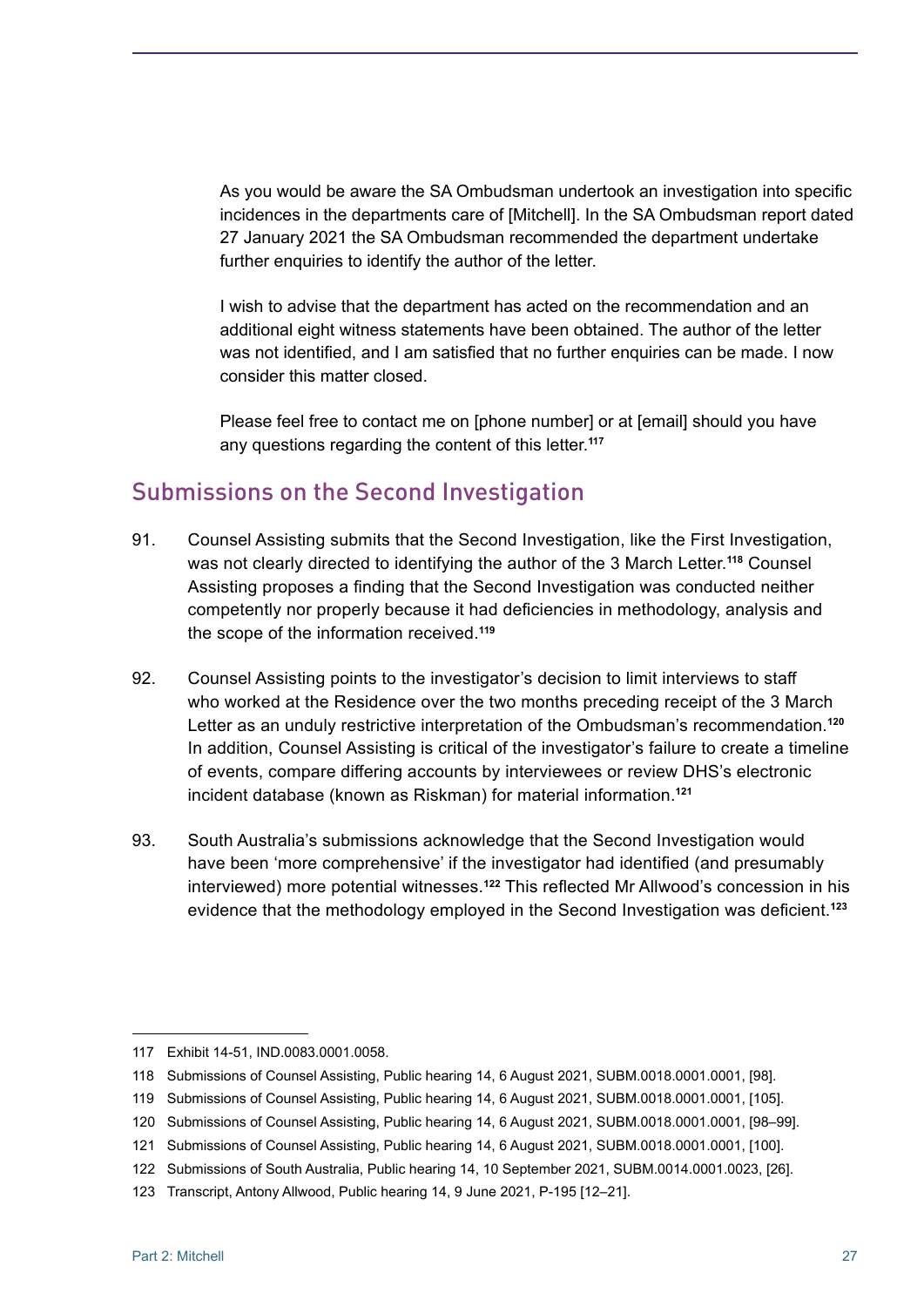#### 94. We make the following finding:

#### **Finding 3**

The Second Investigation conducted by DHS was deficient in the methodology employed and the scope of the investigation. The investigation was not carried out in a thorough or satisfactory manner.

- 95. As Counsel Assisting submits, the letter dated 1 March 2021 that DHS belatedly sent to Victoria and James did not acknowledge that they had experienced distress over a prolonged period as a result of the 3 March Letter and DHS's failure to conduct thorough inquiries into the source of the threat. The letter simply asserted that the author could not be identified and provided no more than a cursory explanation of the investigative process. **124**
- 96. Ms Boswell accepted in her evidence that, considering the contents of the 3 March Letter and the period of time that has elapsed since the receipt of the letter, it was not surprising that Victoria and James have lost complete trust and confidence in DHS. Ms Boswell said that it was her responsibility to restore the lost trust and confidence.**<sup>125</sup>**
- 97. South Australia's submissions do not dispute that Victoria and James were significantly distressed by the events following receipt of the 3 March Letter and that they have lost trust and confidence in DHS. The submissions also accept that the breakdown in communication between DHS and Victoria and James exacerbated the concerns they had about the quality of care provided to Mitchell. **126**

<sup>124</sup> Submissions of Counsel Assisting, Public hearing 14, 6 August 2021, SUBM.0018.0001.0001, [103].

<sup>125</sup> Transcript, Lois Boswell, Public hearing 14, 10 June 2021, P-410 [39–47].

<sup>126</sup> Submissions of South Australia, Public hearing 14, 10 September 2021, SUBM.0014.0001.0023, [28–29].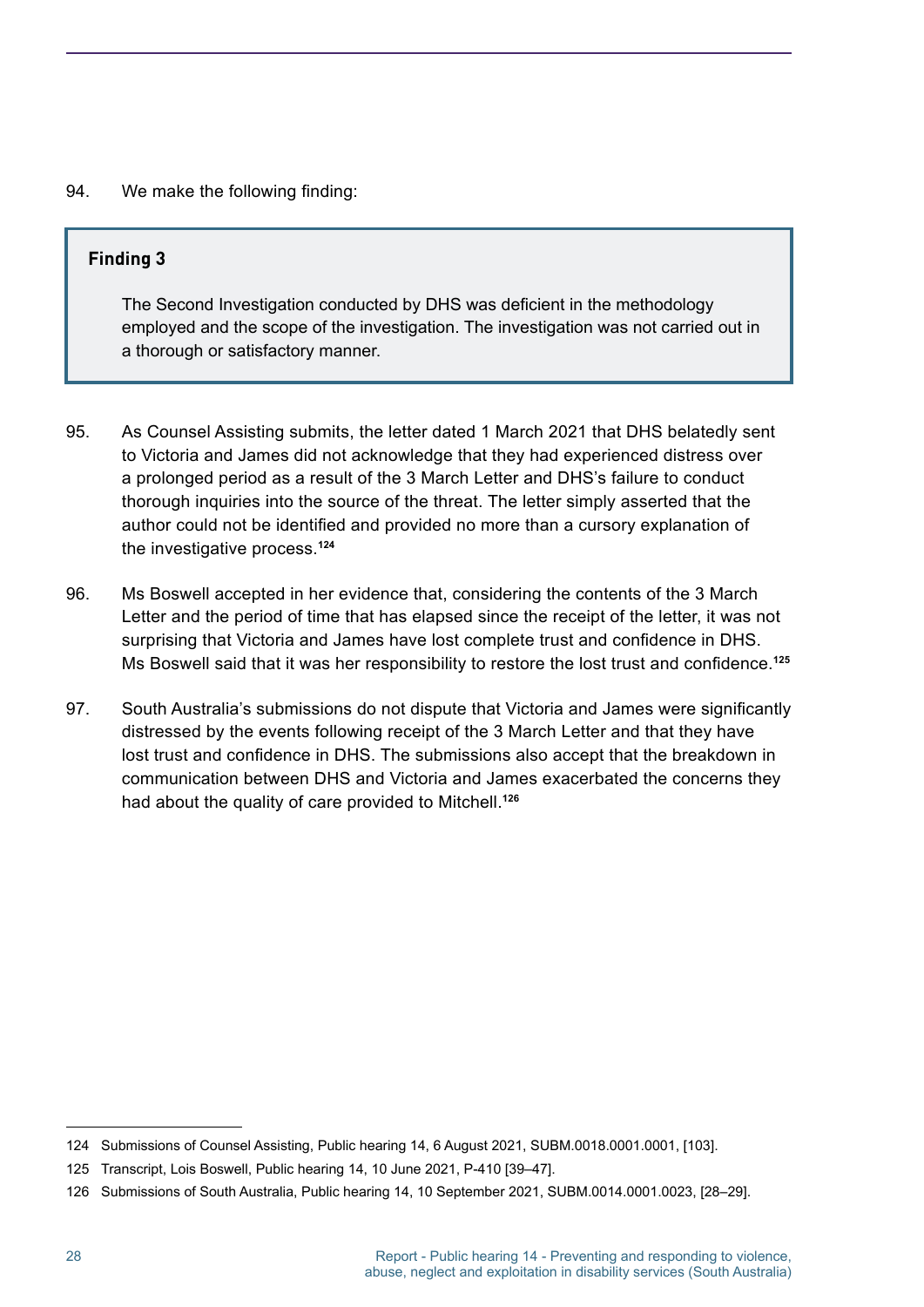#### 98. We make the following finding:

#### **Finding 4**

- DHS's failure to undertake thorough and competently conducted inquiries into the identity of the author of the 3 March Letter and the seriousness of the threat to Mitchell's safety and wellbeing caused Victoria and James significant distress and led to them losing trust and confidence in DHS.
- The breakdown of communication between DHS and Victoria and James over a lengthy period demonstrates the importance of open and effective communication in maintaining trust and confidence between the service provider and the family or supporters of the person with disability in the care of a service provider.
- 99. Counsel Assisting's written submissions argue for a finding that Mitchell's case study highlights DHS's failure to maintain a person-centred approach to the safety and wellbeing of people in its accommodation services. **127**
- 100. South Australia's submissions accept that a person-centred approach to the delivery of services and supports for people with disability is of central importance. South Australia contends, however, that the evidence does not support a finding in the broad terms proposed by Counsel Assisting. It also points to changes that have more recently occurred that are designed to achieve 'cultural change in the delivery of person-centred care'. **128**
- 101. We accept that the evidence presented at the hearing relates to the particular circumstances of Mitchell's case. The references in South Australia's submissions to the measures taken to change the culture within DHS suggests that Mitchell's case may illustrate systemic deficiencies and a cultural problem at the time across DHS's provision of services to people living in residential disability accommodation.

<sup>127</sup> Submissions of Counsel Assisting, Public hearing 14, 6 August 2021, SUBM.0018.0001.0001, [272].

<sup>128</sup> Submissions of South Australia, Public hearing 14, 10 September 2021, SUBM.0014.0001.0023, [40].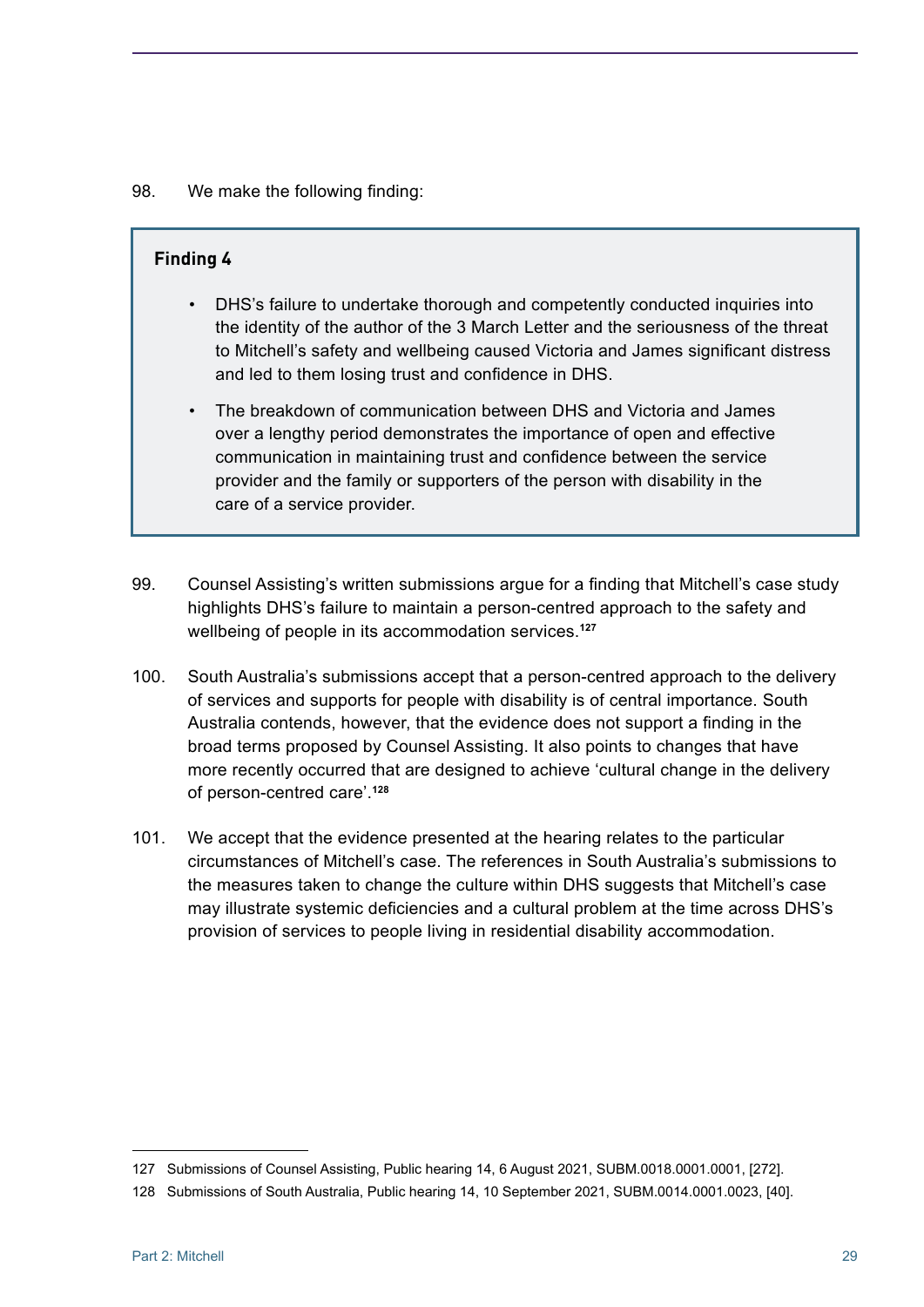102. Nonetheless we accept South Australia's submission that the proposed finding should be expressed by reference to the particular circumstances of Mitchell's case. We therefore make the following finding:

#### **Finding 5**

DHS's inadequate response to the 3 March Letter reflected a failure to adopt a person-centred approach focussing on Mitchell's safety and wellbeing in the Residence.

### DHS's response to proposed recommendations

- 103. Counsel Assisting submits that it is premature for the Royal Commission to make recommendations about the role and responsibilities of service providers generally in preventing and responding to violence, abuse, neglect and exploitation of people living in disability residential accommodation. **<sup>129</sup>** However, Counsel Assisting proposes the following recommendations directed to DHS:
	- a. DHS should engage an independent investigator with appropriate forensic skills to conduct an investigation into the 3 March Letter.
	- b. DHS should consult with Victoria and James about the terms of reference for the investigation and be given the opportunity to participate in the investigation.
	- c. DHS should commit to publicly releasing any investigation report.
	- d. DHS should consult with Victoria, James and Mitchell to ascertain their wishes with respect to:
		- i. a genuine and meaningful apology that acknowledges the impact of DHS's failures on each of them and their family; and
		- ii. discuss what redress and/or additional supports and assistance they require. **130**

<sup>129</sup> Submissions of Counsel Assisting, Public hearing 14, 6 August 2021, SUBM.0018.0001.0001, [320].

<sup>130</sup> Submissions of Counsel Assisting, Public hearing 14, 6 August 2021, SUBM.0018.0001.0001, [322(d)].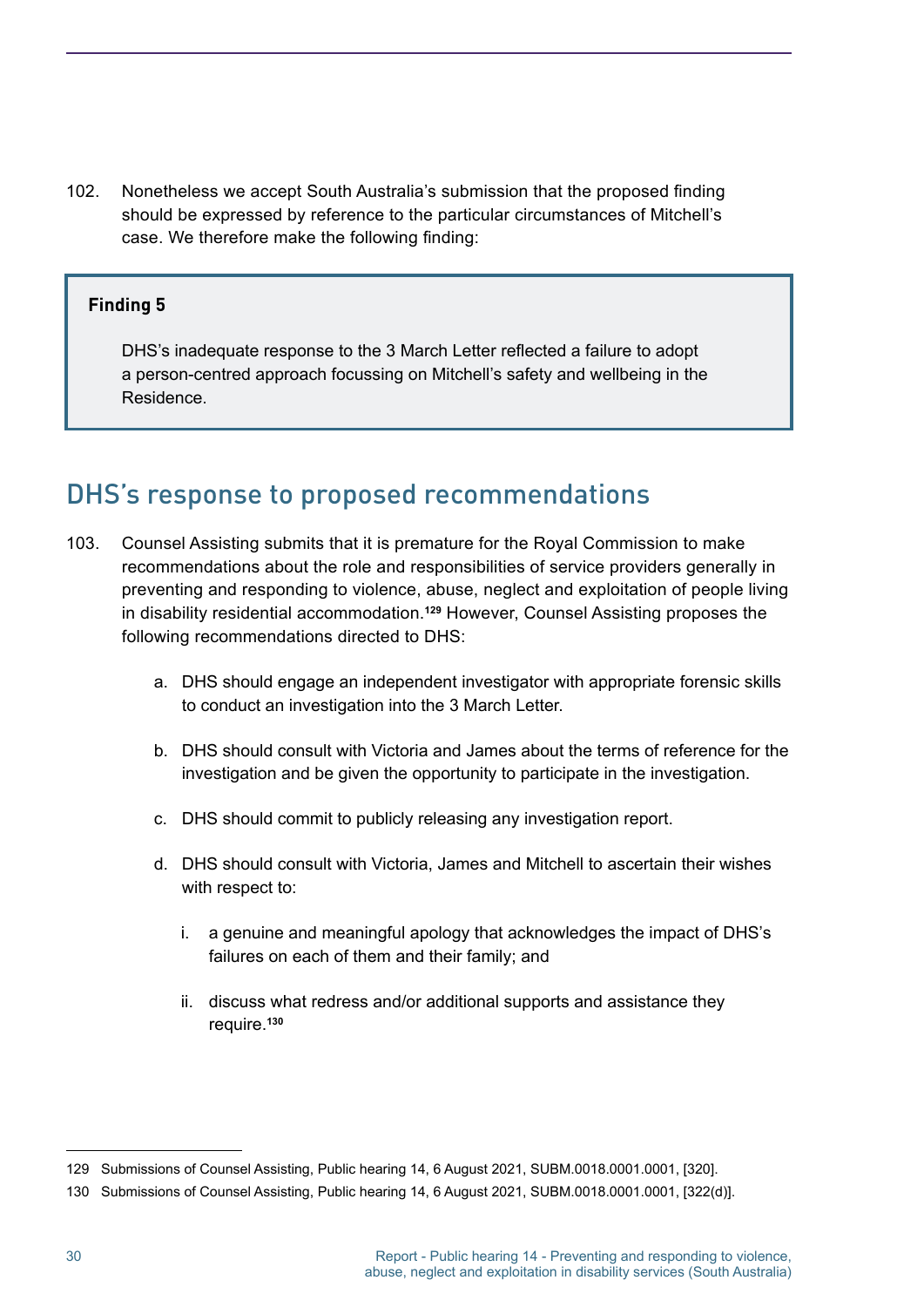- 104. In an Annexure to South Australia's submissions, DHS provides information on its response to each of the proposed recommendations. The Annexure states that:
	- DHS has engaged an external investigator to conduct the proposed investigation.
	- DHS has given instructions for Victoria and James to be consulted and, if they wish, to be involved in the investigation.
	- Any disclosure of information in the report will need to comply with applicable Privacy Principles.
	- On 3 June 2021, the Chief Executive Officer resent the formal letter of apology dated 1 March 2021, which Victoria and James had not received. The Chief Executive Officer sent a further letter dated 20 July 2021 apologising to Mitchell and to Victoria and James for the errors identified in the Ombudsman's Final Report.**<sup>131</sup>**
- 105. In view of DHS's constructive response to the recommendations proposed by Counsel Assisting, we do not consider it necessary formally to make the recommendations in this Commissioners' Report. However, we propose to obtain further information from DHS within the next six months to ascertain progress of the external investigation and to determine whether Victoria and James are satisfied with the other measures DHS has agreed to implement.

<sup>131</sup> Submissions of South Australia, Public hearing 14, 10 September 2021, SUBM.0014.0001.0023, pp 16-17.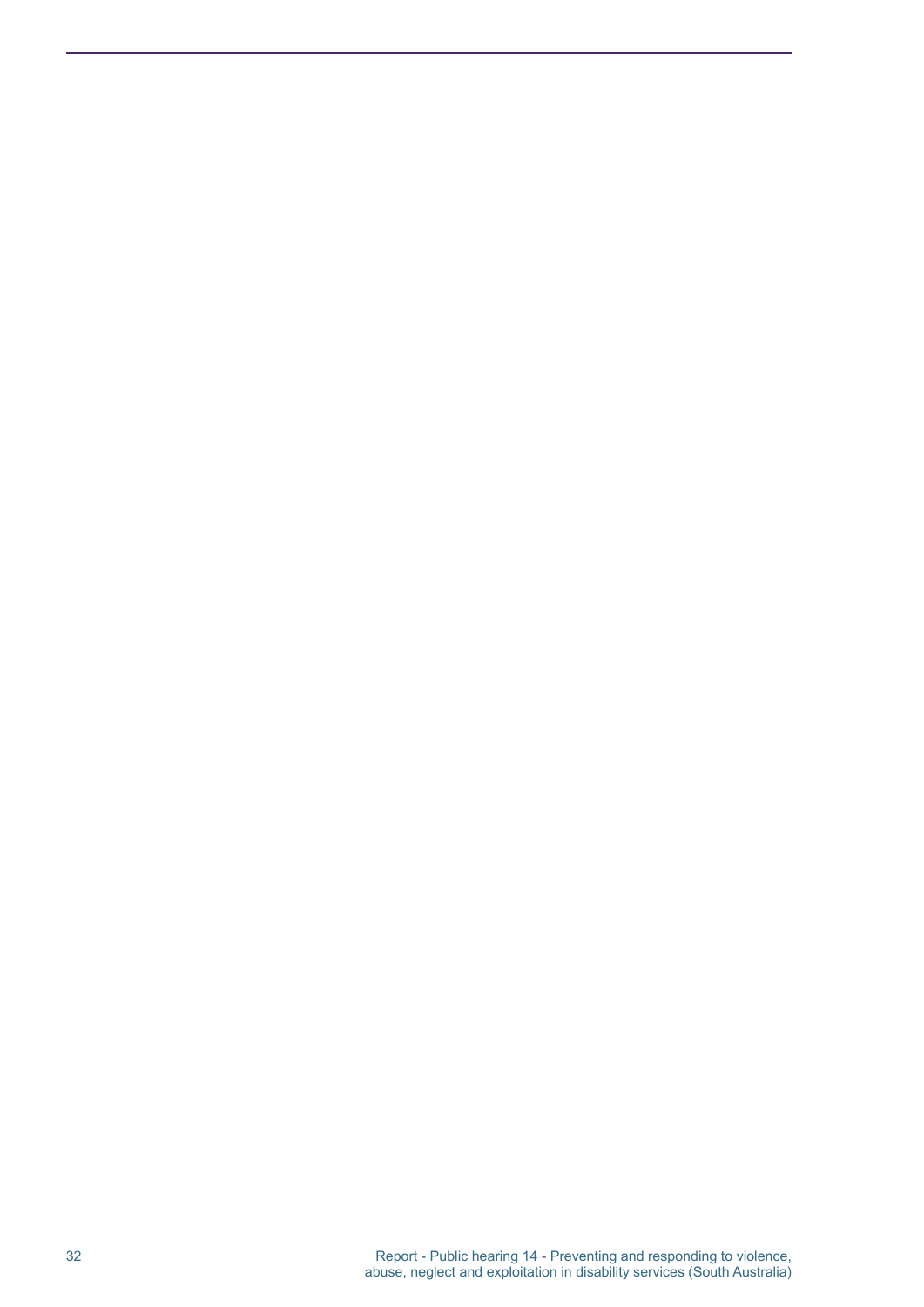# Part 3: Daniel Rogers

Daniel lived at N-Street for about 15 years. In that time I learned a lot about how best to advocate for my son. I learned to 'pick my battles' and to raise things only that I thought absolutely had to be addressed.<sup>132</sup>

- 106. Daniel Rogers was 40 years old at the time of the hearing. He has Autism Spectrum Disorder, an intellectual disability, epilepsy, a movement disorder and limited speech. He also has echolalia, which causes him to repeat words and phrases he hears. **133** His mother, Mrs Karen Rogers, describes Daniel as very gentle and sweet. **134**
- 107. On 12 July 1992, when Daniel Rogers was 11 years old, he began living in disability supported accommodation. At the time, this required Mrs Rogers and Daniel's father, Mr Graham Rogers, to relinquish him into state care, a decision which caused them considerable distress. **<sup>135</sup>** Daniel Rogers moved into a house operated by a South Australian government agency with three other boys of a similar age. **136**
- 108. In 2004, Daniel Rogers and two of the men he lived with moved to a house in Adelaide referred to at the hearing as 'N-Street'. **<sup>137</sup>** The N-Street house was one of a number of disability accommodation sites operated by DHS in the same area under 'in-kind' funding arrangements between the South Australian government and the Australian government. **138**
- 109. Daniel Rogers left N-Street in February 2019 and began living with his parents in Adelaide. **<sup>139</sup>** He continued to live with his parents at the time of the hearing.
- 110. Throughout the period when Daniel Rogers lived at N-Street, disability support services were provided by various state-run agencies. **<sup>140</sup>** Daniel Rogers and the other residents of N-Street regularly attended structured activities known as 'day options' during the week. Mrs Rogers organised for her son to attend a different day option to the other three residents. She did this because she 'felt they lived together through circumstance, not by choice, and [she] didn't think they should be together 24 hours a day'. **141**

<sup>132</sup> Exhibit 14-5, 'Statement of Karen Rogers', 5 May 2021, at [39].

<sup>133</sup> Exhibit 14-5, 'Statement of Karen Rogers', 5 May 2021, at [15].

<sup>134</sup> Exhibit 14-5, 'Statement of Karen Rogers', 5 May 2021, at [11].

<sup>135</sup> Exhibit 14-5, 'Statement of Karen Rogers', 5 May 2021, at [20–23].

<sup>136</sup> Exhibit 14-5, 'Statement of Karen Rogers', 5 May 2021, at [22–23].

<sup>137</sup> Exhibit 14-5, 'Statement of Karen Rogers', 5 May 2021, at [28]; Transcript, Karen Rogers, Public hearing 14, 8 June 2021, 90 [17–20], [38].

<sup>138</sup> Exhibit 14-211, 'Statement of Lois Boswell', 19 May 2021, at [51].

<sup>139</sup> Exhibit 14-5, 'Statement of Karen Rogers', 5 May 2021, at [68].

<sup>140</sup> Exhibit 14-5, 'Statement of Karen Rogers', 5 May 2021, at [27].

<sup>141</sup> Transcript, Karen Rogers, Public hearing 14, 8 June 2021, 91 [2–5]; Exhibit 14-5, 'Statement of Karen Rogers', 5 May 2021, at [30].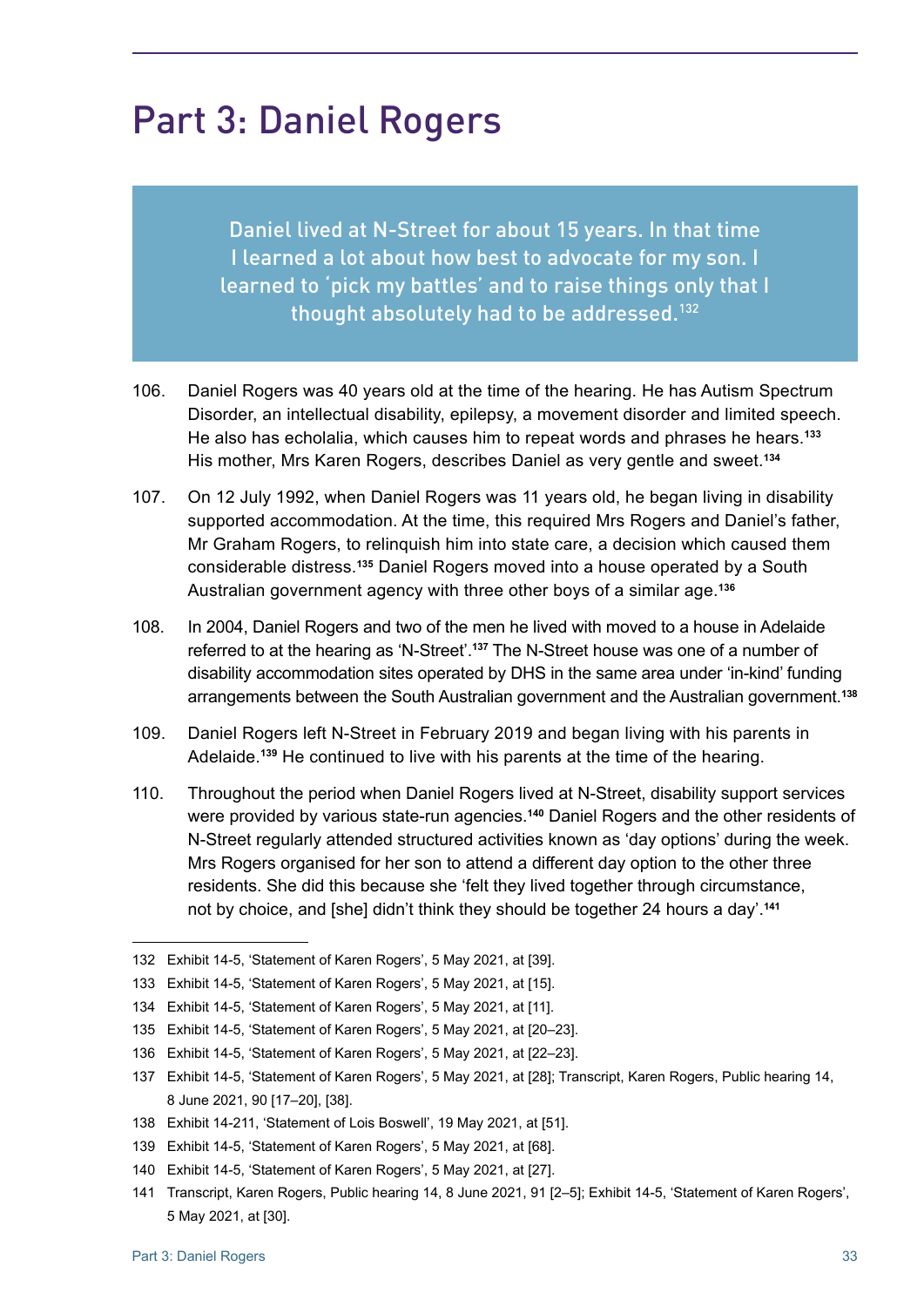- 111. Staff were rostered at N-Street on a 24-hour basis. One or two support workers were rostered during the day and one at night. A shift supervisor managed the support workers at N-Street, as well as other houses operated by DHS, and reported to a manager at DHS's office.**<sup>142</sup>**
- 112. Mrs Rogers said she often felt she had cause to complain about Daniel's care but decided to 'pick her battles'. **<sup>143</sup>** She based this judgment on her personal experiences, and also on her experience as a disability advocate who understands the systems supporting her son. During the period from late 2016 and onwards, Mrs Rogers felt the quality of services that Daniel received and the level of communication between her and DHS and N-Street staff deteriorated.**<sup>144</sup>**
- 113. Mrs Rogers gave evidence about a number of incidents involving the quality of care and services provided to Daniel by the staff at N-Street and the way in which her concerns and complaints were responded to by the staff, managers and DHS. These included unexplained injuries to Daniel; a failure to pack sufficient medication for Daniel when he went on holidays; poor standards of his grooming and personal hygiene; and continuing concerns about how his money was used and accounted for by staff.

# Unexplained bruising

- 114. Mrs Rogers gave evidence about a series of occasions when Daniel Rogers experienced significant bruising. Although the injuries were recorded on the incident management system for DHS disability accommodation services, known as 'Riskman', the evidence addressed the way the injuries were recorded and responded to, including how information was communicated to Mrs Rogers about Daniel Rogers' injuries.
- 115. On 28 October 2018, Mrs Rogers collected Daniel Rogers from N-Street to visit the family home over the weekend. When he arrived at the home and removed his jacket, Mrs Rogers observed bruises on his inner arm. The bruises were close together and about the size of a forefinger.**<sup>145</sup>** She took photographs of the bruising and sent them to Mr Cunningham, the Accommodation Services Manager responsible for N-Street at the time. Mr Cunningham told Mrs Rogers that the matter would be investigated. **146**

<sup>142</sup> Exhibit 14-5, 'Statement of Karen Rogers', 5 May 2021, at [31].

<sup>143</sup> Exhibit 14-5, 'Statement of Karen Rogers', 5 May 2021, at [39].

<sup>144</sup> Exhibit 14-5, 'Statement of Karen Rogers', 5 May 2021, at [40].

<sup>145</sup> Exhibit 14-5, 'Statement of Karen Rogers', 5 May 2021, at [48].

<sup>146</sup> Exhibit 14-5, 'Statement of Karen Rogers', 5 May 2021, at [49].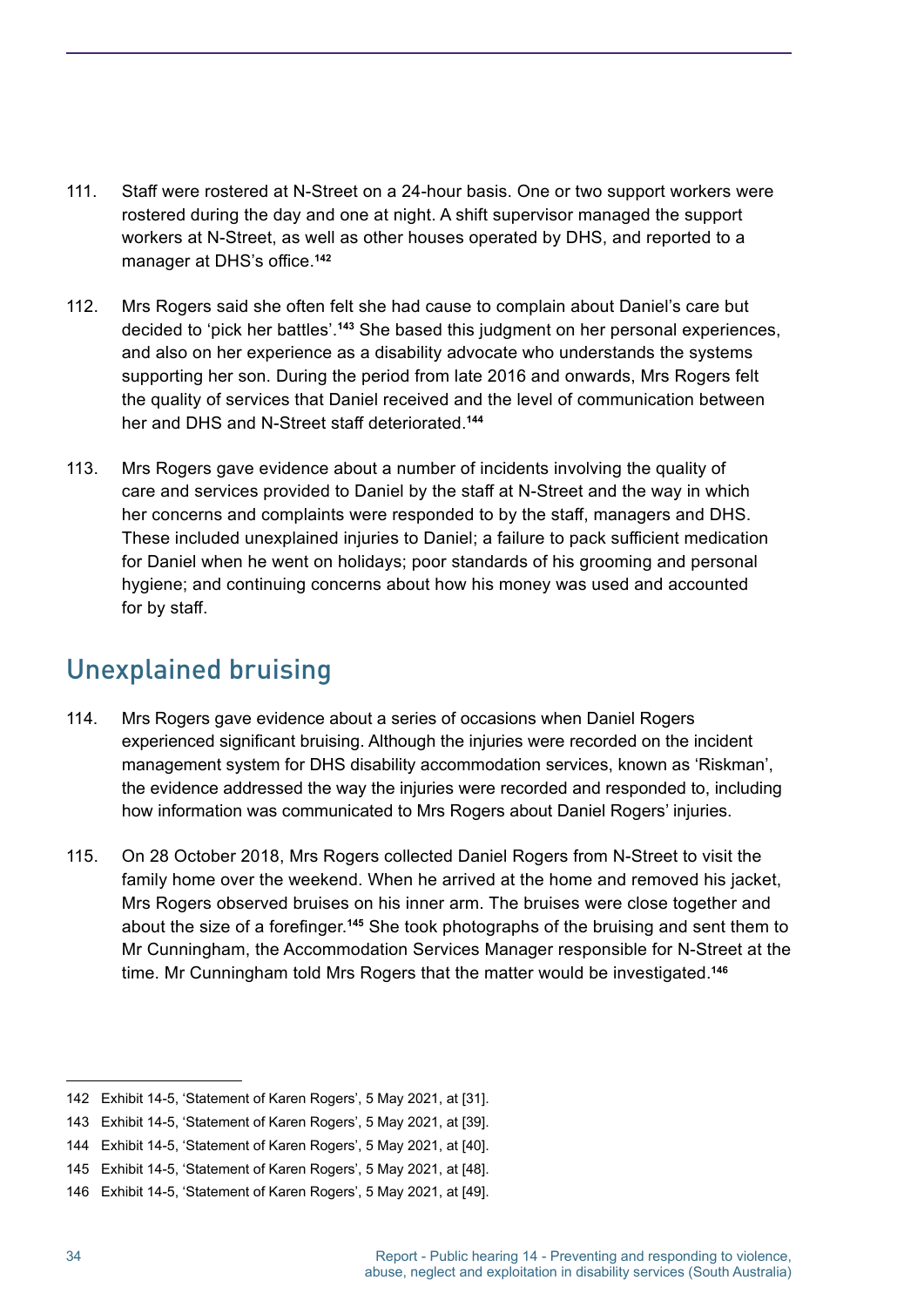- 116. On 29 October 2018, a staff member reported the bruising in Riskman.**<sup>147</sup>** When completing an incident report, staff members were required to classify the incident according to an 'impact category'. Five options were available: insignificant, minor, moderate, major or catastrophic. **<sup>148</sup>** Staff only received on the job training in the use of Riskman,**<sup>149</sup>** but DHS required every Riskman report to be reviewed and responded to, regardless of the severity of the incident reported. **<sup>150</sup>** Mr Cunningham said that Riskman reports of any severity were sent to him and the Area Manager. **151**
- 117. In the 29 October 2018 Riskman Report, Daniel Rogers' injuries were classified as 'insignificant'.**<sup>152</sup>** Mr Cunningham conceded in his oral evidence that bruising should never be recorded as 'insignificant' because it involves an injury to the client.**<sup>153</sup>**
- 118. Further incidents of unexplained bruising to Daniel Rogers occurred in February 2019. On 17 February 2019, staff noticed bruising on the left side of his buttocks. This was recorded by staff in their shift notes, but a Riskman report was not completed.**<sup>154</sup>** On 18 February 2019, different staff noticed the bruising, found the notes from the previous day and made a report in Riskman the same day. **<sup>155</sup>** The bruising was classified as 'insignificant'.**<sup>156</sup>**
- 119. On 18 February 2019, staff at Daniel's day option service provider, Windamere Park, discovered bruising on Daniel Rogers' body. The staff completed an NDIS reportable incident form on 19 February. The form recorded bruising on his 'left lower back' on 18 February and on the 'right side of Daniel's lower back' the following day. The form also stated that, on 18 February, staff had noticed that a paint or dye had been applied to Daniel Rogers' back which obscured the bruising. **<sup>157</sup>** Although Windamere Park staff determined the bruising had happened outside their premises, they nonetheless considered it appropriate to notify the NDIS Commission. **158**

152 Exhibit 14-136, SAG.0002.0007.0699, p 2.

<sup>147</sup> Exhibit 14-136, SAG.0002.0007.0699.

<sup>148</sup> Exhibit, 14-152, SAG.0002.0021.0002, p 10.

<sup>149</sup> Transcript, Wayne Cunningham, Public hearing 14, 8 June 2021, P-142 [33–41].

<sup>150</sup> Exhibit 14-151, SAG.0002.0021.0135, pp 6-7.

<sup>151</sup> Transcript, Wayne Cunningham, Public hearing 14, 8 June 2021, P-136 [23–38].

<sup>153</sup> Transcript, Wayne Cunningham, Public hearing 14, 8 June 2021, P-148 [9–12].

<sup>154</sup> Transcript, Wayne Cunningham, Public hearing 14, 8 June 2021, P-138 [35–42].

<sup>155</sup> Exhibit 14-132, SAG.0002.0007.2036.

<sup>156</sup> Exhibit 14-132, SAG.0002.0007.2036, p 1.

<sup>157</sup> Exhibit 14-16, IND.0081.0004.0003, p 5.

<sup>158</sup> Exhibit 14-5, 'Statement of Karen Rogers', 5 May 2021, at [77]; Exhibit 14-16, IND,0081.0004.0003.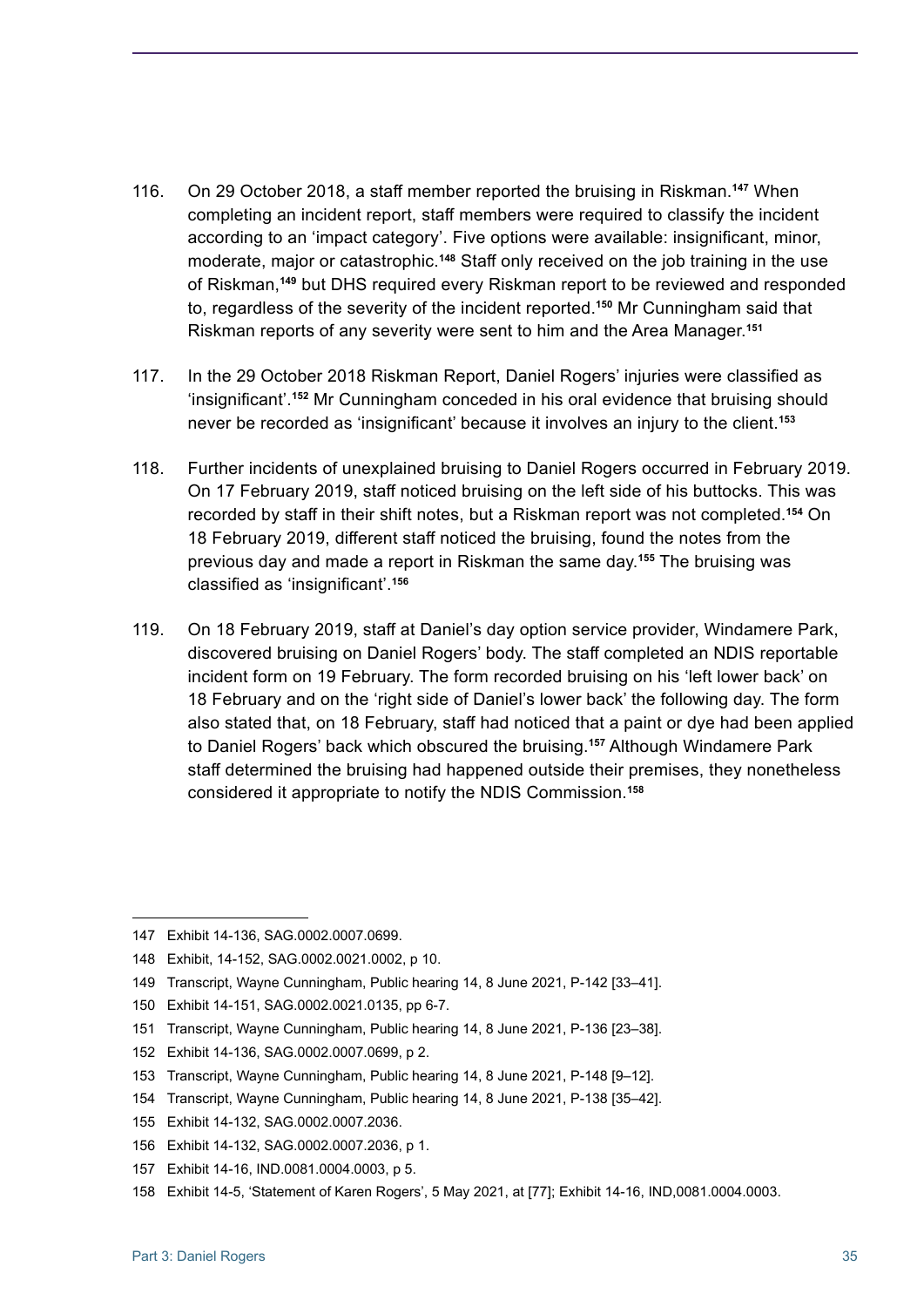- 120. Windamere Park's incident report was not immediately provided to the staff at N-Street, but the information contained in the report was conveyed to DHS on 26 February 2019. **<sup>159</sup>** The N-Street staff did not immediately make inquiries of Windamere Park about whether they had noticed any injuries to Daniel Rogers. **160**
- 121. The Riskman report of 18 February 2019 came to Mr Cunningham's attention by 20 February 2019. On that date, he recorded an instruction 'to follow up on this Riskman Report, explanation for bruising is required'. **161**
- 122. On 21 February 2019, N-Street staff made another Riskman report, stating that they had noticed a 'medium [size] bruise on the right bottom and the colour of the bruise is pink'. **<sup>162</sup>** This bruising was again classified as 'insignificant' in the Riskman report.**<sup>163</sup>**
- 123. Mr Cunningham was notified by email of the entry in the Riskman report, apparently on 22 February 2019. **<sup>164</sup>** There is no indication in the Riskman report that Mr Cunningham gave instructions for any further action to be taken as a consequence of the entry. Nor is there any record to suggest that Mr Cunningham's instruction of 20 February 2019 was followed.
- 124. Mr Cunningham accepted, consistently with his view that bruising should never be categorised as 'insignificant', that the entries in Riskman were incorrect and that the bruising should have been recorded as 'major.' **165**
- 125. Mr Cunningham also accepted that a pattern of bruising over a short period should have raised alarm bells. He thought he would have spoken to the shift supervisor about the causes of the bruising, but agreed that if he had spoken to the supervisor the conversation would have been recorded in his journal notes. **<sup>166</sup>** There are no journal notes in the Riskman Report of 21 February 2019 to suggest that the supervisor made inquiries. Nor is there any evidence that the inquiries Mr Cunningham requested in relation to the 18 February Riskman Report were ever made.

<sup>159</sup> Exhibit 14-90, SAG.0002.0007.2046, p 2.

<sup>160</sup> Exhibit 14-5, 'Statement of Karen Rogers', 5 May 2021, at [76].

<sup>161</sup> Exhibit 14-132, SAG.0002.0007.2036, p 2.

<sup>162</sup> Exhibit 14-137, SAG.0002.0007.2038, p 1.

<sup>163</sup> Exhibit 14-137, SAG.0002.0007.2038, p 1.

<sup>164</sup> Transcript, Wayne Cunningham, Public hearing 14, 8 June 2021, P-144 [2–17]. Transcript, Wayne Cunningham, Public hearing 14, 8 June 2021, P-144 [1–9].

<sup>165</sup> Transcript, Wayne Cunningham, Public hearing 14, 8 June 2021, P-141 [32–42].

<sup>166</sup> Transcript, Wayne Cunningham, Public hearing 14, 8 June 2021, P-140 [33–43].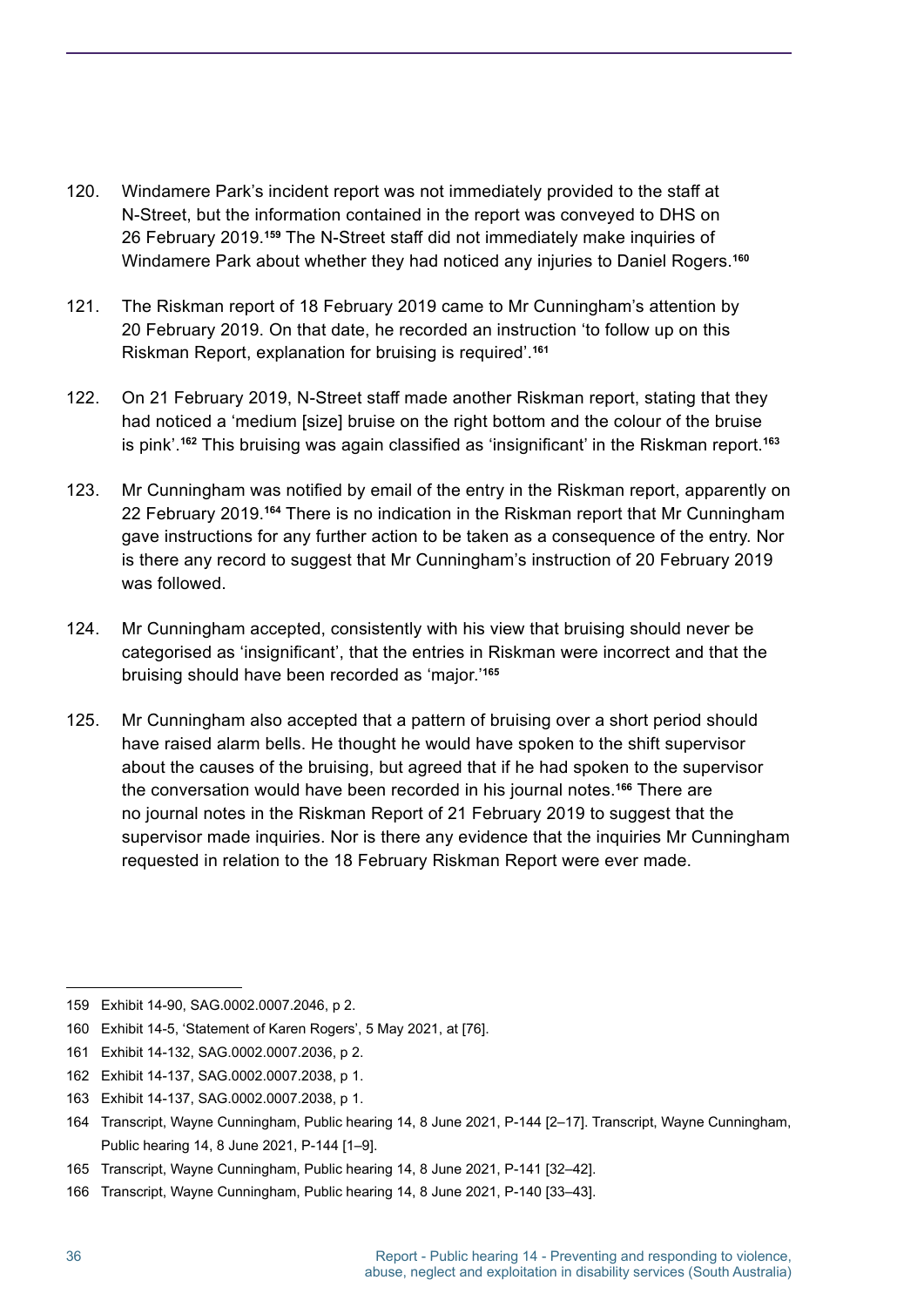- 126. According to Ms Muriel Kirkby, the Director of Accommodation Services in DHS, if Daniel Rogers' injury had been recorded as 'major' in the Riskman system more senior staff of DHS would have been notified.**<sup>167</sup>** Mr Cunningham was unable to explain why he did not change the classification recorded in Riskman, but stated that the incident was 'escalated very quickly'. **168**
- 127. Mrs Rogers received a call from N-Street at 5.54 pm on 22 February and was told that there was a large bruise on Daniel Rogers' back. She gave her permission to call a doctor. A locum attended N-Street that day and recommended that Daniel Rogers be admitted to hospital, where he underwent a CT scan. **<sup>169</sup>** Mrs Rogers went to the hospital and saw the bruising for the first time. She was shocked by the extent of the bruising, which extended from Daniel's spine to his front. **<sup>170</sup>** The photographs of the bruising that Mrs Rogers took that night were in evidence.
- 128. Daniel Rogers found the hospital to be a difficult experience because he is fearful of needles. **<sup>171</sup>** Since the scans revealed no internal damage or bleeding, he was discharged on the morning of 23 February. **172**
- 129. Mrs Rogers decided to take Daniel Rogers to the family home so he could rest in quiet and comfort. On the way home, they stopped at N-Street to collect his medication. Mrs Rogers reported that Daniel Rogers became distressed when they came near N-Street, and repeatedly said 'don't want it'. **<sup>173</sup>** Mrs Rogers went inside N-Street to get the medication. A support worker initially gave her the wrong medication and had to be prompted to provide her with Daniel Rogers' correct medication. **174**
- 130. Staff completed a further Riskman report on 22 February following the hospital admission. That Riskman report focused on the admission itself and classified it as a 'major' incident. **<sup>175</sup>** The underlying bruise remained recorded as 'insignificant'.
- 131. Daniel Rogers returned to N-Street in the afternoon of 23 February 2019. **176** Mrs Rogers said that she brought him back to N-Street because two staff members whom she trusted were on duty and they promised her they would look after Daniel. **177**

<sup>167</sup> Exhibit 14-116, 'Statement of Muriel Kirkby', 5 May 2021, at [28].

<sup>168</sup> Transcript, Wayne Cunningham, Public hearing 14, 8 June 2021, P-141 [25–30].

<sup>169</sup> Exhibit 14-5, 'Statement of Karen Rogers', 5 May 2021, at [52].

<sup>170</sup> Exhibit 14-5, 'Statement of Karen Rogers', 5 May 2021, at [54].

<sup>171</sup> Exhibit 14-5, 'Statement of Karen Rogers', 5 May 2021, at [56].

<sup>172</sup> Exhibit 14-5, 'Statement of Karen Rogers', 5 May 2021, at [57].

<sup>173</sup> Exhibit 14-5, 'Statement of Karen Rogers', 5 May 2021, at [57].

<sup>174</sup> Exhibit 14-5, 'Statement of Karen Rogers', 5 May 2021, at [58].

<sup>175</sup> Exhibit 14-133, SAG.0002.0007.2040.

<sup>176</sup> Exhibit 14-5, 'Statement of Karen Rogers', 5 May 2021, at [60–61].

<sup>177</sup> Exhibit 14-5, 'Statement of Karen Rogers', 5 May 2021, at [59].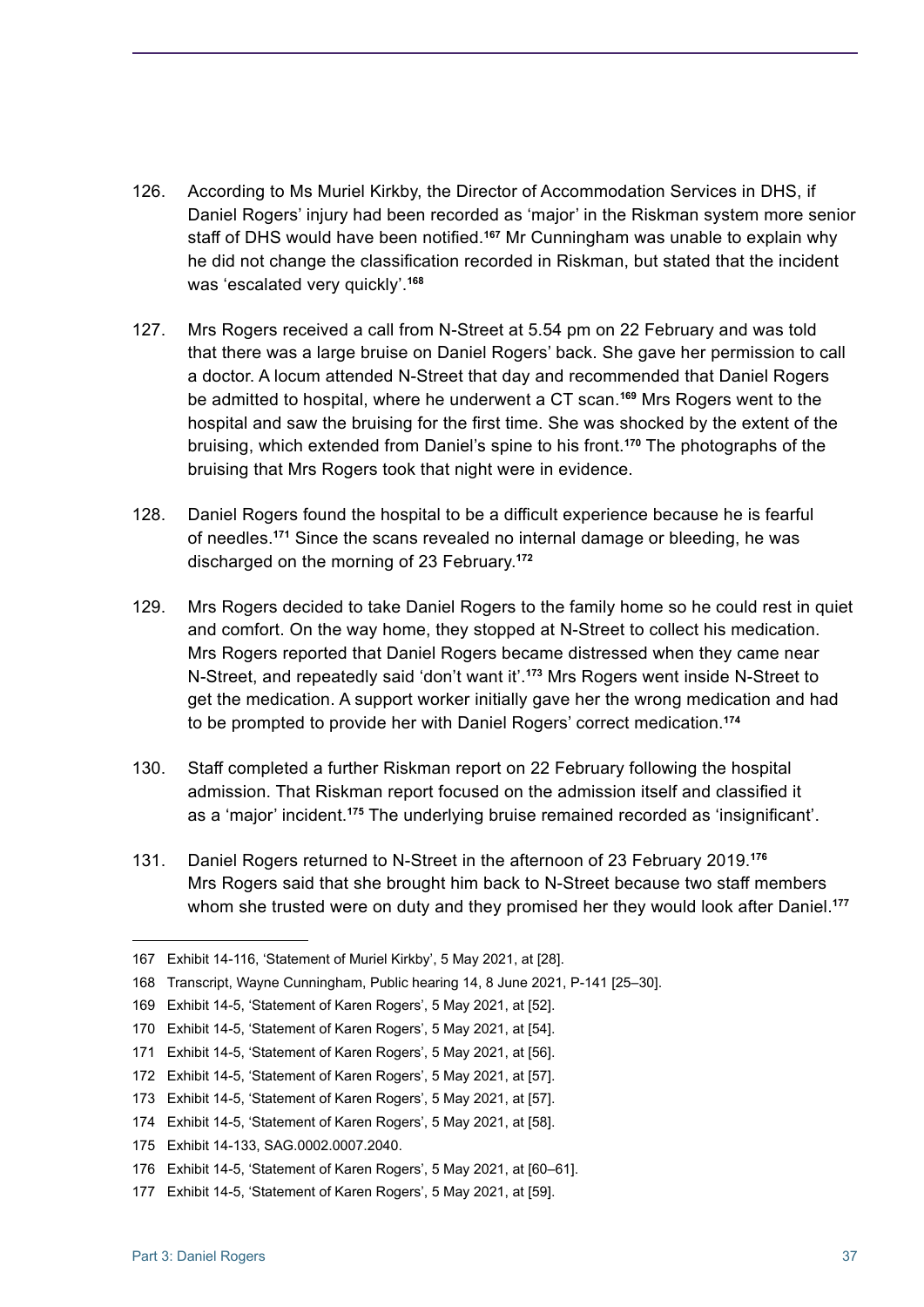- 132. On 25 February, two days after Daniel Rogers was discharged from hospital, Mrs Rogers met with Mr Cunningham and presented him with photographs of Daniel's injuries from hospital. He was shocked by the photographs. **178** Mr Cunningham, Ms Kirkby, the Area Manager and the Regional Manager met with Daniel and his parents at N-Street later that day. **179**
- 133. Daniel Rogers was distressed and refused to leave his room at N-Street, and so the group met in his room. Mrs Rogers described the room as filled with very thick dust, with dirty floors and walls.**<sup>180</sup>** Ms Kirkby acknowledged in her evidence that the house was in a 'disgraceful' state and agreed it had 'an air of neglect'. **181**
- 134. At the 25 February meeting, DHS representatives acknowledged that issues had risen concerning Daniel Rogers' care and that DHS would investigate the bruising he had sustained. The meeting also discussed how to find alternative accommodation for him. **<sup>182</sup>** The incident was referred to DHS's triage panel on 25 February 2019 for the purpose of referring it to the IMU. **183**
- 135. Mrs Rogers took Daniel Rogers home after the meeting. When he left N-Street, his family was provided with a box of personal items that included many clothes that belonged to other residents of N-Street. A number of personal items, including shoes, clothing and newly purchased bedding, were never returned to Daniel Rogers and his family. **<sup>184</sup>** Mrs Rogers returned clothing that did not belong to Daniel. Ultimately DHS paid Mrs Rogers \$500 as a reimbursement for Daniel's missing personal items. **185**
- 136. On 26 February 2019, Mr Cunningham called and asked Mrs Rogers to report the bruising to SA Police. She did so. **186**
- 137. On 27 February 2019, two SA Police detectives attended N-Street and spoke to staff on duty. The officers also spoke with Mr Cunningham.**<sup>187</sup>**
- 138. On 28 February 2019, Mr Dodd declared Daniel Rogers' injuries referred to in two February Riskman reports as a 'Critical Client Incident' in accordance with the relevant DHS Policy. This declaration triggered a requirement for DHS to appoint an Incident Manager. The Director of Accommodation Services, Ms Kirkby, was appointed to this role. **188**

<sup>178</sup> Exhibit 14-5, 'Statement of Karen Rogers', 5 May 2021, at [62].

<sup>179</sup> Exhibit 14-5, 'Statement of Karen Rogers', 5 May 2021, at [65].

<sup>180</sup> Exhibit 14-5, 'Statement of Karen Rogers', 5 May 2021, at [63].

<sup>181</sup> Transcript, Muriel Kirkby, Public hearing 14, 8 June 2021, P-172 [33–41].

<sup>182</sup> Exhibit 14-5, 'Statement of Karen Rogers', 5 May 2021, at [65–66].

<sup>183</sup> Exhibit 14-64, 'Statement of Wayne Cunningham', 14 May 2021, at [14(g)].

<sup>184</sup> Exhibit 14-5, 'Statement of Karen Rogers', 5 May 2021, at [81–82].

<sup>185</sup> Exhibit 14-5, 'Statement of Karen Rogers', 5 May 2021, at [85].

<sup>186</sup> Exhibit 14-5, 'Statement of Karen Rogers', 5 May 2021, at [69]; Exhibit 14-64, 'Statement of Wayne Cunningham', 14 May 2021, at [14(m)].

<sup>187</sup> Exhibit 14-90, SAG.0002.0007.2046, pp 2-3.

<sup>188</sup> Exhibit 14-109, 'Statement of Stewart Dodd', 13 May 2021, at [57].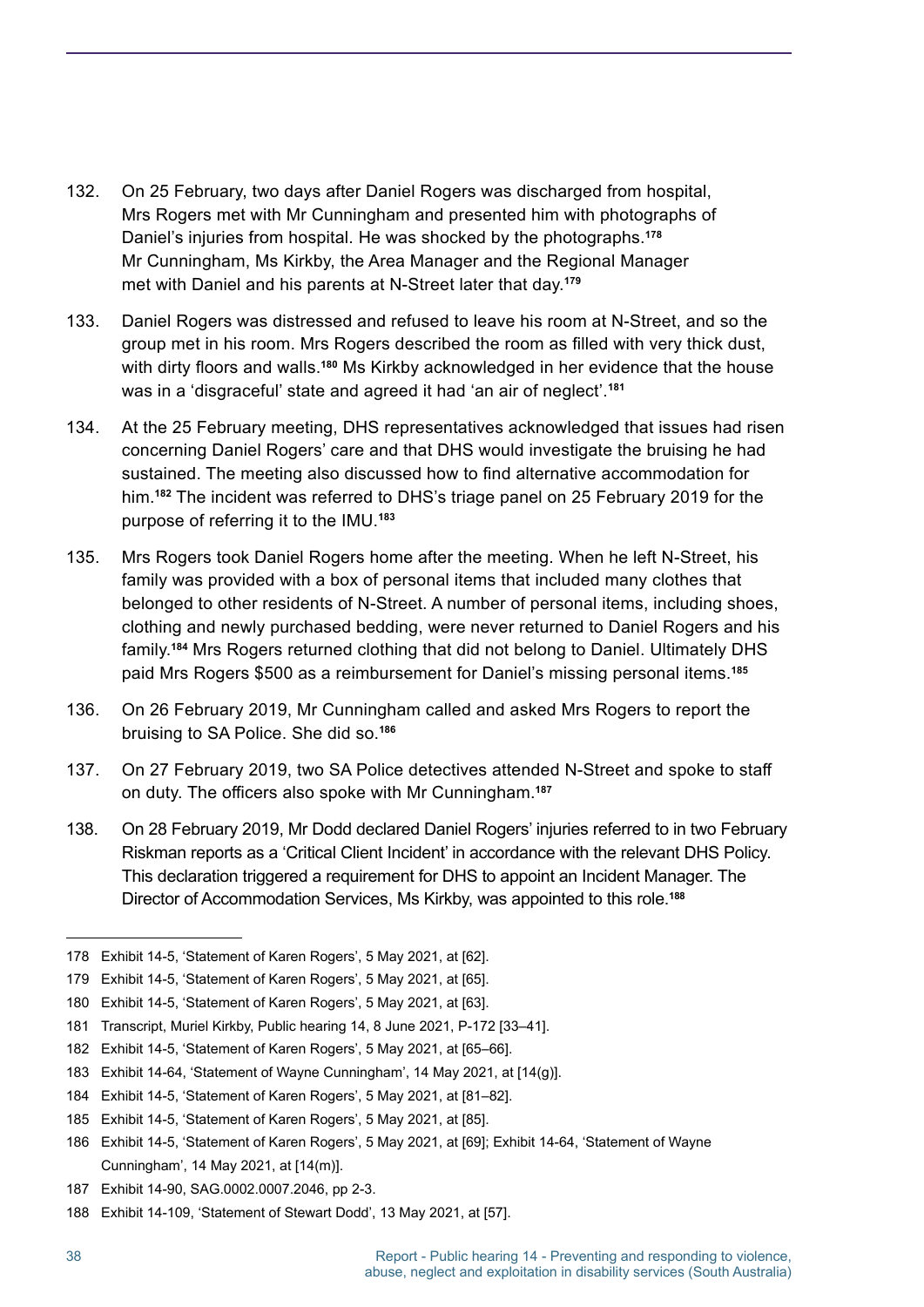- 139. According to Mr Cunningham, he began around this time to 'gather information to inform any investigation into the incident, including statements from relevant staff members'.**<sup>189</sup>**
- 140. Mr Cunningham gave evidence that he and a colleague from Human Resources interviewed every member of staff that worked at N-Street in the week commencing 18 February 2019 and documented their responses to a series of questions. **190** A timeline of events prepared by Mr Cunningham records that the interviews took place on 28 February and identifies staff who were asked to provide statements. The timeline does not identify the questions staff were asked to answer.**<sup>191</sup>** The contents of those interviews and the statements provided in response to Mr Cunningham's requests were not in evidence.
- 141. Mr Cunningham said that DHS interviewed Daniel Rogers as part of this investigation, but this claim does not appear to be supported by any contemporaneous records. **192** Mrs Rogers denied that anyone from DHS ever interviewed Daniel in their investigations. **193**
- 142. Based on the information obtained in the interviews, Mr Cunningham concluded that the cause of the injuries could not be determined: 'Staff believed [the injuries] occurred outside the home, but no one could come to a determination'. **<sup>194</sup>** The only tangible outcome of these interviews appears to have been that staff were required to undertake a code of ethics training module. **195**
- 143. According to his notes, Mr Cunningham was notified by email on 4 March 2019 that the incident had been referred to the IMU for investigation. **196**
- 144. On 7 March 2019, Mrs Rogers and Mr Rogers met with Ms Kirkby, Mr Stewart Dodd (the then IMU Director) and other DHS representatives. Mrs Rogers recalled she was advised that the IMU was 'not going to start investigating until the police investigation had been completed'. **<sup>197</sup>** Mr Dodd said in his statement that the 'IMU did not commence an investigation until [SA Police] had finalised theirs'.**<sup>198</sup>**
- 145. The inference we draw from this evidence is that, although Mr Cunningham arranged for some staff to be interviewed before 7 March 2019, by that date the IMU's investigation into the circumstances of Daniel's injury had not commenced.

<sup>189</sup> Exhibit 14-64, 'Statement of Wayne Cunningham', 14 May 2021, at [14(h)].

<sup>190</sup> Transcript, Wayne Cunningham, Public hearing 14, 8 June 2021, P-148 [21–24].

<sup>191</sup> Exhibit 14-90, SAG.0002.0007.2046, pp 2-4,

<sup>192</sup> Transcript, Wayne Cunningham, Public hearing 14, 8 June 2021, P-148 [34–36].

<sup>193</sup> Transcript, Karen Rogers, Public hearing 14, 8 June 2021, P-104 [1].

<sup>194</sup> Transcript, Wayne Cunningham, Public hearing 14, 8 June 2021, P-148 [31–32].

<sup>195</sup> Transcript, Wayne Cunningham, Public hearing 14, 8 June 2021, P-148 [24–25].

<sup>196</sup> Exhibit 14-90, SAG.0002.0007.2046, p 5.

<sup>197</sup> Transcript, Karen Rogers, Public hearing 14, 8 June 2021, P-111 [42–43].

<sup>198</sup> Exhibit 14-109, 'Statement of Stewart Dodd', 13 May 2021, at [59].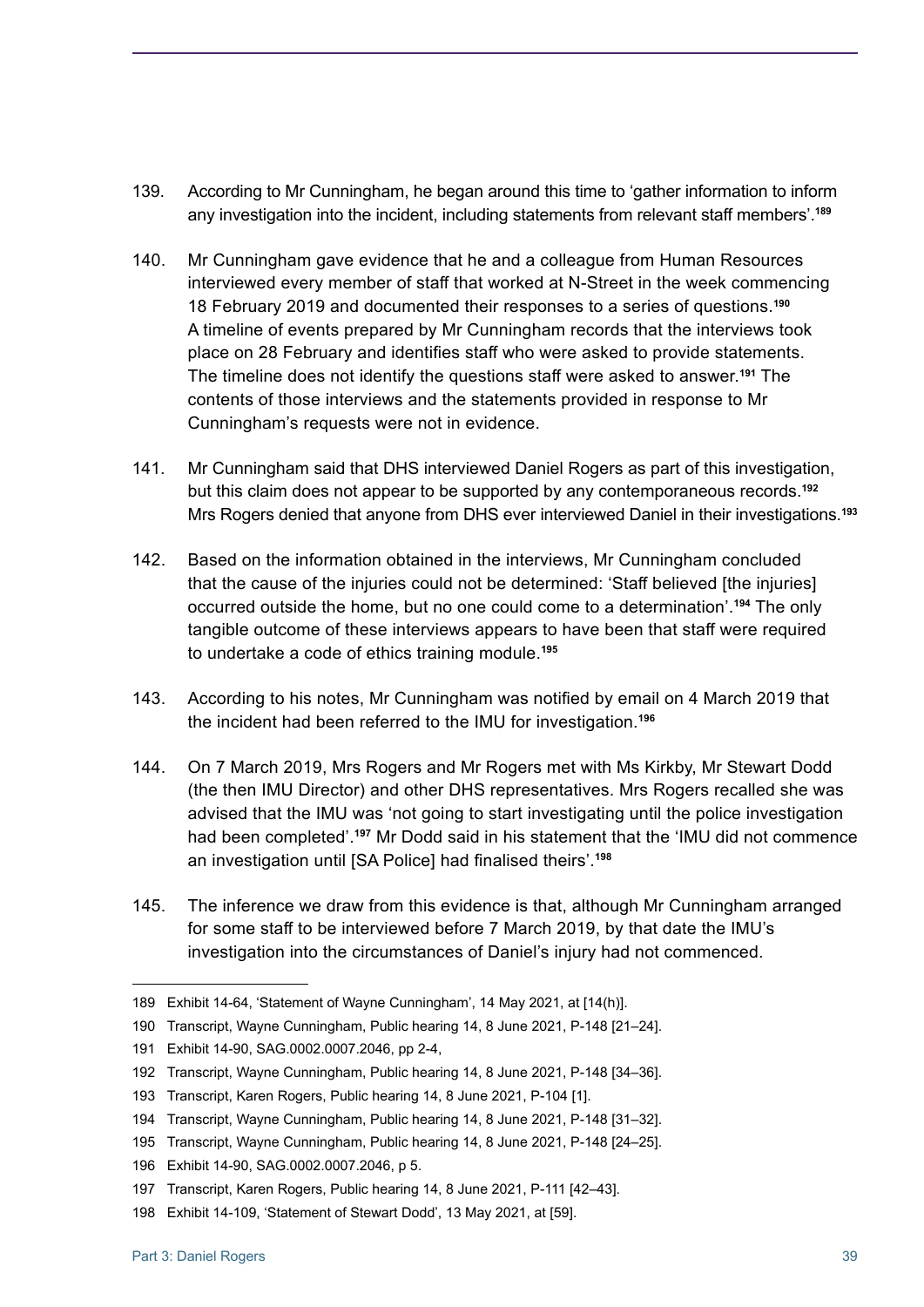- 146. On 30 March 2019, SA Police advised the IMU that it would be taking no further action in its investigation. **<sup>199</sup>** Mrs Rogers said that SA Police had kept her up to date with the investigation and informed her of the decision to close the investigation. **200**
- 147. Mrs Rogers expected that DHS's investigation would commence once SA Police decided to close their investigation. **<sup>201</sup>** However, she was not involved in or consulted about any investigation that took place. **<sup>202</sup>** No-one asked her for any photographs of the bruising and no-one ever came and talked with Daniel Rogers. **203**
- 148. Nothing significant appears to have occurred between 30 March 2019 and 8 May 2019. On the latter date, the IMU's Investigation Team reviewed the SA Police files and 'all former Disability SA documents' and drafted an investigation report. **204** Mr Dodd received and approved the report on the same day, including a recommendation in the report that the file be closed.**<sup>205</sup>**
- 149. The IMU report is four pages long. It provides a chronology of events between 17 February 2019 and 22 February 2019. It states that the radiologist at the hospital was unable to speculate about the nature or cause of Daniel Rogers' injury, noting only that the injury was 'uncommon'. **<sup>206</sup>** The IMU report concludes that:

Whilst the injury is uncommon it is unable to be determined the likelihood [sic] that the injury has resulted from an assault or an accident. **207**

- 150. The IMU report has a number of curious features.
- 151. First, SA Police concluded that the bruising was likely to have been caused between 6:00 am on Monday 18 February 2019 and 9:00 am on Tuesday 29 February 2019. Yet the IMU report asserts, without any supporting evidence, that it was 'possible' the bruising had been sustained during Daniel Rogers' visit to the family home on Sunday 17 February 2019. **208**

<sup>199</sup> Exhibit 14-113, SAG.0002.0007.1159, p 1.

<sup>200</sup> Transcript, Karen Rogers, Public hearing 14, 8 June 2021, P-106 [22–27].

<sup>201</sup> Exhibit 14-5, 'Statement of Karen Rogers', 5 May 2021, at [72]; Transcript, Karen Rogers, Public hearing 14, 8 June 2021, P-103 [31–33].

<sup>202</sup> Transcript, Karen Rogers, Public hearing 14, 8 June 2021, P-103 [40–43].

<sup>203</sup> Transcript, Karen Rogers, Public hearing 14, 8 June 2021, P-103 [45–47] – P-104 [1].

<sup>204</sup> Exhibit 14-109, 'Statement of Stewart Dodd', 13 May 2021, at [61].

<sup>205</sup> Exhibit 14-109, 'Statement of Stewart Dodd', 13 May 2021, at [62].

<sup>206</sup> Exhibit 14-113, SAG.0002.0007.1559, p 3.

<sup>207</sup> Exhibit 14-113, SAG.0002.0007.1559, p 4.

<sup>208</sup> Exhibit 14-113, SAG.0002.0007.1559, p 3.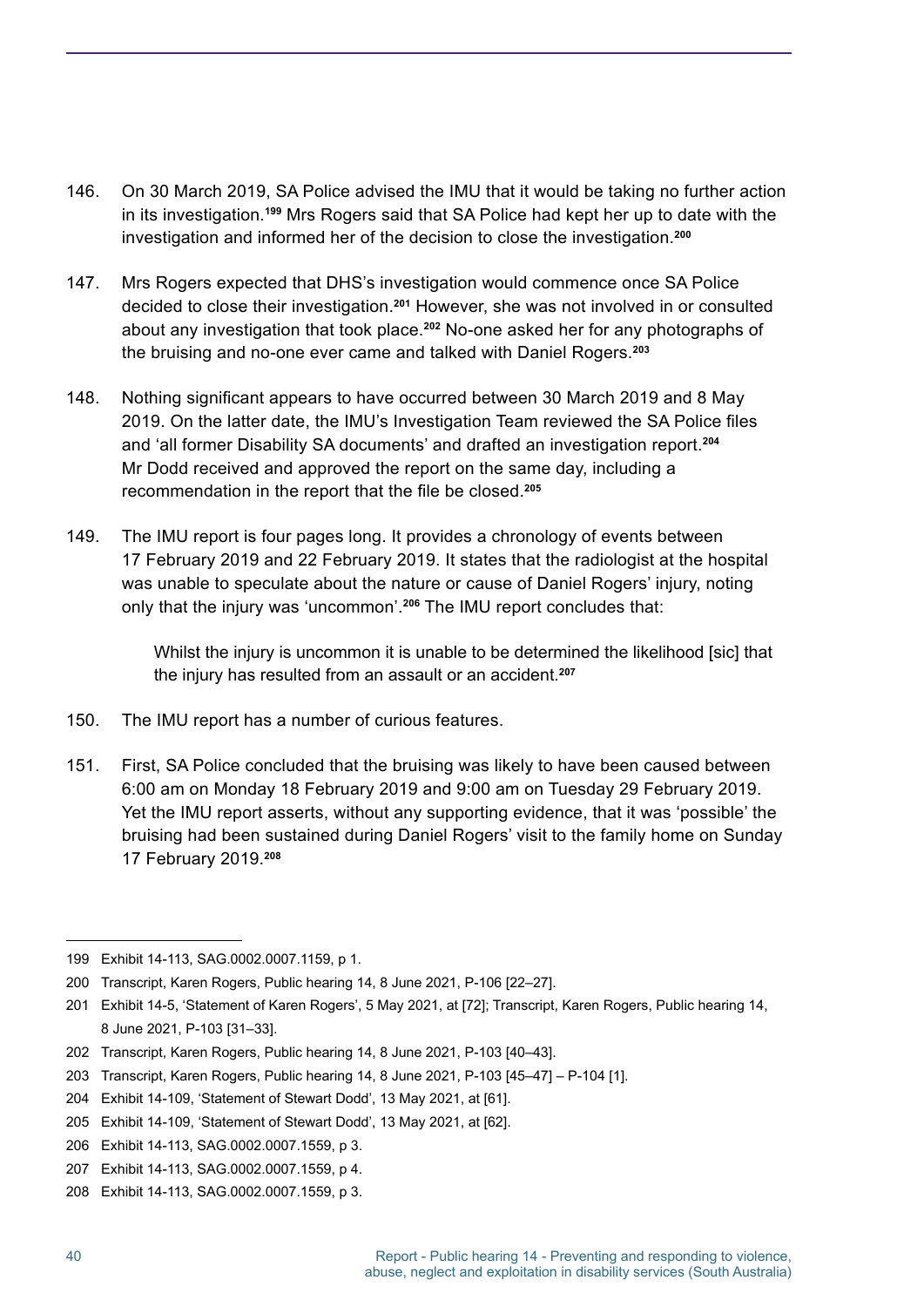- 152. Secondly, the IMU investigation report concludes that Daniel Rogers initially appeared to have a 'bruise, red marks to the left side of his hip on Monday 19 February 2019', but states that 'upon closer inspection it appeared to be dye or paint and part of it was removed with a wet wipe by a [Windamere] support worker'. **<sup>209</sup>** This conclusion contradicts the reportable incident form prepared by Windamere Park that recorded that Daniel Rogers was discovered to have bruising on his body which was obscured by paint or dye. **210**
- 153. Thirdly, the IMU investigation report states that on 18 February 2019 Daniel Rogers' day option provider, Windamere Park, documented the 'paint/dye coloured mark' on Daniel Rogers' right hip but did not report this to Disability Services'. **<sup>211</sup>** The same comment is made about Windamere and its staff on 19 February 2019. The IMU investigation report fails to record that Windamere Park, a registered NDIS service provider, reported both the paint and the bruising it obscured in a reportable incident form sent to the NDIS Commission. **212**
- 154. Fourthly, the IMU investigation report observes that, according to one DHS support worker and Daniel Rogers' support plan, Daniel 'can become aggressive and slap himself in the chest and thighs, bite other clients and kick and hit walls. [Support worker] also stated that Daniel jumps and throws himself on to the bed suddenly and can injure himself'. **<sup>213</sup>** This comment appears to imply, without direct evidence, that Daniel Rogers' injuries may have been self-inflicted.
- 155. It is notable that Mr Cunningham, who gave evidence that he knew Daniel Rogers 'very well',**<sup>214</sup>** recorded in his contemporaneous notes that on 25 February 2019 he was asked by a senior colleague whether Daniel had 'any history of self abuse'. **215** According to his notes, Mr Cunningham responded 'nothing to this level', causing the colleague to recommend that an 'investigation commence'. **216**
- 156. Fifthly, the IMU investigation report claims that, if Windamere Park had reported the bruising to DHS as soon as it was detected, 'the injury sustained would have been found three days earlier'. **<sup>217</sup>** Given the opportunities staff at N-Street had to observe the bruising and record its severity, the report's comment reads as an attempt to shift blame to Windamere Park.

<sup>209</sup> Exhibit 14-113, SAG.0002.0007.1559, p 3.

<sup>210</sup> Exhibit 14-16, IND.0081.0004.0003, p 5.

<sup>211</sup> Exhibit 14-113, SAG.0002.0007.1559, p 3.

<sup>212</sup> Exhibit 14-16, IND.0081.0004.0003,

<sup>213</sup> Exhibit 14-113, SAG.0002.0007.1559, p 4.

<sup>214</sup> Transcript, Wayne Cunningham, Public hearing 14, 8 June 2021, P-132 [13].

<sup>215</sup> Exhibit 14-90, SAG.0002.0007.2046, p 2.

<sup>216</sup> Exhibit 14-90, SAG.0002.0007.2046, p 2.

<sup>217</sup> Exhibit 14-113, SAG.0002.0007.1559, p 4.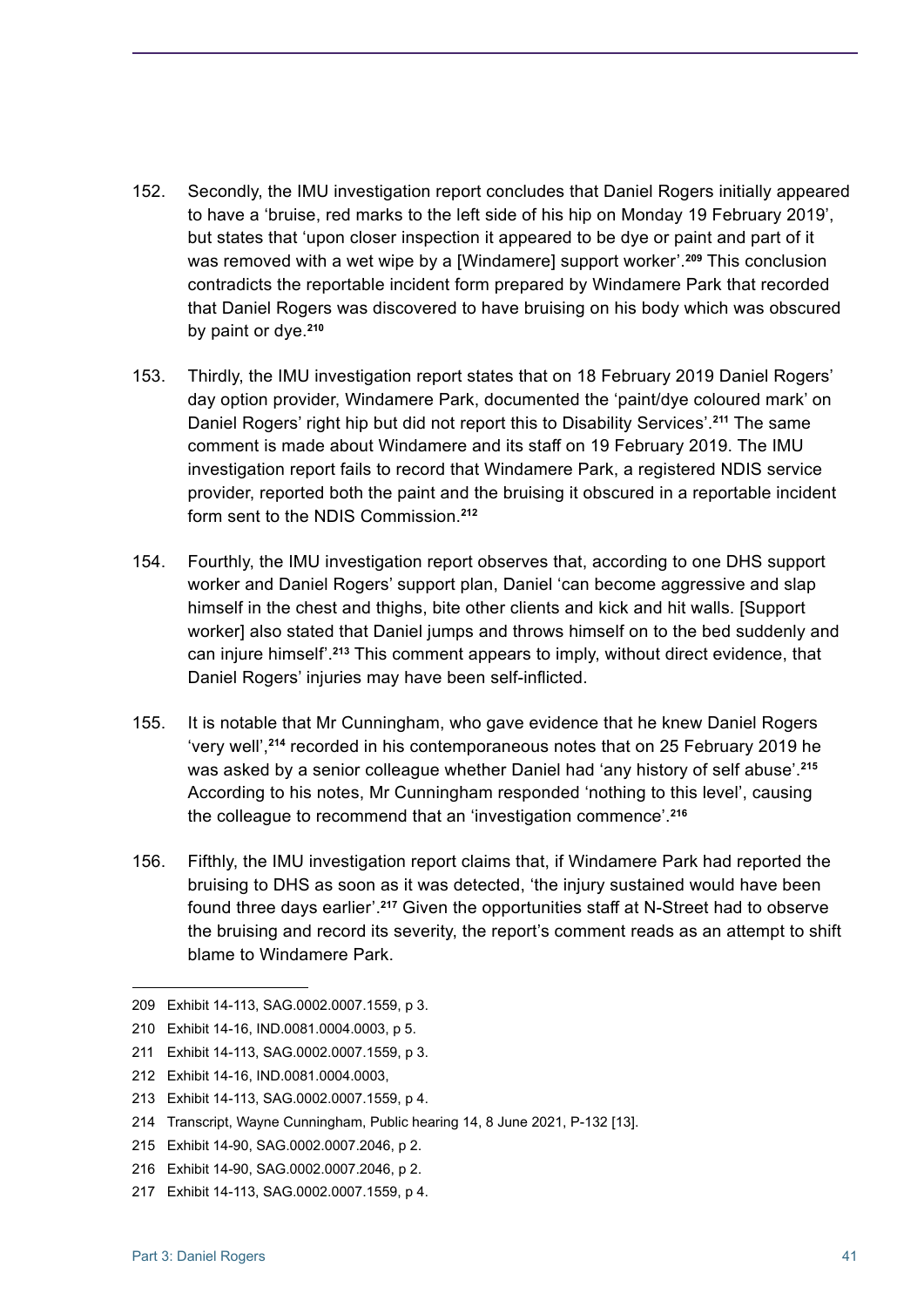- 157. Neither the IMU nor any other DHS staff notified Mr and Mrs Rogers of the outcome of the investigation. Many months later, Mrs Rogers requested DHS provide an update on the investigation. As a result of the request, Mr and Mrs Rogers met with Ms Boswell and Mr Dodd on 8 July 2020.
- 158. At this meeting, Ms Boswell and Mr Dodd apologised to Mr and Mrs Rogers for failing to notify them about the conclusion of the investigation. **<sup>218</sup>** Mr Dodd advised them that DHS's investigation was inconclusive. **<sup>219</sup>** When Mrs Rogers requested a copy of the investigation report, she was told she would need to make a Freedom of Information request to obtain a copy. **220**
- 159. Mrs Rogers considered it to be too onerous for her to be required to make a Freedom of Information request. **<sup>221</sup>** She saw the IMU investigation report for the first time during preparations for Public hearing 14. **222**

### Submissions on DHS's response to Daniel's bruising

- 160. Counsel Assisting submits that DHS's response to Daniel's bruising was inadequate because:
	- DHS did not immediately investigate the cause of the bruising identified on 22 February 2019 with the DHS staff who supported Daniel Rogers
	- the investigators did not seek expert medical opinion about the likely or possible timing or cause of the bruising
	- it is not clear what effect this delay in investigation and escalation had on the prospects of identifying the cause of the bruising of Daniel Rogers. **223**
- 161. South Australia resists this finding and contends that the Royal Commission should find that DHS investigated the cause of the bruising at the appropriate time, making use of the earlier investigation conducted by SA Police. **224**
- 162. In our view, the evidence demonstrates that DHS's response to the injuries sustained by Daniel Rogers was not as timely, robust or systematic as it should have been.

<sup>218</sup> Transcript, Karen Rogers, Public hearing 14, 8 June 2021, P-104 [47] – P-105 [1–4].

<sup>219</sup> Transcript, Karen Rogers, Public hearing 14, 8 June 2021, P-102 [29–33].

<sup>220</sup> Transcript, Karen Rogers, Public hearing 14, 8 June 2021, P-105 [16–25].

<sup>221</sup> Transcript, Karen Rogers, Public hearing 14, 8 June 2021, P-102 [33–35].

<sup>222</sup> Transcript, Karen Rogers, Public hearing 14, 8 June 2021, P-105 [27–33].

<sup>223</sup> Submissions of Counsel Assisting, Public hearing 14, 6 August 2021, SUBM.0018.0001.0001, [150].

<sup>224</sup> Submissions of South Australia, Public hearing 14, 10 September 2021, SUBM.0014.0001.0023, [44].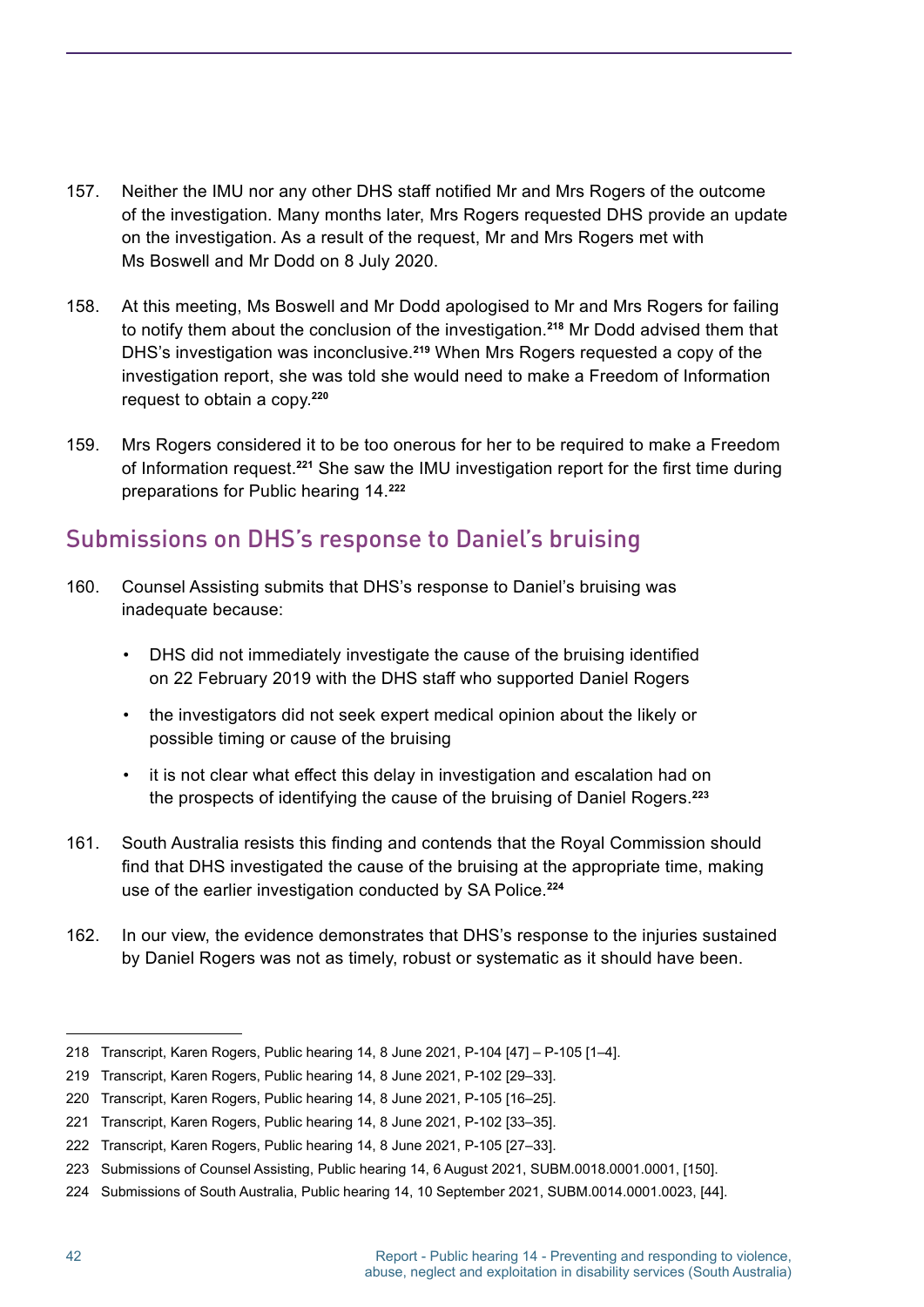- 163. First, the Riskman reports described the bruising as 'insignificant'.**<sup>225</sup>** South Australia seeks to justify this description on the ground that bruising often worsens following an initial trauma and the early presentation did not suggest a serious injury. **<sup>226</sup>** But Mr Cunningham conceded in his evidence that bruising should never be recorded in Riskman as insignificant.**<sup>227</sup>** Moreover, the same description was used in the recording in Riskman on 21 February when the bruising had become more pronounced and discoloured. **228**
- 164. Secondly, although Mr Cunningham apparently interviewed some staff, there is no evidence indicating that this was a systematic inquiry or that it was conducted in a manner likely to produce worthwhile results.
- 165. The IMU investigation report summarises events from the perspective of DHS staff between 17 February and 22 February. **<sup>229</sup>** However, the report sheds no light on whether this account was drawn from statements provided to police, statements provided by staff at Mr Cunningham's requests, or information provided during the course of the 'formal interviews' conducted by Mr Cunningham, or a combination of these sources. The report also fails to consider apparent inconsistencies in the accounts given by staff.
- 166. Thirdly, DHS did not seek an independent medical opinion addressing the nature and possible causes of Daniel Rogers' injuries. **<sup>230</sup>** The hospital radiologist expressed the view that the injuries were 'uncommon' but was unable to provide information about the cause of the injury. **<sup>231</sup>** DHS did not take any steps following Daniel Rogers' discharge from the hospital to seek another medical opinion. A doctor asked to express such an opinion could have been provided with material not available to the radiologist, such as detailed information about Daniel Rogers' movements and activities during the relevant period.
- 167. Fourthly, the IMU investigation was carried out in a single day, five weeks after the SA Police investigation concluded. **<sup>232</sup>** The report shows that the investigation was at best cursory, and at worst conducted with an eye to casting responsibility for Daniel Rogers' injuries on actors other than DHS.

<sup>225</sup> Exhibit 14-132, SAG.0002.0007.2036, p 1.

<sup>226</sup> Submissions of South Australia, Public hearing 14, 10 September 2021, SUBM.0014.0001.0023, [45].

<sup>227</sup> Transcript, Wayne Cunningham, Public hearing 14, 8 June 2021, P-146 [9–12].

<sup>228</sup> Exhibit 14-137, SAG.0002.0007.2038, p 1.

<sup>229</sup> Exhibit 14-113, SAG.0002.0007.1559, pp 1-3.

<sup>230</sup> Transcript, Wayne Cunningham, Public hearing 14, 8 June 2021, P-150 [13–25].

<sup>231</sup> Exhibit 14-113, SAG.0002.0007.1559, p 3.

<sup>232</sup> Exhibit 14-109, 'Statement of Stewart Dodd', 13 May 2021, at [61–62].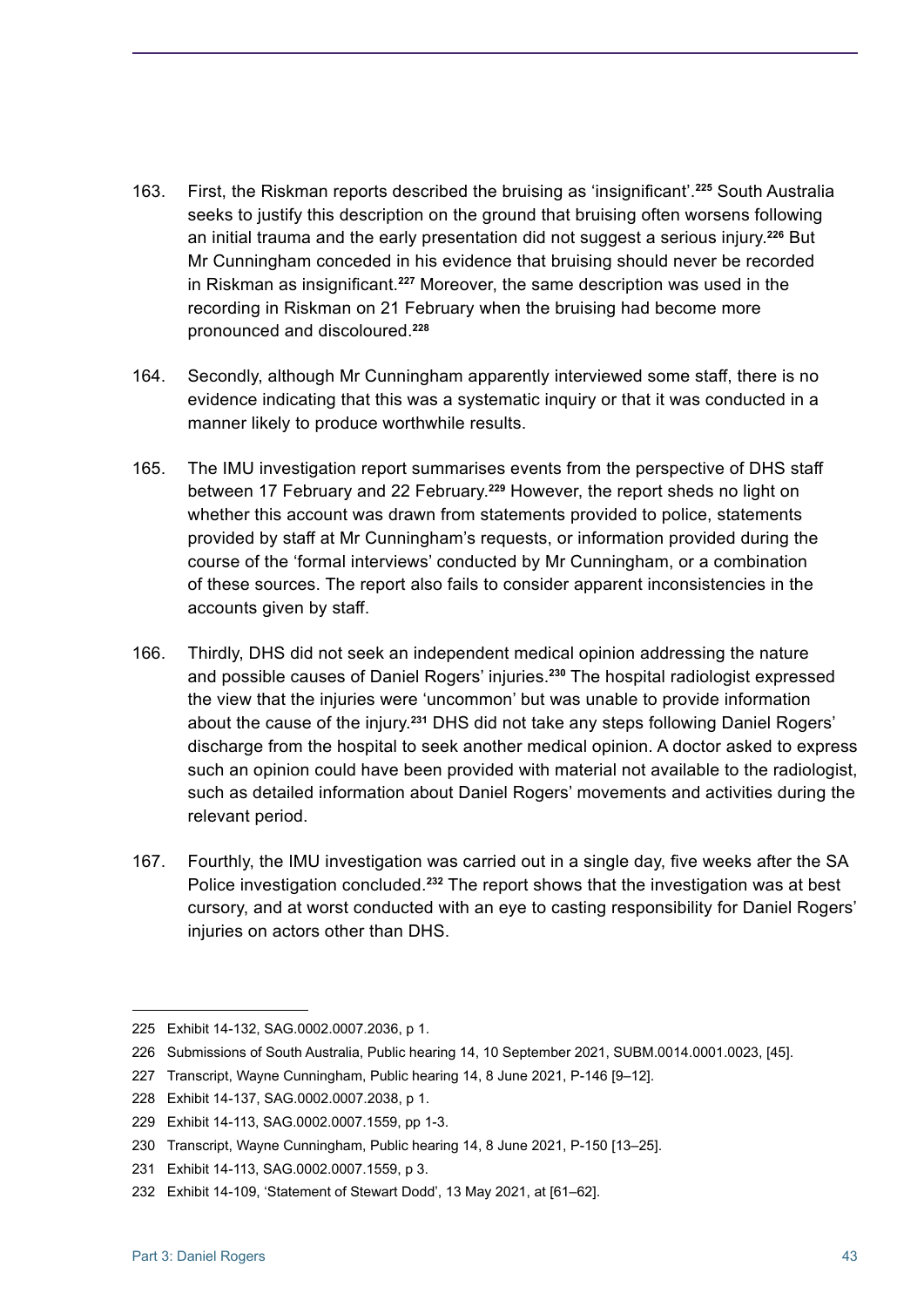168. Rather than characterise DHS's response to Daniel Rogers' injuries as 'inadequate', it accords more precisely with the evidence to conclude that DHS's response was deficient in several specific respects. We make the following finding:

#### **Finding 6**

DHS's response to the injuries sustained by Daniel Rogers and recorded in Riskman on 22 February 2019 was deficient in that:

- the information recorded in Riskman was inaccurate and contributed to a delay in DHS appreciating the seriousness of the injuries
- an official investigation into the circumstances in which Daniel Rogers sustained the injuries was not commenced in a timely manner
- DHS failed to seek an urgent medical opinion about the nature and likely cause of Daniel Rogers' injuries
- the investigation conducted by DHS's Incident Management Unit (IMU) was at best cursory, and did not constitute a serious attempt to determine the cause of the injuries or the person or persons responsible.
- 169. It follows that we are not prepared to make the finding proposed by South Australia.

# **Neglect**

- 170. Counsel Assisting submits that a finding should be made that Daniel Rogers experienced neglect during his residence at N-Street. Counsel points to evidence of numerous failures by DHS, such as his poor state of hygiene and grooming; not dressing him appropriately; failing to ensure he had the correct medication (a failure that potentially could have very serious consequences); and failing to keep the house clean, tidy and properly maintained. **233**
- 171. Witnesses giving evidence on behalf of DHS recognised that the standard of service provided to Daniel Rogers (and other residents) was often unacceptable. For example, Ms Kirkby attended the house after hearing of Mrs Rogers' longstanding concerns about the conditions in which Daniel Rogers was living. The following exchange took place on the second day of the hearing:

<sup>233</sup> Submissions of Counsel Assisting, Public hearing 14, 6 August 2021, SUBM.0018.0001.0001, [273].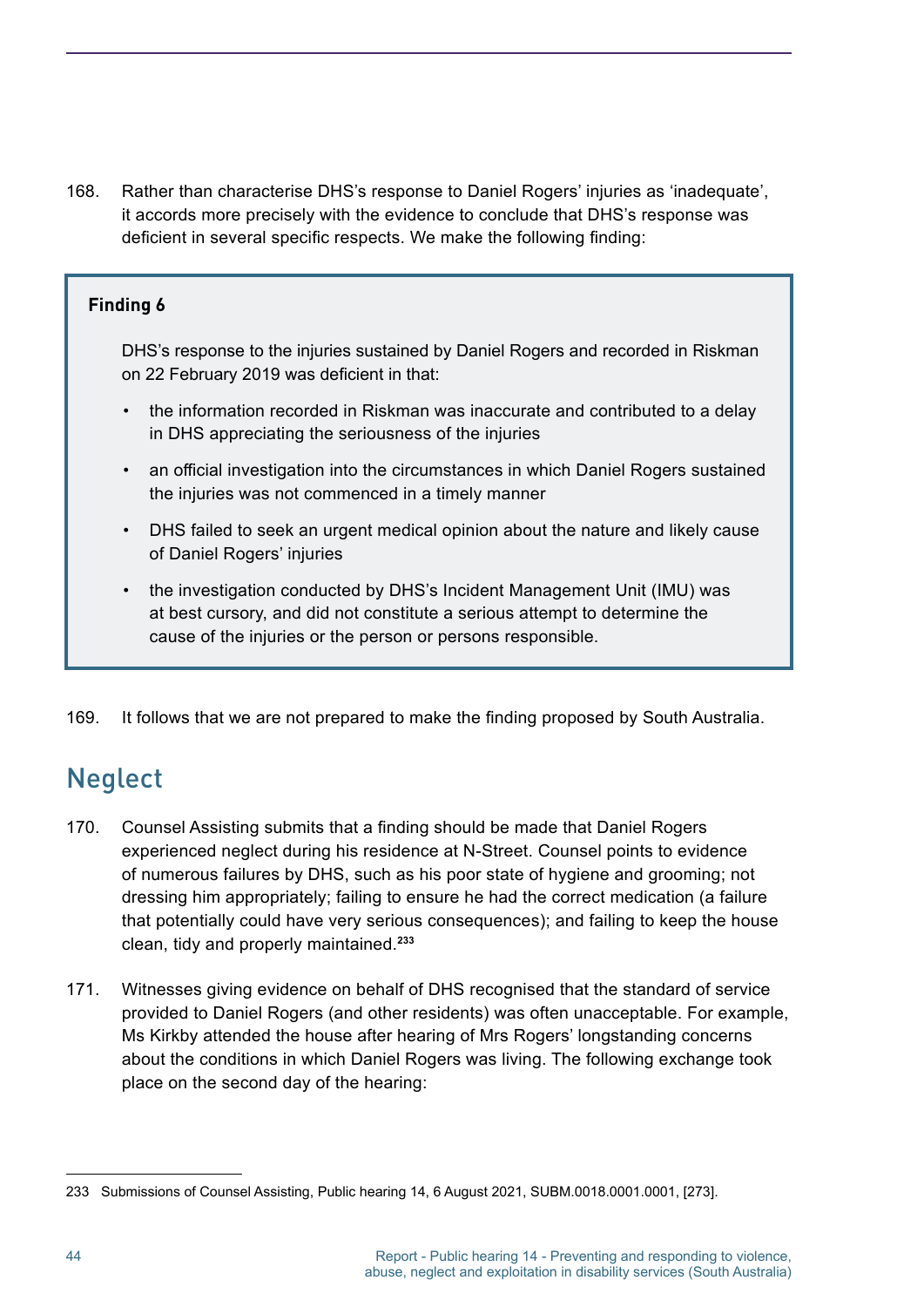Dr Bennett: You attended the house that day and you observed the house to be dirty; is that right?

Ms Kirkby: Absolutely, yes. It was disgraceful.

Dr Bennett: Was Commissioner Bennett's characterisation that it had an air of neglect, is that a fair characterisation for you that day?

Ms Kirkby: Absolutely.

Dr Bennett: Is it acceptable that a house that is the home of these people was presenting in that way?

Ms Kirkby: Absolutely not. Absolutely not. **234**

### Submissions on neglect

- 172. South Australia's written submissions acknowledge that the standard of Daniel Rogers' personal hygiene and grooming and the cleanliness of N-Street was at times unacceptable. **<sup>235</sup>** Mr Simpson, who presented South Australia's oral submissions, frankly accepted the accuracy of the facts relied on by Counsel Assisting. He also did not dispute that the treatment of both Daniel Rogers and Mitchell was 'unacceptable and substandard'. **236**
- 173. Despite these concessions, Mr Simpson contended that a finding of neglect should not be made because Daniel Rogers had not been deprived of the necessities of life such as food and shelter. **<sup>237</sup>** According to Mr Simpson, a finding of neglect involves a legal conclusion that the facts satisfy a definition of neglect adopted by the Royal Commission. **238**
- 174. The following exchange explains why we reject South Australia's contention:

Mr Simpson: Well, the facts are not in dispute here, Chair. The State accepts what occurs [sic].

<sup>234</sup> Transcript, Muriel Kirkby, Public hearing 14, 8 June 2021, P-172 [33–46].

<sup>235</sup> Submissions of South Australia, Public hearing 14, 10 September 2021, SUBM.0014.0001.0023, [59].

<sup>236</sup> Transcript, Mr Tom Simpson, Public hearing 14, 30 September 2021, P-487 [8–9], [21–30].

<sup>237</sup> Transcript, Mr Tom Simpson, Public hearing 14, 30 September 2021, P-487 [34–37].

<sup>238</sup> That definition is: 'neglect includes physical or emotional neglect, passive neglect or wilful deprivation. Neglect can be a single significant incident or a systemic issue that involves depriving a person with disability of the basic necessities of life such as food, drink, shelter, access, mobility, clothing, education, medical care and treatment'; see Royal Commission into Violence, Abuse, Neglect, and Exploitation of People with Disability, 'Key terms', webpage. <https://disability.royalcommission.gov.au/about-royal-commission/key-terms>.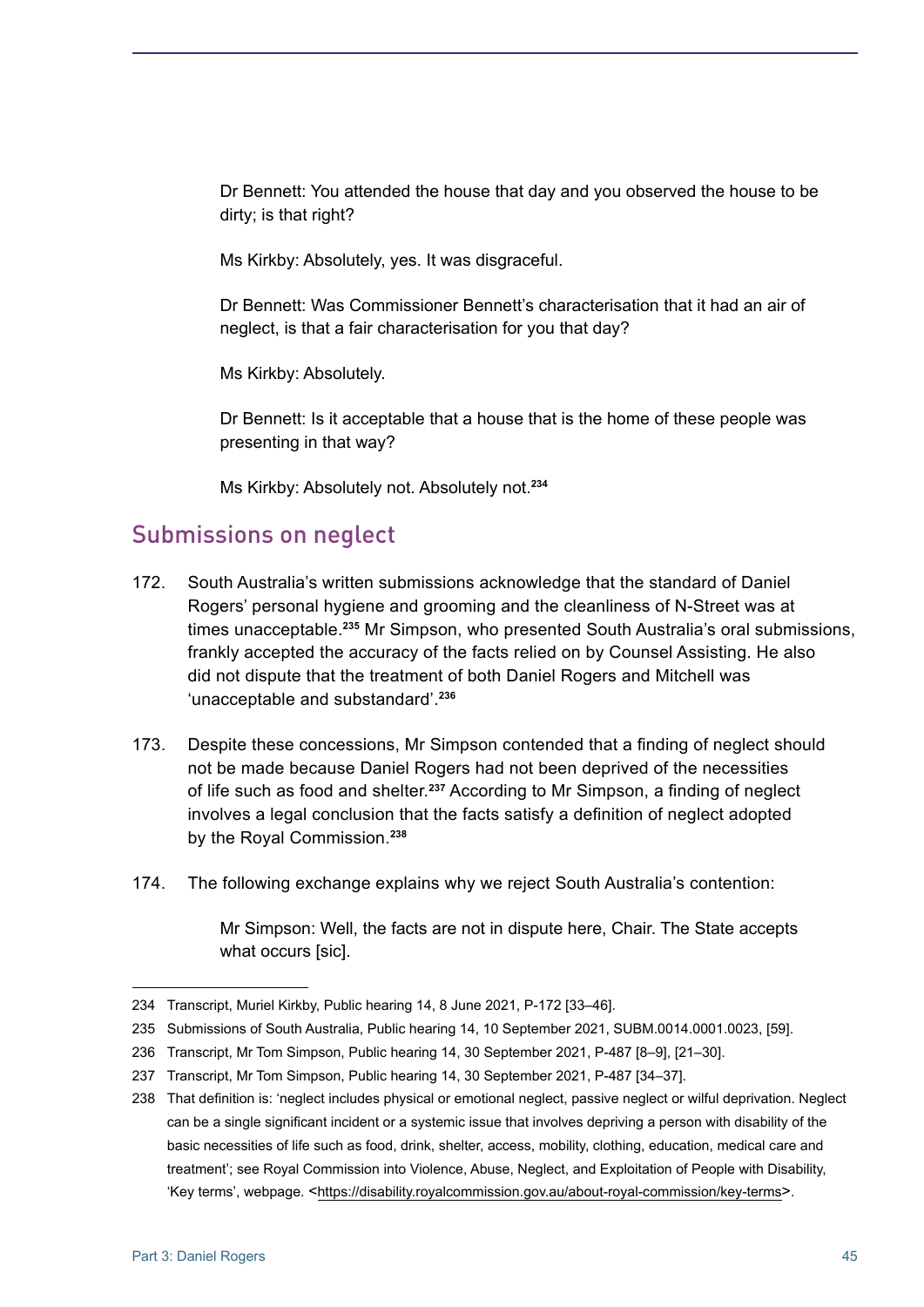Chair: I understand that. But there are facts and facts. There are primary facts and there are inferences that you draw from primary facts … We are not applying a statute here. We are applying a definition employed by the Royal Commission to explain the concept of neglect. It may or may not be a comprehensive definition but the question of whether the uncontested primary facts fit the definition is just a question of judgment as to a matter of a fact, isn't it?

Mr Simpson: I accept that, Chair. I accept that.

Chair: What we've got essentially is a different characterisation of the same factual substratum.

Mr Simpson: That is correct, Chair. In effect, that is the issue that the State's submissions are directed at. And the State and the Department accepts that what occurred for Daniel and Mitchell was unacceptable and it was substandard and that it's treatment that people with disabilities should not be subjected to and the consequences for Mitchell and Daniel and their families are very real and we don't shy away from the fact that the Department strives to do better than what was the subject of evidence at the public hearing.

Chair: A pretty good description of neglect, isn't it, what you've just said?**<sup>239</sup>**

175. We make a finding in the terms proposed by Counsel Assisting:

#### **Finding 7**

Daniel Rogers experienced neglect when he resided at N-Street. His poor personal hygiene and grooming; the lack of care about his clothing and his choices about his purchases; and the unsatisfactory state of cleanliness and maintenance of the home reflected the absence of a person-centred approach by DHS at N-Street.

<sup>239</sup> Transcript, Mr Tom Simpson, Public hearing 14, 30 September 2021, P-487 [8–32].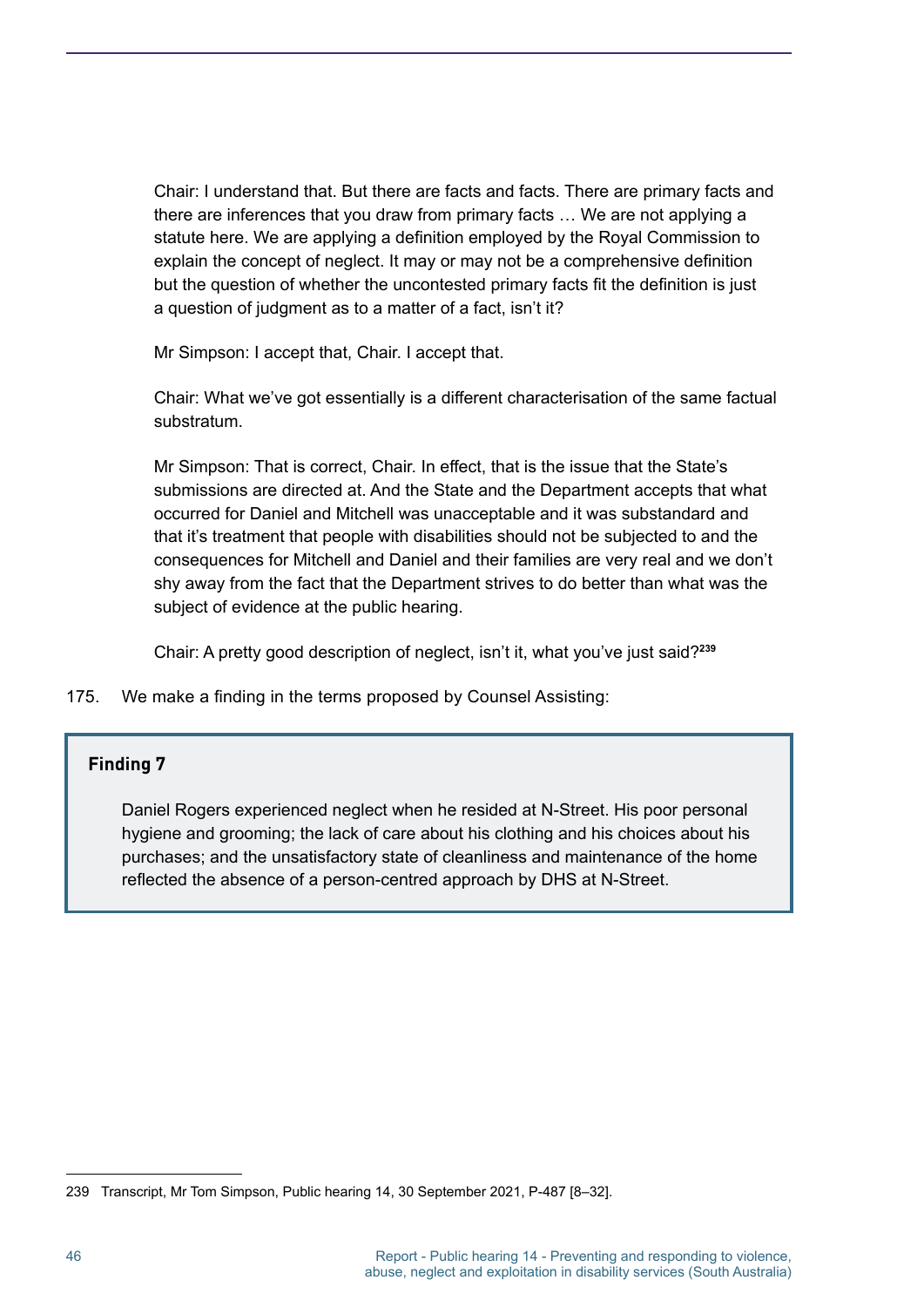# Proposed recommendation

176. Counsel Assisting submits that the Royal Commission should make a recommendation to the following effect:

DHS should:

- apologise to Daniel Rogers and his family for its failure to prevent abuse and neglect when Mr Rogers resided at N-Street
- discuss with Daniel Rogers and his family additional supports they require arising from the events at N-Street, including redress for Daniel's experiences. **240**
- 177. The Annexure to South Australia's submission records that the CEO of DHS wrote to Mr and Mrs Rogers on 22 June 2021:

… apologising to them and to Daniel Rogers for the hurt and pain experienced in the provision of support to Daniel. The apology recognised that the investigation failed to identify the cause of the severe bruising and for the unsatisfactory way in which the investigation outcome was communicated to them. Ms Rogers' views were also sought in relation to apologising directly to Daniel and whether an apology would be helpful and appropriate if conducted in a trauma-informed manner. **241**

- 178. The Annexure also records that DHS accepts the recommendation concerning additional supports and redress. **242**
- 179. In view of these responses, it is not necessary to make the recommendation proposed by Counsel Assisting. The Royal Commission will, however, make inquiries later in the year to find out whether there have been any further developments concerning an apology and additional supports for Daniel Rogers.

# Additional findings

180. Counsel Assisting proposes a finding that DHS failed to create an environment in which Mitchell and Daniel Rogers were safe and well-supported. **<sup>243</sup>** Counsel Assisting's submissions rely on the evidence referred to earlier in Parts 2**<sup>244</sup>** and 3 of this Report. **245**

<sup>240</sup> Submissions of Counsel Assisting, Public hearing 14, 6 August 2021, SUBM.0018.0001.0001, [322(e)].

<sup>241</sup> Submissions of South Australia, Public hearing 14, 10 September 2021, SUBM.0014.0001.0023, p 17.

<sup>242</sup> Submissions of South Australia, Public hearing 14, 10 September 2021, SUBM.0014.0001.0023, p 17.

<sup>243</sup> Submissions of Counsel Assisting, Public hearing 14, 6 August 2021, SUBM.0018.0001.0001, [319], [323].

<sup>244</sup> See Report, [49] ff.

<sup>245</sup> See Report, [114] ff.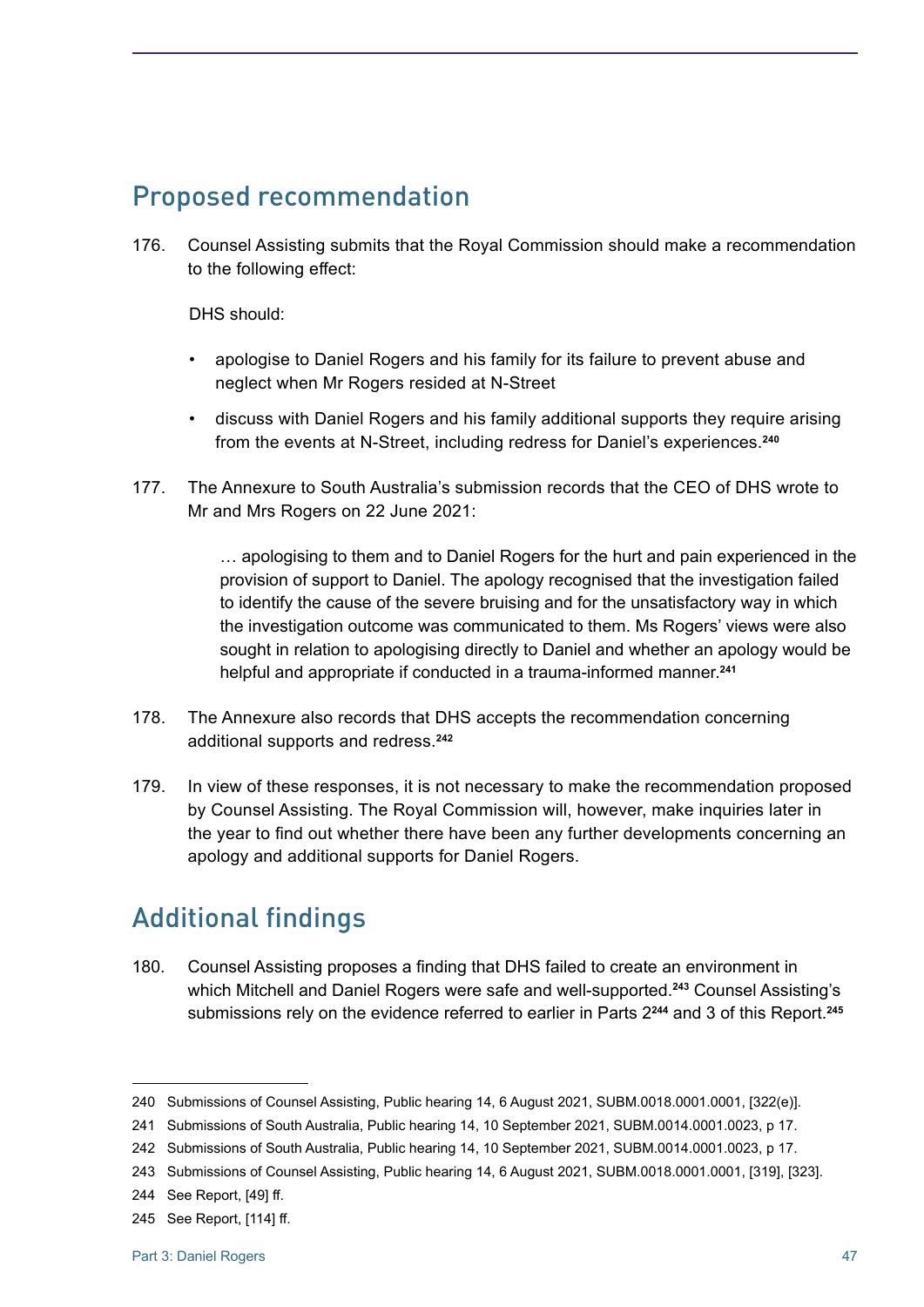181. The findings set out earlier in this Report justify making the following finding:

#### **Finding 8**

DHS failed to create an environment in the Residence and N-Street in which Mitchell and Daniel Rogers were kept as safe and well-supported as they should have been and as their families were entitled to expect. Too often DHS failed to adopt a personcentred approach at the Residence and N-Street.

182. Counsel Assisting proposed an additional finding which South Australia did not resist. We make a finding to similar effect as that proposed by Counsel Assisting:

#### **Finding 9**

There has been inadequate institutional accountability on the part of DHS for the failures experienced by Mitchell, Daniel Rogers and their families. This has prevented them from feeling that their concerns have been properly addressed, and that DHS has taken appropriate measures to acknowledge the impact on them of DHS's failures.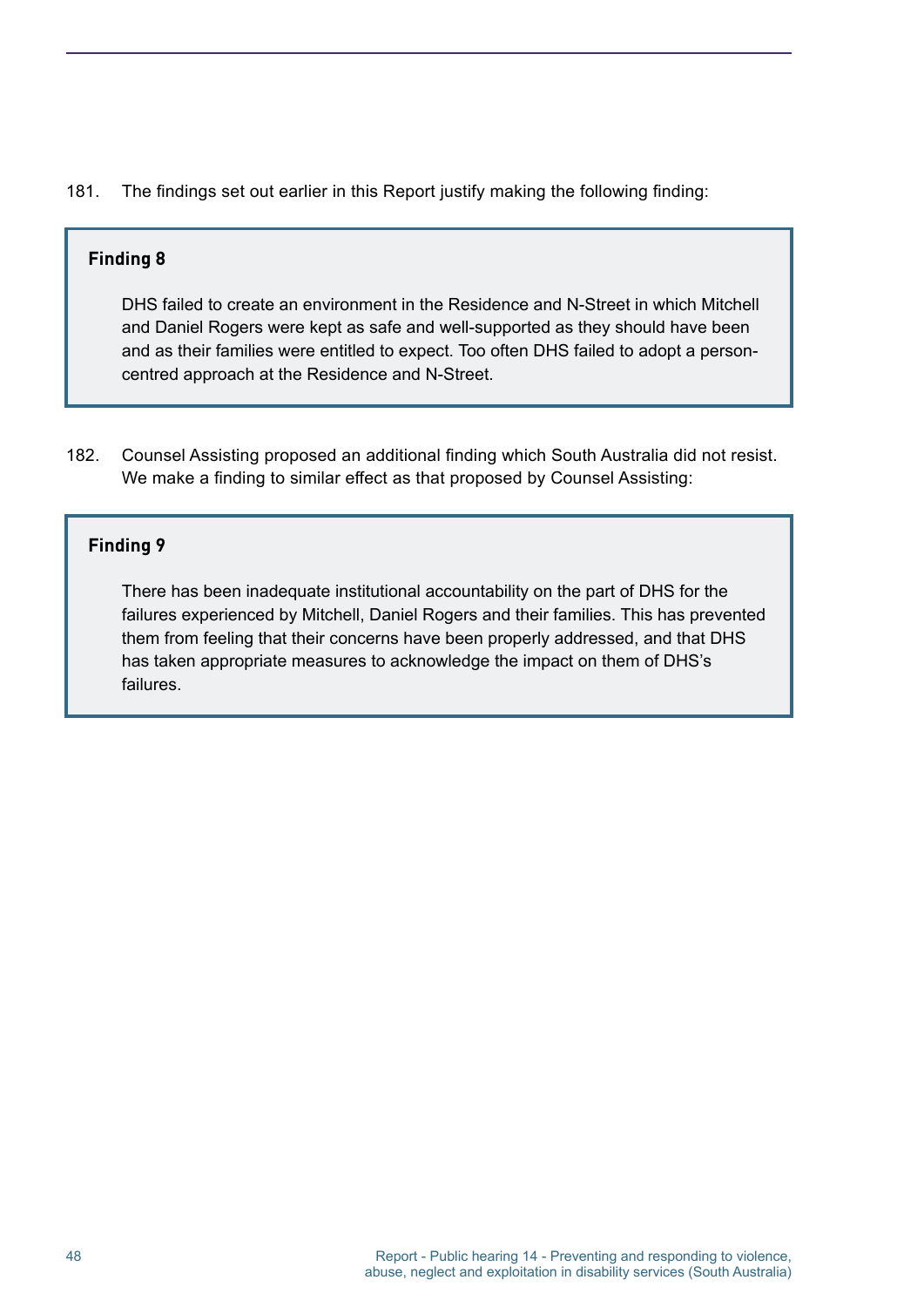# Part 4: Ann-Marie Smith

- 183. As we have noted, the second part of Public hearing 14 considered the responses of the South Australian and Australian governments to the reports of inquiries conducted following the death of Ms Ann-Marie Smith. The measures taken by each government in response to the investigations are a matter of public record.
- 184. As Counsel Assisting pointed out in her opening statement at Public hearing 14, the Royal Commission did not investigate the cause of Ms Smith's death or the conduct of any individual or organisation involved in providing care to Ms Smith. **246** This is because the Royal Commission's terms of reference require us to ensure that evidence identifying particular individuals as having been subject to violence, abuse, neglect or exploitation 'does not prejudice current or future criminal or civil proceedings or other contemporaneous inquires'. **247**
- 185. On 3 March 2021, the South Australian Coroner announced that SA Police were conducting an investigation into Ms Smith's death on behalf of the coroner. The South Australian Coroner will determine whether to hold an inquest once that investigation is complete. **<sup>248</sup>**
- 186. Counsel Assisting's submissions record that on 6 August 2020 Ms Smith's support worker was charged with manslaughter, that criminal proceedings were in progress and that the Royal Commission would not examine matters that are the subject of criminal proceedings. **249**
- 187. It is a matter of public record that the support worker, Rosa Maria Maione, pleaded guilty to the charge of manslaughter in the Supreme Court of South Australia. She was convicted of the offence and on 18 March 2022 sentenced to a term of imprisonment of six years and seven months, including a non-parole period of five years and three months.**<sup>250</sup>**

# Ms Smith

188. Ms Smith was a South Australian resident and NDIS participant. She died on 6 April 2020 in what have been described as 'appalling' circumstances, after a substantial period of neglect. **251**

<sup>246</sup> Transcript, Kate Eastman SC (Counsel Assisting), Public hearing 14, 7 June 2021, P-14 [29–31].

<sup>247</sup> *Letters Patent* (Cth), 4 April 2019 amended 13 September 2019, 13 May 2021, 24 June 2021, (n).

<sup>248</sup> Courts Administration Authority of South Australia, *A statement from the State Coroner*, media release, South Australia, 3 March 2021.

<sup>249</sup> Submissions of Counsel Assisting, Public hearing 14, 6 August 2021, SUBM.0018.0001.0001, [156–157].

<sup>250</sup> *R v Rosa Maria Maione* (Supreme Court of South Australia, Bampton J, 18 March 2022).

<sup>251</sup> Exhibit 14-216 DRC,.2000.0008.0673, p 79.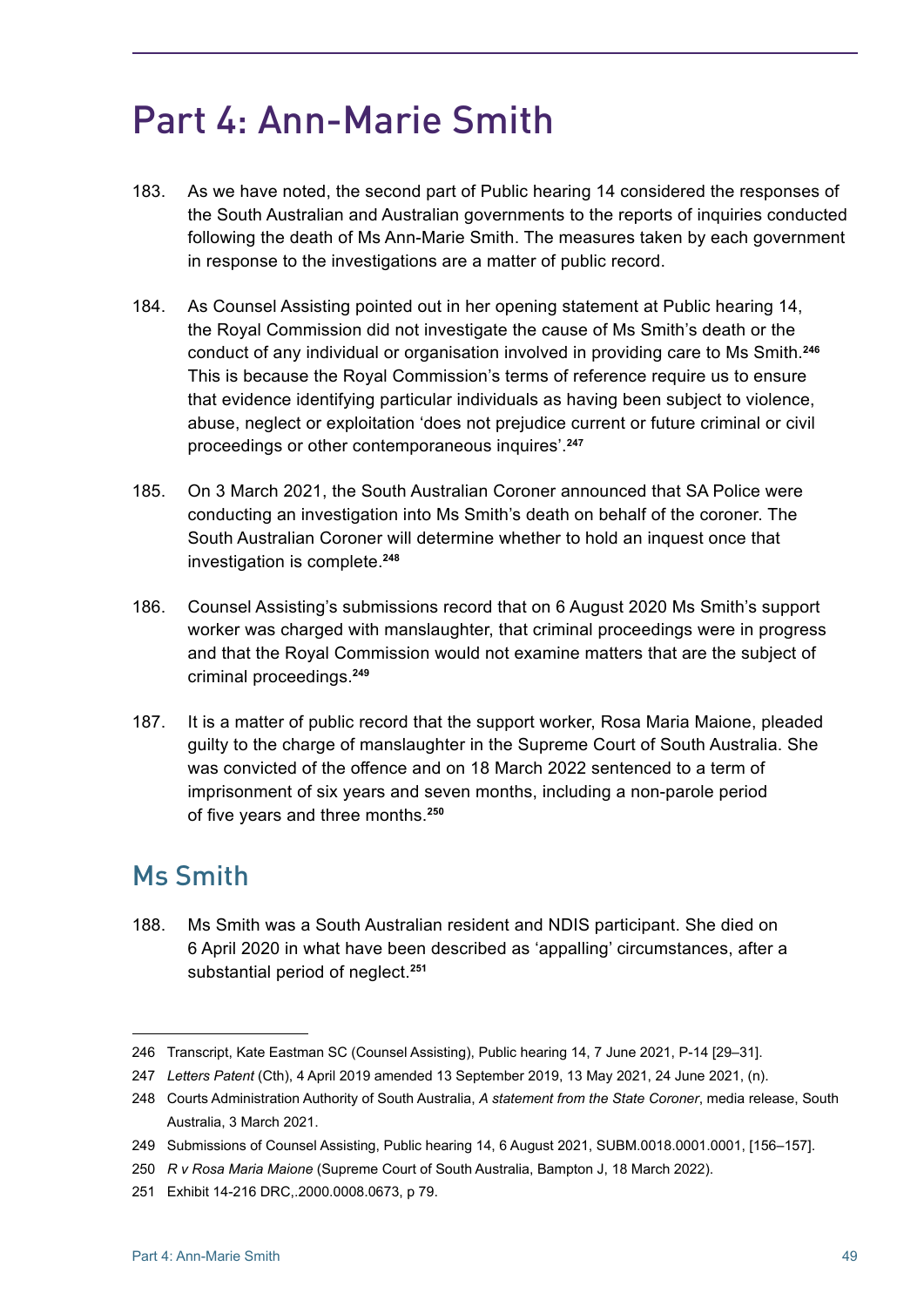- 189. In the years leading up to Ms Smith's death, she lived by herself in her own home, and received support services from a sole support worker, who was employed by a registered NDIS service provider. **<sup>252</sup>** Ms Smith preferred to live as independently as possible. **253**
- 190. The Royal Commission heard evidence about Ms Smith's life from Brooke, a friend of over 40 years. **<sup>254</sup>** Brooke prepared a statement about her friend, known to her as 'Annie', which described Ms Smith's life as a young woman, her family life and their journey into adulthood. She remembered Ms Smith as a caring person, who was given a lot of love by her family and enjoyed many good years. Brooke said she will always cherish their friendship. **255**

# Independent reviews

- 191. Ms Smith's death shocked the Australian community. Soon after, a number of inquiries and reviews relating to the circumstances of Ms Smith's death were established. These include investigations by SA Police (leading to the charge of manslaughter against Ms Smith's support worker) and by Safe Work SA.
- 192. However, the two inquiries of most significance for the purposes of Public hearing 14 were set up by the South Australian government and the NDIS Commission:
	- the South Australian government established the South Australian Safeguarding Task Force (Safeguarding Task Force) which produced Interim, Final and Supplementary Reports
	- the NDIS Commission commissioned an 'Independent review of the adequacy of the regulation of supports and services provided to Ms Ann-Marie Smith, an NDIS participant, who died on 6 April 2020' (Robertson Report).
- 193. We refer to the Interim, Final and Supplementary Reports of the Safeguarding Task Force and the Robertson Report collectively as 'the Two Reports'.

<sup>252</sup> Exhibit 14-216 DRC,.2000.0008.0673, p 4.

<sup>253</sup> Exhibit 14-4, 'Statement of Brooke', 26 May 2021, at [16]. See also, *R v Rosa Maria Maione* (Supreme Court of South Australia, Bampton J, 18 March 2022).

<sup>254</sup> A detailed summary of Brooke's evidence is found at Submissions of Counsel Assisting, Public hearing 14, 6 August 2021, SUBM.0018.0001.0001, [163–174].

<sup>255</sup> Exhibit 14-4, 'Statement of Brooke', 26 May 2021, at [17].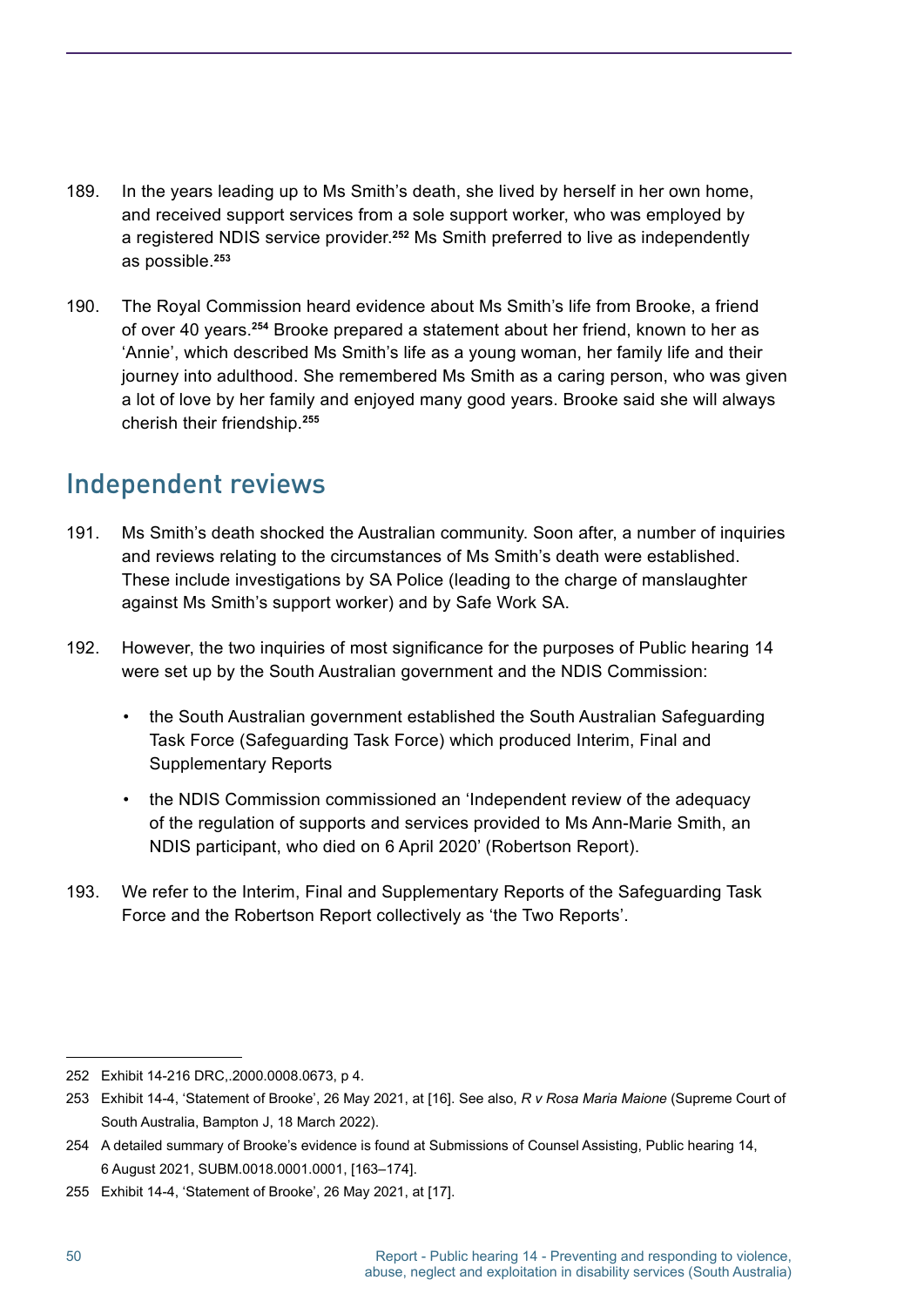### The Safeguarding Report

194. On 21 May 2020, the Minister for Human Services in South Australia established the Safeguarding Task Force, comprising twelve members, to 'examine the current gaps in oversight and safeguarding for people living with disability living in South Australia'. **256** In establishing the Safeguarding Task Force the Minister explained:

> It is clear we have some gaps in our system for our most vulnerable people with disabilities. The case of Ann Marie Smith has just shocked everyone. There have been many failings and we want to correct them. **257**

- 195. It will be seen that the role of the Safeguarding Task Force was not confined to considering the measures that might have protected Ms Smith from the neglect that led to her death.
- 196. The Safeguarding Task Force published its Interim Report on 5 June 2020,**<sup>258</sup>** its Final Report on 31 July 2020**<sup>259</sup>** and a Supplementary Report on 28 September 2020. **260** The Supplementary Report contained the entire Final Report, together with supplementary material. We refer to the Supplementary Report in this form as the 'Safeguarding Report'.
- 197. The Safeguarding Report identified fourteen 'Safeguarding Gaps' and made seven recommendations to address those gaps. The Safeguarding Gaps related to the functions of the NDIA, the NDIS Commission and the South Australian government, but the recommendations were directed solely to the South Australian government.
- 198. The Safeguarding Gaps identified by the Safeguarding Task Force include:**<sup>261</sup>**
	- Potentially vulnerable participants are not routinely identified and assigned ongoing support coordination in their NDIS Plan (Safeguarding Gap 1).

- 258 Exhibit 14-214, SAG.0002.0023.0092.
- 259 Exhibit 14-215, CTD.7200.0004.4115.
- 260 Exhibit 14-217, SAG.0002.0023.0114.
- 261 Exhibit 14-217, SAG.0002.0023.0114, pp 22-23.

<sup>256</sup> Exhibit 14-217, SAG.0002.0023.0114, p 30. The members of the Safeguarding Task Force are: Co-Chair David Caudrey, Disability Advocate; Co-Chair Kelly Vincent, Disability Advocate; Trevor Harrison, Disability Advocate; Jacky Chant, Disability Advocate; Sam Paior, Founder and Director, The Growing Space; Karen Rogers, Project Lead, Our Voice; Marj Ellis, Chief Executive Officer, Lighthouse Disability; Richard Bruggemann, Authorising Officer, Attorney General's Department; Anne Gale, Public Advocate, Office of the Public Advocate; Adam Kilvert, Executive Director, Attorney General's Department; Cassie Mason, Director, Office for Ageing Well, SA Health; and Lois Boswell, Acting Chief Executive, Department of Human Services.

<sup>257</sup> Exhibit 14-217, SAG.0002.0023.0114, p 3.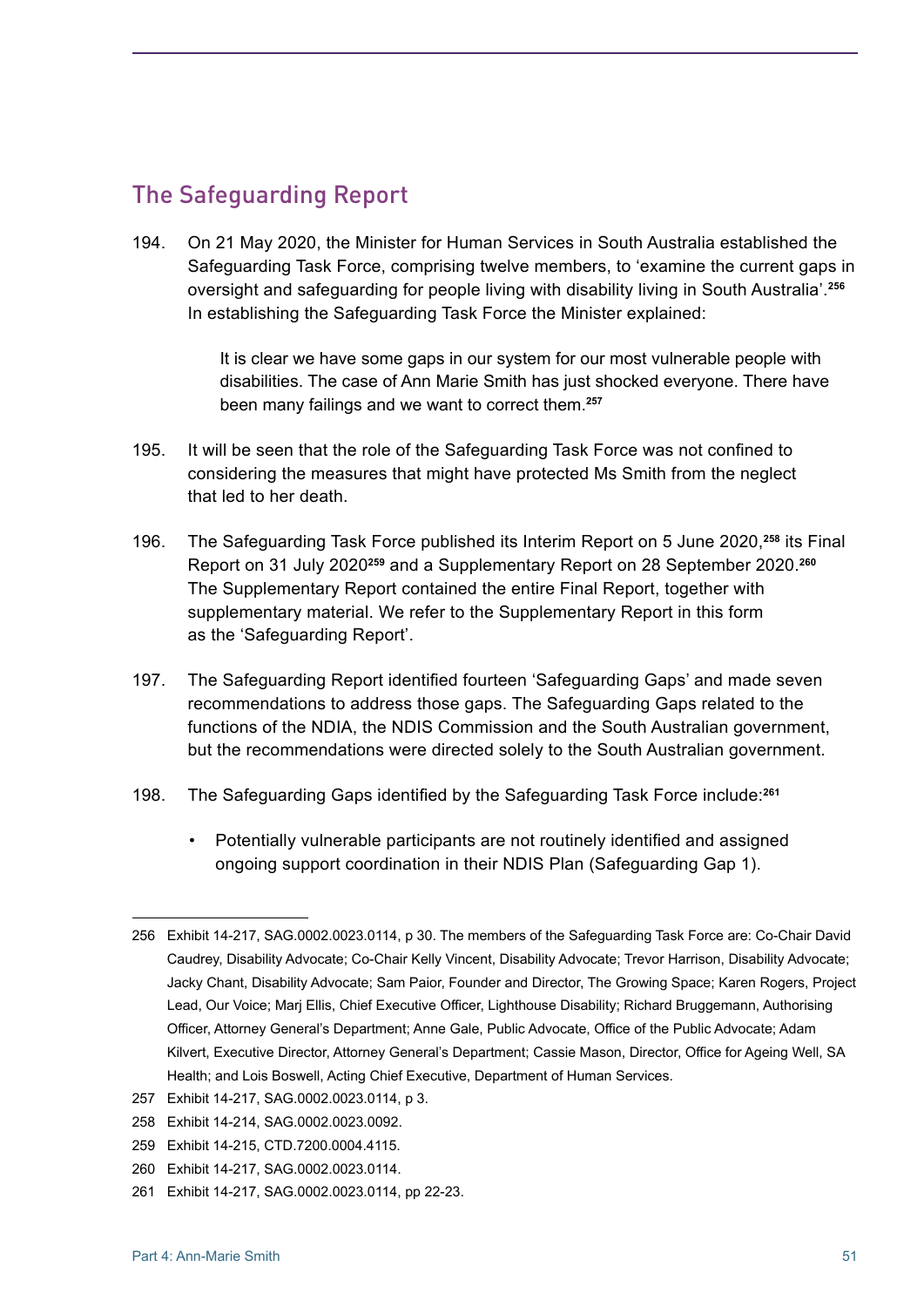- The support coordinator, when assigned, can be from the same agency that provides other core services for the individual, thus creating a conflict of interest (Safeguarding Gap 2).
- The NDIS Commission does not routinely undertake proactive inspections to vet the performance of service providers (Safeguarding Gap 6).
- The NDIS Commission does not explicitly require of all providers of personal support that there be at least two support workers for that individual (not necessarily at the same time) and that workers in participants' homes have regular supervision (Safeguarding Gap 8).
- The commencement of the NDIS Commission on 1 July 2018 in South Australia created issues with the scope of the Community Visitor Scheme (CVS) (Safeguarding Gap 12).
- 199. The Safeguarding Gaps formed the basis of the Task Force's recommendations, which are:

The State Government communicate the matters raised in this report to the Commonwealth Government with special reference to safeguarding Gaps 1 to 9, seeking a response on how these gaps must be addressed as soon as possible (Recommendation 1). **262**

The State Government address the need for vulnerable NDIS participants to have regular health checks including communicating to the Commonwealth Department of Health (Recommendation 2). **263**

The State Government extend the scope of the Adult Safeguarding Unit**<sup>264</sup>** to include younger adults at risk of abuse prior to 2022, commencing with people with disabilities (Recommendation 3). **265**

DHS revisit the information sharing guidelines as they impact on screening of workers and, in particular, the availability of relevant information from the Commonwealth (Recommendation 4). **266**

<sup>262</sup> Exhibit 14-217, SAG.0002.0023.0114, pp 24, 43-47.

<sup>263</sup> Exhibit 14-217, SAG.0002.0023.0114, pp 24, 47.

<sup>264</sup> The Adult Safeguarding Unit is a body established under the *Ageing and Adult Safeguarding Act 1995* (SA). The Adult Safeguarding Unit responds to reports of actual or suspected abuse of adults who may be vulnerable and at the time of the Safeguarding Report, had jurisdiction over all persons aged 65 years and older and Aboriginal and Torres Strait Islander people aged 50 years and older. The *Ageing and Adult Safeguarding Act 1995* (SA) has since been amended to expand the Adult Safeguarding Unit's jurisdiction to people over the age of 18 years. For an overview of the Adult Safeguarding Unit's functions see, Exhibit 14-217, SAG.0002.0023.0114, p 15.

<sup>265</sup> Exhibit 14-217, SAG.0002.0023.0114, pp 24, 47.

<sup>266</sup> Exhibit 14-217, SAG.0002.0023.0114, pp 24, 47-48.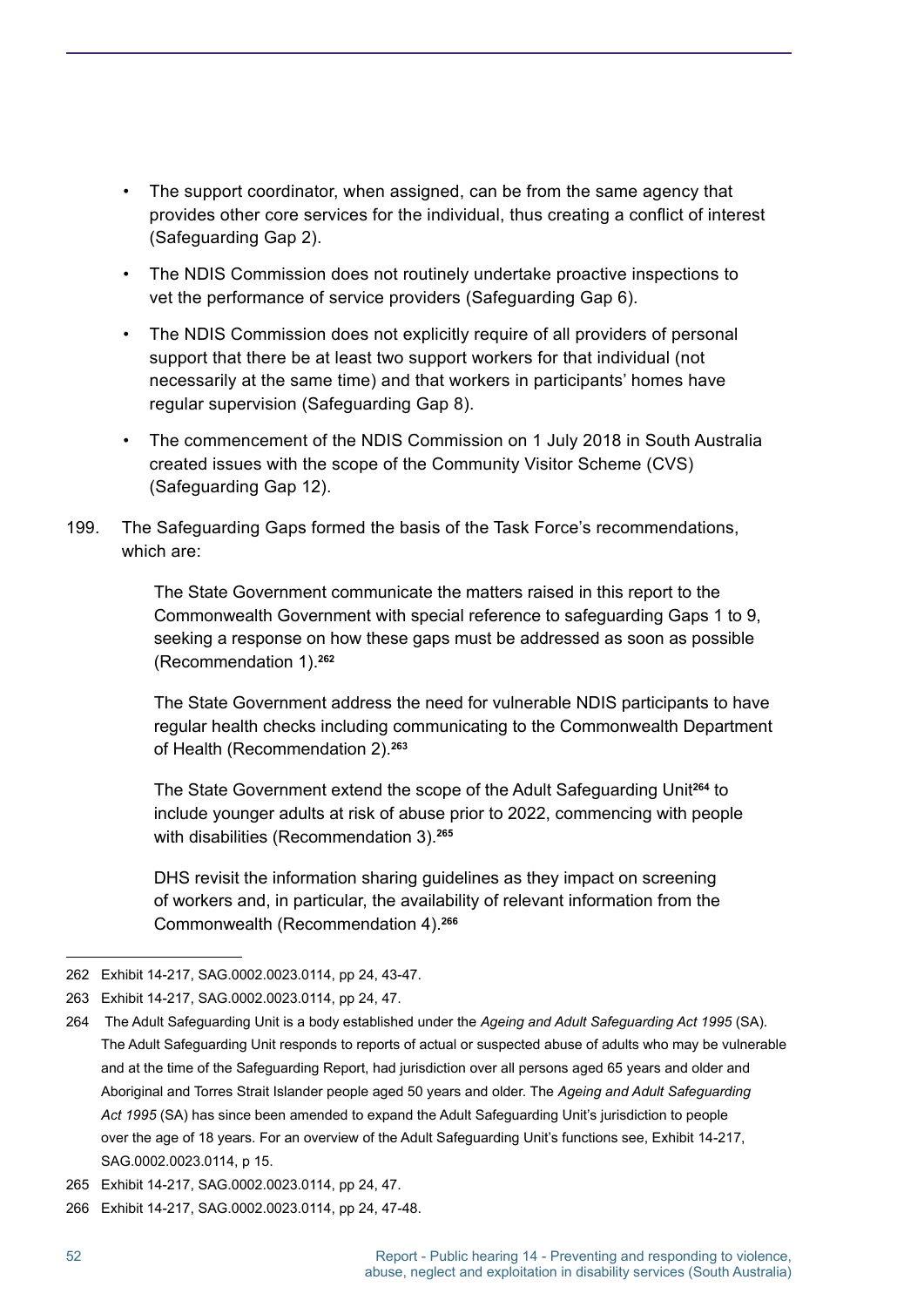The State Government reaffirm the value of a community visitor scheme as an additional safeguard for potentially vulnerable participants and work with the Commonwealth to establish a complementary system (Recommendation 5). **267**

The State and Local Government agencies provide for better access and inclusion so that people with disabilities can fully participate in society (Recommendation 6). **268**

The State Government invest in individual advocacy to assist individuals with accessing what they need from the NDIS and from the community (Recommendation 7). **269**

200. We address questions raised by these recommendations in Part 5 of this Report.

## The Robertson Report

- 201. On 26 May 2020, the NDIS Commission engaged the Honourable Alan Robertson SC,**<sup>270</sup>** a retired judge of the Federal Court of Australia (Independent Reviewer), to conduct an independent review of the adequacy of the regulation of the NDIS supports and services provided to Ms Smith (Robertson Report). **271**
- 202. The terms of reference for the Robertson Report required the Independent Reviewer, among other things, to identify and describe:
	- the nature and level of the supports and services provided to Ms Smith
	- the extent to which 'mechanisms that might have guarded against the vulnerability of Ms Smith … were available and were accessed by or on behalf of Ms Smith'
	- the points, if any, at which concerns about Ms Smith's safety could have been identified and responded to by service providers, government agencies or regulators, recognising that Ms Smith had been living in relative isolation since around 2009
	- consider how the NDIS Commission carried out its functions in response to the notification of Ms Smith's death
	- identify any failings in how the NDIS Commission carried out its functions. **272**

<sup>267</sup> Exhibit 14-217, SAG.0002.0023.0114, pp 24, 48-49.

<sup>268</sup> Exhibit 14-217, SAG.0002.0023.0114, pp 24, 49.

<sup>269</sup> Exhibit 14-217, SAG.0002.0023.0114, pp 24, 49-50.

<sup>270</sup> Exhibit 14-217, SAG.0002.0023.0114, p 4; Exhibit 14-183, 'Statement of Graeme Head', 14 May 2021, at [12].

<sup>271</sup> Exhibit 14-216, DRC.2000.0008.0673, p 79.

<sup>272</sup> Exhibit 14-216, DRC.2000.0008.0673, pp 79-80.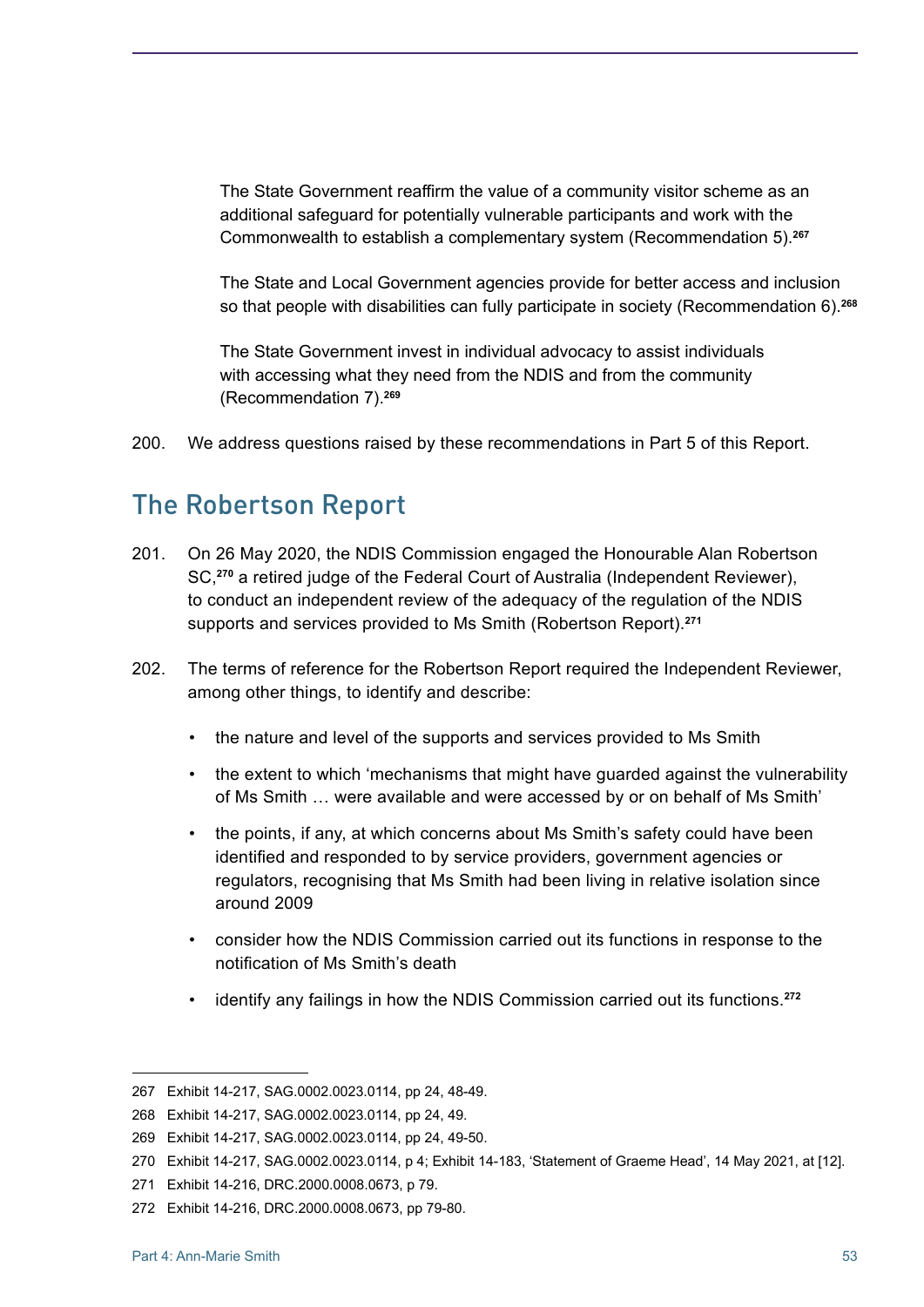203. The Summary in the Robertson Report stated that:

… the main concern of this Review has been to identify what the [NDIS Commission] did or should have done and whether there were any failings in how it carried out its functions. **273**

- 204. The terms of reference also required the Independent Reviewer to conduct his investigation in a manner that avoided prejudice to any pending or current criminal or civil proceedings. The terms of reference also foreshadowed that the NDIS Commissioner would only publish any resulting report subject to redactions that would avoid prejudicing any criminal, regulatory or civil proceedings, or to protect the privacy of any individuals. **274**
- 205. In accordance with these terms of reference, the Independent Reviewer provided the NDIS Commission with two versions of the report on 21 August 2020: one unredacted and the other to be made public. **<sup>275</sup>** The unredacted version of the Robertson Report remains unpublished at the time of this Commissioners' Report.

### The nature and level of supports

206. The Independent Reviewer noted that:

… being vulnerable, or being at risk of harm or neglect, is not static: a person with a disability may become vulnerable or may be vulnerable at one point but cease to be vulnerable. It is also worth saying that being a person with a disability does not by any means make you vulnerable. I am concerned in this case with a cluster of circumstances which made Ms Smith vulnerable. **276**

- 207. The Independent Reviewer considered various mechanisms that might have protected Ms Smith. They included:
	- guardianship arrangements, noting Ms Smith did not have a guardian appointed**<sup>277</sup>**
	- a CVS, noting that, even though a CVS operated in South Australia at the time, the service was not available to Ms Smith as she lived in her own home**<sup>278</sup>**
	- the complaints system, which was of no assistance since no complaint was made by Ms Smith or on her behalf**<sup>279</sup>**

<sup>273</sup> Exhibit 14-216, DRC.2000.0008.0673, p 4.

<sup>274</sup> Exhibit 14-216, DRC.2000.0008.0673, pp 80-81.

<sup>275</sup> Exhibit 14-216, DRC.2000.0008.0673, p 2.

<sup>276</sup> Exhibit 14-216, DRC.2000.0008.0673, p 38.

<sup>277</sup> Exhibit 14-216, DRC.2000.0008.0673, pp 38-39.

<sup>278</sup> Exhibit 14-216, DRC.2000.0008.0673, p 40.

<sup>279</sup> Exhibit 14-216, DRC.2000.0008.0673, pp 41-42.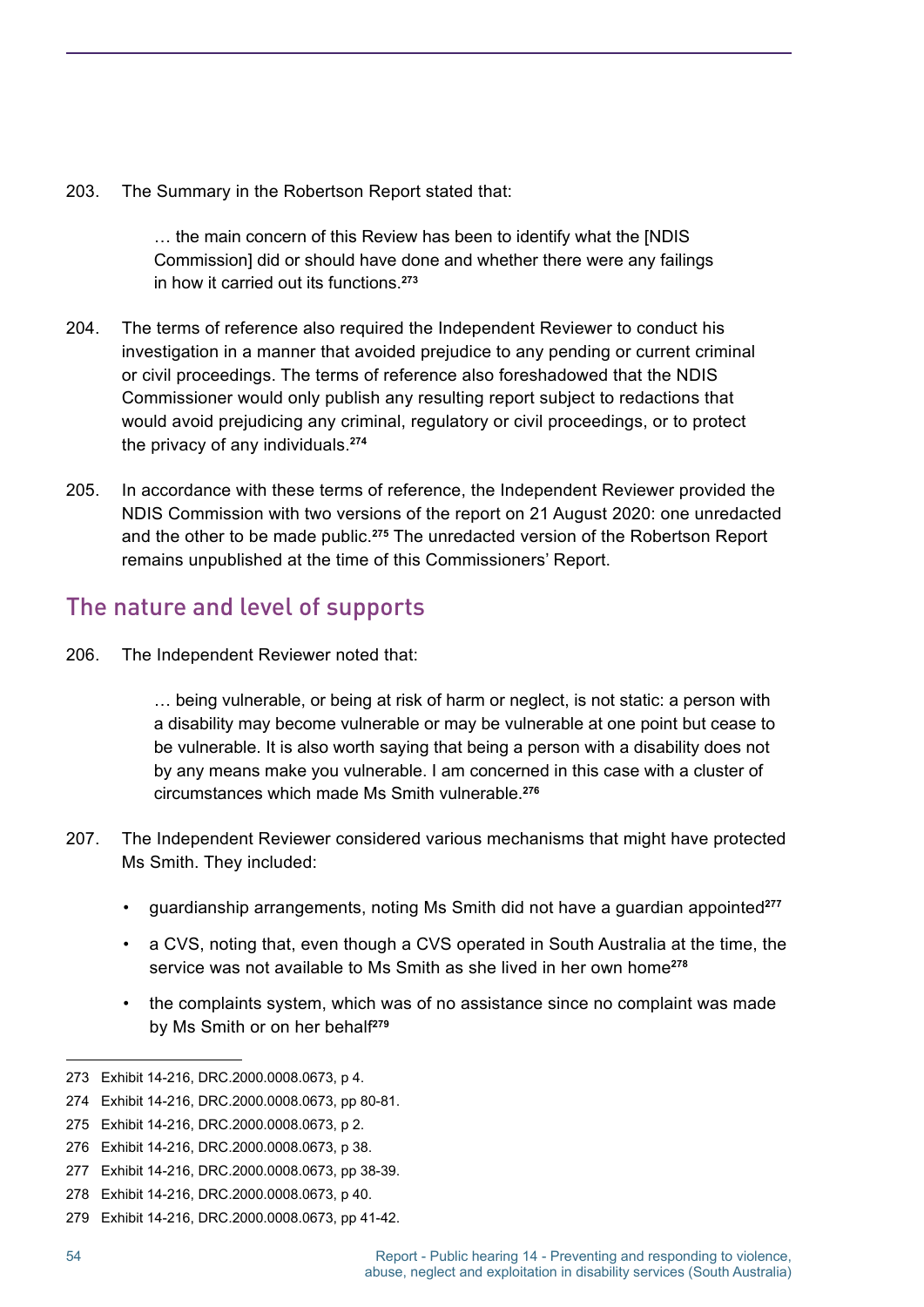- practice standards, but these did not require specifically that a person at risk, such as Ms Smith, should have more than a single carer**<sup>280</sup>**
- the Code of Conduct applying to all NDIS providers and people employed by them, noting the Code is not self-enforcing and depends on compliance by those to whom the code applies. **281**
- 208. The Independent Reviewer observed that:

One 'mechanism' which may have guarded against the particular vulnerability of Ms Smith, arising from her immobility, isolation and a sole carer providing at-home services, would have been the interest of neighbours or other members of the community or of friends and relations.

…

Another mechanism would have been a rule, and the enforcement of a rule, that a person with the vulnerability of Ms Smith should not have been provided with a sole carer. **282**

- 209. As part of the review process on these and related issues, the Independent Reviewer identified a number of issues of concern:
	- Ms Smith's NDIS plans were put together without the benefit of seeing Ms Smith in person or at the home where the services were to be provided**<sup>283</sup>**
	- no clear mechanism existed to identify that Ms Smith was at risk of harm**<sup>284</sup>**
	- although Ms Smith's NDIS plan was agency managed, she did not receive support coordination and there had been no assessment of her 'unique needs and circumstances' for the purposes of determining whether she needed support coordination in her plan**<sup>285</sup>**
	- had such an assessment been done, concerns about her safety could have been identified.**<sup>286</sup>**

<sup>280</sup> Exhibit 14-216, DRC.2000.0008.0673, p 40.

<sup>281</sup> Exhibit 14-216, DRC.2000.0008.0673, p 41.

<sup>282</sup> Exhibit 14-216, DRC.2000.0008.0673, p 42.

<sup>283</sup> Exhibit 14-216, DRC.2000.0008.0673, p 43.

<sup>284</sup> Exhibit 14-216, DRC.2000.0008.0673, p 43.

<sup>285</sup> Exhibit 14-216, DRC.2000.0008.0673, p 49.

<sup>286</sup> Exhibit 14-216, DRC.2000.0008.0673, p 49.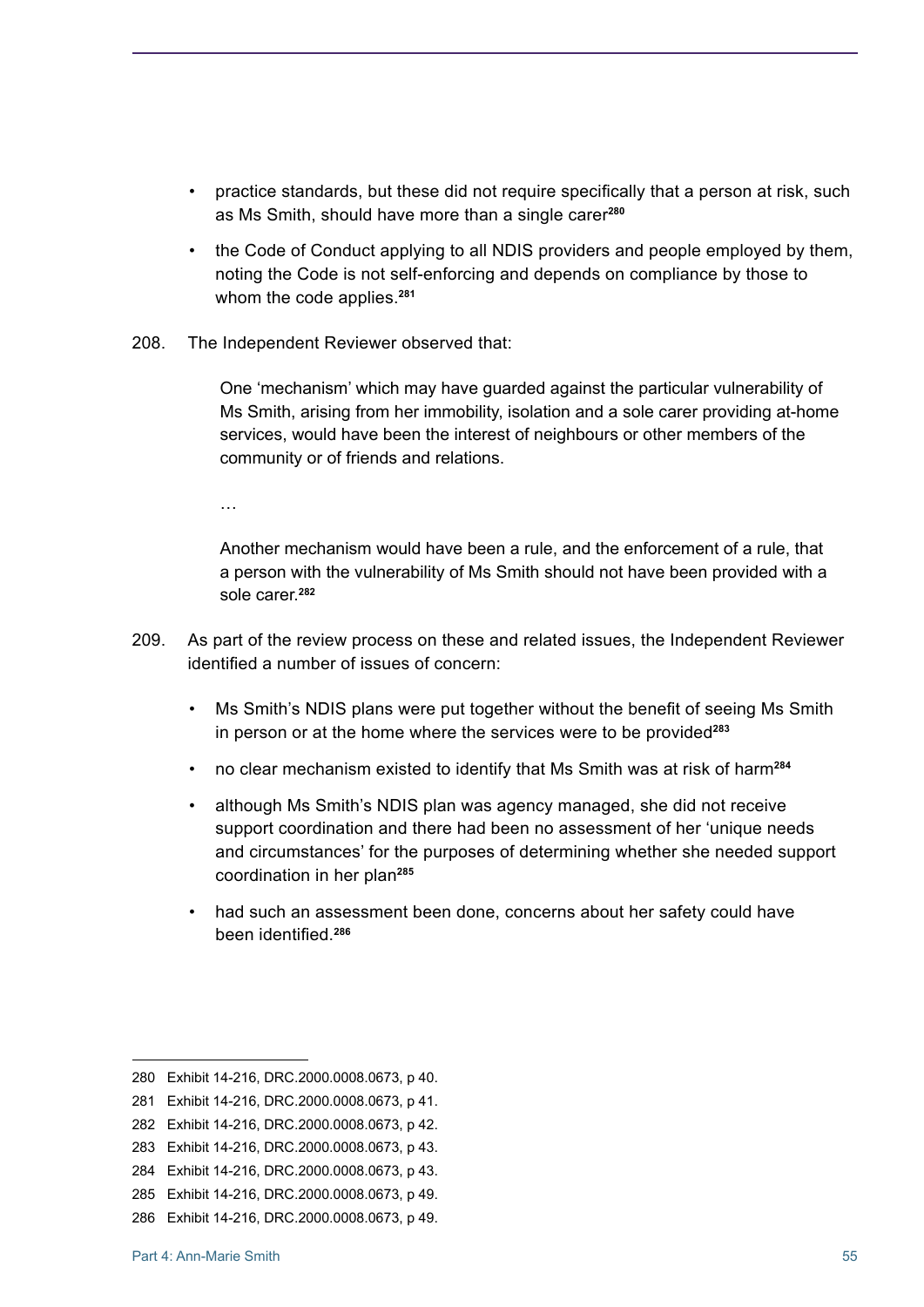210. The Independent Reviewer concluded that the NDIS Commission could not have identified any of the concerns in the absence of a complaint or a reportable incident being reported, neither of which occurred. **<sup>287</sup>** He noted, however, that if the NDIS Commission had implemented a proactive system of identifying and visiting participants at risk of harm it might have identified those concerns, but it had no such system. **288**

### The role of regulators

- 211. The Independent Reviewer recounted the actions taken by the NDIS Commission in response to being notified of Ms Smith's death, although much of this section of the Robertson Report has not been disclosed publicly. The NDIS Commission's investigations culminated on 12 August 2020 in a decision to revoke the registration of Integrity Care (SA) Ltd, the provider of supports to Ms Smith. **289**
- 212. The Independent Reviewer made some criticisms of the way in which the NDIS Commission exercised its registration functions, notably that the registration process of Integrity Care was 'too weighted towards not jeopardising the service provider's extant registration status'. **<sup>290</sup>** But the Independent Reviewer did not regard any deficiencies in the NDIS Commission's exercise of its registration function as causative of the neglect and subsequent death of Ms Smith. **291**
- 213. The Independent Reviewer also considered that there had been no failing in the regulatory actions taken by the NDIS Commission following notification of Ms Smith's death. He also found that the NDIS Commission could not have screened workers to prevent the harm caused to Ms Smith, since the NDIS Commission had no such screening role. **292**
- 214. The Independent Reviewer considered that the model of regulation under the *National Disability Insurance Scheme Act 2013* (Cth) (NDIS Act) has flaws:

<sup>287</sup> Exhibit 14-216, DRC.2000.0008.0673, p 49.

<sup>288</sup> Exhibit 14-216, DRC.2000.0008.0673, p 49.

<sup>289</sup> Exhibit 14-216, DRC.2000.0008.0673, p 51. The revocation was effected under s 73P of the *National Disability Insurance Scheme Act 2013* (Cth). Integrity Care (SA) Ltd was also subjected to a banning order made under s 73ZN(1)(a) of the *National Disability Insurance Scheme Act 2013* (Cth).

<sup>290</sup> Exhibit 14-216, DRC.2000.0008.0673, pp 49-50.

<sup>291</sup> Exhibit 14-216, DRC.2000.0008.0673, p 55.

<sup>292</sup> Exhibit 14-216, DRC.2000.0008.0673, p 64.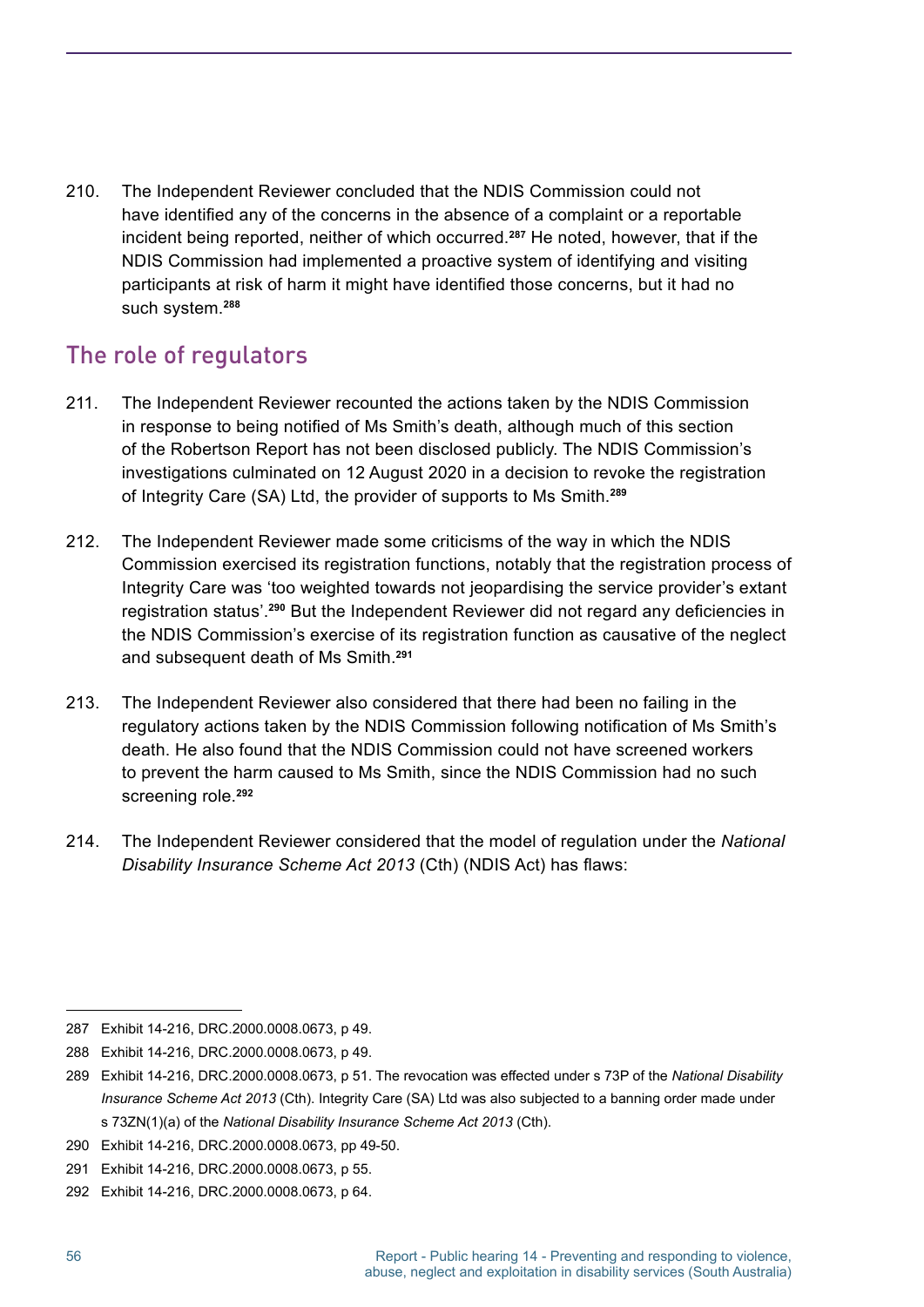[T]he NDIS Commission has no role in regulating the NDIA or the planning process but rather regulates and supervises those providing services to the participants in the NDIS. The problem with that model of regulation which has been exposed by Ms Smith's case is that the Commission, as regulator of providers, is too dependent on those providers providing it with accurate and timely information. The Commission does not have real-time access to participant data, including participants' plans which would allow it to know immediately what supports a participant is receiving without asking the provider or the NDIA. **293**

### NDIS processes

- 215. The terms of reference required the Independent Reviewer to recommend any changes to the NDIS Commission's processes or systems, or the legal framework governing the NDIS Commission's functions, that he considered appropriate. **294** The Robertson Report contains ten recommendations. They include:
	- (1) The Commission should act to identify earlier those people with disability who are vulnerable to harm or neglect … The Commission and the NDIS should have a freer and two-way flow of information for this purpose.
	- (2) No vulnerable NDIS participant should have a sole carer providing services in the participant's own home …
	- (3) For each vulnerable NDIS participant, there should be a specific person with overall responsibility for that participant's safety and wellbeing …
	- (4) Consideration should be given to the Commission establishing its own equivalent to State and Territory based Community Visitor Schemes to provide for individual face-to-face contact with vulnerable NDIS participants …
	- (5) Because of the inherent limitations in record based systems in preventing harm or the risk of harm to vulnerable participants, the Commission should conduct occasional visits to assess the safety and wellbeing of selected individual NDIS participants, whether or not a complaint has been made or a 'reportable incident' notified …**<sup>295</sup>**

<sup>293</sup> Exhibit 14-216, DRC.2000.0008.0673, p 62.

<sup>294</sup> Exhibit 14-216, DRC.2000.0008.0673, p 80.

<sup>295</sup> Exhibit 14-216, DRC.2000.0008.0673, pp 7-8.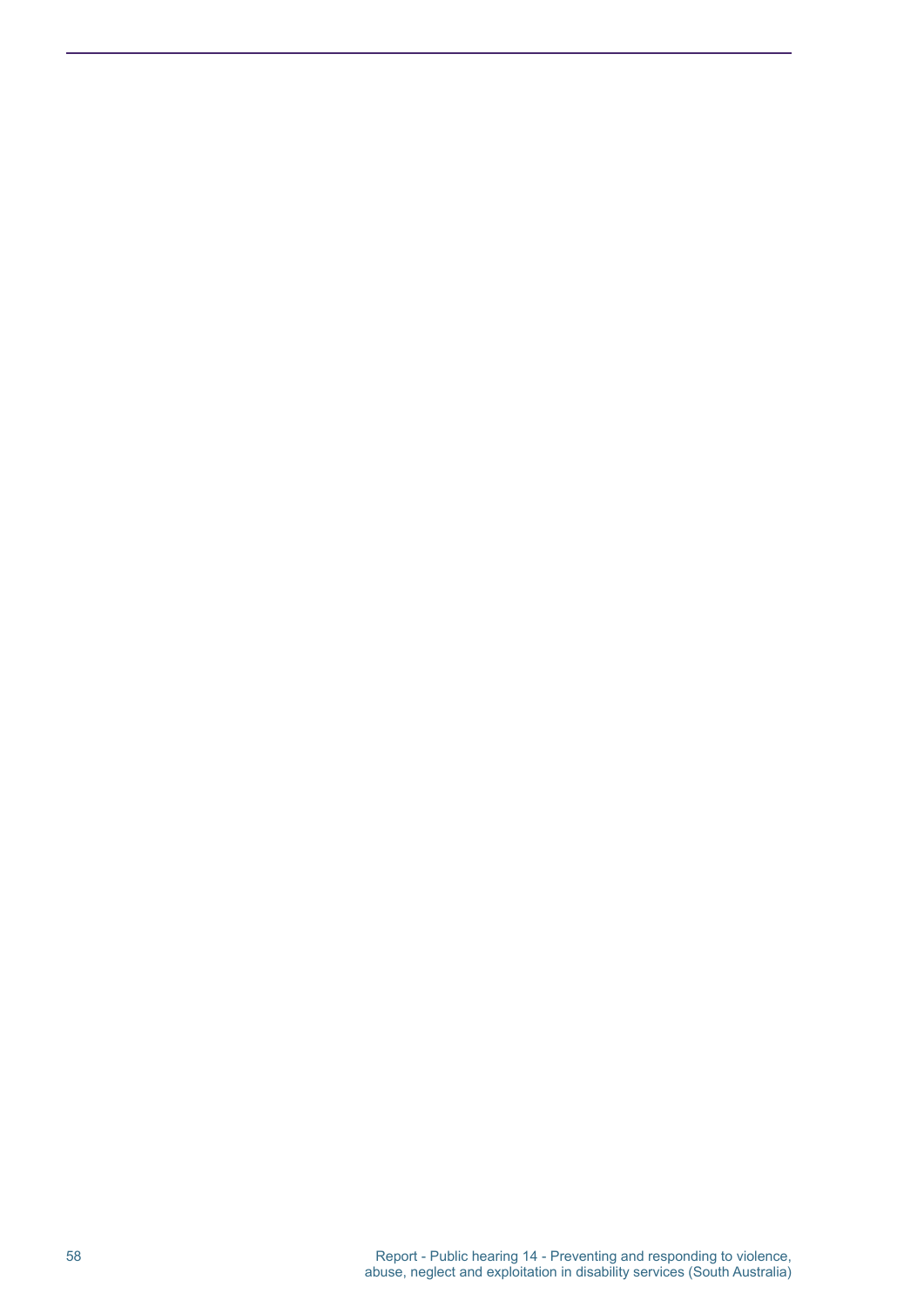# Part 5: Key issues

- 216. The Safeguarding Report and Robertson Report (Two Reports) were published on 28 September 2020 and 31 August 2020 respectively. The evidence shows that South Australia, the NDIS Commission and the NDIA has each taken steps to give effect to the recommendations directed to it.
- 217. Counsel Assisting submits that three distinct key issues rise from the recommendations in the Two Reports:
	- the need to identify circumstances placing a person with disability who receives supports or services at heightened risk and the process by which the circumstances should be identified
	- the appropriate safeguards that should be put in place once a person at heightened risk of abuse or neglect has been identified
	- the importance of information sharing between state government entities (including DHS), the NDIA and the NDIS Commission. **296**

# Key issue 1: Identification of heightened risk

- 218. The Safeguarding Report stated that having a process to identify NDIS participants potentially at risk is critical, and suggested that the process should involve personal contact. **<sup>297</sup>** The Safeguarding Report also said that the NDIA should develop a methodology to assess whether participants are at risk of violence, abuse, neglect or exploitation as part of the planning process and put supports in place according to the participant's level of risk. **298**
- 219. Recommendation 1 in the Robertson Report was:

The [NDIS] Commission should act to identify earlier those people with disability who are vulnerable to harm or neglect. Every stage of decision-making, including corrective regulation, should be alive to factors indicating that a participant may be vulnerable to harm or neglect … The [NDIS] Commission and the NDIA should have a freer and two-way flow of information for this purpose.**<sup>299</sup>**

220. The Independent Reviewer also stated that, while recommendations directed to the NDIA were not within its terms of reference, the NDIA should act in the same way in its planning process. **<sup>300</sup>** Ms Anne Gale, the South Australian Public Advocate agreed that procedures to identify NDIS participants at risk should be in place at all stages of the planning process, but particularly at the beginning with a risk assessment. **301**

<sup>296</sup> Submissions of Counsel Assisting, Public hearing 14, SUBM.0018.0001.0001, [198–261].

<sup>297</sup> Exhibit 14-217, SAG.0002.0023.0114, p 9.

<sup>298</sup> Exhibit 14-217, SAG.0002.0023.0114, p 21.

<sup>299</sup> Exhibit 14-216, DRC.2000.0008.0673, pp 7, 68.

<sup>300</sup> Exhibit 14-216, DRC.2000.0008.0673, pp 7, 68.

<sup>301</sup> Exhibit 14-58, 'Statement of Anne Gale', 28 May 2021, at [77].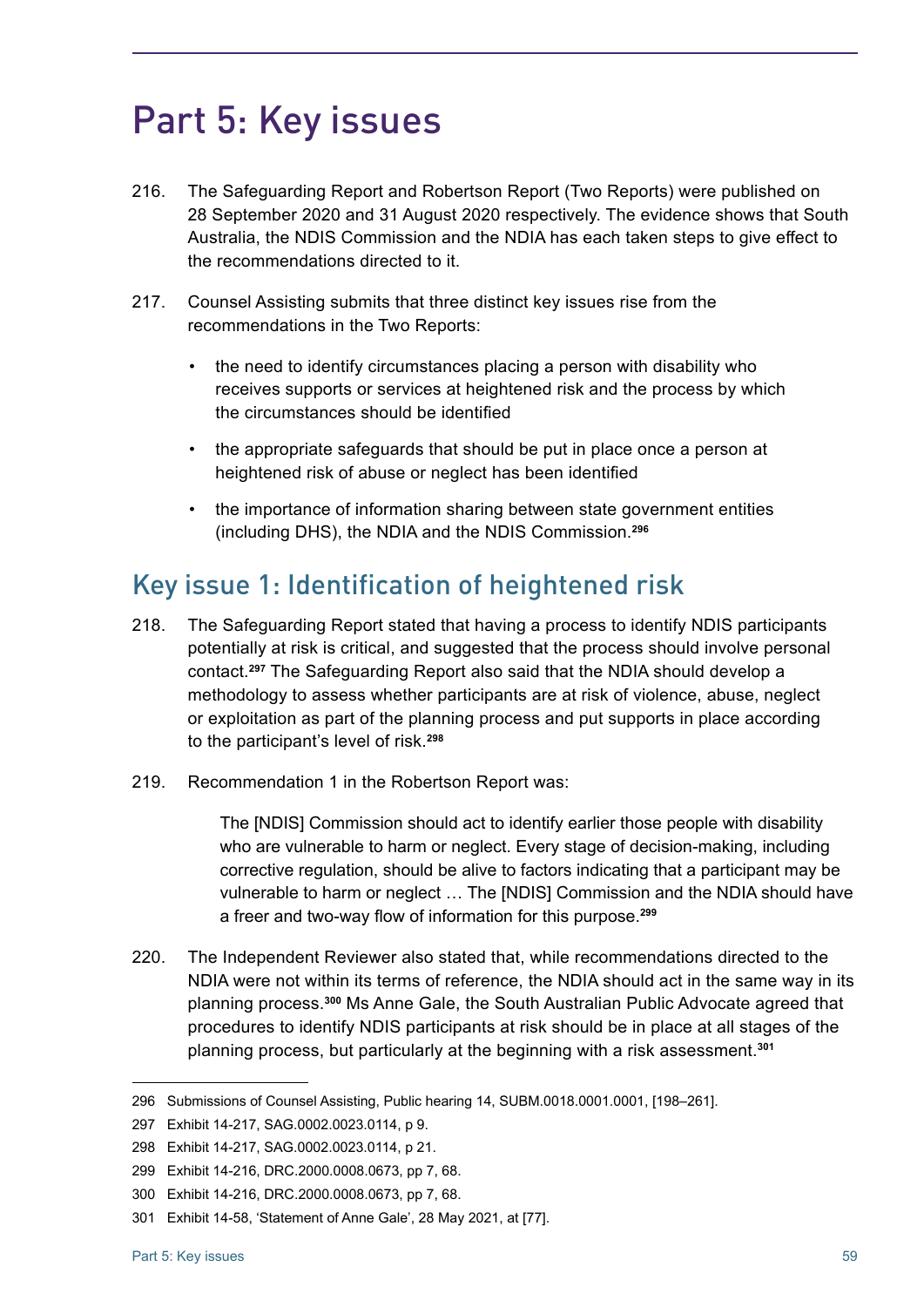- 221. Mr Richard Bruggemann, a Professorial Fellow in the Department of Disabilities and Social Inclusion at Flinders University, said the planning session should be conducted face-to-face, preferably in the individual's home, noting that this would be more likely to establish trust between the NDIS participant and the planner. In his view, one of the most significant factors influencing a person's level of risk is social isolation.**<sup>302</sup>**
- 222. Mr Bruggemann said that the planning process for people with intellectual disability, particularly those at risk of harm, should:
	- involve face-to-face meetings, preferably in the person's home
	- be held over multiple occasions to build necessary trust and understanding
	- involve highly skilled and trained professionals from the NDIA who have experience in disability or allied health
	- identify both natural and formal safeguards that already exist
	- identify safeguarding gaps requiring strengthening
	- involve a case manager if risk factors have been identified.**<sup>303</sup>**
- 223. Mr Graeme Head, the then Commissioner of the NDIS Commission, said that, following receipt of the Robertson Report, the NDIS Commission and the NDIA agreed to formalise a joint program to consider the recommendations in the report. **304** This resulted in the development of a 'vulnerable participants framework'. **305**
- 224. The vulnerable participants framework identifies potentially at risk participants on the basis of the types of supports received and certain risk factors. **<sup>306</sup>** For example, NDIS participants identified under the framework were contacted by NDIA staff and 'partners in the community … to check in with them' during the course of the COVID-19 pandemic. **<sup>307</sup>** Mr Martin Hoffman, the Chief Executive Officer of the NDIA said that the framework criteria were subsequently refined.**<sup>308</sup>**

<sup>302</sup> Exhibit 14-53, 'Statement of Richard Bruggemann', 24 May 2021, at [63], [65–66]; Transcript, Richard Bruggemann, Public hearing 14, 7 June 2021, P-72 [5–6].

<sup>303</sup> Exhibit 14-53, 'Statement of Richard Bruggemann', 24 May 2021, at [67].

<sup>304</sup> Exhibit 14-183, 'Statement of Graeme Head', 14 May 2021, at [39].

<sup>305</sup> Exhibit 14-183, 'Statement of Graeme Head', 14 May 2021, at [40]; see also, Exhibit 5-48, 'Statement of Samantha Taylor', 13 August 2020, at [64(b)], [89].

<sup>306</sup> Exhibit 14-183, 'Statement of Graeme Head', 14 May 2021, at [41]; Exhibit 14-202, 'Statement of Martin Hoffman', 20 May 2021, at [56–57].

<sup>307</sup> Exhibit 14-202, 'Statement of Martin Hoffman', 20 May 2021, at [55].

<sup>308</sup> Exhibit 14-202, 'Statement of Martin Hoffman', 20 May 2021, at [57].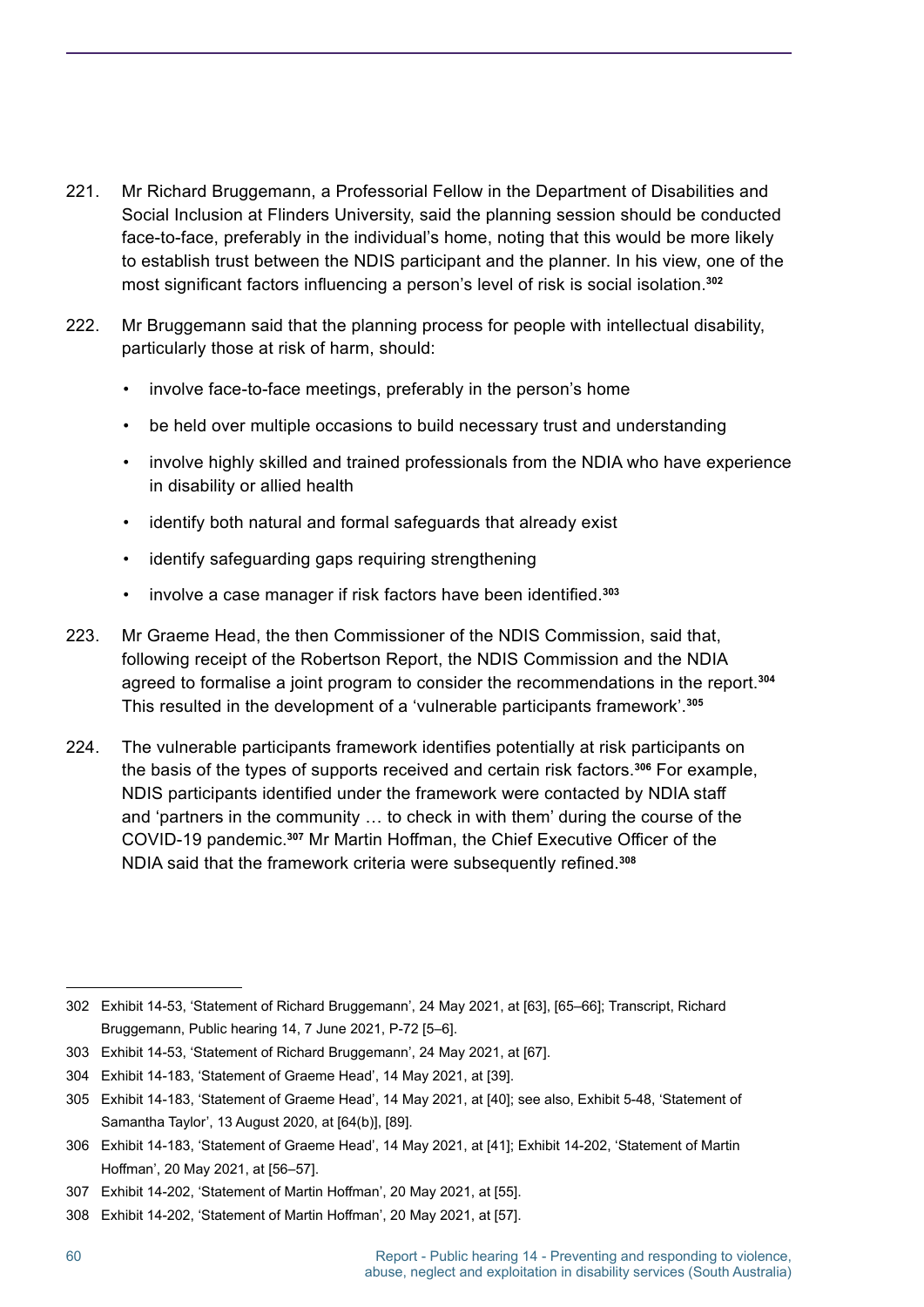- 225. At the time of the hearing, the risk factors associated with the types of supports received included: living in residential aged care or supported independent living/ specialist disability accommodation; receiving core daily activities supports; participating in Australian Disability Enterprises; and participating in group programs. **309** Mr Hoffman also listed living alone as a criterion to be used in the framework.**<sup>310</sup>** He appears to have incorporated this criterion as a consequence of a suggestion in the Safeguarding Report. **311**
- 226. Other risk factors included a participant:
	- being over the age of 55 or over the age of 40 and living with parents
	- being an Indigenous person
	- receiving community nursing, disability-related health or behavioural supports
	- requiring assistive products for personal care and safety
	- self-managing the NDIS package
	- living in short-term crisis accommodation or in a boarding house or shelter or experiencing homelessness. **312**
- 227. Mr Head estimated that the vulnerable participants framework would identify between 25,000 to 30,000 participants as needing check-ins. **<sup>313</sup>** Mr Hoffman gave evidence that the NDIA contacted over 70,000 NDIS participants through this program by May 2021. **<sup>314</sup>** Mr Hoffman explained the difference between these figures was due to the NDIA's evolving understanding of vulnerability and risk and the changing circumstances of NDIS participants which could identify them as being at risk. **315**
- 228. Mr Head stated that the issues for the NDIS Commission in ensuring it is fully implementing Recommendation 1 of the Robertson Report**<sup>316</sup>** were:
	- to identify deficiencies in the NDIS Commission's approach to risk at the system level
	- to work with the NDIA to identify how individual participants at risk can be identified
	- to ensure the risks identified for individual participants are responded to appropriately whether by the NDIS Commission, the NDIA or other agencies. **317**

<sup>309</sup> Exhibit 14-183, 'Statement of Graeme Head', 14 May 2021, at [41(a)].

<sup>310</sup> Exhibit 14-202, 'Statement of Martin Hoffman', 20 May 2021, at [56(a)].

<sup>311</sup> Exhibit 14-217, SAG.0002.0023.0114, p 8.

<sup>312</sup> Exhibit 14-183, 'Statement of Graeme Head', 14 May 2021, at [41(b)].

<sup>313</sup> Exhibit 14-183, 'Statement of Graeme Head', 14 May 2021 at [47]; Exhibit 14-223, CTD.9999.0024.0001, pp 4-5.

<sup>314</sup> Transcript, Martin Hoffman, Public hearing 14, 9 June 2021, P-262 [31–44]; Exhibit 14-202, 'Statement of Martin Hoffman', 20 May 2021, at [55].

<sup>315</sup> Transcript, Martin Hoffman, Public hearing 14, 9 June 2021, P-262 [39–44].

<sup>316</sup> See Report, [219].

<sup>317</sup> Exhibit 14-183, 'Statement of Graeme Head', 14 May 2021, at [69].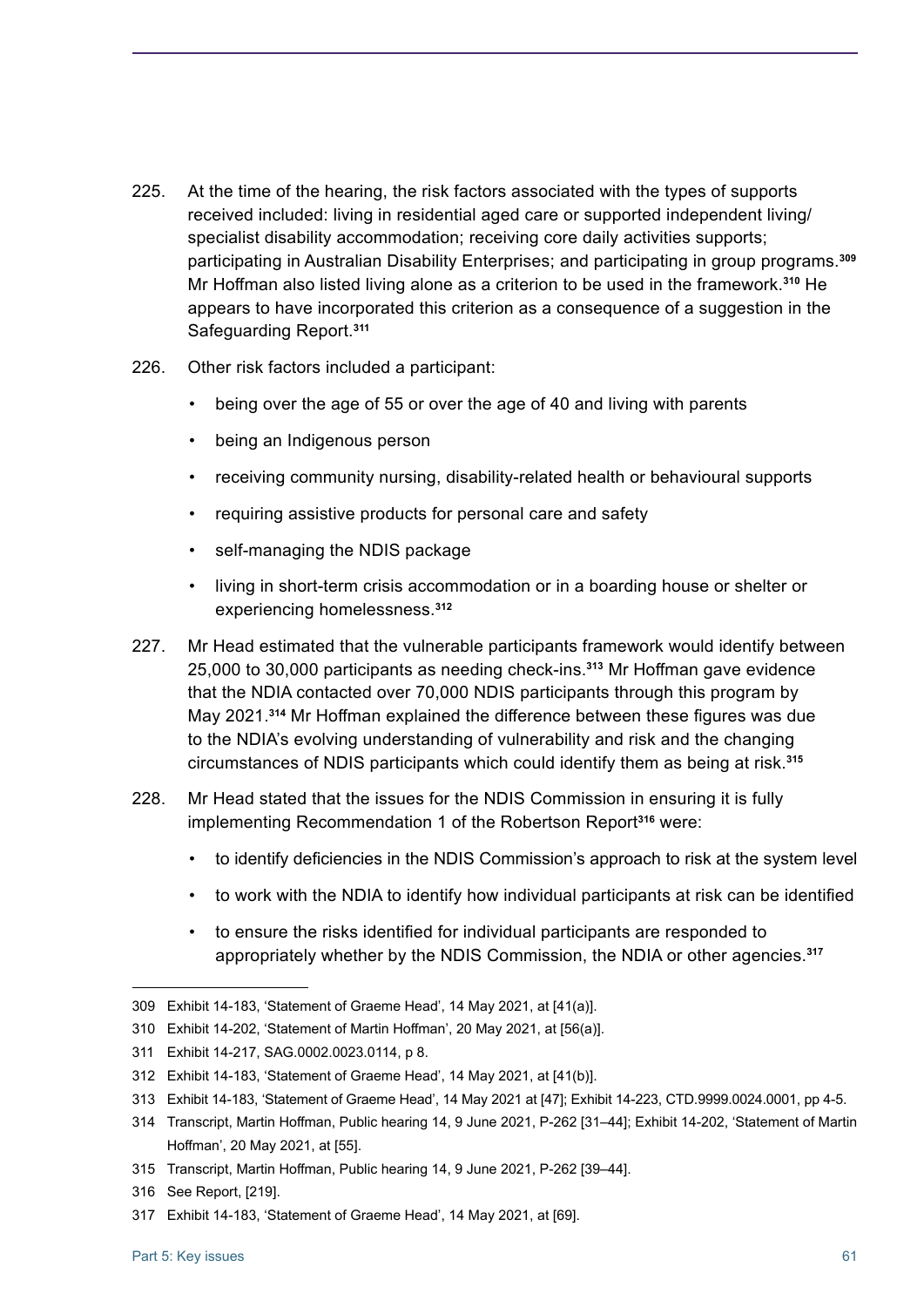- 229. Mr Hoffman said the NDIA continued to work with the NDIS Commission, the Australian government Department of Social Services (DSS) and the states and territories to formulate a definition of 'vulnerability' for the purposes of the 'vulnerable participants framework'. **<sup>318</sup>** Mr Hoffman said in practice the NDIA assesses vulnerability in the context of planning conversations, either in person or over the phone. **<sup>319</sup>** During planning conversations, planners or Local Area Coordinators (LACs) gather detailed information about a participant's situation, including mainstream, informal and community supports and the impact of their disability on their daily life. **<sup>320</sup>** As part of these conversations, planners or LACs complete risk assessments that enable them to identify risks and safeguards in participants' lives. They also identify strategies to mitigate risks to the participants and build their capacity to choose and manage the supports in their plans. **321**
- 230. The starting point for the NDIA is a risk streaming method for all participants as they enter or interact with the NDIS. Streaming refers to the predicted level of assistance or support a participant may need to navigate the NDIS pathway. **<sup>322</sup>** The factors considered when determining a participant's stream include participants having minimal or no known informal or community supports; currently living in or will be moving into shared supported accommodation; or having a history of abuse or neglect. **323**
- 231. Mr Hoffman said the NDIA process is intended to identify informal supports or the lack thereof, and to mitigate identified risks.**<sup>324</sup>** However, Mr Head expressed concerns about the practical operation of the process:

The NDIA vulnerable participants framework recognises that having a limited informal support network can contribute to vulnerability. However, it is not yet clear to me how completely the NDIA's current data would enable the presence or absence of strong natural supports to be reliably identified.**<sup>325</sup>**

232. Mr Hoffman noted that the NDIS Quality and Safeguarding Framework (NDIS Framework), like the NDIS, operates on the presumption that all people with disability have the capacity to make decisions and exercise choice and control. Strategies for reducing harm therefore need to consider the likelihood of harm occurring and its severity, and the impact the strategies will have on the participant's choice and control. **326**

<sup>318</sup> Exhibit 14-202, 'Statement of Martin Hoffman', 20 May 2021, at [54–57]. See Report, [27–29] concerning the use of the term 'vulnerable'.

<sup>319</sup> Exhibit 14-202, 'Statement of Martin Hoffman', 20 May 2021, at [62].

<sup>320</sup> Exhibit 14-202, 'Statement of Martin Hoffman', 20 May 2021, at [63].

<sup>321</sup> Exhibit 14-202, 'Statement of Martin Hoffman', 20 May 2021, at [64].

<sup>322</sup> Exhibit 14-202, 'Statement of Martin Hoffman', 20 May 2021, at [31].

<sup>323</sup> Exhibit 14-202, 'Statement of Martin Hoffman', 20 May 2021, at [33].

<sup>324</sup> It is relevant to note that the terms of reference require the Royal Commission to have regard to the Framework; *Letters Patent* (Cth), 4 April 2019 amended 13 September 2019, 13 May 2021, 24 June 2021, (f).

<sup>325</sup> Exhibit 14-183, 'Statement of Graeme Head', 14 May 2021, at [83].

<sup>326</sup> Exhibit 14-202, 'Statement of Martin Hoffman', 20 May 2021, at [27]; see also, Exhibit 14-216, DRC.2000.0008.0673, pp 42, 70.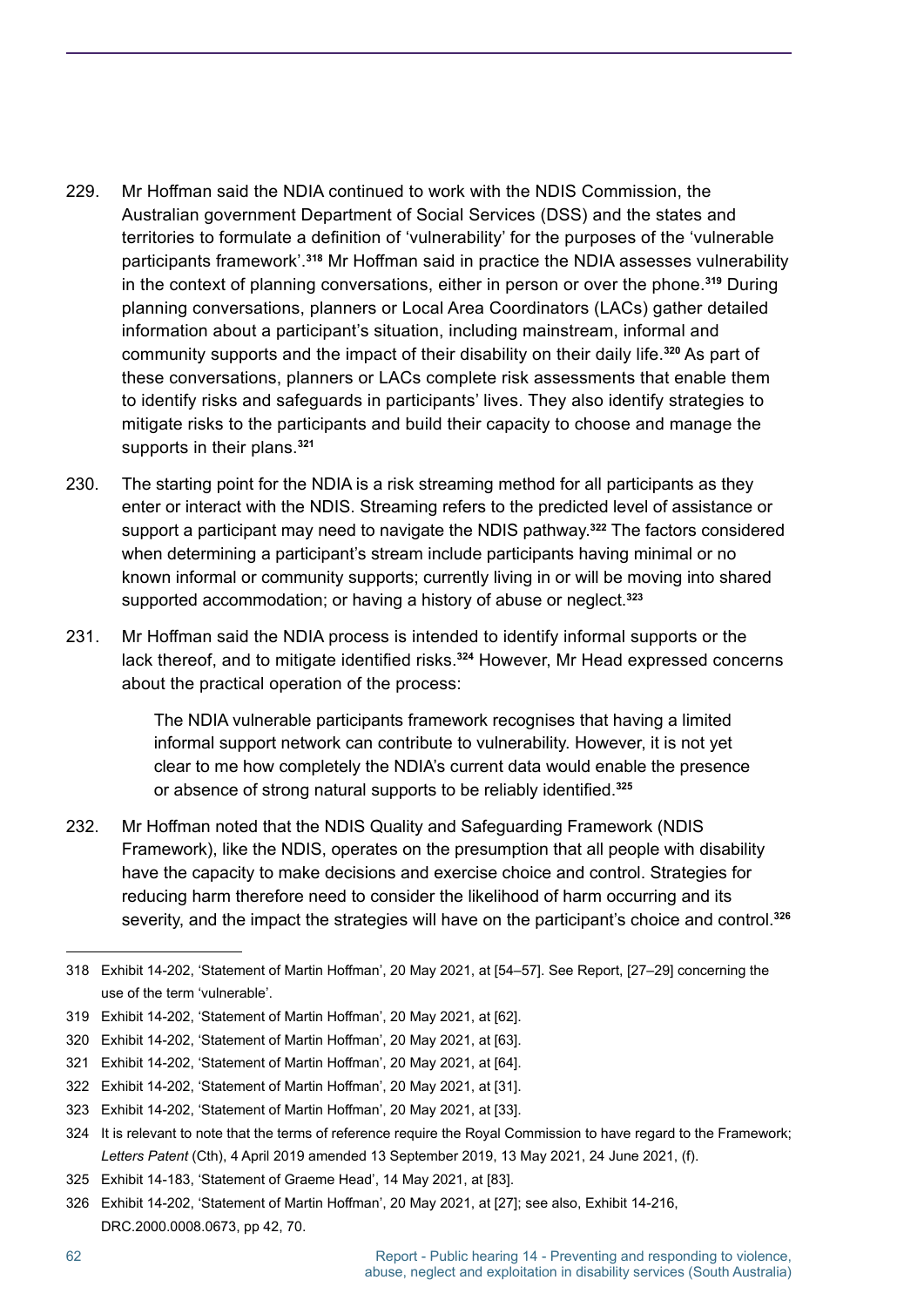233. The evidence at Public hearing 14 supported the recommendations in the Two Reports that the NDIA should include in its planning process systems to identify NDIS participants at risk of neglect or abuse. However, the evidence also made it clear that implementing the recommendations requires careful thought and planning.

### Key issue 2: Risk management

234. The second key issue relates to the appropriate response once any NDIS participant is identified as being in a situation of heightened risk of abuse or neglect. The Two Reports considered a number of safeguarding responses for NDIS participants identified as being at heightened risk.

### Designating responsibility for NDIS participants at heightened risk of harm

235. A major theme in the Two Reports related to the lack of continued oversight over NDIS participants within the NDIS system. This was said to arise from the structural complexity of the NDIS and the lack of co-ordination between various sections of the NDIS. The Independent Reviewer described this as 'the piecemeal provision of care to those who wanted it'. **<sup>327</sup>** He observed that:

> the NDIS has many moving parts, with many roles. This complexity may lead to an end point where there is nobody that has a locus of responsibility to make sure that things are going well overall for the individual. Because there are so many different players, there is no natural person to contact when things are not going so well. **328**

236. The Safeguarding Report made a similar observation when discussing the relationship between the NDIA's LAC, NDIA Planner, Plan Manager, and Support Coordinator roles:

> As well as this cast of players there is an array of functions they perform from local area coordination, support connection, support coordination, specialist support coordination, plan management and planning. If that sounds confusing and unnecessarily complex it is because it is. **329**

237. This theme from the Two Reports informed the Independent Reviewer's Recommendation 3, which reads in full as follows:

> [f]or each vulnerable NDIS participant, there should be a specific person with overall responsibility for that participant's safety and wellbeing. That individual should be clearly identified by name and, ideally, introduced in person, to the vulnerable NDIS participant. (Although not within my terms of reference, that individual should be identified in a participant's plan.)**<sup>330</sup>**

<sup>327</sup> Exhibit 14-216, DRC.2000.0008.0673, p 70.

<sup>328</sup> Exhibit 14-216, DRC.2000.0008.0673, p 70.

<sup>329</sup> Exhibit 14-217, SAG.0002.0023.0114, p 8.

<sup>330</sup> Exhibit 14-216, DRC.2000.0008.0673, pp 7, 70.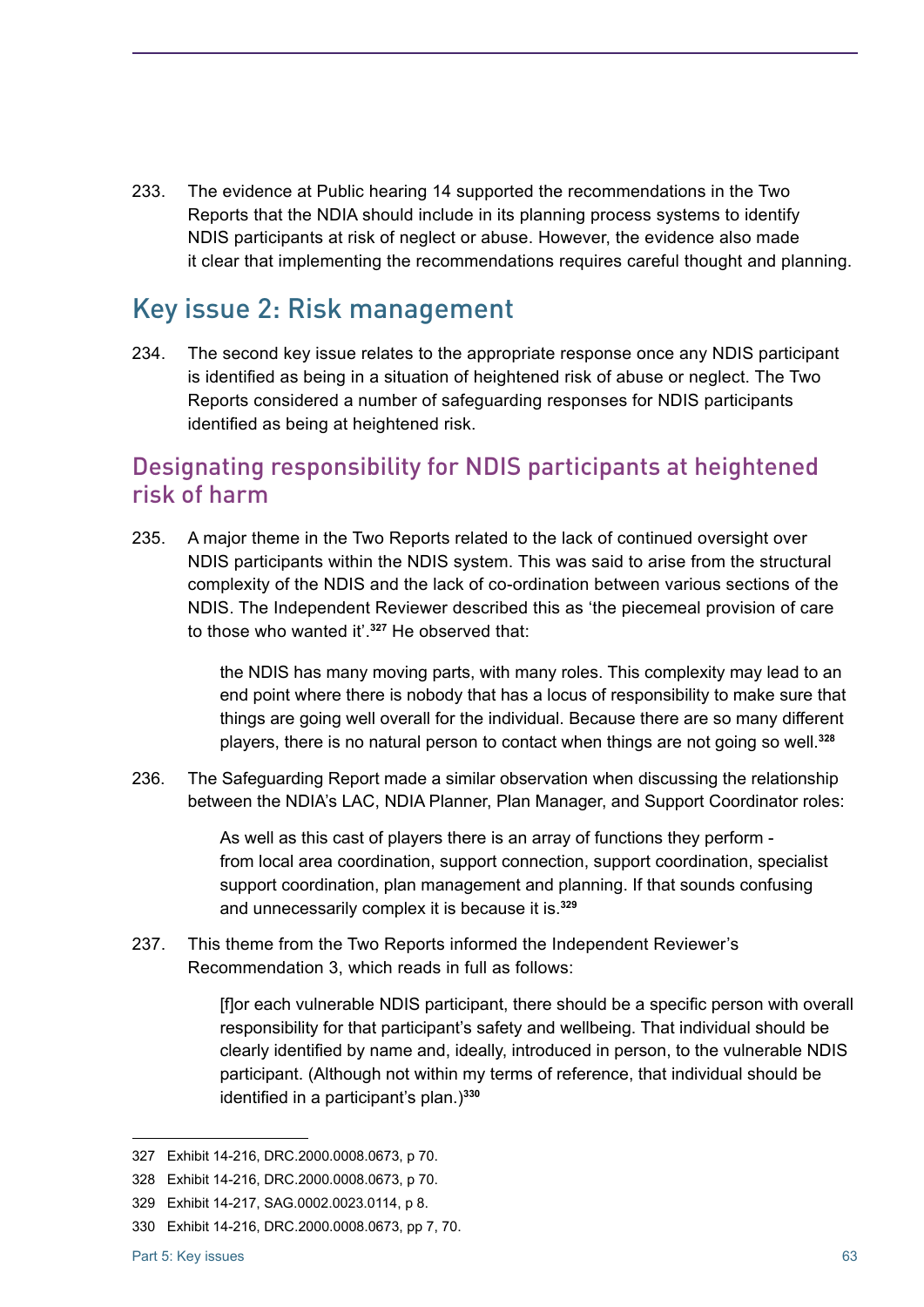- 238. Ms Gale described the state-operated system in place before the introduction of the NDIS, where a person with disability had a Service Coordinator or 'case manager' through Disability SA. **<sup>331</sup>** Ms Boswell confirmed that DHS Disability Community Services previously provided case management services and coordinated supports for adults living with disability, but noted that under the NDIS these services are now delivered by external providers. Accordingly, all DHS Disability Community Services offices had closed by 22 May 2020.**<sup>332</sup>**
- 239. Ms Gale gave evidence that under the state-based system, a person with disability knew their case manager and could contact them during business hours. She said that the case manager worked holistically with the person to assist them to connect to both paid disability supports as well as mainstream community supports. **333**
- 240. According to Ms Gale, there are currently multiple contact points for NDIS participants but no single person or position has overall responsibility for connecting the participant to supports or services. **<sup>334</sup>** This means that:
	- a. There is a lack of support for vulnerable people during the access process. LAC staff are often not experienced enough to engage the clients of OPA [Office of the Public Advocate], many of whom will not readily engage or do not identify as needing service or having a disability.
	- b. The lack of a consistent, trusted person in the life of a person with disability has put pressure on OPA staff to fill the gaps by undertaking tasks that fall outside of their traditional remit.
	- c. There is no obvious person to work through crises and coordinate responses to homelessness, social hospital admissions, hospital discharge or correctional release. **335**
- 241. Ms Gale expressed the view that specialist support coordinators are the 'logical' candidates to fulfil such a role in the NDIS system.**<sup>336</sup>** She acknowledged that in practice, the role of specialist support coordinators is restricted by funding limitations within NDIS plans, both for supports generally and the services of the support coordinator themselves. **<sup>337</sup>** Accordingly, she recommended that funding for specialist support coordination be uncapped**<sup>338</sup>** and that support coordination be included in the NDIS planning process. **339**

<sup>331</sup> Exhibit 14-58, 'Statement of Anne Gale', 28 May 2021, at [78].

<sup>332</sup> Exhibit 14-122, 'Statement of Lois Boswell', 19 May 2021, at [77].

<sup>333</sup> Exhibit 14-58, 'Statement of Anne Gale', 28 May 2021, at [78].

<sup>334</sup> Exhibit 14-58, 'Statement of Anne Gale', 28 May 2021, at [79].

<sup>335</sup> Exhibit 14-58, 'Statement of Anne Gale', 28 May 2021, at [82].

<sup>336</sup> Transcript, Anne Gale, Public hearing 14, 9 June 2021, P-226 [45–46].

<sup>337</sup> Transcript, Anne Gale, Public hearing 14, 9 June 2021, P-227 [1–12].

<sup>338</sup> Transcript, Anne Gale, Public hearing 14, 9 June 2021, P-227 [33–38].

<sup>339</sup> Transcript, Anne Gale, Public hearing 14, 9 June 2021, P-228 [6–10].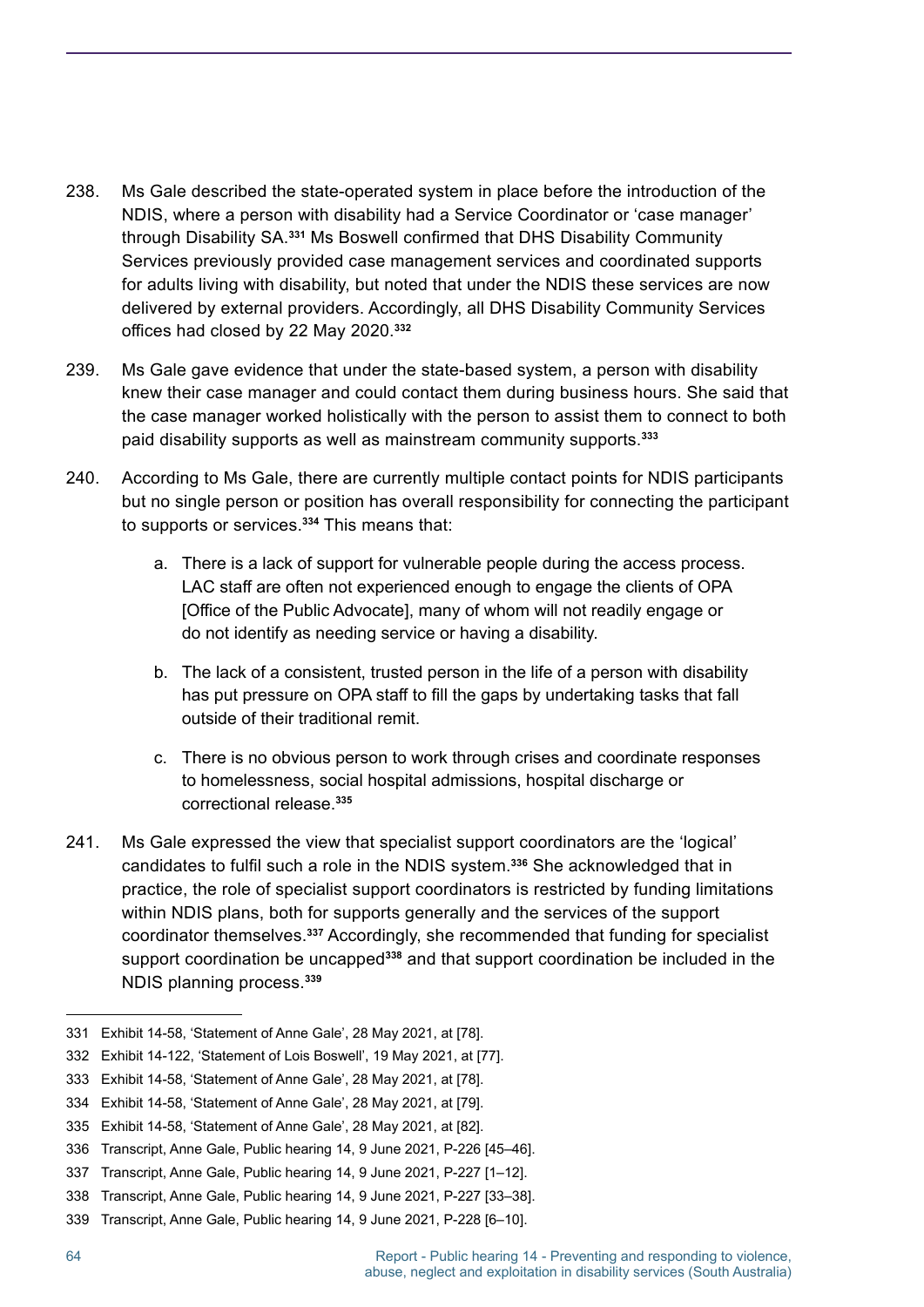- 242. Mr Bruggemann expressed the view that a case manager should be designated as the person with ultimate responsibility for monitoring the safety, health and wellbeing of a participant identified as being at risk.**<sup>340</sup>** He did not identify who should fulfil this case manager role but thought that some functions should be carried out by LACs. He also observed that the responsibilities of case managers under the former statebased system are now divided between '[NDIA] planners, LACs, support coordinators and others'. **341**
- 243. Mr Head suggested that, where a person within the 'NDIS apparatus' is identified as being at heightened risk, it may be appropriate to have a single focus point or locus of responsibility for that person. **<sup>342</sup>** However, he agreed that such a focus point would more appropriately sit within the functions of the NDIA, suggesting that there is little the NDIS Commission can do to formally adopt the recommendation. **343** Mr Hoffman stated that, consistent with the NDIS Framework, the NDIA's view is that different bodies and individuals, starting with the NDIS participant themselves, share responsibility for promoting the safety and wellbeing of a participant and working to reduce risk of abuse, violence, neglect and exploitation. **<sup>344</sup>** The Robertson Report also acknowledged that 'the structure of the [NDIS] Framework … emphasises the responsibility for safeguarding does not lie with a single government agency or service provider'. **345**
- 244. Mr Hoffman's view that NDIS participants are presumed to have capacity to make decisions that affect their own lives does not respond to the concern at the heart of the Two Reports: that some people with disability are in a position of heightened risk and that the bodies concerned with the services and supports they receive should take additional steps to safeguard them. **346**
- 245. We agree that the NDIS Framework envisions that multiple stakeholders will be jointly responsible for safeguarding NDIS participants. However, this shared responsibility for participants' ongoing safety can be distinguished from the function identified in Recommendation 3 of the Robertson Report.
- 246. Notwithstanding his views about the shared responsibility for safeguarding participants, Mr Hoffman acknowledged that the NDIA plays a significant role in assessing participants at risk, particularly through the role played by LACs and planners during planning process. **<sup>347</sup>** This is consistent with the evidence concerning

<sup>340</sup> Exhibit 14-53, 'Statement of Richard Bruggemann', 24 May 2021, at [73].

<sup>341</sup> Exhibit 14-53, 'Statement of Richard Bruggemann', 24 May 2021, at [72].

<sup>342</sup> Transcript, Graeme Head, Public hearing 14, 10 June 2021, P-318 [5–20].

<sup>343</sup> Transcript, Graeme Head, Public hearing 14, 10 June 2021, P-318 [34–39].

<sup>344</sup> Exhibit 14-202, 'Statement of Martin Hoffman', 20 May 2021, at [75].

<sup>345</sup> Exhibit 14-216, DRC.2000.0008.0673, p 44.

<sup>346</sup> Exhibit 14-202, 'Statement of Martin Hoffman', 20 May 2021, at [76].

<sup>347</sup> Exhibit 14-202, 'Statement of Martin Hoffman', 20 May 2021, at [61–64].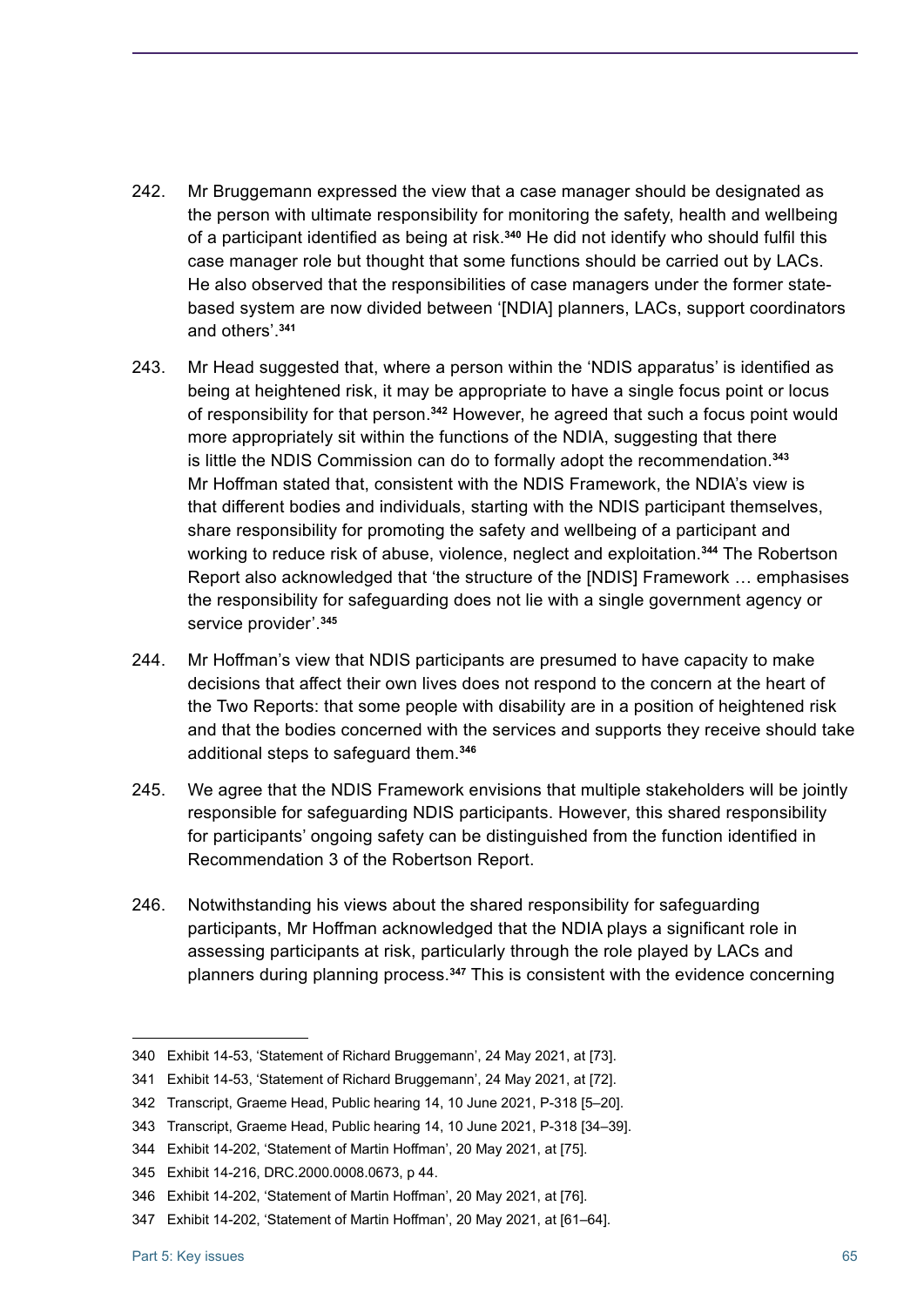the NDIA's 'streaming process'. **<sup>348</sup>** It is also consistent with the NDIS Framework's recognition that holistic risk assessments should be conducted during the plan development process, and its identification of the NDIA planner as the person responsible for 'work[ing] with the participant to discuss ways of managing risk and build[ing] strategies to reduce risk into plan implementation'. **349**

- 247. The Independent Reviewer did not identify a particular office within the NDIA that he considered an appropriate locus for identifying at risk NDIS participants. However, he observed that neither of the delegates who approved Ms Smith's first and second NDIS plan had a face-to-face, or any, meeting with her. This was despite the express advice recorded on her transition to the NDIS that '[d]ue to deteriorating condition person experiences difficulties with understanding complex matters and wishes to have her friend present to assist, face to face contact required'. **350**
- 248. The Independent Reviewer also observed that the LACs who collected information from Ms Smith to assist the planning delegate only spoke to Ms Smith by telephone with her sole support worker present on the call. **<sup>351</sup>** While the LACs' conduct was consistent with the NDIA's standard operating procedures at the time, he concluded that 'the process adopted in Ms Smith's case did not fully utilise the planning process as a safeguarding and risk detection measure, consistent with the [*NDIS Act*] and the [NDIS] Framework'. **352**
- 249. Since the NDIA planning process and the NDIS Framework are currently under review, the NDIA and NDIS Commission have an opportunity to improve the measures required at the planning stage to identify NDIS participants who are at risk of harm, consistently with Recommendation 3 of the Robertson Report.

#### NDIS participants living alone and sole carers

250. The Safeguarding Report recognised that the best safeguard for people with disability living alone is to have relatives and friends who can readily provide support if a risk of harm threatens to materialise. **<sup>353</sup>** Another layer of protection would be in place if the participant's service provider engaged more than one worker to support a participant living alone. **<sup>354</sup>** The extra pair of eyes would reduce the risk of violence, abuse, neglect or exploitation by a worker who is the exclusive source of support for the participant, even if the participant trusts and respects that worker. **355**

<sup>348</sup> See Report, [230].

<sup>349</sup> Australian Government Department of Social Services, NDIS Quality and Safeguarding Framework, December 2016, p 31.

<sup>350</sup> Exhibit 14-216, DRC.2000.0008.0673, p 44.

<sup>351</sup> Exhibit 14-216, DRC.2000.0008.0673, p 44.

<sup>352</sup> Exhibit 14-216, DRC.2000.0008.0673, p 45.

<sup>353</sup> Exhibit 14-217, SAG.0002.0023.0114, p 21.

<sup>354</sup> Exhibit 14-217, SAG.0002.0023.0114, p 21.

<sup>355</sup> Exhibit 14-217, SAG.0002.0023.0114, p 21; Exhibit 14-216, DRC.2000.0008.0673, pp 69-70.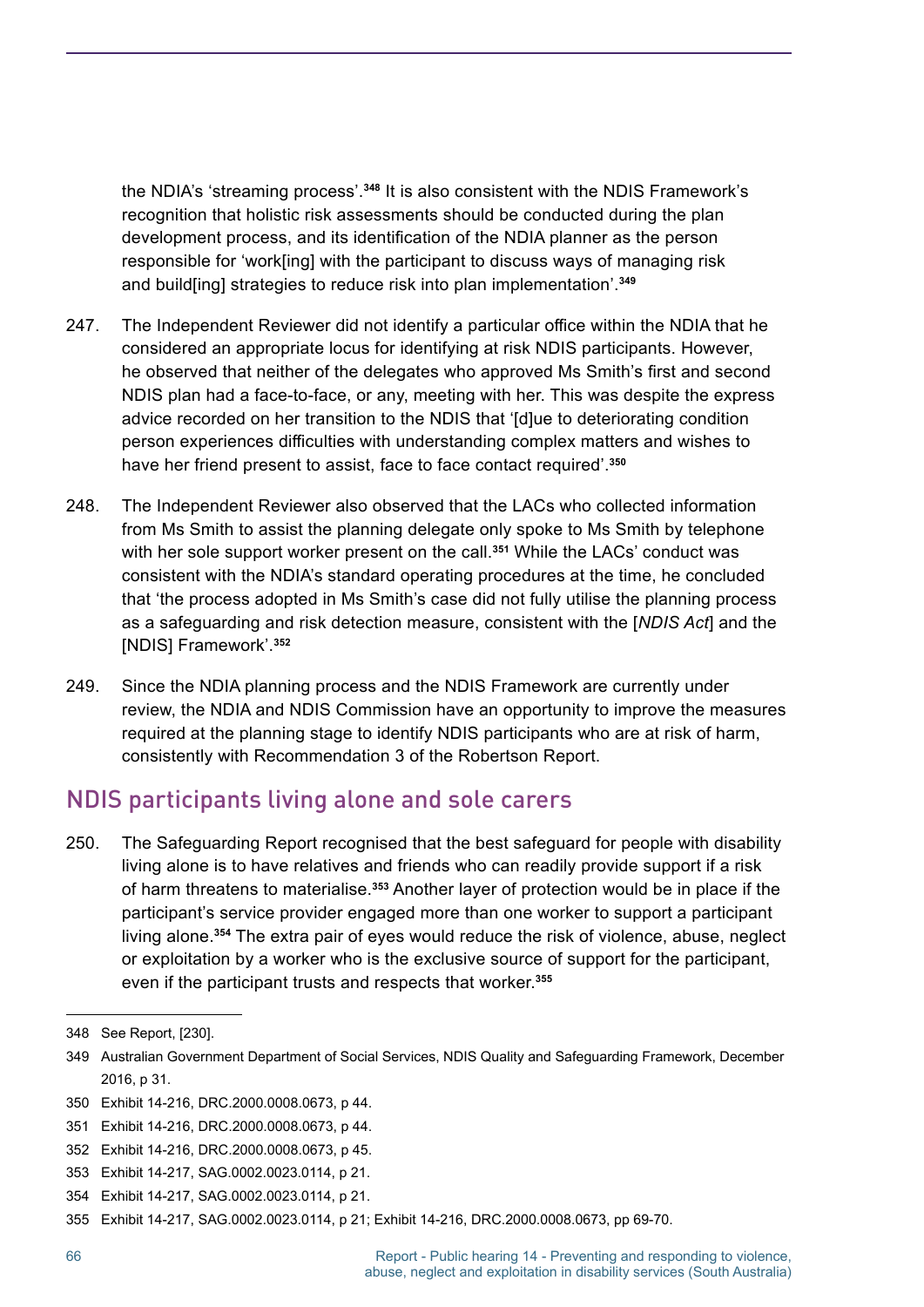- 251. The Robertson Report recommended that '[n]o vulnerable NDIS participant should have a sole carer providing services in the participants own home',**<sup>356</sup>** but the Independent Reviewer acknowledged that strategies for avoiding or mitigating harm need to be balanced against the participant's right to exercise choice and control. **357** These observations should be considered in the light of article 19 of the *CRPD*.
- 252. Article 19(b) provides that people with disability have the right to access a range of in-home, residential and other community support services. It also provides that the purpose of those services is to 'support living and inclusion in the community, and to prevent isolation or segregation from the community'. **<sup>358</sup>** A recommendation that persons who live alone and have no other connections to the broader community should have more than one support worker is based on the need to mitigate the increased risk of violence, abuse, neglect and exploitation by a sole support worker. In our view, the recommendation in the Robertson Report is consistent with article 19(b).
- 253. Mr Head provided a detailed response about the steps the NDIS Commission had taken in relation to the issue of NDIS participants living alone. Mr Head summarised the actions of the NDIS Commission:**<sup>359</sup>**
	- In May and June 2020, the NDIS Commission requested information from 2,466 registered NDIS providers who were registered to provide assistance with daily personal activities.
	- Between July and October 2020, the NDIS Commission requested information from the 495 registered NDIS providers whose responses to the initial request for information prompted further inquiries about their compliance with their obligations under the NDIS Practice Standards and the NDIS Code of Conduct. **360**
	- On 20 November 2020, the NDIS Commission imposed an additional condition of registration on registered NDIS providers that are registered to provide assistance with daily personal activities.
	- From 1 February 2021, the NDIS Commission commenced monitoring registered NDIS providers' compliance with the additional condition of registration imposed on 20 November 2020.
	- The NDIS Commission has undertaken a number of compliance actions arising from these compliance activities.

<sup>356</sup> Exhibit 14-216, DRC.2000.0008.0673, pp 7, 69 (Recommendation 2).

<sup>357</sup> Exhibit 14-216, DRC.2000.0008.0673, p 70.

<sup>358</sup> *Convention on the Rights of Persons with Disabilities*, opened for signature 30 March 2007, 999 UNTS 3 (entered into force 3 May 2008) art 19(b).

<sup>359</sup> Exhibit 14-183, 'Statement of Graeme Head', 14 May 2021, at [125].

<sup>360</sup> The first two actions predated the Robertson Report.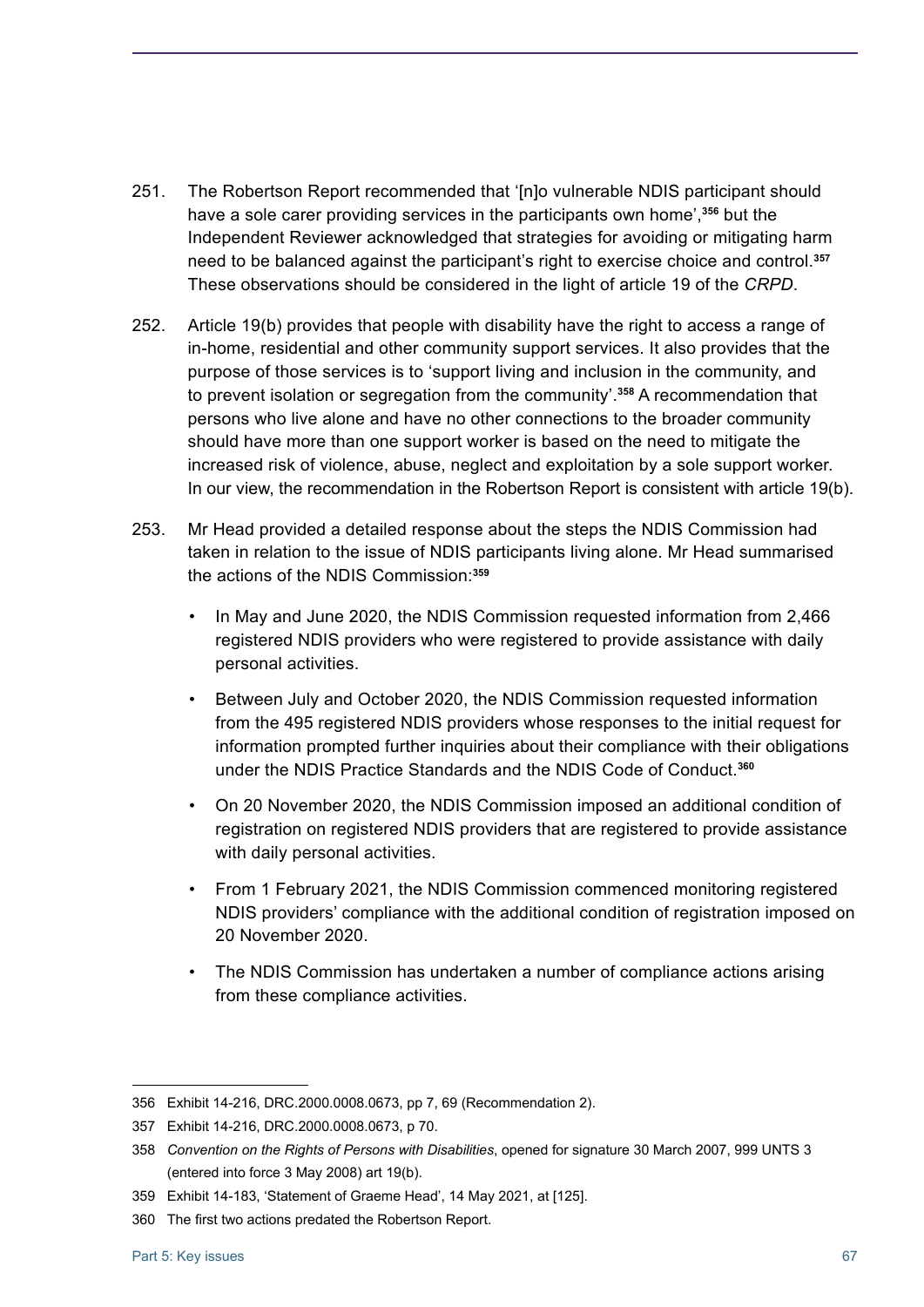- The NDIS Commission has engaged an external consultant to undertake consultation with stakeholders about a possible change to the *National Disability Insurance Scheme (Provider Registration and Practice Standards) Rules 2018*  (Cth) to make more permanent the requirements currently implemented through the imposition of the additional condition of registration. This consultation process is due to conclude by the end of May 2021, after which the NDIS Commission will consider amending the NDIS Rules.
- 254. The NDIS Commission Registrar communicated the additional condition of registration to NDIS registered service providers on 4 November 2020. **<sup>361</sup>** The notification explained that the NDIS Commissioner had chosen to exercise his power under section 73L(2) of the *NDIS Act* to vary registration requirements by imposing an additional registration condition on providers of personal supports to NDIS participants who live alone. **362** Clause 4 of the condition states that providers must not allow personal support to be provided by a sole support worker to a participant unless the provider:
	- a. Firstly, has assessed whether any of the risk factors exist in relation to the participant; and
	- b. Secondly:
		- i. has entered into a written service agreement with the participant; or
		- ii. has prepared a proposed written service agreement to enter into with the participant, made all reasonable efforts to enter it with the participant and provided a copy of it to the participant. **363**
- 255. Under the condition, 'risk factors' are defined as 'factors that may have a significant impact on a participant's capacity to engage in the community'. Clause 7 of the condition lists the factors:
	- a. The participant is not receiving, from any other NDIS provider, supports or services that involve regular, face-to-face contact with the participant.
	- b. One or more of the following applies:
		- i. The participant or the participant's plan indicates that the participant has limited or no regular, face-to-face contact with relatives, friends or other people with whom the participant is well-acquainted.

<sup>361</sup> Exhibit 14-192, CTD.7200.0016.0481.

<sup>362</sup> Exhibit 14-192, CTD.7200.0016.0481.

<sup>363</sup> Exhibit 14-192, CTD.7200.0016.0481, 3; see also, NDIS Quality and Safeguards Commission, 'Providers of assistance with daily personal activities (personal supports): Additional condition of registration', web page. [<https://www.ndiscommission.gov.au/providers/providers-assistance-daily>](https://www.ndiscommission.gov.au/providers/providers-assistance-daily).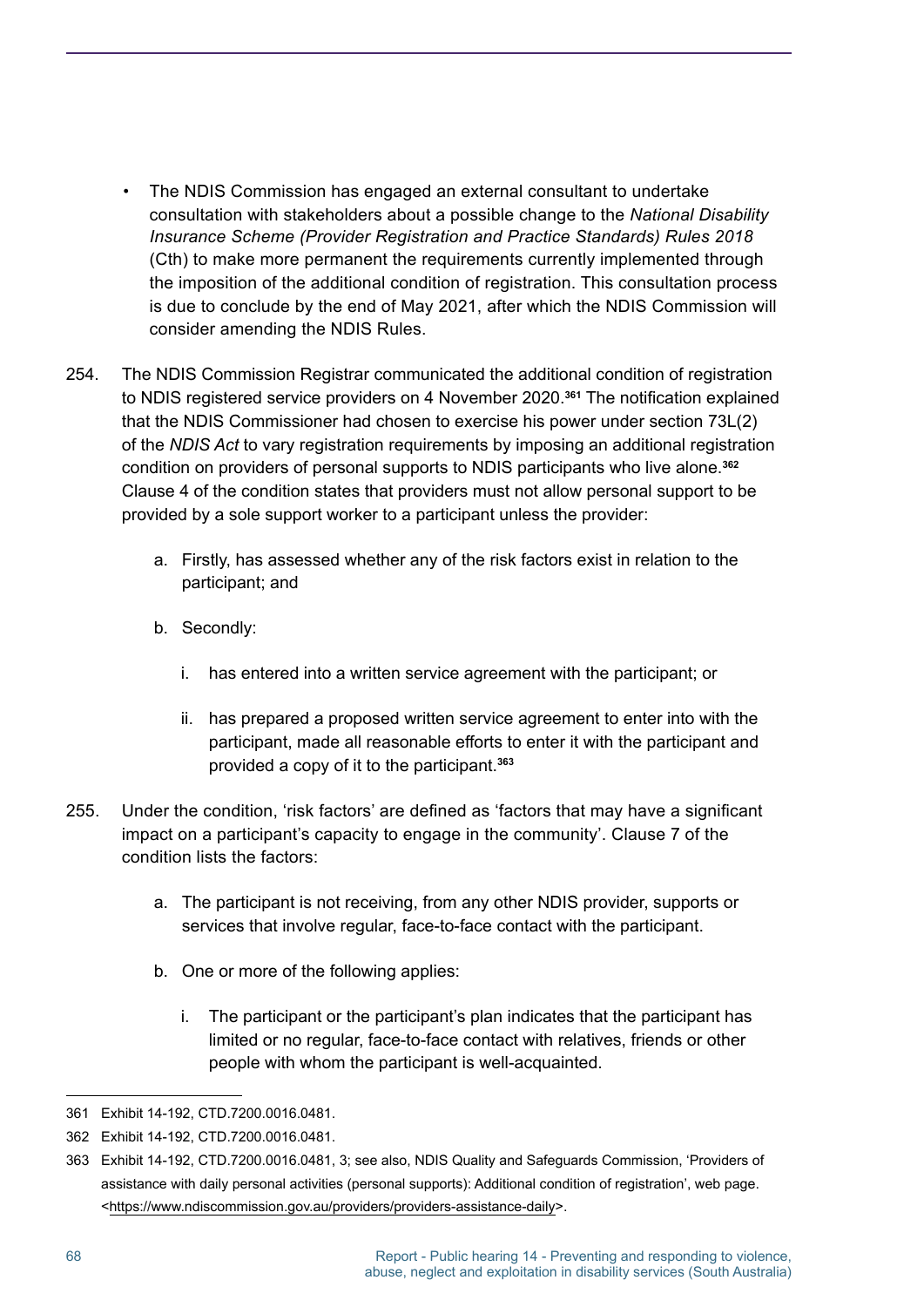- ii. Without the assistance of another person the participant has limited or no physical mobility.
- iii. The participant uses equipment to enable them to be physically mobile or to facilitate their physical mobility.
- iv. Without the assistance of another person the participant has limited or no ability to communicate with others.
- v. The participant uses equipment to enable or facilitate communication with others, including to enable or facilitate the use of a phone or other device. **364**
- 256. Clause 9 of the condition also imposes particular requirements on the contents of the service agreement required under clause 4(b)(ii), which must consider the participant's risk factors and specify:
	- e. the rights and obligations of the participant and the provider, respectively, under the agreement;
	- f. the means by which the participant's support worker will be selected, including the participant's role in the selection;
	- g. a procedure that will be used to review implementation of the agreement, which must include someone other than the support worker checking directly with the participant, and with appropriate frequency, the participant's level of satisfaction with the type, quality and frequency of personal support being provided;
	- h. the means by which the provider will supervise and monitor the performance of the support worker to ensure the performance is consistent with the agreement and the participant's safety and well-being, which must include (as far as practicable) visits by a supervisor to the participant's home, at a specified and appropriate frequency, to undertake in-person supervision of the support worker;
	- i. the means by which the provider will communicate with the participant, which must include (as far as practicable) face-to-face communication with the participant in the participant's home at an appropriate frequency;
	- j. the means by which the provider will engage with other providers who may be involved in providing supports or services to the participant in the participant's home or in supporting the participant to access community based activities. **365**

<sup>364</sup> Exhibit 14-192, CTD.7200.0016.0481, 4; see also, NDIS Quality and Safeguards Commission, 'Providers of assistance with daily personal activities (personal supports): Additional condition of registration', web page. <<https://www.ndiscommission.gov.au/providers/providers-assistance-daily>>.

<sup>365</sup> Exhibit 14-192, CTD.7200.0016.0481, 4; see also, NDIS Quality and Safeguards Commission, 'Providers of assistance with daily personal activities (personal supports): Additional condition of registration', web page. <<https://www.ndiscommission.gov.au/providers/providers-assistance-daily>>.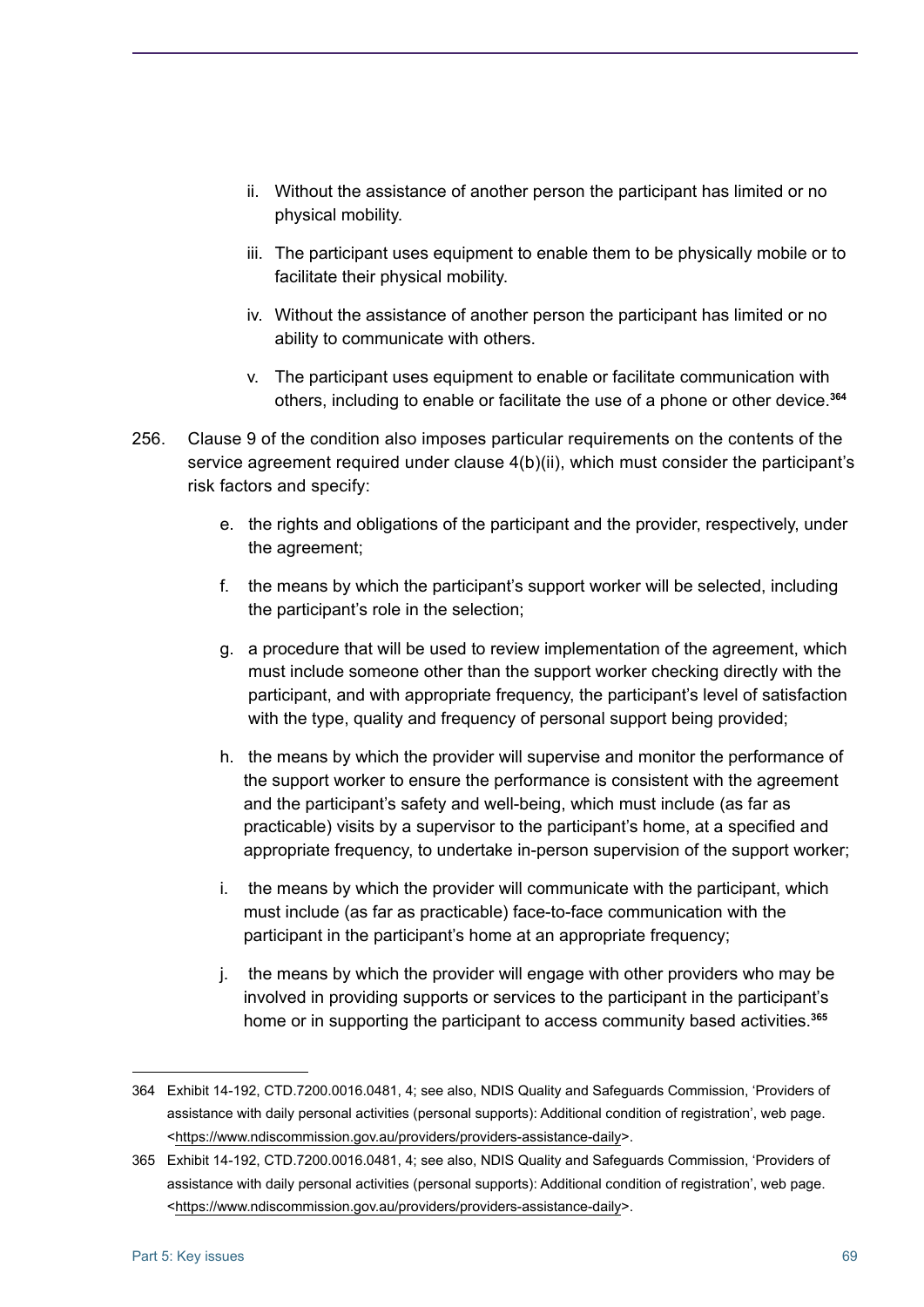- 257. The additional condition would have provided protection for Ms Smith had the NDIS Commission adopted it during her life. Of particular note are clauses 9(g) and (h), which are to the effect that a person other than the sole support worker must have direct contact with a participant who lives alone. Clause 9(i) requires this contact to be face-to-face with the participant and in their home, as far as practicable. **366**
- 258. Mr Head explained that the condition does not prevent the NDIS participants choosing a sole carer arrangement, but requires appropriate arrangements to be in place to guard against risks to the participant. **<sup>367</sup>** The Safeguarding Task Force considered that the NDIS Commission's failure to expressly require recipients of personal supports to have at least two support workers created a safeguarding gap. **<sup>368</sup>** The new condition goes some way towards addressing the Safeguarding Task Force's concerns.
- 259. While the notification to service providers on 4 November 2020 indicated that the condition was an interim one,**<sup>369</sup>** the condition remains in force on the NDIS Commission's website. **<sup>370</sup>** The NDIS Commission appears to have concluded its consultations on the efficacy and appropriateness of the additional condition in September 2021, after the conclusion of Public hearing 14. A report recording the outcomes of that consultation**<sup>371</sup>** summarises stakeholder views about the additional condition:

There was no consensus among stakeholders that the literal interpretation of the Robertson Review's recommendation 2 was either practical, desirable, or necessary. There was, however, general support among the stakeholders for the NDIS Commission's initial response to the Robertson recommendation, being the additional condition attached to service providers' registration. None of the stakeholders interviewed expressed any concern that the NDIS Commission's response was other than appropriate given its statutory and regulatory obligations. **372**

<sup>366</sup> Information for providers has also been published on the NDIS Commission's website. See, NDIS Quality and Safeguards Commission, 'Providers of assistance with daily personal activities (personal supports): Additional condition of registration', web page. <[https://www.ndiscommission.gov.au/providers/providers-assistance-daily>](https://www.ndiscommission.gov.au/providers/providers-assistance-daily).

<sup>367</sup> Exhibit 14-183, 'Statement of Graeme Head', 14 May 2021, at [156].

<sup>368</sup> Exhibit 14-217, SAG.0002.0023.0114, p 13 (Safeguarding Gap 8).

<sup>369</sup> Exhibit 14-192, CTD.7200.0016.0481, p 1.

<sup>370</sup> Information for providers has also been published on the NDIS Commission's website. See, NDIS Quality and Safeguards Commission, 'Providers of assistance with daily personal activities (personal supports): Additional condition of registration', web page. <[https://www.ndiscommission.gov.au/providers/providers-assistance-daily>](https://www.ndiscommission.gov.au/providers/providers-assistance-daily).

<sup>371</sup> NDIS Quality and Safeguards Commission, 'Final stakeholder consultation report for Regulatory Recommendation 2 in the Robertson Review into circumstances relating to the death of Ann-Marie Smith', web page. [<https://www.ndiscommission.gov.au/document/3301](https://www.ndiscommission.gov.au/document/3301)>; see also, Exhibit 14-195, CTD.7200.0016.0388.

<sup>372</sup> NDIS Quality and Safeguards Commission, 'Final stakeholder consultation report for Regulatory Recommendation 2 in the Robertson Review into circumstances relating to the death of Ann-Marie Smith', web page. [<https://www.](https://www.ndiscommission.gov.au/document/3301) [ndiscommission.gov.au/document/3301>](https://www.ndiscommission.gov.au/document/3301); Exhibit 14-195, CTD.7200.0016.0388, p 14.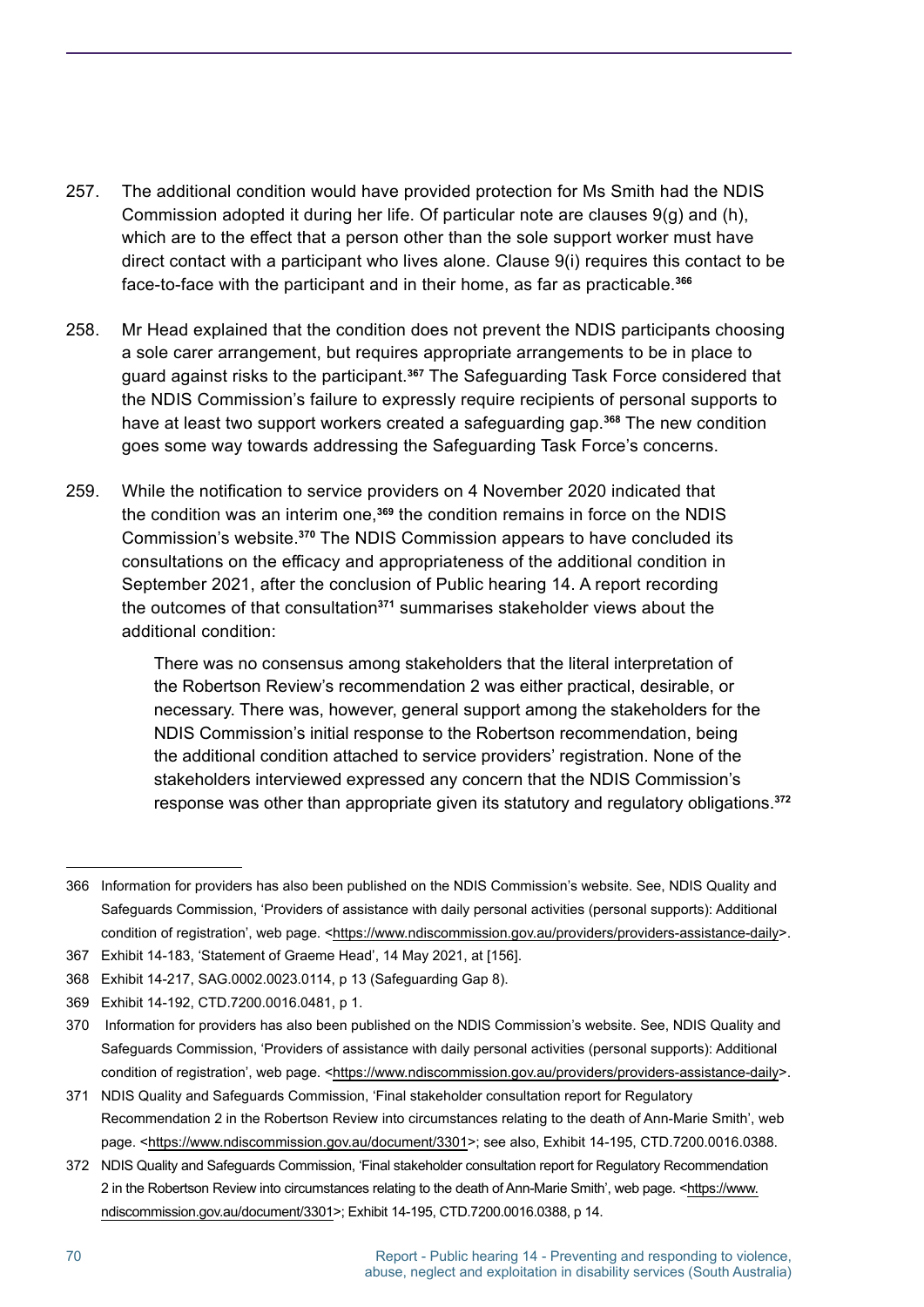260. In light of this feedback we consider it is appropriate that the NDIS Commission retain the condition while reviews of the NDIA planning process and the NDIS Framework continue.

#### A conflict of interest?

- 261. The Safeguarding Report found that a support coordinator employed by an agency that provides other services for the same NDIS participant is not truly independent. The report concluded that not separating the roles invites conflicts of interest and 'participant capture'. **373**
- 262. Ms Gale expressed the view that NDIS participants whose supports and services are provided by a single service provider are at greater risk of harm because of the potential for a conflict of interest. She said that OPA staff often receive proposals from Supported Independent Living (SIL) providers to also provide accommodation to an NDIS participant in receipt of SIL from that provider. Ms Gale thought that a potential conflict of interest also occurs when the same agency provides support coordination (or specialist support coordination) and SIL services. **374**
- 263. On 15 April 2021, Ms Gale wrote to Mr Hoffmann to express her concerns about the potential for conflict of interest to arise when the support provider and the accommodation provider are the same entity.<sup>375</sup> Mr Hoffman responded on 10 May 2021,<sup>376</sup> indicating his willingness to work together on the issues that she raised in her correspondence. **377**
- 264. In the meantime, Ms Gale said that where support services are linked to accommodation, she believed that people with disability are at increased risk of abuse and neglect. In Ms Gale's experience, service providers who provide support and accommodation to the same participant will either provide those services under a single agreement, or will require the participant to agree to exclusive arrangements that bind them to the single agency. **<sup>378</sup>** If the service provider is no longer willing or able to provide SIL services, the NDIS participant will lose both the SIL service and their accommodation. **379**
- 265. Mr Head said that the NDIS Commission's regulation of providers requires them to address and manage any conflicts of interest.**<sup>380</sup>** For example, all NDIS providers, including unregistered providers, must comply with the NDIS Code of Conduct. One of the obligations for all NDIS providers and workers under the NDIS Code of Conduct is that they act with integrity, honesty and transparency. **381**

<sup>373</sup> Exhibit 14-217, SAG.0002.0023.0114, pp 9-10.

<sup>374</sup> Exhibit 14-58, 'Statement of Anne Gale', 28 May 2021, at [57].

<sup>375</sup> Exhibit 14-58, 'Statement of Anne Gale', 28 May 2021, at [59]; Exhibit 14-60, SOA.9999.0002.0001.

<sup>376</sup> Exhibit 14-61, SOA.9999.0002.0004.

<sup>377</sup> Exhibit 14-58, 'Statement of Anne Gale', 28 May 2021, at [61].

<sup>378</sup> Exhibit 14-58, 'Statement of Anne Gale', 28 May 2021, at [62].

<sup>379</sup> Exhibit 14-58, 'Statement of Anne Gale', 28 May 2021, at [62].

<sup>380</sup> Exhibit 14-183, 'Statement of Graeme Head', 14 May 2021, at [191–204].

<sup>381</sup> Exhibit 14-183, 'Statement of Graeme Head', 14 May 2021, at [191].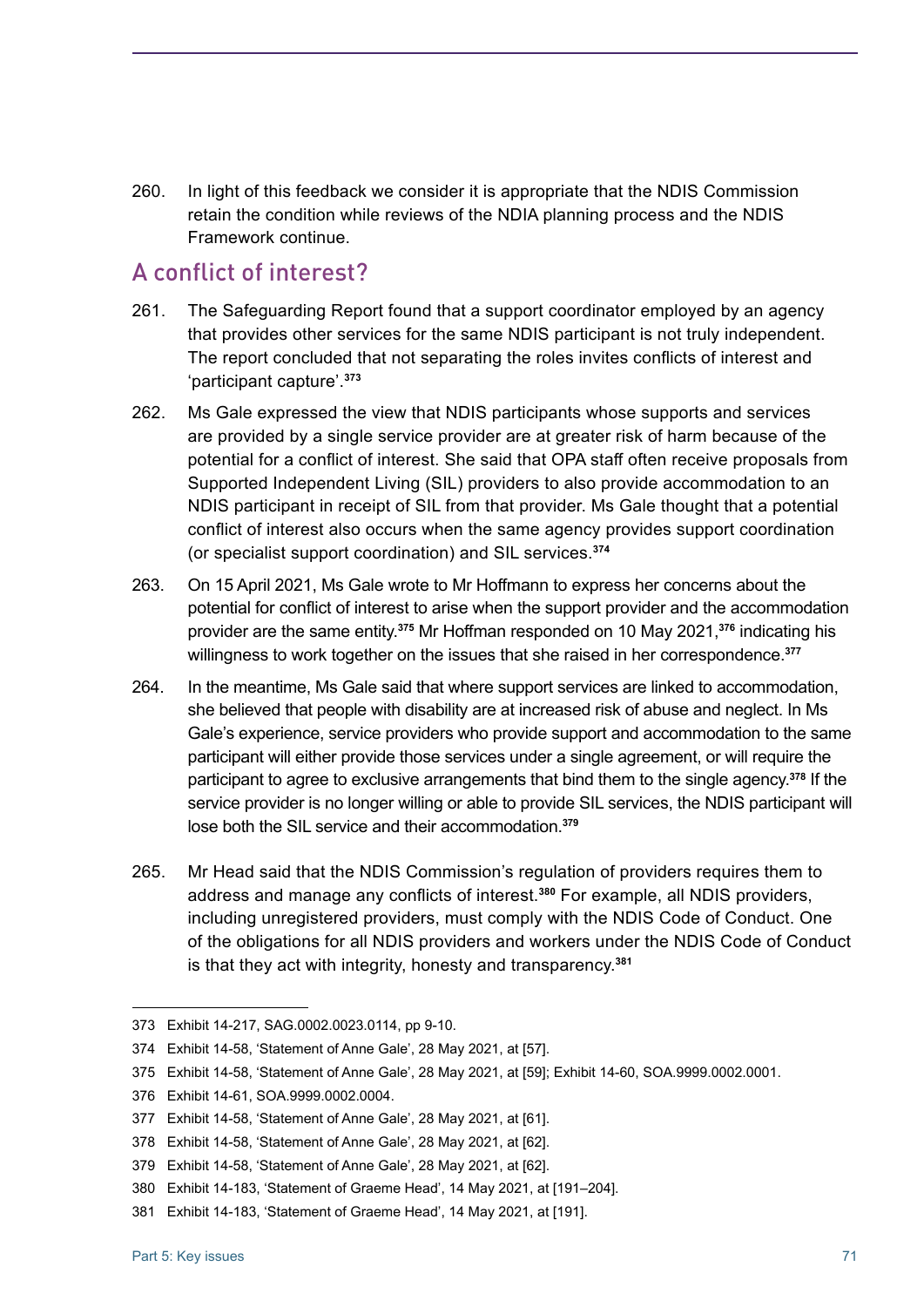- 266. At the time of Public hearing 14, the NDIS Commission had not formed a view that there was an inherent conflict of interest where a participant receives support coordination from an NDIS provider that also provides core NDIS supports to the participant. **382**
- 267. Mr Head argued that, if limitations are placed on support coordinators also providing core supports, it would be important to consider the maturity of the NDIS market and the availability of NDIS providers, particularly in rural and remote settings. It would also be important to consider whether limitations could be subject to maintaining the participant's choice and control so that a participant could choose to have a support coordinator that also provides core supports to the participant if they wished to do so. **<sup>383</sup>** Mr Hoffman generally agreed with Mr Head's position.**<sup>384</sup>**

# Key issue 3: Information sharing

268. The third key issue relates to information sharing between the State of South Australia, the NDIA, and the NDIS Commission. The Robertson Report recommended greater levels of information sharing between the various entities at a number of levels. **385** The Safeguarding Report also referred to gaps in information sharing. **386**

#### Information sharing arrangements and infrastructure

- 269. Ms Boswell said that work on information sharing arrangements between various agencies within the South Australian government and the NDIS Commission was continuing in response to the gaps in information sharing between state agencies, the NDIA and the NDIS Commission that were identified in the Safeguarding Report.**<sup>387</sup>**
- 270. Public hearing 14 also received evidence about developments in information sharing arrangements between the NDIS Commission and NDIA. In the context of identifying vulnerable NDIS participants, Mr Head reported that the NDIA intended to provide its 'vulnerability flags' to the NDIS Commission for officers to view through the NDIS Commission's Operating System. **<sup>388</sup>** The so-called 'participant view' gives NDIS Commission officers information about reportable incidents, complaints and behaviour support issues. It also provides access to demographic information about the participant, including their culturally and linguistically diverse status; whether they are an Aboriginal or Torres Strait Islander person; the participant's disability and secondary disabilities; and key details about their NDIS plan. **389**
- 382 Exhibit 14-183, 'Statement of Graeme Head', 14 May 2021, at [187].
- 383 Exhibit 14-183, 'Statement of Graeme Head', 14 May 2021, at [190].

<sup>384</sup> Exhibit 14-202, 'Statement of Martin Hoffman', 20 May 2021, at [93].

<sup>385</sup> Exhibit 14-216, DRC.2000.0008.0673, pp 8, 77 (Recommendations 1, 7, 8 and 9).

<sup>386</sup> Exhibit 14-217, SAG.0002.0023.0114, pp 23-24; see, Safeguarding Gap 11 and Recommendation 4 of the Safeguarding Report.

<sup>387</sup> Exhibit 14-122, 'Statement of Lois Boswell', 19 May 2021, at pp 23-24.

<sup>388</sup> Exhibit 14-183, 'Statement of Graeme Head', 14 May 2021, at [48].

<sup>389</sup> Exhibit 14-183, 'Statement of Graeme Head', 14 May 2021, at [49].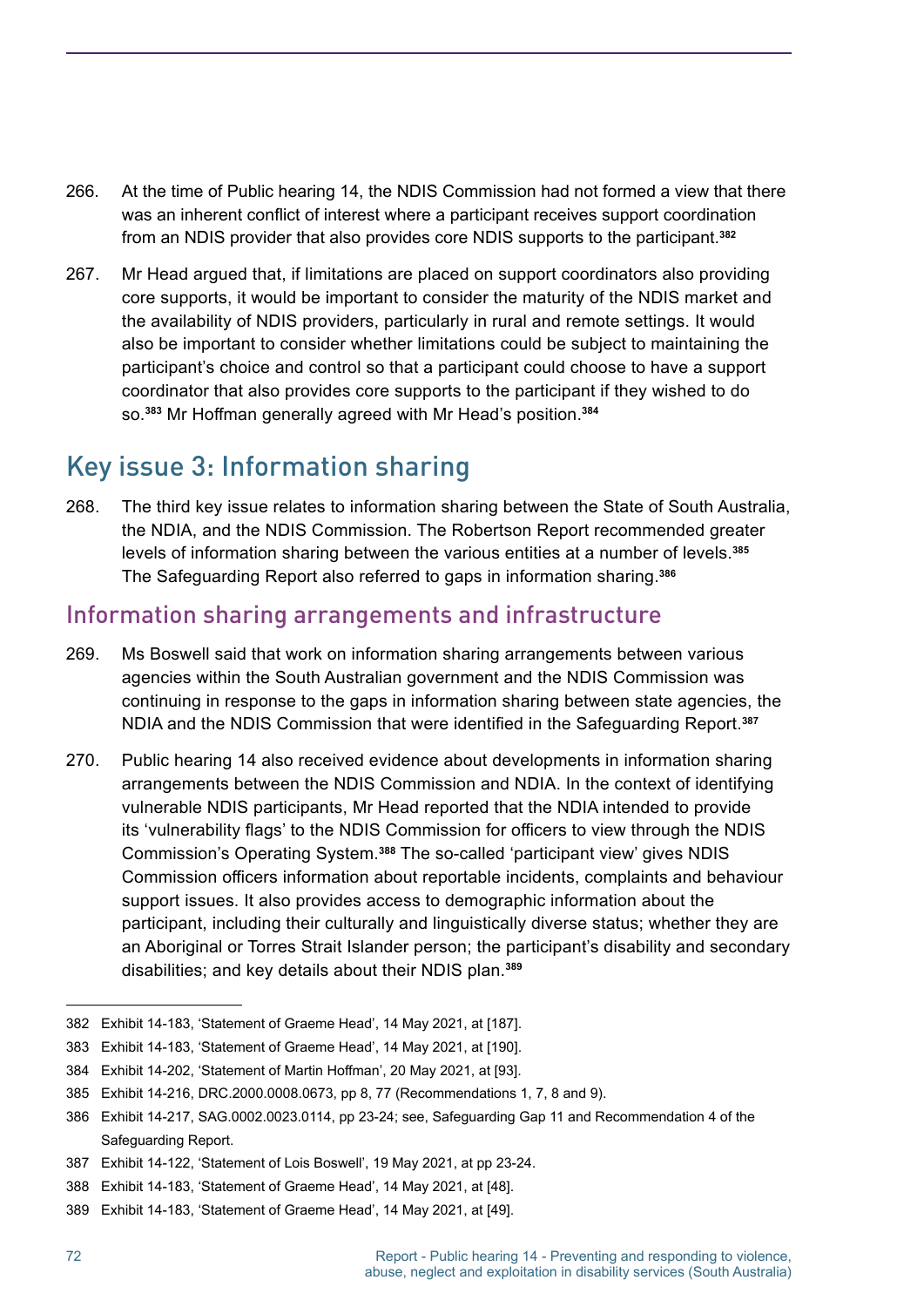- 271. Mr Head said the NDIS Commission would contribute data to the NDIA under the NDIA's vulnerable participants framework for the provider issues theme. This would likely include data about any providers identified by the NDIS Commission as being subject to investigation in circumstances where it was known or seemed likely that the NDIS Commission would seek to take significant enforcement action against the provider. **<sup>390</sup>** Mr Head reported that the NDIS Commission has access to information held by the NDIA under the Data Access and Transfer Operational Protocol (Data Protocol) agreed between the NDIA and the NDIS Commission in July 2020. **391** The Data Protocol provides for data sharing using 'authorised datasets'.
- 272. The Data Protocol specifies the authorised datasets each agency provides to the other. These include a range of demographic and other information about each participant, including disability types and some indicators relevant to risk (for example, being in shared supported accommodation or residential aged care); plan dates and plan activity indicators; and support categories and classes and the funded budget amount. **<sup>392</sup>** Data is provided to the NDIS Commission on a fortnightly basis, although the NDIA also provides additional, up-to-date information to the NDIS Commission on request. **393**
- 273. Mr Head stated that negotiations were underway to provide the NDIS Commission with direct access to the NDIA's information system 'PANDA' to allow access to more up-to-date data 'where access to the data that is updated fortnightly is not considered sufficient'.**<sup>394</sup>**
- 274. The Data Protocol also provides that information can be shared under an 'exceptional data request process'. This process relates to sharing data outside the authorised datasets; for external release of data included in the datasets; and for purposes not approved under the Data Protocol.<sup>395</sup> The Data Protocol also states that sharing of identified data between the NDIA and the NDIS Commission is authorised under the *NDIS Act* 'where there is a serious threat to the life, health or safety of an individual … for the purpose of identifying and contacting individuals at risk'. **<sup>396</sup>** More recent amendments to this legislative scheme for sharing information are discussed below.

<sup>390</sup> Exhibit 14-183, 'Statement of Graeme Head', 14 May 2021, at [45].

<sup>391</sup> Exhibit 14-183, 'Statement of Graeme Head', 14 May 2021, at [90].

<sup>392</sup> Exhibit 14-183, 'Statement of Graeme Head', 14 May 2021, at [92].

<sup>393</sup> Exhibit 14-183, 'Statement of Graeme Head', 14 May 2021, at [275–276].

<sup>394</sup> Exhibit 14-183, 'Statement of Graeme Head', 14 May 2021, at [276].

<sup>395</sup> Exhibit 14-211, CTD.8000.0013.0365, pp 7-8, Appendix C, Appendix D.

<sup>396</sup> Exhibit 14-211, CTD.8000.0013.0365, p 8.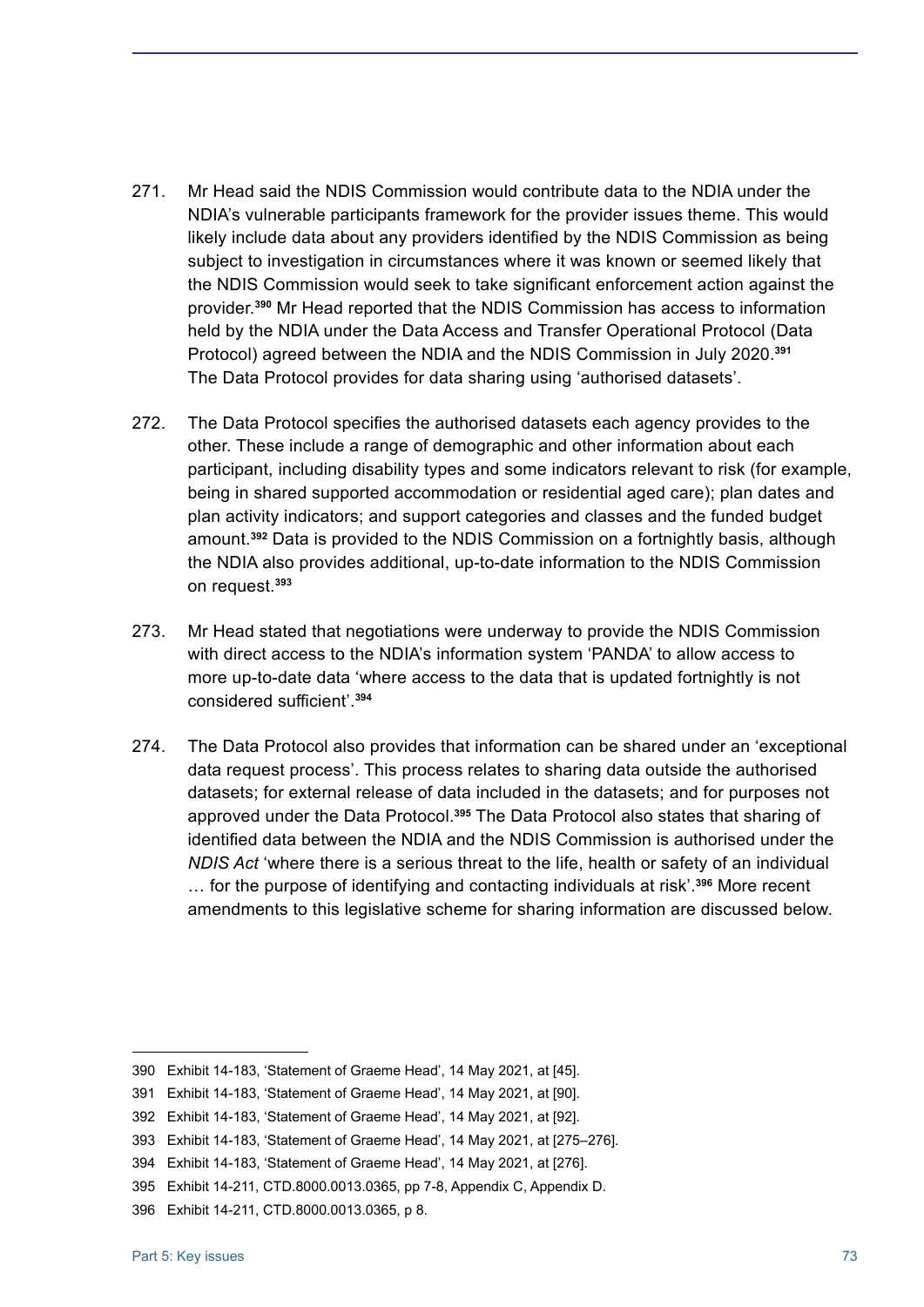#### Amendments to legislation

275. In October 2021, the Australian Parliament passed legislation amending the *NDIS Act*  in response to recommendations in the Robertson Report. **<sup>397</sup>** The *National Disability Insurance Scheme Amendment (Improving Supports for At Risk Participants) Act 2021*  (Cth) (*NDIS Amendment Act*) expands the powers of the NDIA to record, disclose or use information in circumstances where it is reasonably believed that it is for the purpose of, or in relation to, preventing or lessening a threat to an individual's life, health or safety. **<sup>398</sup>** This replaces the previous standard of 'serious threat', which was criticised by the Robertson Report as imposing too high a threshold on the NDIA and NDIS Commission in the performance of their functions. **<sup>399</sup>** According to the Explanatory Memorandum:

> This amendment will enable the [NDIA] and the [NDIS] Commission to provide a proactive individualised approach to identifying a participant that may be at risk of harm so that appropriate actions can be taken to reduce and better protect the participant. **400**

276. *The NDIS Amendment Act* confers a new power on the NDIS Commission to disclose information to state and territory agencies for the purposes of NDIS worker screening. **<sup>401</sup>** Similar to changes affecting the NDIA, the *NDIS Amendment Act* also lowers the threshold for the NDIS Commission for information recording, disclosure or use from being necessary to prevent or lessen a 'serious' threat to an individual's life, health or safety, to 'a threat', current or future. **402**

<sup>397</sup> *National Disability Insurance Scheme Amendment (Improving Supports for At Risk Participants) Act 2021* (Cth).

<sup>398</sup> *National Disability Insurance Scheme Act 2013* (Cth) s 60(2)(e).

<sup>399</sup> Explanatory Memorandum, National Disability Insurance Scheme Amendment (Improving Supports for At Risk Participants) Bill 2021 (Cth), p 5; see also, Recommendations 1, 7, 9 of the Robertson Report, Exhibit 14-216, DRC.2000.0008.0673, pp 68-69, 77-78.

<sup>400</sup> Explanatory Memorandum, National Disability Insurance Scheme Amendment (Improving Supports for At Risk Participants) Bill 2021 (Cth), p 5.

<sup>401</sup> *National Disability Insurance Scheme Act 2013* (Cth) s 67A(1)(da).

<sup>402</sup> *National Disability Insurance Scheme Act 2013* (Cth) s 67A(1)(e); Explanatory Memorandum, *National Disability Insurance Scheme Amendment (Improving Supports for At Risk Participants) Bill 2021*, p 7.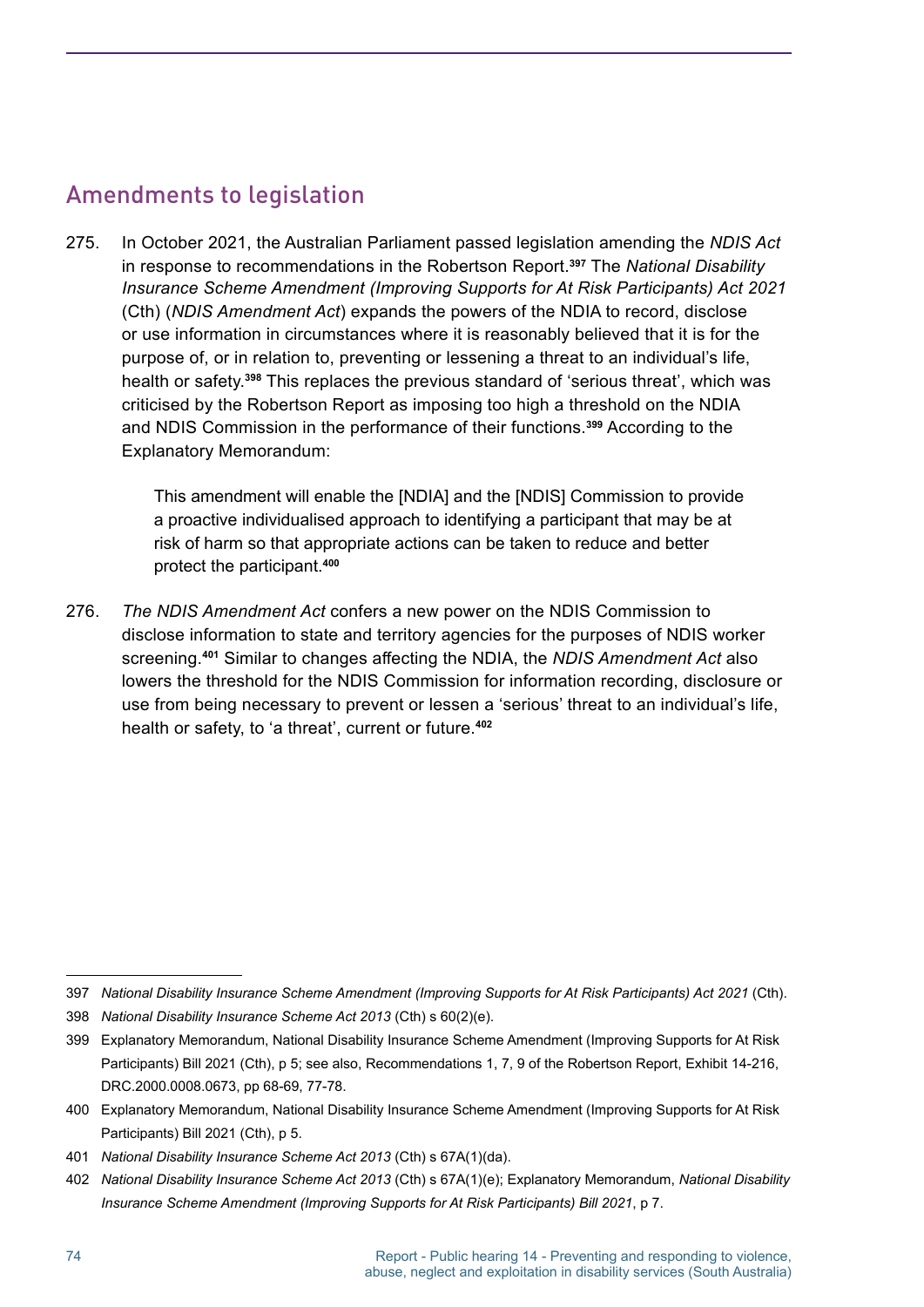# Part 6: Areas for further investigation

# Risk factors

- 277. As we have explained, each of the Two Reports into the circumstances of Ms Smith's death concluded that it was important for the regulatory framework governing disability services to identify and take account of the factors that can increase the risk that a recipient of services will experience violence, abuse, neglect or exploitation. **403**
- 278. The Royal Commission intends to investigate further the mechanisms for the identification and protection of people with disability at heightened risk. We will consider the measures that have been introduced for NDIS participants and assess whether:
	- they are adequate
	- they should be extended to include other people with disability who are not NDIS participants, and, if so, how.

#### Person-centred approach to service delivery

- 279. The experiences of Mitchell, Daniel Rogers and Ms Smith demonstrate the importance of a person-centred approach to the delivery of services and supports for people with a disability.
- 280. A person-centred approach to service delivery requires the person with disability to be at the centre of decision-making and to have control over the services they receive. The services and supports should be directed to enhancing a person's choice and control over where and how they live. The person-centred approach is based on recognising and respecting a person's dignity and human rights.
- 281. In the Robertson Report, the Independent Reviewer observed that the NDIS Framework and the legislative scheme underpinning the NDIS emphasise that the system is supposed to be 'person-centred'. However, he considered a number of steps in Ms Ann-Marie Smith's interactions with the NDIS would be more appropriately described as 'transactional' and 'form driven'. **<sup>404</sup>** These included occasions involving automated decision-making; the absence of face-to-face meetings; and a failure to observe the setting where Ms Smith received the services delivered under her plan – in her home. **<sup>405</sup>** The Independent Reviewer concluded that in Ms Smith's circumstances a person-centred approach to the preparation and approval of her plan would have provided a 'fundamental quality and safeguarding measure' that would operate as a complement to the corrective and regulatory powers available under the *NDIS Act.***<sup>406</sup>**

<sup>403</sup> See Report, at [218] ff.

<sup>404</sup> Exhibit 14-216, DRC.2000.0008.0673, pp 46-47.

<sup>405</sup> Exhibit 14-216, DRC.2000.0008.0673, p 46.

<sup>406</sup> Exhibit 14-216, DRC.2000.0008.0673, p 47.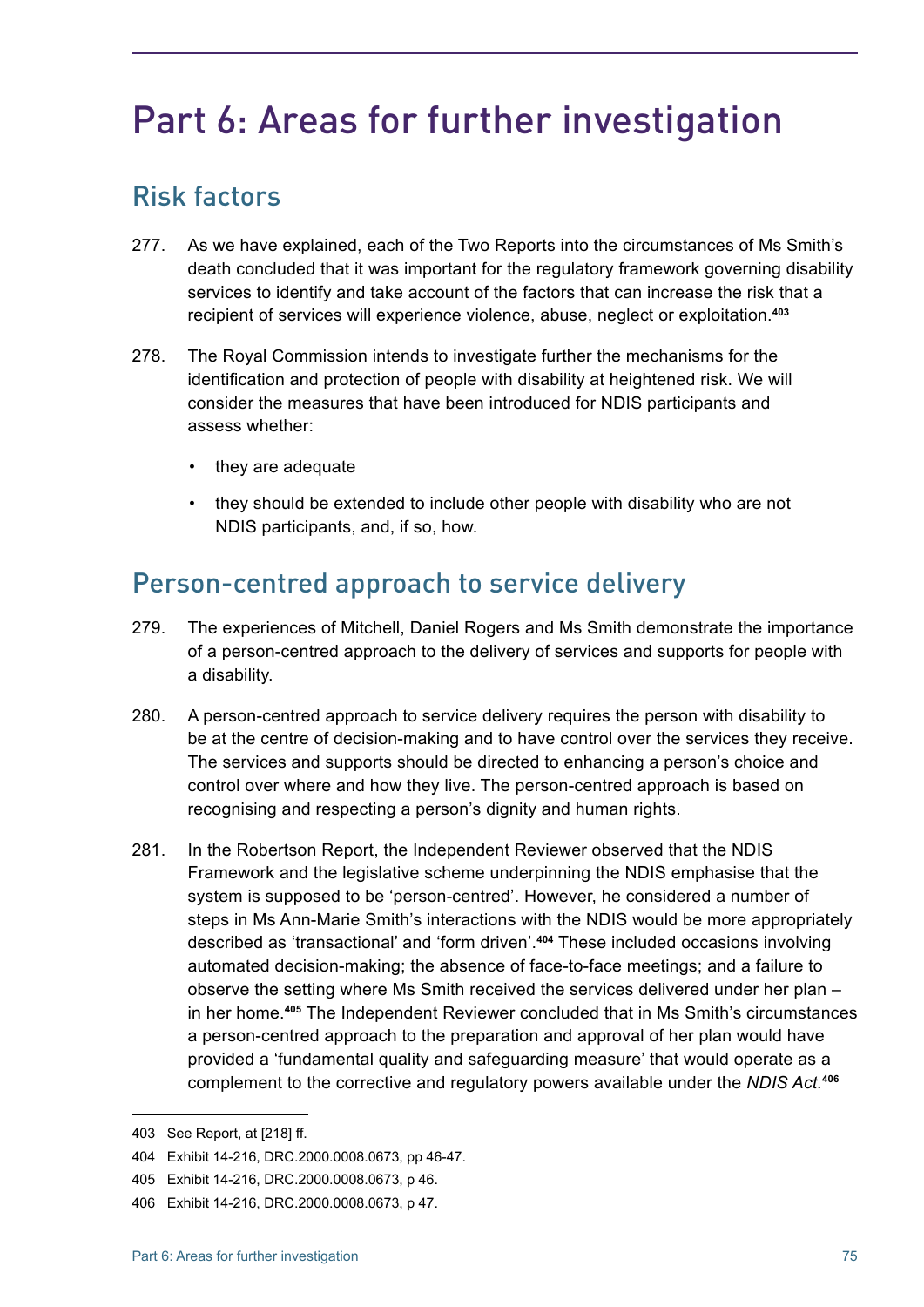- 282. It is not enough for a policy to claim to be person-centred. Person-centred approaches must be embedded in day-to-day practice and cultures of all those responsible for the delivery of services.
- 283. The Royal Commission intends to continue investigating how service providers and their regulators can be encouraged or, if necessary, required to implement personcentred practices. The Royal Commission's Final Report will address this issue.

# Conflicts of interest

- 284. As noted in relation to the first key issue above, the Royal Commission received evidence that a conflict of interest may arise in circumstances where a person with disability receives support coordination and other support services from the same service provider. **<sup>407</sup>** The Royal Commission received similar evidence at Public hearing 13. **408**
- 285. The Royal Commission intends to examine further whether a conflict of interest arises where an NDIS participant receives support coordination and other services from the same service provider, and the appropriate response to such a conflict.

# Communication

- 286. The importance of effective and appropriate communication is a key theme emerging from all of the case studies. It has two components: communication with individuals with disability, and communication with their families, supporters and advocates.
- 287. Effective communication with the person receiving supports and services is perhaps the most important means of ensuring the person exercises choice and control over the delivery of services. Effective communication is also essential to determine in a timely fashion that supports and services are not working well or that a person with disability is at risk of harm. This is a lesson to be learnt from Mitchell and Daniel's case studies. Ms Smith's case illustrates the disastrous consequence that can result from the absence of face-to-face meetings between people with disability living alone and agencies responsible for providing or funding supports.

<sup>407</sup> See Report, [261–267].

<sup>408</sup> Royal Commission into Violence, Abuse, Neglect and Exploitation of People with Disability, *Report of Public hearing 13: Preventing and responding to violence, abuse, neglect and exploitation in disability services (a case study)*, April 2022, [300].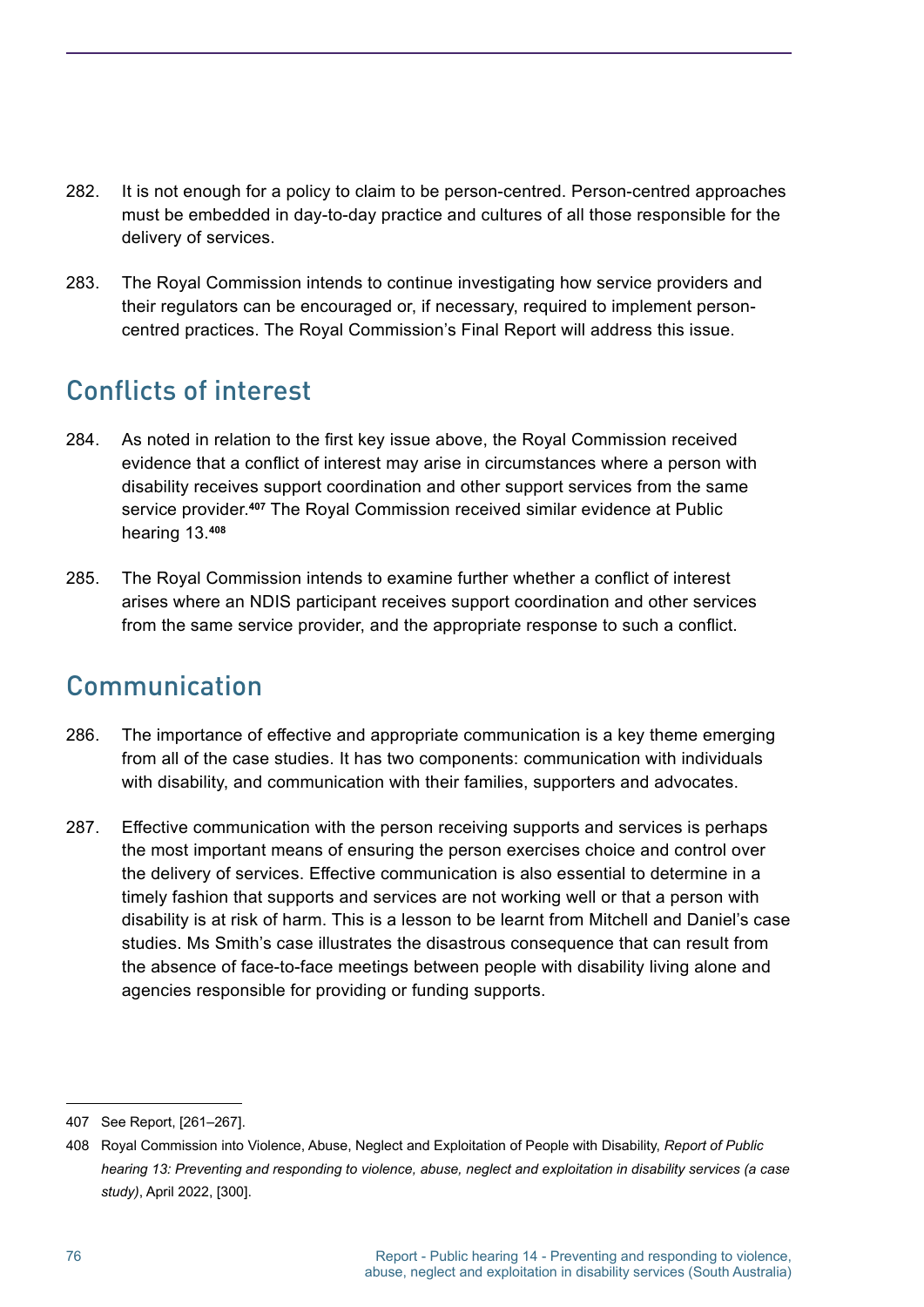- 288. The ability to raise concerns and complaints without fear of recrimination is part of good and effective communication. The experiences of Victoria, James, Mitchell, and Karen and Daniel Rogers demonstrate the consequences for a person in residential disability accommodation if communications between the service provider, the resident and the resident's family break down.
- 289. The Royal Commission intends to continue its inquiries into the ways that communication between people with disability and their supporters and disability services and regulators can be supported and encouraged.

### Quality of services

- 290. Providing high quality services and supports is necessary to ensure that people living in supported disability accommodation feel safe in their home environment and are protected against violence, abuse, neglect and exploitation. Daniel Rogers feared going into his own home and leaving his bedroom. Mitchell's home was the place where he had to live with the threat of violence contained in the 3 March Letter. Neither of the families who gave evidence at Public hearing 14 described their sons' supported disability accommodation as having the sense of a home. Both families spoke of the importance of Daniel Rogers and Mitchell feeling that they live in a safe and comfortable home.
- 291. Quality of services is also a fundamental concern underpinning a number of the recommendations flowing from the Two Reports. In particular, the Robertson Report's recommendation that 'no vulnerable NDIS participant should have a sole carer providing services in the participant's own home'**<sup>409</sup>** was founded on the basis that a second (or further) carers or support workers can increase the oversight over service delivery and the quality of services provided. **<sup>410</sup>** The Two Reports highlighted the potential for a reduction in the quality of services when there is not a second set of eyes evaluating the quality of provision of those services.

#### Community Visitor Schemes

292. Public hearing 14 heard evidence about the role and effectiveness of a CVS in providing independent oversight over and advocacy in disability services, particularly in the context of services provided to people with disability in their homes. In Mitchell's case, the then Principal Community Visitor played a significant role in monitoring the First Investigation and alerting the South Australian Ombudsman of his concerns about the way the 3 March Letter was managed by DHS. This ultimately led to the Ombudsman initiating an investigation, which recommended that DHS conduct the Second Investigation.

<sup>409</sup> Exhibit 14-216, DRC.2000.0008.0673, pp 7, 69 (Recommendation 2).

<sup>410</sup> Exhibit 14-216, DRC.2000.0008.0673, pp 69-70.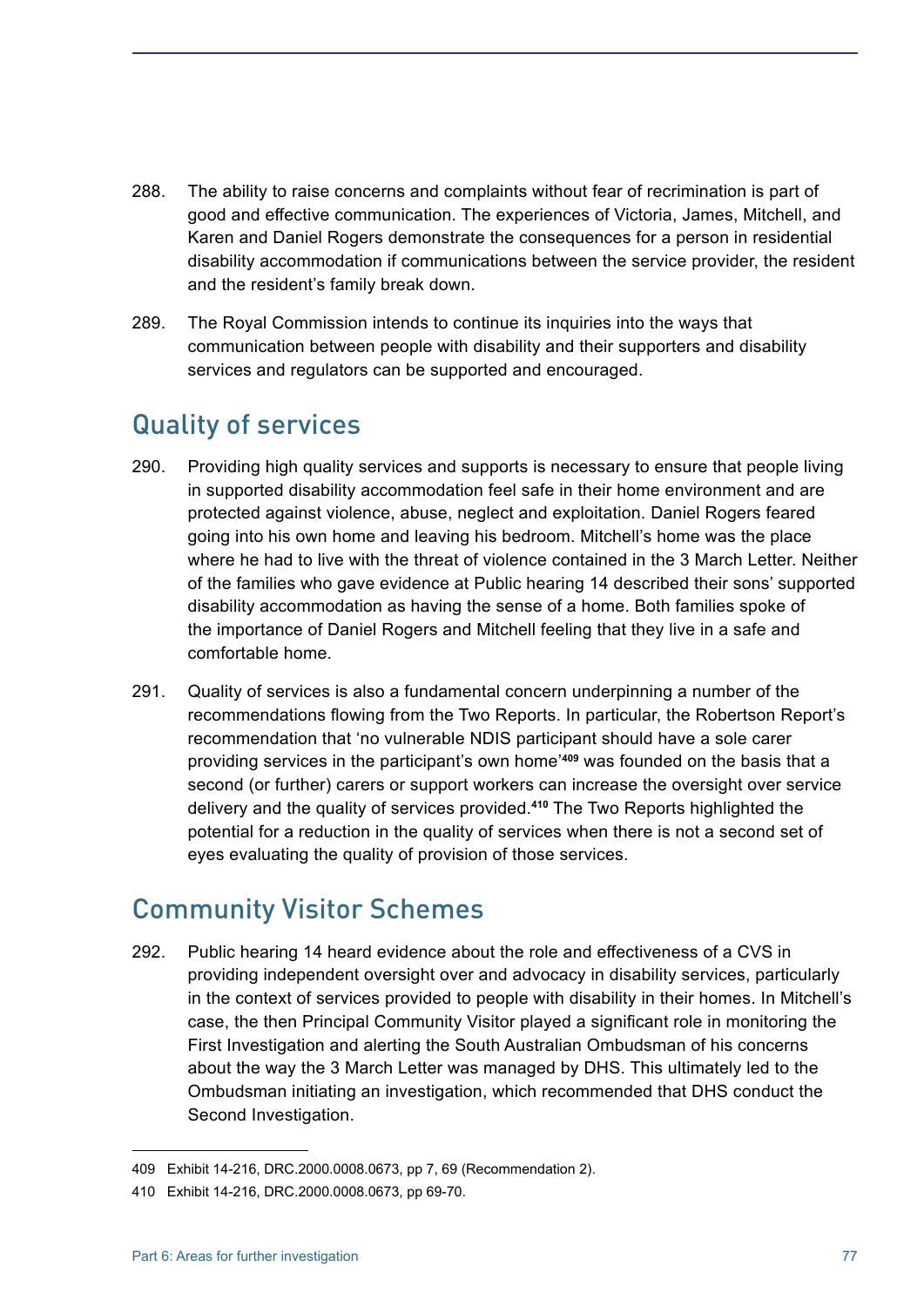#### Community Visitor Schemes by jurisdiction

- 293. The South Australian CVS is established under the *Mental Health Act 2009* (SA). **411** The Principal Community Visitor and community visitors are independent statutory appointments. **<sup>412</sup>** Similar state government funded bodies operate to visit people with disability in most other states and territories,**<sup>413</sup>** except Western Australia and Tasmania. **414**
- 294. Community visitors are empowered by legislation to visit and inspect facilities or services where people with disability live identified under legislation. In South Australia these include mental health treatment centres, community mental health facilities and state government-operated disability accommodation. **<sup>415</sup>** They also provide advocacy and support to the people with disability living in or using these facilities.
- 295. From May 2019, the South Australian CVS ceased visiting non-government disability accommodation service providers, supported residential facilities and day options programs. **<sup>416</sup>** In September 2019, Ms Ann Gale, who is both the South Australian Principal Community Visitor and the South Australian Public Advocate, used her statutory authority as the Public Advocate to delegate the power to visit people subject to guardianship orders with the Public Advocate to the South Australian CVS. **<sup>417</sup>** Ms Gale said that community visitors complemented the work of the Public Advocate as they can visit people under guardianship orders (including NDIS participants) on a more regular basis than the staff of the Public Advocate. Community visitors are also able to monitor the needs of people who are visited but who do not necessarily require active decisions to be made on their behalf. **418**
- 296. For NDIS participants who are not under the guardianship of the Public Advocate and are clients of NDIS provider-operated disability services, the NDIS Commission is the primary body with responsibility for providing oversight of disability services. **419**

- 414 In Western Australia, a number of community visitor schemes are operated by non-government organisations, although these are not established under legislation and do not visit people with disability. In Tasmania, the state government's official visitor scheme is empowered to visit only prisons and mental health facilities under the *Mental Health Act 2013* (Tas) and the *Corrections Act 1997* (Tas).
- 415 *Mental Health Act 2009* (SA) ss 52, 52A; *Disability Services (Community Visitor Scheme) Regulations 2013* (SA) reg 4.
- 416 Exhibit 14-122, 'Statement of Lois Boswell', 19 May 2021, at [152].
- 417 Exhibit 14-58, 'Statement of Anne Gale', 28 May 2021, at [28].
- 418 Transcript, Anne Gale, Public hearing 14, 9 June 2021, P-216 [5–40].
- 419 Exhibit 14-122, 'Statement of Lois Boswell', 19 May 2021, at [150].

<sup>411</sup> *Mental Health Act 2009* (SA) div 2.

<sup>412</sup> *Mental Health Act 2009* (SA) s 50.

<sup>413</sup> *Ageing and Disability Commissioner Act 2019* (NSW) pt 4; *Children's Guardian Act 2019* (NSW) pt 9; *Disability Act 2006* (Vic) pt 3 div 6, pt 6 div 7; *Public Guardian Act 2014* (Qld) pt 6; *Official Visitor Act 2012* (Act); *Mental Health and Related Services Act 1998* (NT) pt 14; *Disability Services Act 1993* (NT) pt 6.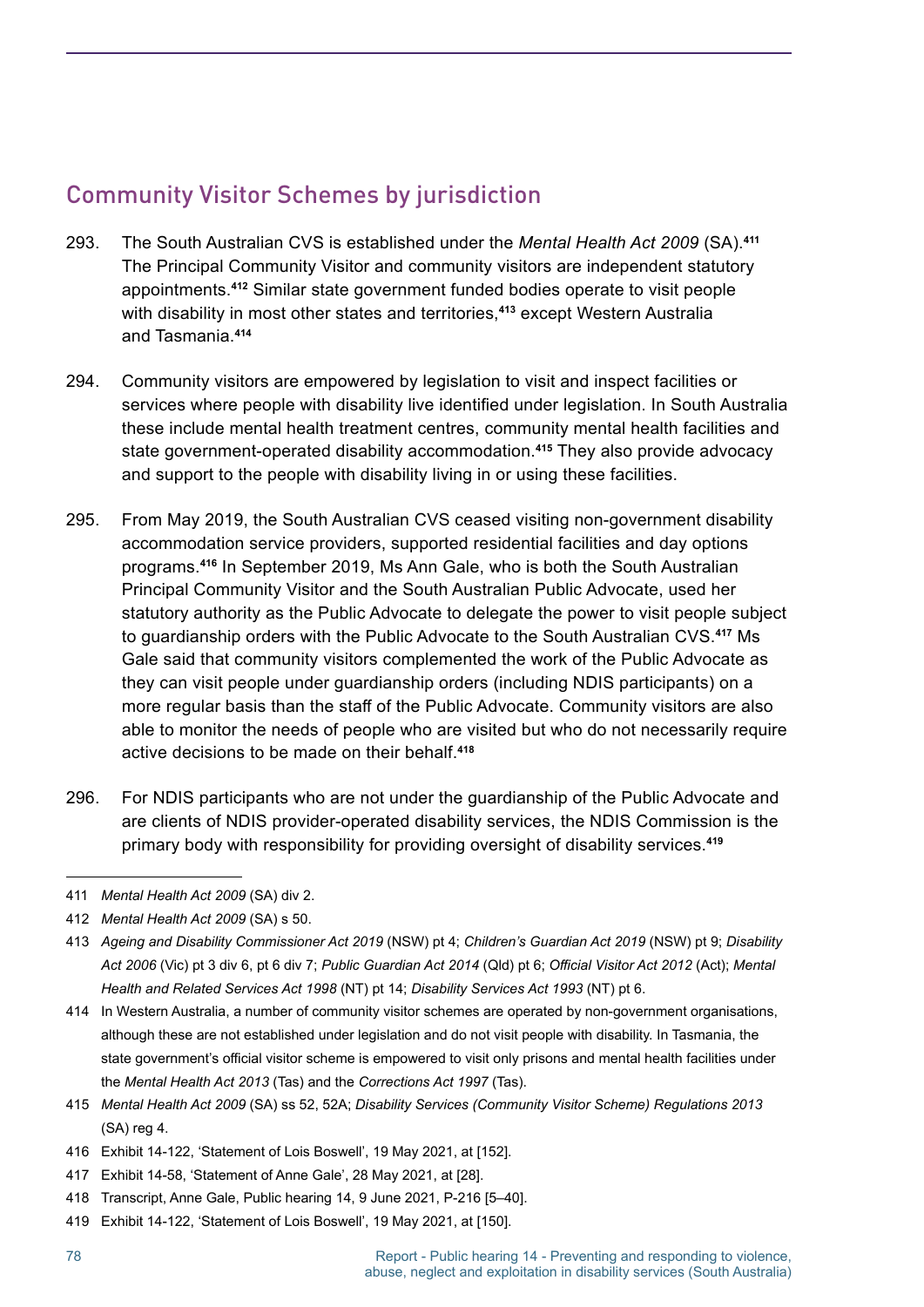- 297. As noted in earlier parts of this Report, Daniel Rogers and Mitchell lived in supported disability accommodation that was operated by DHS under in-kind arrangements. The arrangements are governed by a bilateral agreement between the South Australian government and the Australian government governing the transition to the NDIS. **420** The bilateral agreement provides that between 1 July 2018 and 30 June 2023 the NDIS will operate under transitional arrangements in South Australia. **<sup>421</sup>** Under the agreement, South Australia is entitled to offset a portion of the funds it is obliged to contribute to the NDIS through in-kind arrangements, by which it funds supported disability accommodation for NDIS participants in that state. **<sup>422</sup>** The government bodies which operate those services – namely DHS and its agencies – are not registered NDIS providers for the purpose of regulating those services. **<sup>423</sup>** The South Australian CVS continues to operate within these settings because community visitors have jurisdiction to visit 'state government-operated disability accommodation' in South Australia. **424**
- 298. When the NDIS becomes fully operational in South Australia, DHS-operated disability accommodation will be operated by a government-owned trading entity registered as an NDIS registered provider. **<sup>425</sup>** This will result in sites and services which currently operate under in-kind arrangements (and therefore under state jurisdiction) falling under the NDIS Commission's regulatory jurisdiction. The transition in regulatory arrangements over these accommodation settings will mean that under current legislation in South Australia the CVS will also lose the authority to visit these sites.

#### Community Visitor Schemes following the transition to the NDIS

299. During Public hearing 14, the Royal Commission received evidence about recent measures taken by the NDIA and the NDIS Commission to engage actively with NDIS participants deemed 'at risk', including under the vulnerable participants framework. **426** Mr Hoffman gave evidence that by May 2021 the NDIA had contacted over 70,000 NDIS participants through this program. **<sup>427</sup>** Mr Head also gave evidence about the NDIS Commission's exercise of its visitation powers in South Australia between 1 July 2018 and the date of the hearing. **428**

<sup>420</sup> See Report, at [38], [108].

<sup>421</sup> Exhibit 14-222, DRC.2000.0008.0828, cl 6-7.

<sup>422</sup> Exhibit 14-222, DRC.2000.0008.0828, cl 56, Schedule B.

<sup>423</sup> Exhibit 14-122, 'Statement of Lois Boswell', 19 May 2021, at [76]; Transcript, Martin Hoffman, Public hearing 14, 9 June 2021, P-235 [16–30].

<sup>424</sup> *Disability Services (Community Visitor Scheme) Regulations 2013* (SA) reg 3 (definition of 'disability accommodation premises').

<sup>425</sup> Exhibit 14-122, 'Statement of Lois Boswell', 19 May 2021, at [76]; Transcript, Martin Hoffman, 9 June 2021, P-235 [16–30].

<sup>426</sup> See Report, [223] ff.

<sup>427</sup> Transcript, Martin Hoffman, Public hearing 14, 9 June 2021, P-262 [31–44]; Exhibit 14-202, 'Statement of Martin Hoffman', 20 May 2021, at [55]. See also Report, [227].

<sup>428</sup> Transcript, Graeme Head, Public hearing 14, 10 June 2021, P-325 – P-326 [3–20].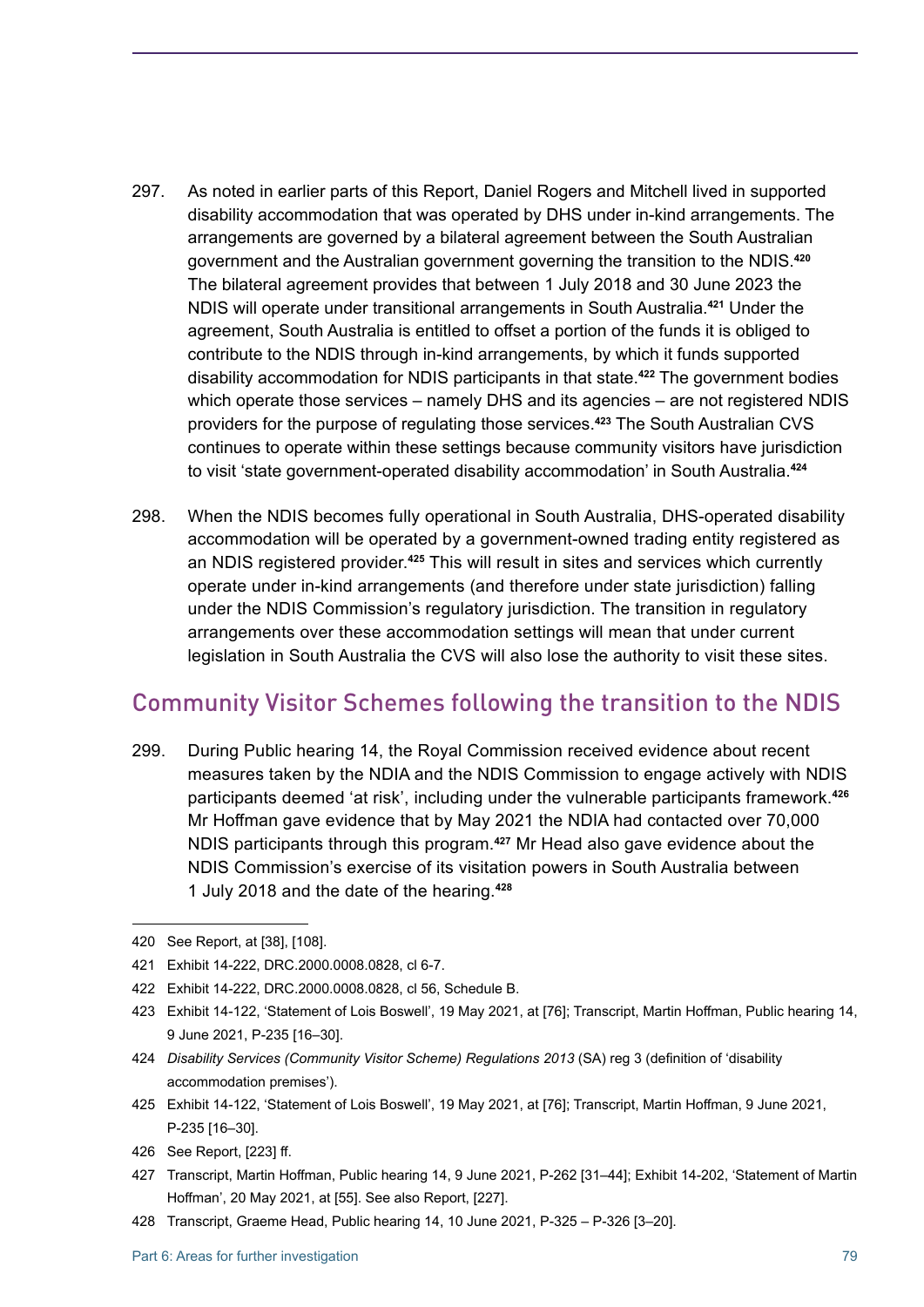- 300. While the check-in program employed by the NDIA during the COVID-19 pandemic and the NDIS Commission's visitations appear to have been well received, both differ significantly from CVS programs.
- 301. First, the programs differ in their scope and operations. The NDIA check-in program does not require a complaint to be made and is only available to NDIS participants identified as 'vulnerable' by the NDIA. **<sup>429</sup>** Visits are generally prompted by the NDIS Commission identifying compliance concerns on the part of a registered NDIS service provider and are targeted at providers, rather than participants. **<sup>430</sup>** By contrast, community visitors routinely visit sites and services independently of compliance concerns, as authorised by legislation. Community visitors are entitled to visit, speak to and observe support workers and people with disability, including people who are not NDIS participants and those who may not fall within the NDIA's definition of 'vulnerable'.**<sup>431</sup>**
- 302. Second, the purpose of the NDIA's check-in program and of the NDIS Commission's visits differ from the objective of CVS programs. The purpose of the check-in program is 'to reassure participants that they are well supported and connected with the NDIA, and that the NDIA and partners are responsive to their needs'. **<sup>432</sup>** The check-in program 'also aims to help the NDIA identify any risk or potential safety concerns for the participants'. **<sup>433</sup>** However, Mr Hoffman accepted that the program is not intended to be a mechanism for NDIS participants to raise concerns about crisis situations unrelated to their disability or the services they receive. **434**
- 303. The NDIS Commission's site visits have a broader range of purposes, including discussing complaints, conducting welfare checks, educating providers on behaviour support, conducting investigations and responding to reportable incidents. **<sup>435</sup>** However, the most common purposes for NDIS Commission visits in South Australia between 2018 and May 2021 were to engage with providers and monitor compliance. **436**
- 304. The purpose of the South Australian CVS is to 'monitor, report and advocate for individuals and on systemic issues for people using state run disability services and mental health services'. **<sup>437</sup>** Ms Gale explained that the CVS has a broad role which allows it to respond to and refer complaints; engage with individuals and service providers about issues affecting the wellbeing of persons visited; identify non-compliant activity; comment on quality of life issues; and assist individuals to access services. **438**

<sup>429</sup> Exhibit 14-202, 'Statement of Martin Hoffman', 20 May 2021, at [56].

<sup>430</sup> Transcript, Graeme Head, Public hearing 14, 10 June 2021, P-325 [31–46] – P-326 [9–13].

<sup>431</sup> See Report, [292].

<sup>432</sup> Exhibit 14-202, 'Statement of Martin Hoffman', 20 May 2021, at [59].

<sup>433</sup> Exhibit 14-202, 'Statement of Martin Hoffman', 20 May 2021, at [59].

<sup>434</sup> Transcript, Martin Hoffman, Public hearing 14, 9 June 2021, P-267 [20–47].

<sup>435</sup> Exhibit 14-183, Statement of Graeme Head, 14 May 2021, at [217(a)–(f)].

<sup>436</sup> Exhibit 14-183, Statement of Graeme Head, 14 May 2021, at [219].

<sup>437</sup> Exhibit 14-58, 'Statement of Anne Gale', 28 May 2021, at [17].

<sup>438</sup> Exhibit 14-58, 'Statement of Anne Gale', 28 May 2021, at [91].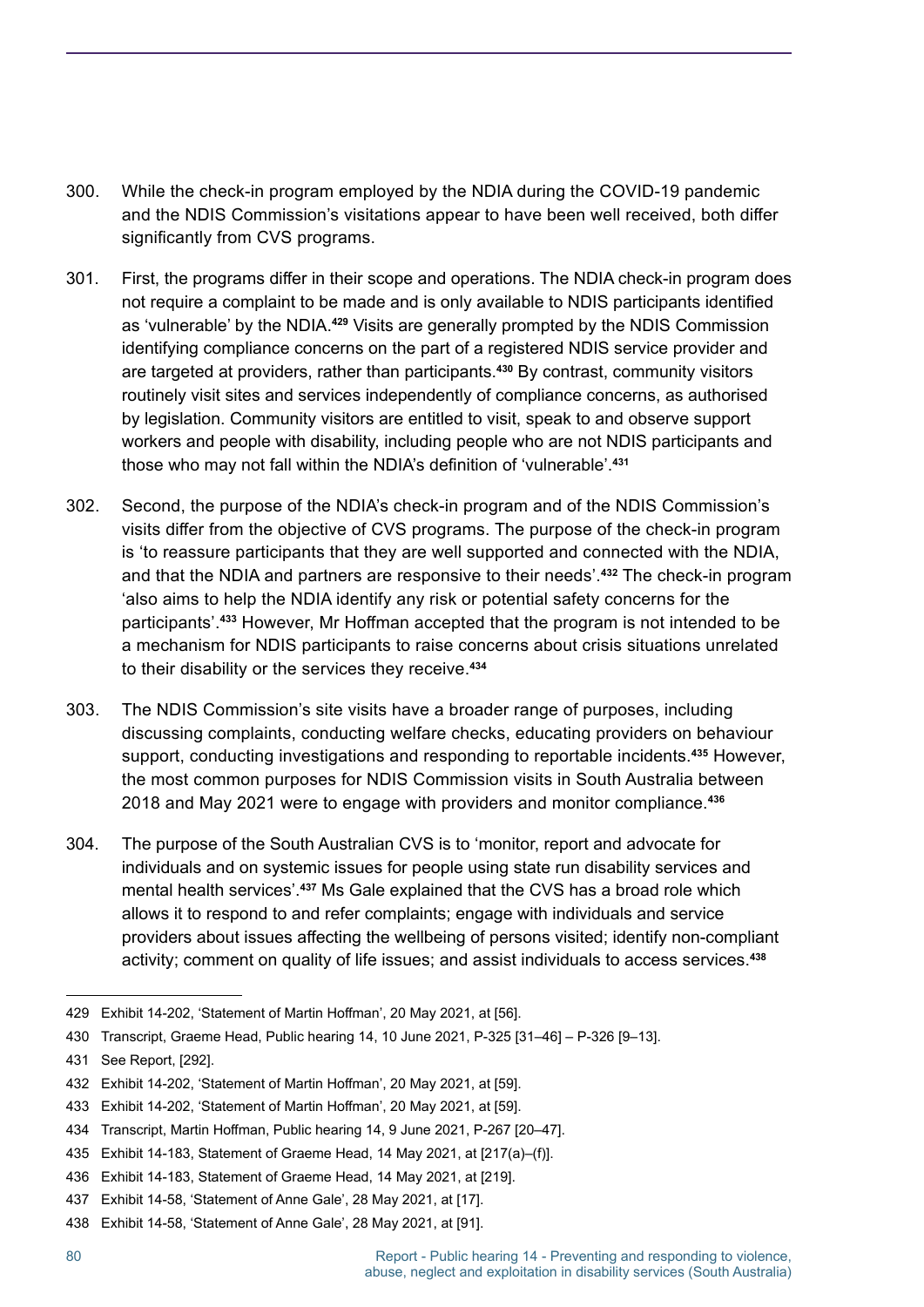- 305. Third, neither the NDIA nor the NDIS Commission's programs appear to have powers of inspection similar to those available to CVS programs. The NDIA's check-in program is focused on direct contact between the NDIA and the NDIS participant. Mr Head said that when conducting a visit NDIS Commission officers could require a service provider to produce certain records, but inspection of documents would generally be left to the Commission's auditing processes. **439**
- 306. The Safeguarding Report noted that the South Australian government has received advice from the South Australian Crown Solicitor's Office that the *NDIS Act* has 'covered the field' of quality and safeguards for NDIS service providers and participants. **<sup>440</sup>** Ms Boswell agreed this was still South Australia's position at the time of Public hearing 14. **<sup>441</sup>** If correct, this advice means that, except as permitted by Commonwealth legislation, a state cannot authorise a CVS to assess and report on the quality of facilities and services provided by an NDIS service provider to NDIS participants using NDIS funding. **442**
- 307. In contrast, Queensland, New South Wales and Victoria have introduced reforms expressly empowering their CVS to visit NDIS service provider operated sites and services. In Queensland, community visitors are empowered to 'regularly visit' adult NDIS participants in 'visitable sites', including authorised mental health services, forensic disability services and premises where NDIS participants live and receive supports or services other than private dwellings. **<sup>443</sup>** In New South Wales, community visitors are entitled to visit 'visitable services', which include accommodation services where any adult with disability is in the full-time care of the service provider, an assisted boarding house or any other service prescribed as a visitable service. **<sup>444</sup>** In Victoria, community visitors are empowered to visit supported disability accommodation settings and other NDIS provider operated sites. **<sup>445</sup>** The continued operation of CVS programs in the NDIS sector in these three states suggests that South Australia is unique in its interpretation of the *NDIS Act*.
- 308. We express no view on the correctness of the legal advice received by South Australia. It is sufficient to note that South Australia has acted on this advice by limiting the types of services and sites that its CVS can visit. In consequence, a significant group of NDIS participants who used to receive visits no longer have the benefit of this oversight mechanism. The number of South Australian NDIS participants who do not receive community visitors in South Australia will grow when in-kind arrangements end on 31 June 2023.

<sup>439</sup> Transcript, Graeme Head, Public hearing 14, 10 June 2021, P-329 [25–47] – 330 [6–16].

<sup>440</sup> Exhibit 14-217, SAG.0002.0023.0114, p 18.

<sup>441</sup> Transcript, Lois Boswell, Public hearing 14, 11 June 2021, P-420 [10–14].

<sup>442</sup> *Australian Constitution* s 109; *Clyde Engineering v Cowburn* (1926) 37 CLR 466; *Ex parte McLean* (1930) 43 CLR 472; *R v Credit Tribunal; Ex parte General Motors Acceptance Corporation (Australia)* (1977) 137 CLR 545, 563-4.

<sup>443</sup> *Public Guardian Act 2014* (Qld) ss 39 (definition of 'visitable site'), 41-42.

<sup>444</sup> *Ageing and Disability Commissioner Act 2019* (NSW) s 20 (definition of 'visitable services').

<sup>445</sup> *Disability (National Disability Insurance Scheme Transition) Amendment Act 2019* (Vic) item 54; *Disability Act 2006* (Vic) s 130(2).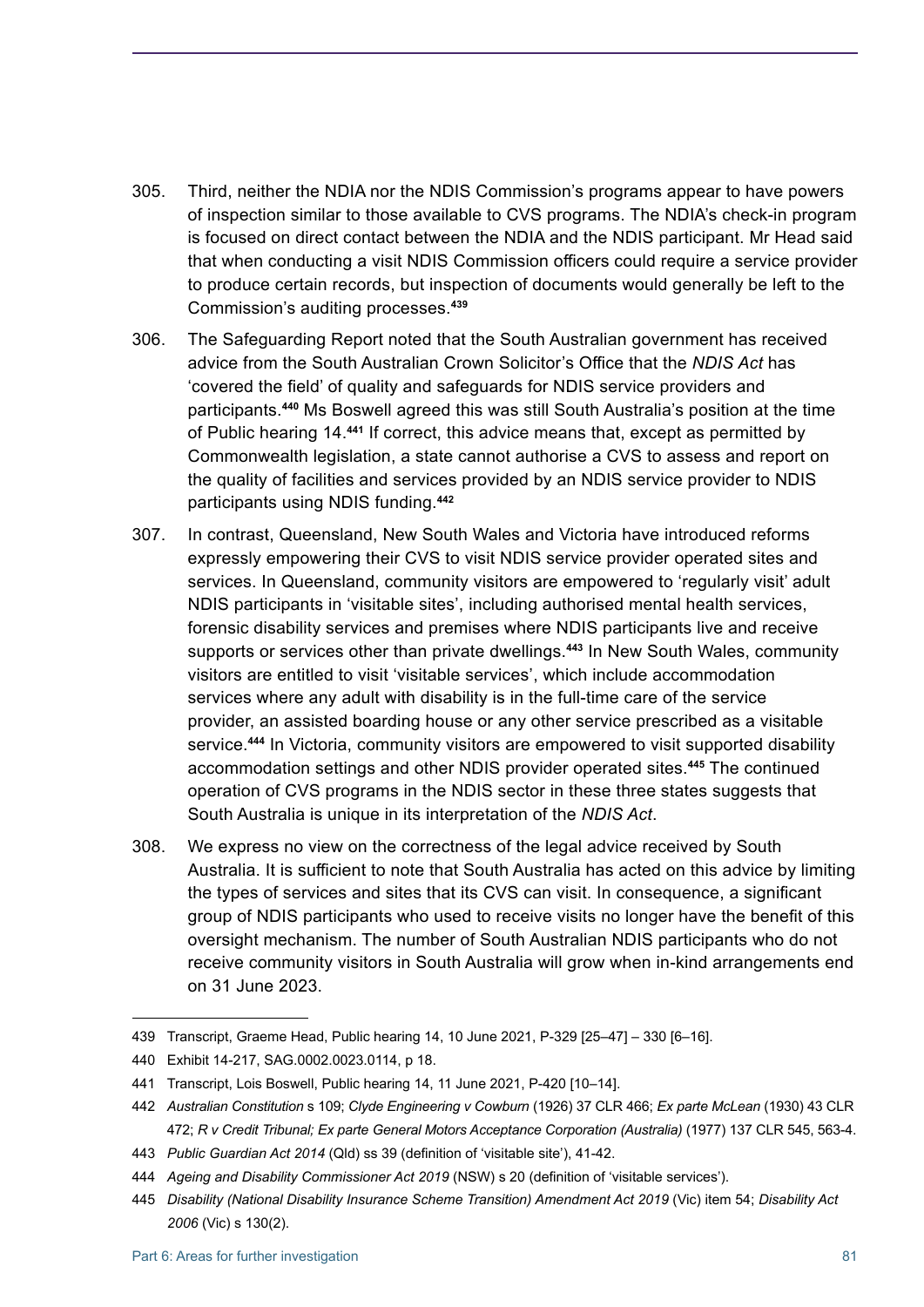309. Ms Gale said the absence of regular, routine inspections by a regulator or other independent body leaves vulnerable people at risk if service providers are inexperienced or under-resourced. **<sup>446</sup>** She said that establishing a dedicated national CVS for all NDIS participants, led by the NDIS Commission potentially in partnership with the States and Territories, would assist in protecting the rights of people with disability at risk of harm. **447**

#### A national Community Visitor Scheme?

- 310. The Robertson Report recommended that the NDIS Commission consider establishing its own equivalent to state and territory based CVSs. **<sup>448</sup>** The Independent Reviewer also recommended that the NDIS Commission should conduct occasional visits to assess the safety and wellbeing of selected individual NDIS participants, whether or not a complaint has been made. **<sup>449</sup>** This recommendation appears to contemplate a more active role for the NDIS Commission than it has adopted to date.
- 311. The Independent Reviewer cited a review of CVS programs nationally conducted in 2018 by WestWood Spice and chaired by DSS (WestWood Spice review). The WestWood Spice review recorded that 'CVS achieve important outcomes for people with disability in services, encouraging them to express their views, listening, building capacity in asserting rights or linking with supported decision-making processes and advocates'. **<sup>450</sup>** The WestWood Spice review concluded that the CVS programs have a broader scope than the NDIS but have a 'contribution to make to the NDIS Quality and Safeguarding Framework and … should be formally recognised within the NDIS Framework'. **<sup>451</sup>** The review also recommended that the role of community visitors should continue to be provided by state and territory-based CVSs,**<sup>452</sup>** and that all jurisdictions should work towards national consistency in key aspects of the CVS. **453**
- 312. The WestWood Spice review considered the establishment of a national CVS under the helm of the NDIS Commission to be consistent with the NDIS Commission's oversight role. **<sup>454</sup>** The review identified a number of benefits from the introduction of a national CVS under the NDIS Commission. These included providing a single point for complaints; national consistency in practices and standards; links between 'key areas of risk' including restrictive practices; and direct flow of information between community visitors and the NDIS Commission. **455**

<sup>446</sup> Exhibit 14-58, 'Statement of Anne Gale', 28 May 2021, at [90].

<sup>447</sup> Exhibit 14-58, 'Statement of Anne Gale', 28 May 2021, at [93].

<sup>448</sup> Exhibit 14-216, DRC.2000.0008.0673, p 71 (Recommendation 4).

<sup>449</sup> Exhibit 14-216, DRC.2000.0008.0673, p 75 (Recommendation 5).

<sup>450</sup> Exhibit 14-218, CTD.7200.0016.0406, p 8.

<sup>451</sup> Exhibit 14-218, CTD.7200.0016.0406, p 51 (Recommendation 1).

<sup>452</sup> Exhibit 14-218, CTD.7200.0016.0406, p 51 (Recommendation 2).

<sup>453</sup> Exhibit 14-218, CTD.7200.0016.0406, p 51 (Recommendation 5).

<sup>454</sup> Exhibit 14-218, CTD.7200.0016.0406, p 43.

<sup>455</sup> Exhibit 14-218, CTD.7200.0016.0406, p 43.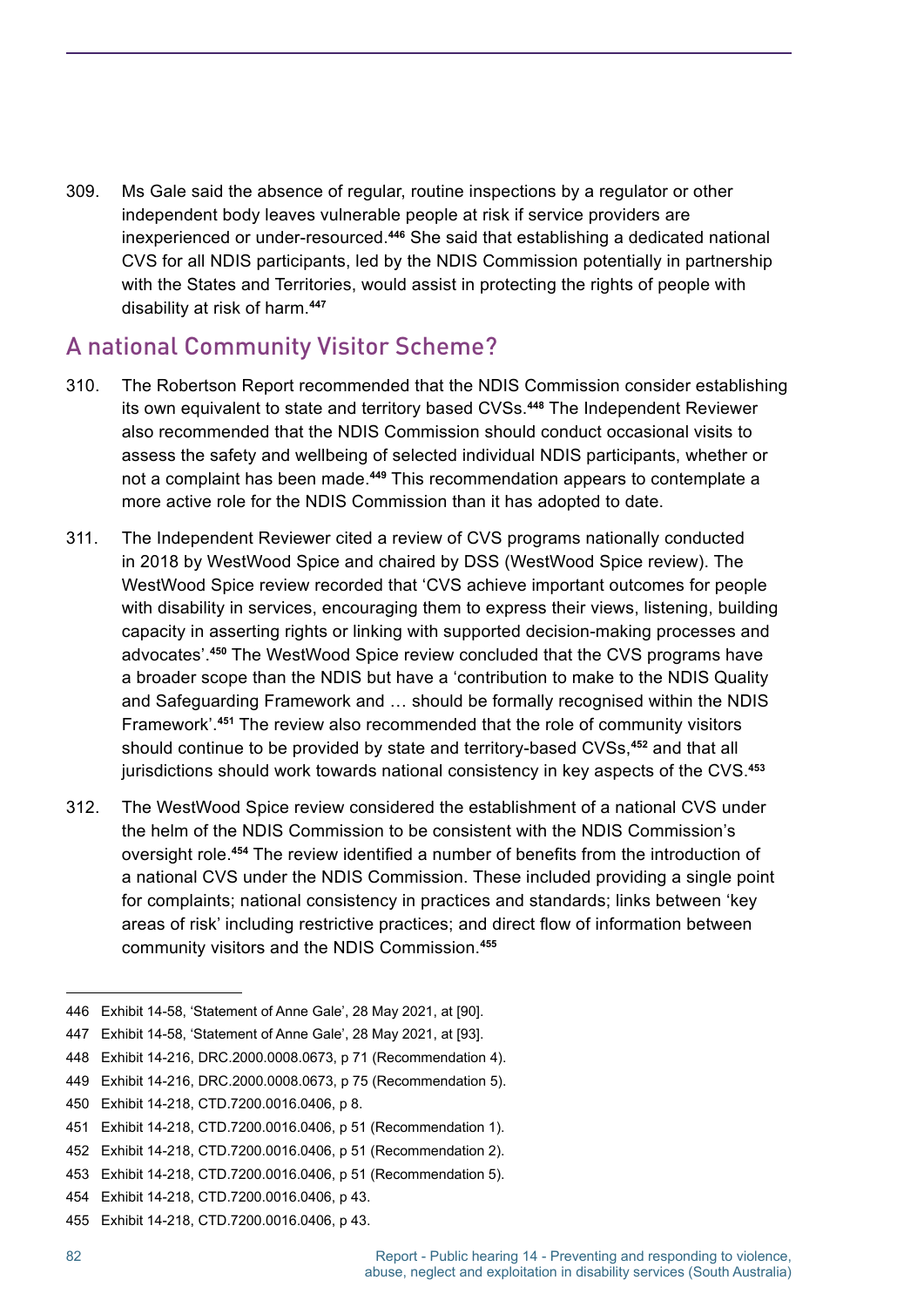- 313. The review also identified several disadvantages to a national CVS which, in its view, outweighed the advantages. These included:
	- A national CVS under the NDIS Commission would not have the same independent status and impartiality held by state and territory CVS programs. **456**
	- A national CVS under the NDIS Commission would only have jurisdiction over services and sites within the NDIS Commission's jurisdiction and over NDIS participants. By contrast, CVS programs around Australia have jurisdiction over a range of sites and settings and over people with disability who are not NDIS participants. **457**
	- CVS programs typically take a broad view of the lives of the people they visit, rather than seeing them as consumers of services. A national CVS under the NDIS Commission would be more limited in its approach to visitation because it would be restricted by the NDIS Commission's jurisdiction and priorities. **458**
- 314. Mr Head was supportive of CVS programs generally, but he agreed with the WestWood Spice review that the CVS has not been designed with the NDIS system in mind. He said that the NDIS changed some of the 'fundamental concepts' underpinning CVS programs. **<sup>459</sup>** Mr Head acknowledged that there is some overlap between the NDIS Commission's site visits and the work of CVS but he considered that the former was not intended to replace the latter. **460**
- 315. In a letter to the Deputy Secretary, DSS on 1 April 2021,**<sup>461</sup>** Mr Head suggested that an NDIS community visitor scheme could be established modelled on existing state and territory schemes with any necessary adaptations. The NDIS Commission could be required to report on its operation after a certain period of time and then lead a consultation process to determine the future scope and functions of the scheme. **462**
- 316. Mr Head also suggested that any national CVS established under or in connection to the NDIS Commission should align with existing information gathering mechanisms. He noted he had advised the Ministerial Council for Disability Reform to give consideration to the establishment and operation of a national CVS as part of the review of the NDIS Framework. **<sup>463</sup>** In Mr Head's view, the NDIA's planning processes, which are meant to be used to identify the presence of risk factors and the absence of supports, could be used to direct the efforts of a national CVS.**<sup>464</sup>**

<sup>456</sup> Exhibit 14-218, CTD.7200.0016.0406, p 44.

<sup>457</sup> Exhibit 14-218, CTD.7200.0016.0406, p 44.

<sup>458</sup> Exhibit 14-218, CTD.7200.0016.0406, p 44.

<sup>459</sup> Transcript, Graeme Head, Public hearing 14, 10 June 2021, P-321 [20–25].

<sup>460</sup> Transcript, Graeme Head, Public hearing 14, 10 June 2021, P-237 [4–8].

<sup>461</sup> Exhibit 14-183, 'Statement of Graeme Head AO', 14 May 2021, at [249].

<sup>462</sup> Exhibit 14-183, 'Statement of Graeme Head AO', 14 May 2021, at [253].

<sup>463</sup> Transcript, Graeme Head, Public hearing 14, 10 June 2021, P-323 [3–11].

<sup>464</sup> Transcript, Graeme Head, Public hearing 14, 10 June 2021, P-323 [33–44].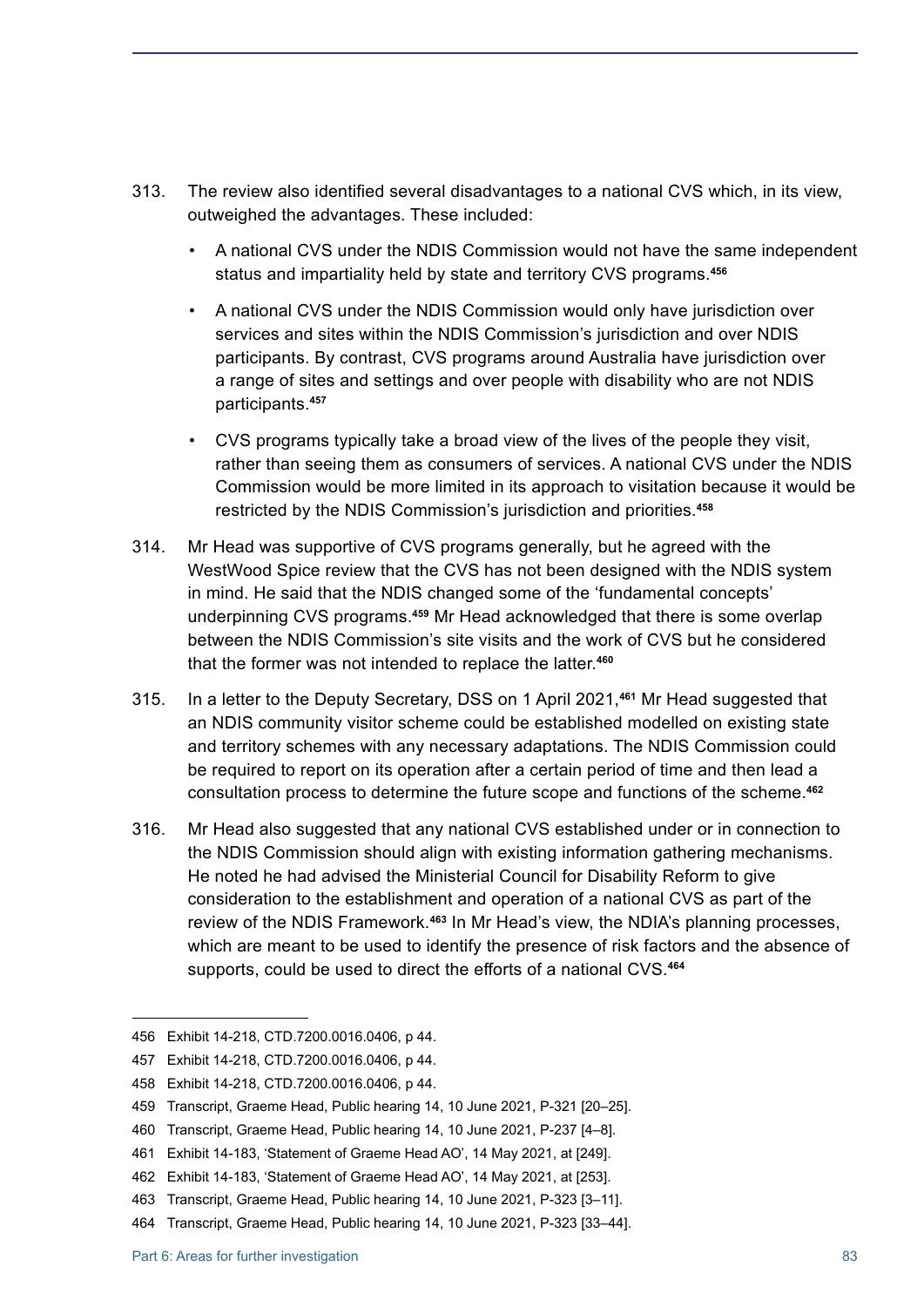- 317. Mr Head was of the view that the NDIS Commission did not have the power to establish its own CVS. He considered this to be a decision for government, particularly DSS. **<sup>465</sup>** Mr Hoffman considered this to be a matter for the Ministerial Council for Disability Reform to determine,**<sup>466</sup>** although he said the merits of such a scheme were under consideration by the NDIA. **467**
- 318. The evidence examined at Public hearing 14 shows that there are conflicting views among stakeholders and between jurisdictions about the need for a national CVS operating under the NDIS Commission. While all witnesses generally expressed the view that community visitors perform a valuable role in the context of disability services, there is a lack of consistency in the approaches taken by states in prescribing their jurisdiction, particularly following the introduction of the NDIS. The Royal Commission intends to examine further the interactions between CVSs and the NDIS in its later work.

#### Community visits to private homes

- 319. The Safeguarding Report recognises the value of community visits into the person's own home but acknowledges that the South Australia CVS does not have statutory power to enter the private home of a person with a disability, except by invitation. **468** In the other jurisdictions with CVS programs examined in this Report, none expressly empowers community visitors to enter a person's private home. **469**
- 320. The Safeguarding Report points out that conferring power on a CVS to enter private homes without an invitation presents significant human rights issues.**<sup>470</sup>** Ms Gale raised similar concerns, recording that 'many people with disability do not consider it appropriate' for a CVS to have such powers. **471**
- 321. Accordingly, if a proposal to confer such power is to be seriously considered, people with disabilities should first be consulted. The Royal Commission will consider this issue further.

<sup>465</sup> Exhibit 14-183, Statement of Graeme Head, 14 May 2021, at [242]; Transcript, Graeme Head, Public hearing 6, 25 September 2020, P-362 [9–15].

<sup>466</sup> Transcript, Martin Hoffman, Public hearing 14, 9 June 2021, P-271 [3–5].

<sup>467</sup> Exhibit 14-202, 'Statement of Martin Hoffman', 20 May 2021, at [82].

<sup>468</sup> Exhibit 14-217, SAG.0002.0023.0114, p 18.

<sup>469</sup> See Report, [305].

<sup>470</sup> Exhibit 14-217, SAG.0002.0023.0114, p 17.

<sup>471</sup> Exhibit 14-58, 'Statement of Anne Gale', 28 May 2021, at [27].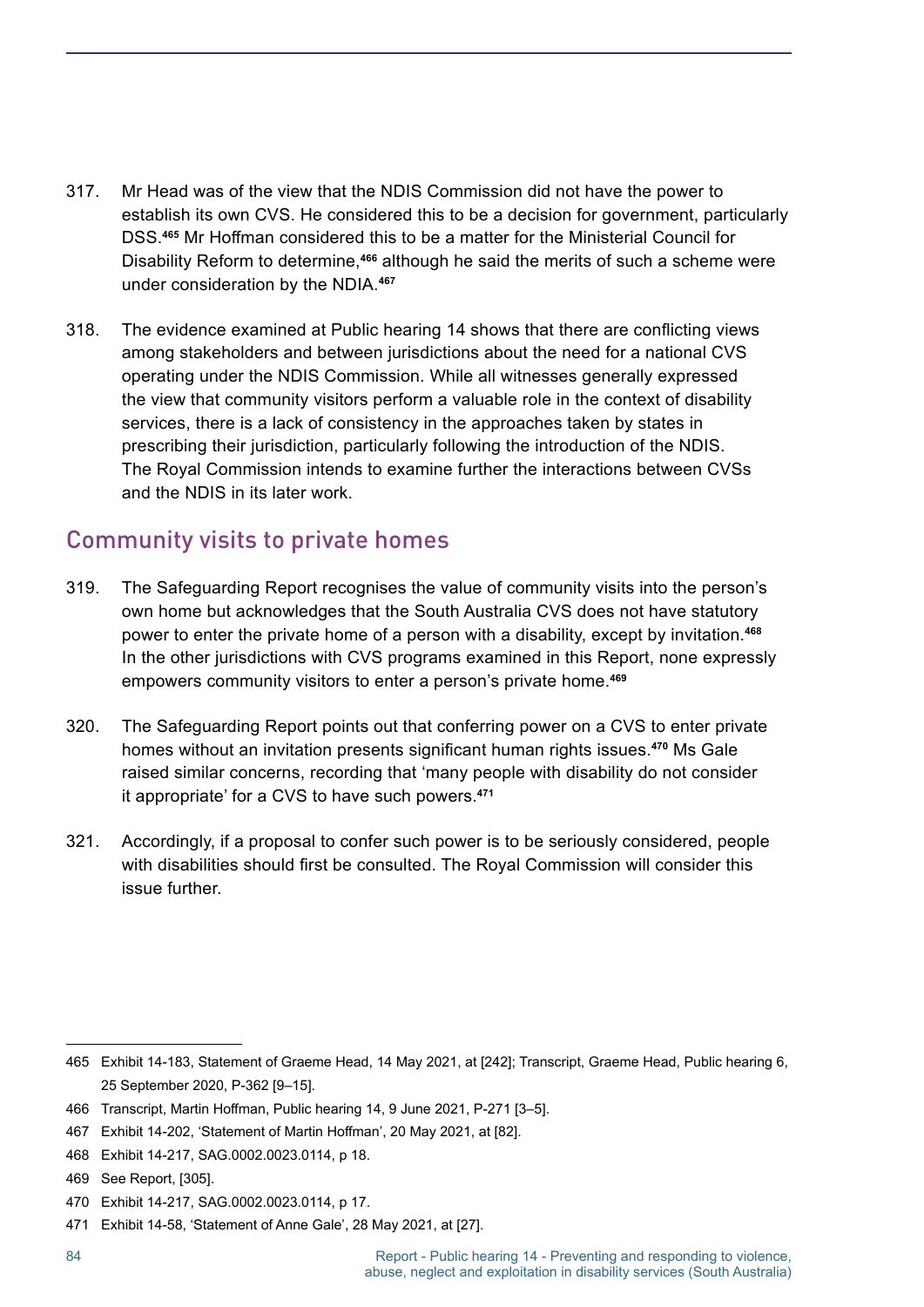#### Provider of last resort

- 322. Public hearing 14 heard evidence about the need for 'providers of last resort' when a person with disability, including an NDIS participant, is at risk of becoming homeless. This can happen when the participant does not have private accommodation and there is no provider willing and able to provide accommodation for the participant. **472**
- 323. Prior to the introduction of the NDIS in South Australia, DHS was the provider of last resort. **<sup>473</sup>** This role was apparently not created by legislation or regulations and the evidence did not address closely how DHS performed that role. However, DHS has continued to act as a provider of last resort during the transition to the NDIS. **474**
- 324. During the hearing, Ms Gale explained the need for a provider of last resort 'that can step in when the market fails to provide the required services'. **<sup>475</sup>** This is particularly significant following the introduction of the NDIS, which is a market-based system.
- 325. Ms Boswell also gave evidence that DHS will likely continue to undertake the provider of last role, even after full transition to the NDIS in that state. **<sup>476</sup>** However, she was unsure whether this would continue permanently. **477**
- 326. The Joint Standing Committee on the NDIS recommended in its report *Transitional Arrangements for the NDIS* that the Australian, state and territory governments and the NDIS collaborate to include crisis housing and provider of last resort arrangements in their bilateral agreements governing the transition to the NDIS in each jurisdiction. **478** The recommendation does not appear to have been followed in South Australia, as the bilateral agreement between the Australian government and South Australia makes no reference to a provider of last resort.
- 327. In our view there should be a 'provider of last resort' in each Australian jurisdiction. There will always be people with disability who require care and support outside the NDIS or other programs established by legislation and specifically funded by governments. There will also be circumstances where the market is unable to meet the needs of particular NDIS participants for one reason or another. South Australia correctly recognises that it cannot completely 'vacate the field' in providing disability services. **479**

<sup>472</sup> Exhibit 14-58, 'Statement of Anne Gale', 28 May 2021, at [40].

<sup>473</sup> Transcript, Lois Boswell, Public hearing 14, 11 June 2021, P-359 [3–10].

<sup>474</sup> Transcript, Lois Boswell, Public hearing 14, 11 June 2021, P-359 [3–10].

<sup>475</sup> Exhibit 14-58, 'Statement of Anne Gale', 28 May 2021, at [44].

<sup>476</sup> Transcript, Lois Boswell, Public hearing 14, 11 June 2021, P-359 [3–10].

<sup>477</sup> Transcript, Lois Boswell, Public hearing 14, 11 June 2021, P-359 [13–16].

<sup>478</sup> Joint Standing Committee on the National Disability Insurance Scheme, *Transitional arrangements for the NDIS*  (15 February 2018), p xii (Recommendation 9).

<sup>479</sup> Transcript, Lois Boswell, Public hearing 14, 11 June 2021, P-359 [1–16].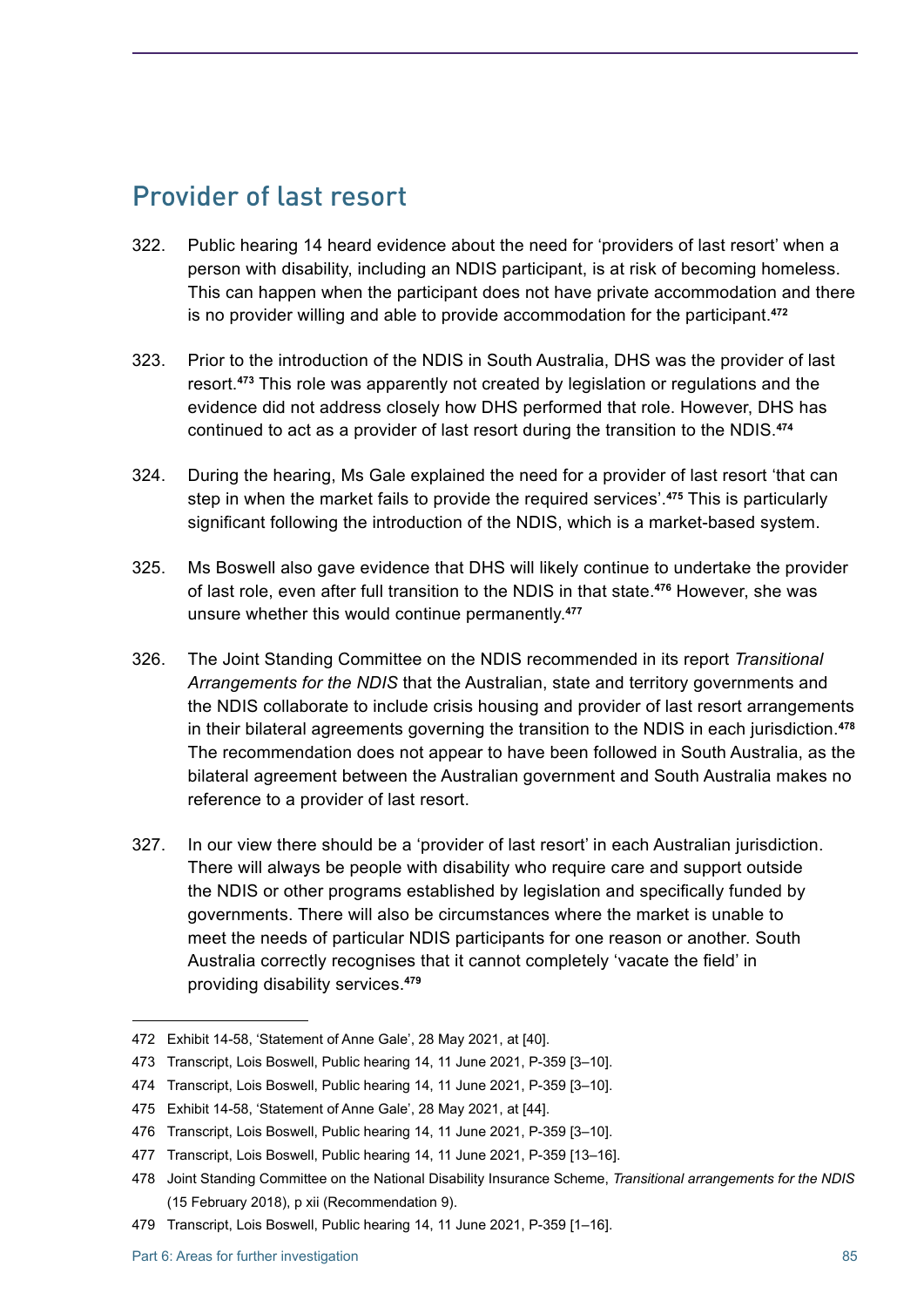- 328. The Royal Commission is concerned to ensure that provision is made for providers of last resort in all Australian jurisdictions. This is an issue which the Royal Commission will investigate further.
- 329. Accordingly, the Royal Commission identifies the following areas for further investigation:
	- the adequacy of mechanisms to identify and respond to NDIS participants at heightened risk of violence, abuse, neglect and exploitation, and whether those mechanisms should be extended to people with disability who are not NDIS participants
	- how disability service providers and their regulators can be encouraged or, if necessary, required to implement person-centred practices
	- whether a conflict of interest arises when a person receives support coordination and other support services from the same service provider, and the appropriate response to such a conflict
	- how communication between people with disability and their supporters and disability services and regulators can be supported and encouraged
	- the quality of disability support services
	- the interaction between CVS programs and the NDIS
	- the continued operation of providers of last resort following the transition to the NDIS in all Australian jurisdiction.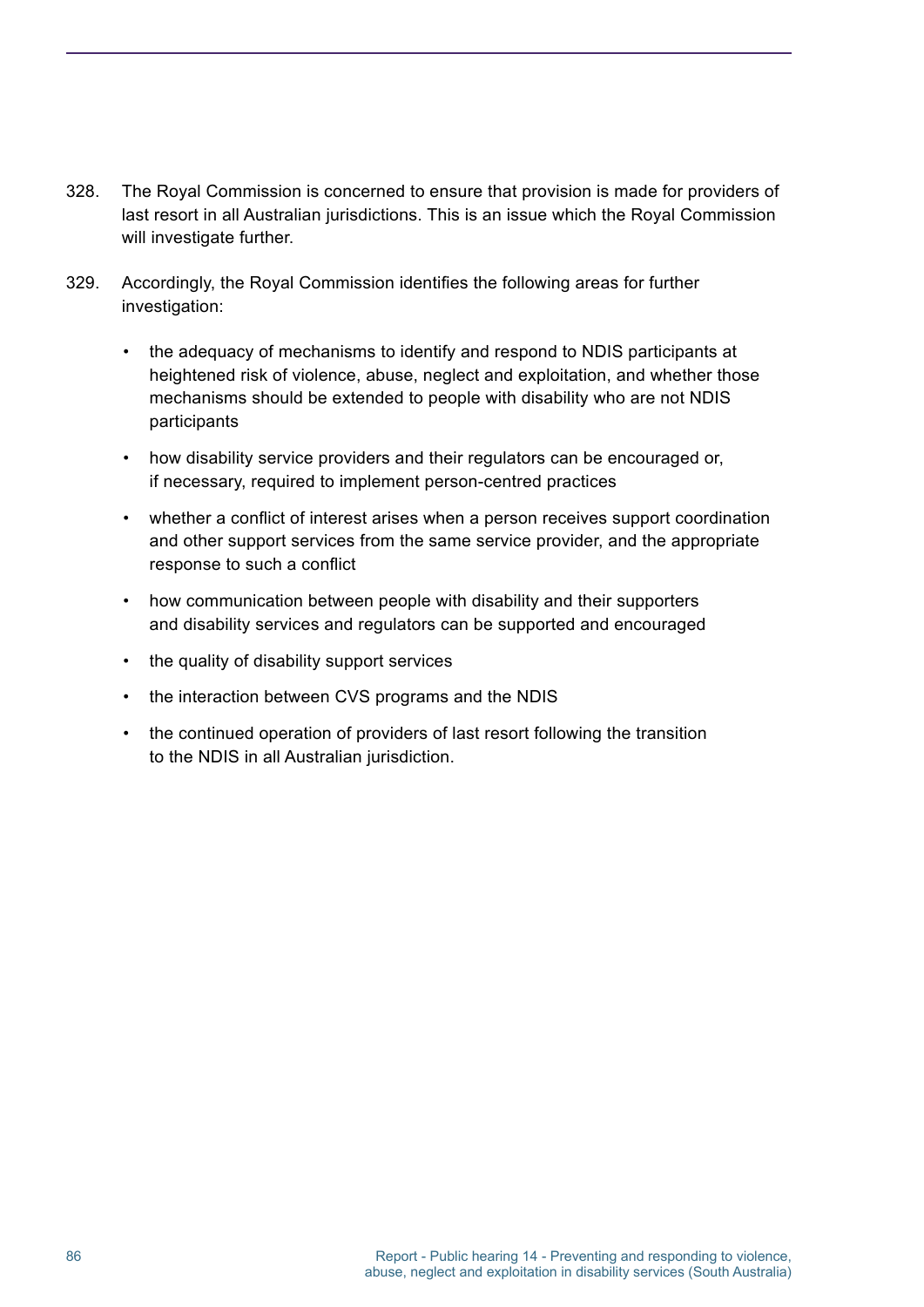# Appendices

# Appendix A: Leave to appear and legal representatives

| <b>Party</b>                                                                                                                                     | Legal representatives                                         |
|--------------------------------------------------------------------------------------------------------------------------------------------------|---------------------------------------------------------------|
| Australian Government,<br>National Disability Insurance Scheme<br>Quality and Safeguards Commission, and<br>National Disability Insurance Agency | K Downes QC with B Deighton, instructed<br>by Gilbert + Tobin |
| State of South Australia,<br>South Australian Public Advocate, and<br>South Australian Principal Community<br>Visitor                            | T Simpson, instructed by the Crown<br>Solicitor's Office      |
| Victoria and James                                                                                                                               | O'Brien Lawyers                                               |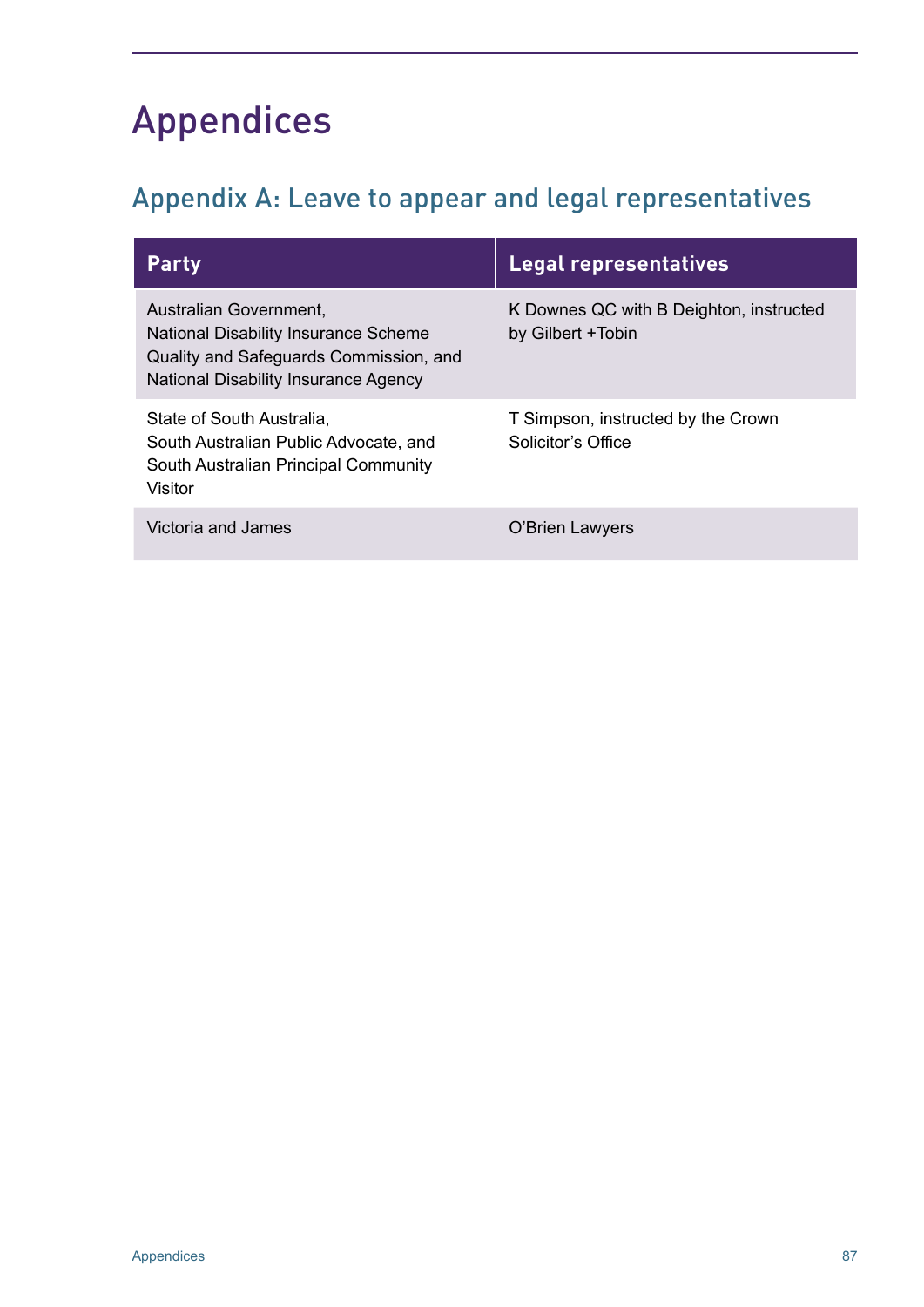# Appendix B: List of witnesses

| <b>Witness</b>                                                                                      | <b>Date of appearance</b>                          |
|-----------------------------------------------------------------------------------------------------|----------------------------------------------------|
| Victoria (a pseudonym)                                                                              | 7 June 2021                                        |
| James (a pseudonym)                                                                                 | 7 June 2021                                        |
| <b>Richard Bruggemann</b>                                                                           | 7 June 2021                                        |
| Karen Rogers                                                                                        | 8 June 2021                                        |
| Wayne Cunningham, Department<br>of Human Services                                                   | 8 June 2021                                        |
| Muriel Kirkby, Department of Human<br><b>Services</b>                                               | 8 June 2021                                        |
| Antony Allwood, Department of Human<br><b>Services</b>                                              | 9 June 2021                                        |
| Anne Gale, Public Advocate and Acting<br><b>Principal Community Visitor</b>                         | 9 June 2021                                        |
| Martin Hoffman, National Disability<br><b>Insurance Agency</b>                                      | 9 June 2021                                        |
| Graeme Head AO, National Disability<br><b>Insurance Scheme Quality and Safeguards</b><br>Commission | 10 June 2021                                       |
| Lois Boswell, Department of Human<br><b>Services</b>                                                | 10 June 2021                                       |
| <b>Stewart Dodd</b>                                                                                 | No appearance<br>(provided written statement only) |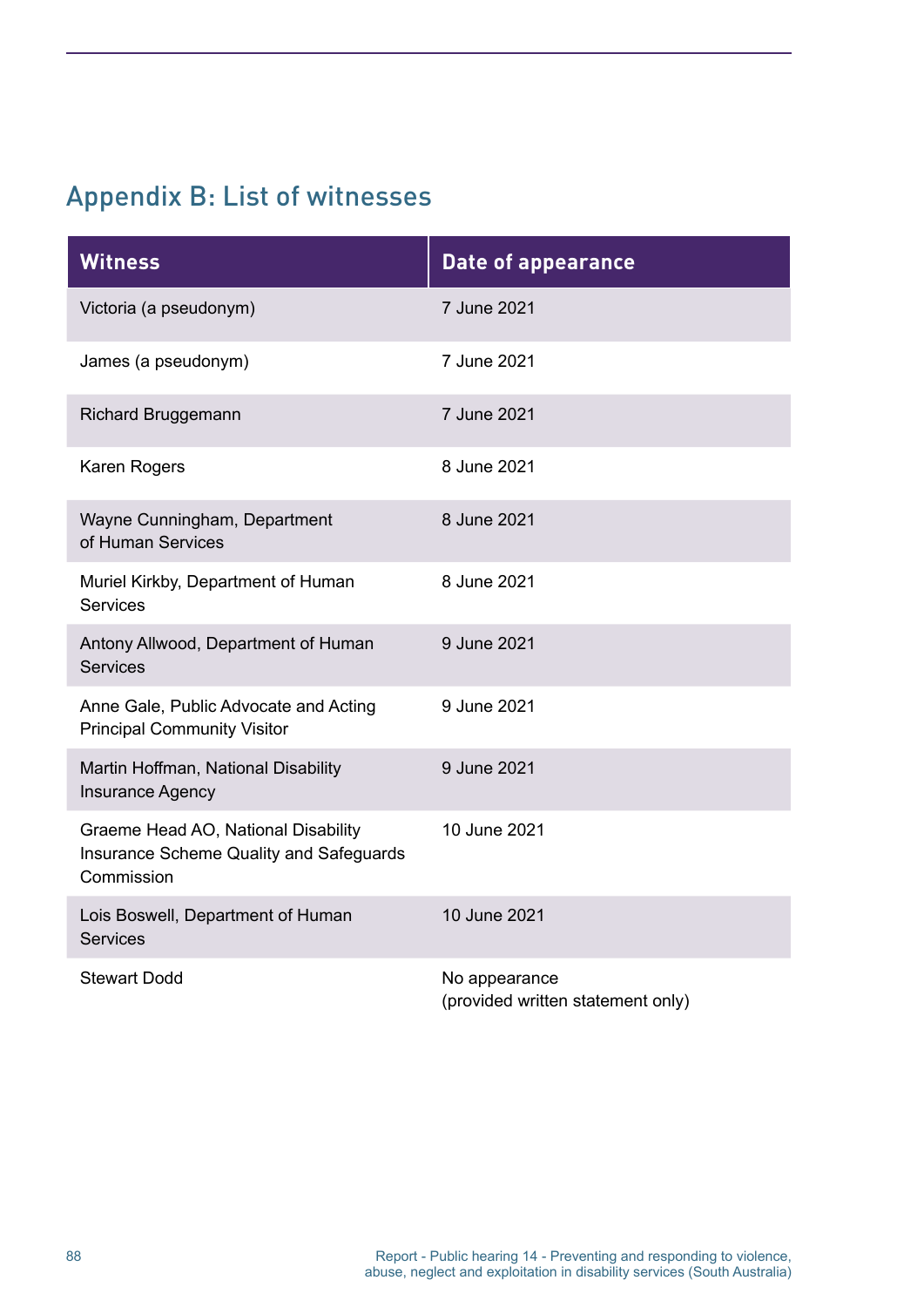# Appendix C: Acronyms and abbreviations

| <b>Acronym/Abbreviation</b>       | <b>Definition</b>                                                                                                      |
|-----------------------------------|------------------------------------------------------------------------------------------------------------------------|
| <b>3 March Letter</b>             | Anonymous letter received by Victoria and<br>James at their home address on 3 March<br>2018                            |
| <b>CRPD</b>                       | Convention on the Rights of Persons with<br><b>Disabilities</b>                                                        |
| <b>COS</b>                        | <b>Commission Operating System</b>                                                                                     |
| <b>CVS</b>                        | <b>Community Visitor Scheme</b>                                                                                        |
| <b>Data Protocol</b>              | Data Access and Transfer Operational<br>Protocol agreed between the NDIA and the<br>NDIS Commission in July 2020       |
| <b>DHS</b>                        | South Australian Department of Human<br><b>Services</b>                                                                |
| <b>DS Act</b>                     | Disability Services Act 1993 (SA)                                                                                      |
| <b>DSS</b>                        | <b>Commonwealth Department of Social</b><br>Security                                                                   |
| <b>First Investigation</b>        | South Australian Department of Human<br>Services' Incident Management Unit<br>investigation commencing 20 April 2018   |
| <b>First Investigation Report</b> | South Australian Department of Human<br>Services' Incident Management Unit<br>investigation report dated November 2018 |
| <b>IMU</b>                        | South Australian Department of Human<br>Services' Incident Management Unit                                             |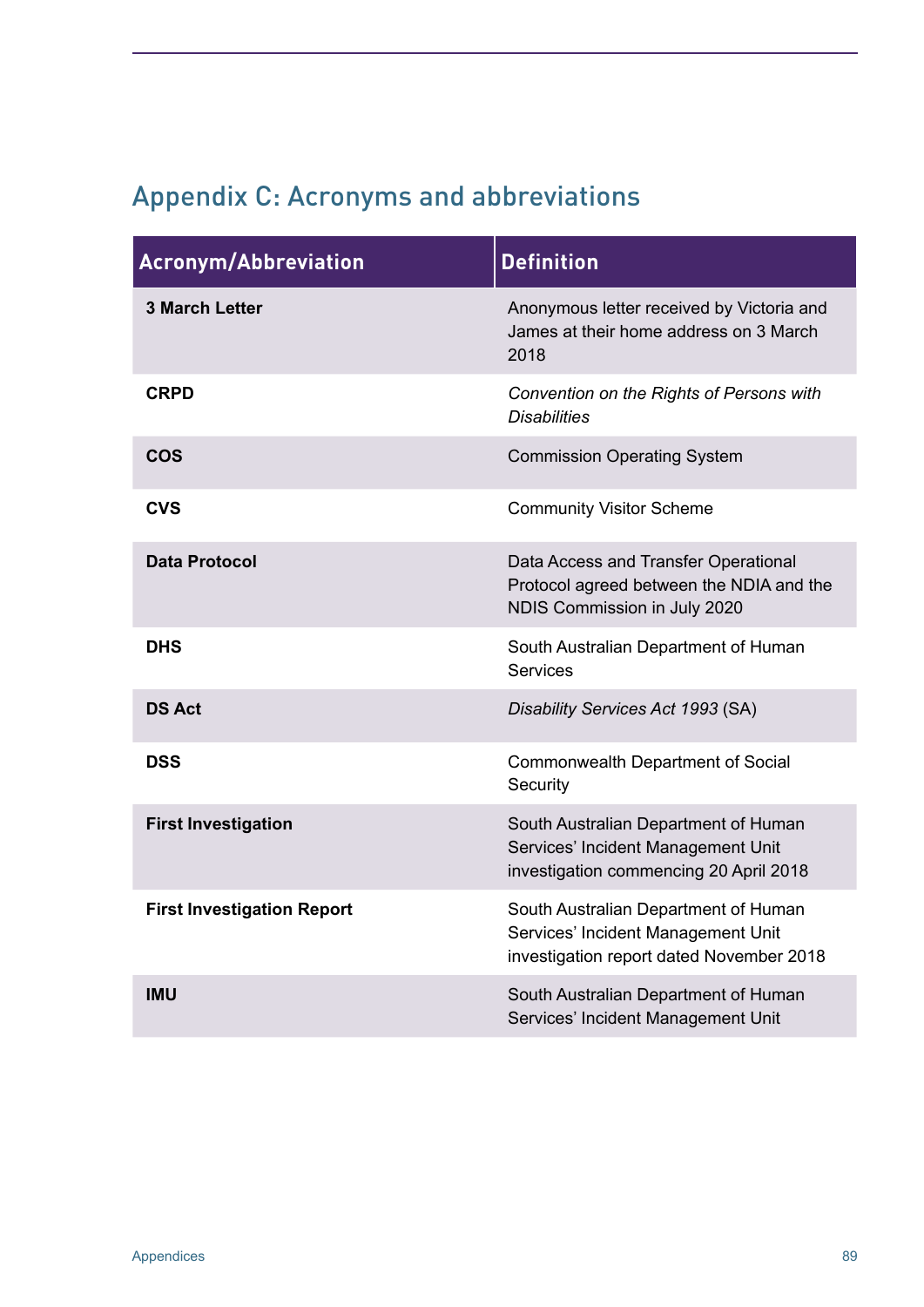| <b>Acronym/Abbreviation</b> | <b>Definition</b>                                                                                                                                                                                                                                                                                                                                           |
|-----------------------------|-------------------------------------------------------------------------------------------------------------------------------------------------------------------------------------------------------------------------------------------------------------------------------------------------------------------------------------------------------------|
| interim measures            | Measures implemented between 3 and<br>5 March 2018 by DHS in response to the<br>3 March Letter, including regular safety<br>checks and overnight supervision of<br>Mitchell, and ensured that a shift supervisor<br>was present at the Residence overnight and<br>created a list of support workers approved<br>by Victoria and James to work with Mitchell |
| <b>LAC</b>                  | <b>Local Area Coordinator</b>                                                                                                                                                                                                                                                                                                                               |
| <b>NDIA</b>                 | <b>National Disability Insurance Agency</b>                                                                                                                                                                                                                                                                                                                 |
| <b>NDIS</b>                 | National Disability Insurance Scheme                                                                                                                                                                                                                                                                                                                        |
| <b>NDIS Act</b>             | <b>National Disability Insurance Scheme Act</b><br>2013 (Cth)                                                                                                                                                                                                                                                                                               |
| <b>NDIS Amendment Act</b>   | <b>National Disability Insurance Scheme</b><br><b>Amendment (Improving Supports for At Risk</b><br>Participants) Act 2021 (Cth)                                                                                                                                                                                                                             |
| <b>NDIS Commission</b>      | <b>National Disability Insurance Scheme</b><br><b>Quality and Safeguard Commission</b>                                                                                                                                                                                                                                                                      |
| <b>NDIS Framework</b>       | National Disability Insurance Scheme<br><b>Quality and Safeguarding Framework</b>                                                                                                                                                                                                                                                                           |
| <b>N-Street</b>             | A supported accommodation site operated<br>by DHS subject to in-kind funding<br>arrangements; Daniel Rogers' place of<br>residence                                                                                                                                                                                                                          |
| <b>OPA</b>                  | South Australian Office of the Public<br>Advocate                                                                                                                                                                                                                                                                                                           |
| <b>Robertson Report</b>     | Independent review of the adequacy of<br>the regulation of the supports and services<br>provided to Ms Ann-Marie Smith, an NDIS<br>participant, who died on 6 April 2020, dated<br>31 August 2020                                                                                                                                                           |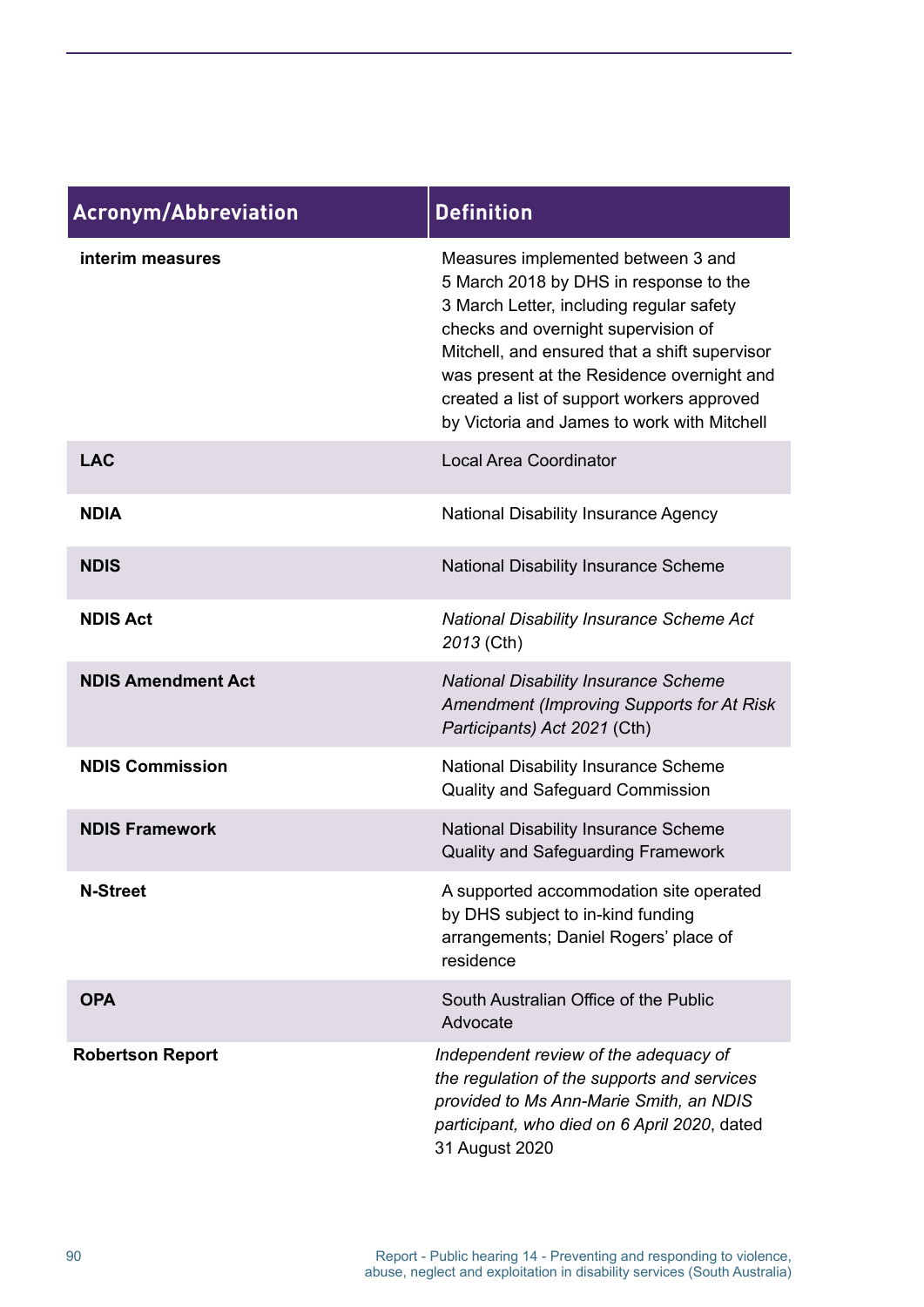| <b>Acronym/Abbreviation</b>        | <b>Definition</b>                                                                                                                                                                                                                                                                        |
|------------------------------------|------------------------------------------------------------------------------------------------------------------------------------------------------------------------------------------------------------------------------------------------------------------------------------------|
| <b>Royal Commission</b>            | Royal Commission into Violence, Abuse,<br>Neglect and Exploitation of People with<br><b>Disability</b>                                                                                                                                                                                   |
| <b>SA</b>                          | South Australia                                                                                                                                                                                                                                                                          |
| <b>SA Police</b>                   | South Australian Police                                                                                                                                                                                                                                                                  |
| <b>Safeguarding Report</b>         | Supplementary Report of the Safeguarding<br>Taskforce dated 28 September 2020                                                                                                                                                                                                            |
| <b>Safeguarding Task Force</b>     | The Safeguarding Task Force established<br>on 21 May 2020 by the SA Minister for<br>Human Services with responsibility to<br>examine and report quickly on gaps<br>and areas that need strengthening in<br>safeguarding arrangements for people with<br>disabilities living in the State |
| <b>Second Investigation</b>        | South Australian Department of Human<br>Services' Incident Management Unit<br>investigation commencing January 2021                                                                                                                                                                      |
| <b>Second Investigation Report</b> | South Australian Department of Human<br>Services' Incident Management Unit<br>investigation report dated 12 February 2021                                                                                                                                                                |
| <b>SIL</b>                         | Supported Independent Living                                                                                                                                                                                                                                                             |
| <b>Two Reports</b>                 | The Safeguarding Report and the<br><b>Robertson Report</b>                                                                                                                                                                                                                               |
| <b>WestWood Spice review</b>       | <b>Community Visitor Schemes Review,</b><br>Department of Social Services for the<br>Disability Reform Council, Council of<br>Australian Governments, dated December<br>2018                                                                                                             |